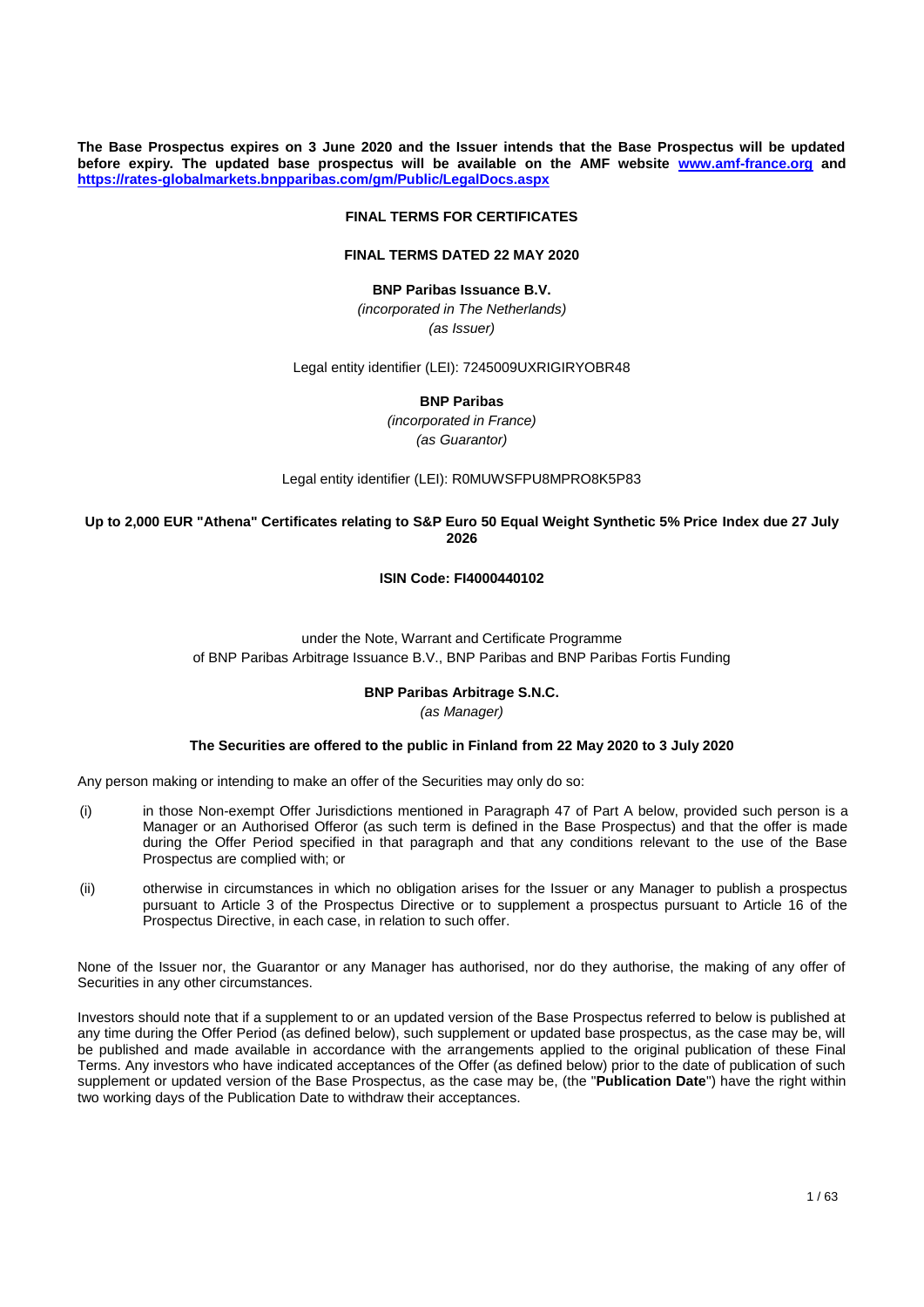#### **PART A - CONTRACTUAL TERMS**

Terms used herein shall be deemed to be defined as such for the purposes of the Conditions (the "**Conditions**") set forth in the Base Prospectus dated 3 June 2019, each Supplement to the Base Prospectus published and approved on or before the date of these Final Terms (copies of which are available as described below) notwithstanding the publication and approval of any other Supplement to the 2019 Base Prospectus (each a "**2019 Future Supplement**") which may have been published and approved (together, the "**2019 Base Prospectus**") after the date of these Final Terms and before the end of the public offer period of the Securities to which these Final Terms relate) and/or an updated Base Prospectus (any Supplement(s) thereto, each a "**2020 Future Supplement**"), which will replace the 2019 Base Prospectus (the "**2020 Base Prospectus**") (the date of any such publication and approval, each a "**Publication Date**").

This document constitutes the Final Terms of the Securities described herein for the purposes of Article 5.4 of the Prospectus Directive and (i) prior to any Publication Date, must be read in conjunction with the 2019 Base Prospectus or (ii) on and after any Publication Date must be read in conjunction with the 2019 Base Prospectus, as supplemented by any 2019 Future Supplement as at such date or, as applicable, the 2020 Base Prospectus, as supplemented by any 2020 Future Supplement as at such date, save in respect of the Conditions which are extracted from the 2019 Base Prospectus. The 2019 Base Prospectus, as supplemented, constitutes, and the 2020 Base Prospectus will constitute, a base prospectus for the purposes of the Prospectus Directive. Full information on BNP Paribas Issuance B.V. (the "**Issuer**"), BNP Paribas (the "**Guarantor**") and the offer of the Securities is only available on the basis of the combination of these Final Terms and (i) prior to any Publication Date, the 2019 Base Prospectus, or (ii) on or after any Publication Date, the 2019 Base Prospectus, as supplemented by any 2019 Future Supplement as at such date or, as applicable, the 2020 Base Prospectus, as supplemented by any 2020 Future Supplement as at such date save in respect of the Conditions which are extracted from the 2019 Base Prospectus, as the case may be. The Issuer has in the 2019 Base Prospectus given consent to the use of the 2019 Base Prospectus in connection with the offer of the Securities. Such consent will be valid until the date that is twelve months following the date of the 2019 Base Prospectus. The Issuer will in the 2020 Base Prospectus give consent to the use of the 2020 Base Prospectus in connection with the offer of the Securities.

**The 2019 Base Prospectus, as supplemented, and these Final Terms are available and the 2020 Base Prospectus will be available for viewing at<http://eqdpo.bnpparibas.com/FI4000440102> and copies may be obtained free of charge at the specified offices of the Security Agents. The 2019 Base Prospectus, these Final Terms and the Supplements to the 2019 Base Prospectus will also be available on the AMF website [www.amf-france.org.](http://www.amf-france.org/)**

References herein to numbered Conditions are to the terms and conditions of the relevant series of Securities and words and expressions defined in such terms and conditions shall bear the same meaning in these Final Terms in so far as they relate to such series of Securities, save as where otherwise expressly provided.

These Final Terms relate to the series of Securities as set out in "Specific Provisions for each Series" below. References herein to "**Securities**" shall be deemed to be references to the relevant Securities that are the subject of these Final Terms and references to "**Security**" shall be construed accordingly.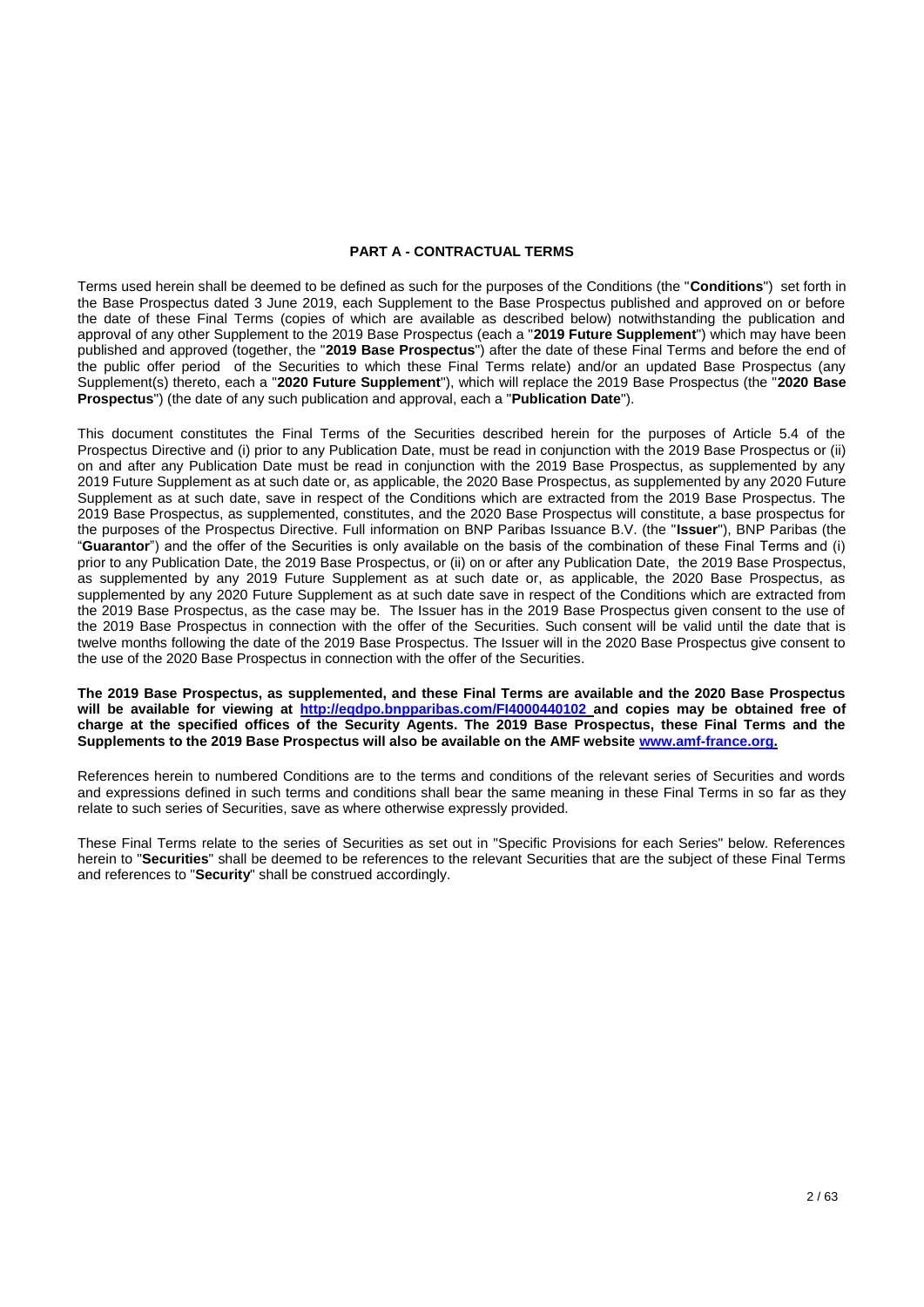# **SPECIFIC PROVISIONS FOR EACH SERIES**

| <b>Series Number</b> | No. of<br><b>Securities</b><br>issued | No. of<br><b>Securities</b> | <b>ISIN</b>  | <b>Common Code</b> | <b>Issue Price per</b><br><b>Security</b> | <b>Redemption Date</b> |
|----------------------|---------------------------------------|-----------------------------|--------------|--------------------|-------------------------------------------|------------------------|
| ICE1769GEO           | Up to $2,000$                         | Up to 2.000                 | FI4000440102 | Not applicable     | $100\%$ of the<br>Notional<br>Amount      | 27 July 2026           |

# **GENERAL PROVISIONS**

The following terms apply to each series of Securities:

| 1. Issuer:                                                    |                                                                                                                       | BNP Paribas Issuance B.V.                                                                                                                         |  |  |
|---------------------------------------------------------------|-----------------------------------------------------------------------------------------------------------------------|---------------------------------------------------------------------------------------------------------------------------------------------------|--|--|
| 2. Guarantor:                                                 | <b>BNP Paribas</b>                                                                                                    |                                                                                                                                                   |  |  |
| 3. Trade Date:                                                |                                                                                                                       | 9 July 2020                                                                                                                                       |  |  |
| 4. Issue Date:                                                |                                                                                                                       | 27 July 2020                                                                                                                                      |  |  |
| 5. Consolidation:                                             | Not applicable.                                                                                                       |                                                                                                                                                   |  |  |
| 6. Type of Securities:                                        | (a) Certificates.                                                                                                     |                                                                                                                                                   |  |  |
|                                                               |                                                                                                                       | (b) The Securities are Index Securities.                                                                                                          |  |  |
|                                                               |                                                                                                                       | The provisions of Annex 2 (Additional Terms and Conditions for Index<br>Securities) shall apply.                                                  |  |  |
|                                                               |                                                                                                                       | Unwind Costs: Applicable.                                                                                                                         |  |  |
| 7. Form of Securities:                                        |                                                                                                                       | <b>Finnish Dematerialised Securities.</b>                                                                                                         |  |  |
| 8. Business Day Centre(s):                                    | The applicable Business Day Centre for the purposes of the definition of<br>"Business Day" in Condition 1 is TARGET2. |                                                                                                                                                   |  |  |
| 9. Settlement:                                                | Settlement will be by way of cash payment (Cash Settled Securities).                                                  |                                                                                                                                                   |  |  |
| 10. Rounding Convention for Cash<br><b>Settlement Amount:</b> | Not applicable.                                                                                                       |                                                                                                                                                   |  |  |
| <b>11. Variation of Settlement:</b>                           |                                                                                                                       |                                                                                                                                                   |  |  |
| <b>Issuer's option to vary settlement:</b>                    | Securities.                                                                                                           | The Issuer does not have the option to vary settlement in respect of the                                                                          |  |  |
| 12. Final Payout:                                             |                                                                                                                       |                                                                                                                                                   |  |  |
| <b>SPS Payout:</b>                                            |                                                                                                                       | <b>Auto-Callable Products</b>                                                                                                                     |  |  |
|                                                               |                                                                                                                       | <b>Autocall Standard Securities</b>                                                                                                               |  |  |
|                                                               | (A)                                                                                                                   | If FR Barrier Value is greater than or equal to the Final<br>Redemption Condition Level:<br>100% + FR Exit Rate; or                               |  |  |
|                                                               | (B)                                                                                                                   | If FR Barrier Value is less than the Final Redemption<br>Condition Level and no Knock-in Event has occurred:<br>100%; or                          |  |  |
|                                                               | (C)                                                                                                                   | If FR Barrier Value is less than the Final Redemption<br>Condition Level and a Knock-in Event has occurred:<br>Min(100%, Final Redemption Value). |  |  |

"**FR Barrier Value**" means, in respect of a SPS FR Barrier Valuation Date, the Underlying Reference Value.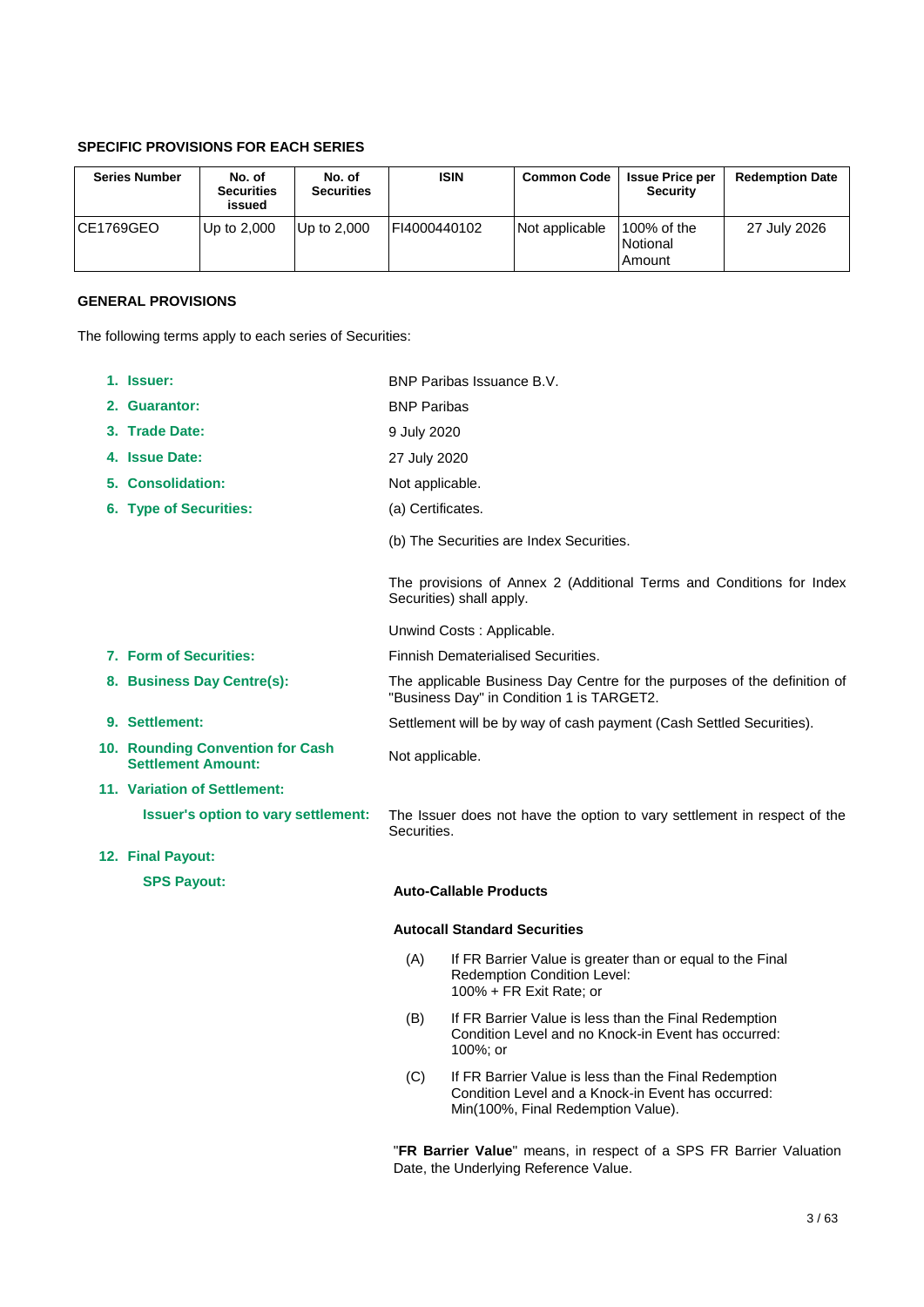"**SPS FR Barrier Valuation Date**" means the Settlement Price Date.

"**Settlement Price Date**" means the Valuation Date.

"**Valuation Date**" means the Redemption Valuation Date.

"**SPS Valuation Date**" means the SPS FR Barrier Valuation Date or the Strike Date, as applicable.

"**Underlying Reference**" means as set out in §25(a) below.

"**Underlying Reference Value**" means, in respect of an Underlying Reference and a SPS Valuation Date, (i) the Underlying Reference Closing Price Value for such Underlying Reference in respect of such SPS Valuation Date (ii) divided by the relevant Underlying Reference Strike Price.

For the avoidance of doubt, when determining (i) above the SPS Valuation Date shall never refer to the Strike Date.

**"Strike Price Closing Value"** Applicable

"**Underlying Reference Closing Price Value**" means, in respect of a SPS Valuation Date, the Closing Level in respect of such day.

"**Underlying Reference Strike Price**" means, in respect of an Underlying Reference, the Underlying Reference Closing Price Value for such Underlying Reference on the Strike Date;

"**Final Redemption Condition Level**" is 100 per cent.

"**FR Exit Rate**" means FR Rate

"**FR Rate**" is 6 x ER%, ER% is a percentage expected to be about 10.00 per cent but which will not be less than 7.00 per cent as determined by the Issuer on the Trade Date after the end of the Offer Period. Notice of the rate will be published in the same manner as the publication of these Final Terms and be available by accessing the following link [http://eqdpo.bnpparibas.com/FI4000440102.](http://eqdpo.bnpparibas.com/FI4000440102)

"**Final Redemption Value**" means the Underlying Reference Value.

"**Underlying Reference Value**" means, in respect of an Underlying Reference and a SPS Valuation Date, (i) the Underlying Reference Closing Price Value for such Underlying Reference in respect of such SPS Valuation Date (ii) divided by the relevant Underlying Reference Strike Price.

For the avoidance of doubt, when determining (i) above the SPS Valuation Date shall never refer to the Strike Date.

**"Strike Price Closing Value"** Applicable

4 / 63 "**Underlying Reference Closing Price Value**" means, in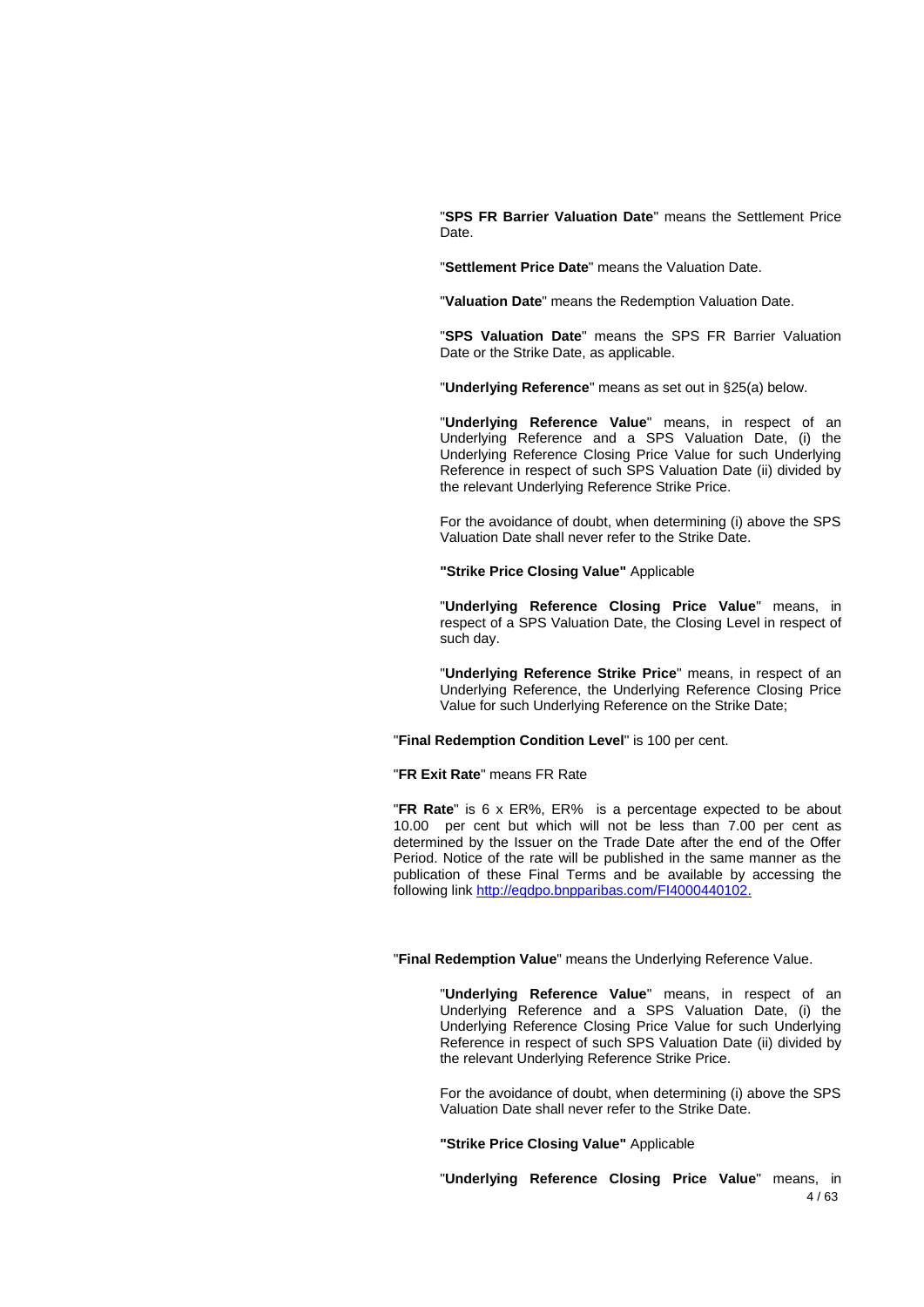respect of a SPS Valuation Date, the Closing Level in respect of such day.

"**Underlying Reference Strike Price**" means, in respect of an Underlying Reference, the Underlying Reference Closing Price Value for such Underlying Reference on the Strike Date.

"**Underlying Reference**" means as set out in §25(a) below.

"**SPS Valuation Date**" means the SPS Redemption Valuation Date or the Strike Date, as applicable.

"**SPS Redemption Valuation Date**" means the Settlement Price Date.

"**Settlement Price Date**" means the Valuation Date.

"**Valuation Date**" means the Redemption Valuation Date.

| 13. Relevant Asset(s):                                     | Not applicable.                                                                                                      |
|------------------------------------------------------------|----------------------------------------------------------------------------------------------------------------------|
| 14. Entitlement:                                           | Not applicable.                                                                                                      |
| 15. Exchange Rate:                                         | Not applicable.                                                                                                      |
| <b>16. Settlement Currency:</b>                            | The settlement currency for the payment of the Cash Settlement Amount<br>is Euro (" <b>EUR</b> ").                   |
| 17. Syndication:                                           | The Securities will be distributed on a non-syndicated basis.                                                        |
| 18. Minimum Trading Size:                                  | Not applicable.                                                                                                      |
| 19. Principal Security Agent:                              | The Finnish Security Agent as indicated in $\S$ 5 of Part B - "Other<br>Information".                                |
| 20. Registrar:                                             | Not applicable.                                                                                                      |
| 21. Calculation Agent:                                     | BNP Paribas Arbitrage S.N.C.<br>1 rue Laffitte 75009 Paris France                                                    |
| 22. Governing law:                                         | English law.                                                                                                         |
| 23. Masse provisions (Condition 9.4):                      | Not applicable.                                                                                                      |
| <b>PRODUCT SPECIFIC PROVISIONS</b>                         |                                                                                                                      |
| 24. Hybrid Securities:                                     | Not applicable.                                                                                                      |
| 25. Index Securities:                                      | Applicable.                                                                                                          |
| (a) Index/Basket of<br><b>Indices/Index</b><br>Sponsor(s): | The "Underlying Reference" is S&P Euro 50 Equal Weight Synthetic<br>5% Price Index (Bloomberg Code: SPEU50ES Index). |
|                                                            | S&P Dow Jones Indices or any successor thereto is the Index Sponsor.                                                 |
|                                                            | The S&P Euro 50 Equal Weight Synthetic 5% Price Index is a Multi-<br>Exchange Index.                                 |
|                                                            | For the purposes of the Conditions, the Underlying Reference shall be<br>deemed an Index.                            |
| (b) Index Currency:                                        | Euro (" <b>EUR</b> ").                                                                                               |
| (c) Exchange(s):                                           | As set out in Annex 2 for a Composite Index.                                                                         |
| (d) Related Exchange(s):                                   | All Exchanges                                                                                                        |
| (e) Exchange Business Day:                                 | Single Index Basis.                                                                                                  |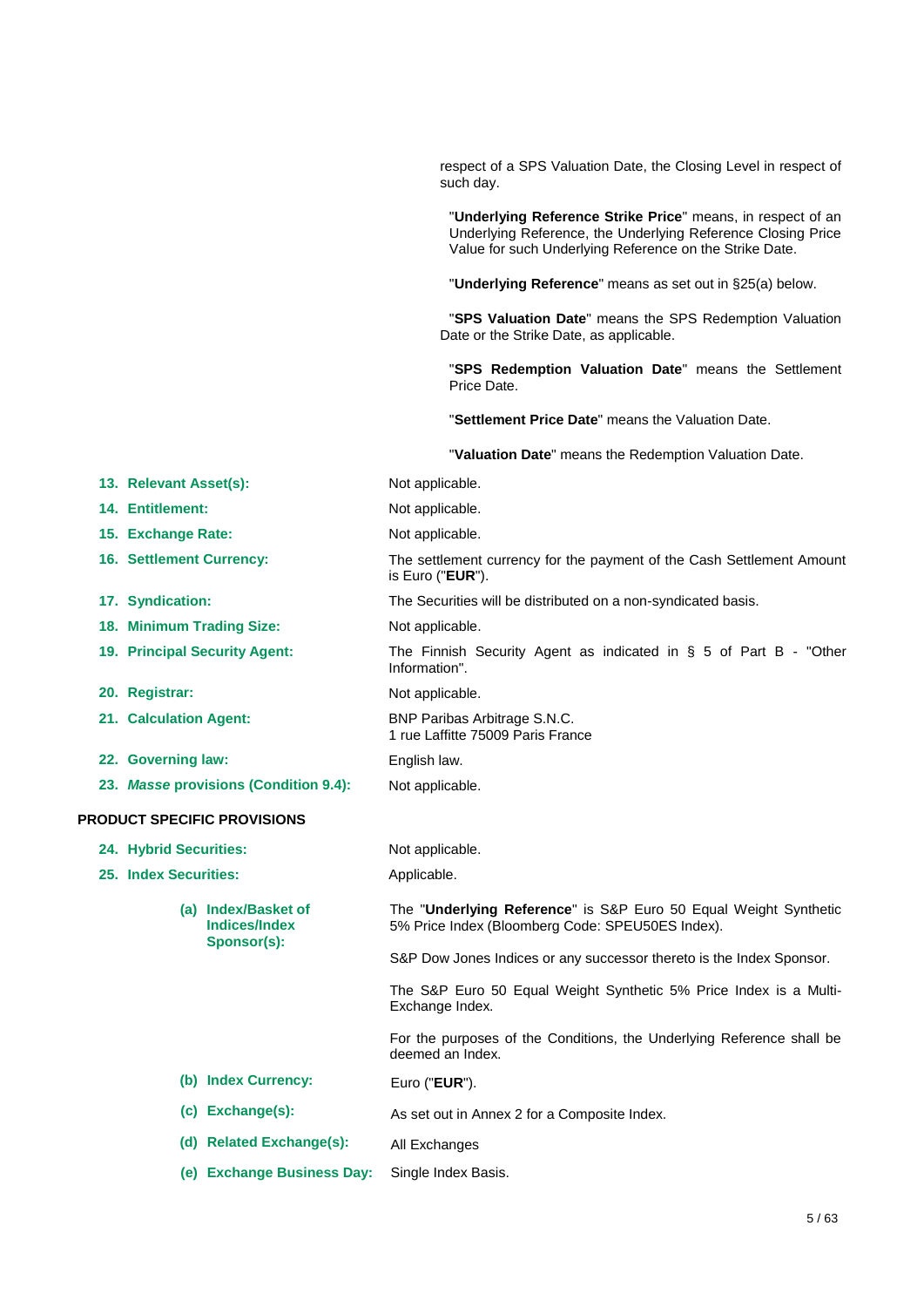|                                                  | (f) Scheduled Trading Day:                                                              | Single Index Basis.                                                                                                                |
|--------------------------------------------------|-----------------------------------------------------------------------------------------|------------------------------------------------------------------------------------------------------------------------------------|
|                                                  | (g) Weighting:                                                                          | Not applicable.                                                                                                                    |
|                                                  | (h) Settlement Price:                                                                   | Not applicable                                                                                                                     |
|                                                  | (i) Specified Maximum Days<br>of Disruption:                                            | Eight (8) Scheduled Trading Days.                                                                                                  |
|                                                  | (j) Valuation Time:                                                                     | Conditions apply.                                                                                                                  |
|                                                  | (k) Delayed Redemption on<br><b>Occurrence of an Index</b><br><b>Adjustments Event:</b> | Not applicable.                                                                                                                    |
|                                                  | (I) Index Correction Period:                                                            | As per Conditions.                                                                                                                 |
|                                                  | (m) Additional provisions<br>applicable to Custom<br>Indices:                           | Not applicable.                                                                                                                    |
|                                                  | (n) Additional provisions<br>applicable to Futures<br><b>Price Valuation:</b>           | Not applicable.                                                                                                                    |
|                                                  | <b>26. Share Securities/ETI Securities:</b>                                             | Not applicable.                                                                                                                    |
| 27. ETI Securities:                              |                                                                                         | Not applicable.                                                                                                                    |
| <b>28. Debt Securities:</b>                      |                                                                                         | Not applicable.                                                                                                                    |
|                                                  | <b>29. Commodity Securities:</b>                                                        | Not applicable.                                                                                                                    |
|                                                  | <b>30. Inflation Index Securities:</b>                                                  | Not applicable.                                                                                                                    |
| 31. Currency Securities:                         |                                                                                         | Not applicable.                                                                                                                    |
| <b>32. Fund Securities:</b>                      |                                                                                         | Not applicable.                                                                                                                    |
| 33. Futures Securities:                          |                                                                                         | Not applicable.                                                                                                                    |
|                                                  | <b>34. Credit Security Provisions:</b>                                                  | Not applicable.                                                                                                                    |
|                                                  | 35. Underlying Interest Rate Securities:                                                | Not applicable.                                                                                                                    |
|                                                  | <b>36. Preference Share Certificates:</b>                                               | Not applicable.                                                                                                                    |
| 37. OET Certificates:                            |                                                                                         | Not applicable.                                                                                                                    |
|                                                  | 38. Illegality (Security Condition 7.1) and<br><b>Force Majeure (Security Condition</b> | Illegality: redemption in accordance with Security Condition 7.1(d).                                                               |
| $7.2$ :                                          |                                                                                         | Force Majeure: redemption in accordance with Security Condition 7.2(b).                                                            |
|                                                  | 39. Additional Disruption Events and                                                    | (a) Additional Disruption Events: Applicable.                                                                                      |
| <b>Optional Additional Disruption</b><br>Events: |                                                                                         | (b) The following Optional Additional Disruption Events apply to the<br>Securities:                                                |
|                                                  |                                                                                         | Administrator/Benchmarks Event                                                                                                     |
|                                                  |                                                                                         | (c) Redemption:                                                                                                                    |
|                                                  |                                                                                         | Delayed Redemption on Occurrence of an Additional Disruption Event<br>and/or Optional Additional Disruption Event: Not applicable. |
| 40. Knock-in Event:                              |                                                                                         | Applicable.                                                                                                                        |
|                                                  |                                                                                         | If the Knock-in Value is strictly less than the Knock-in Level on the Knock-<br>in Determination Day.                              |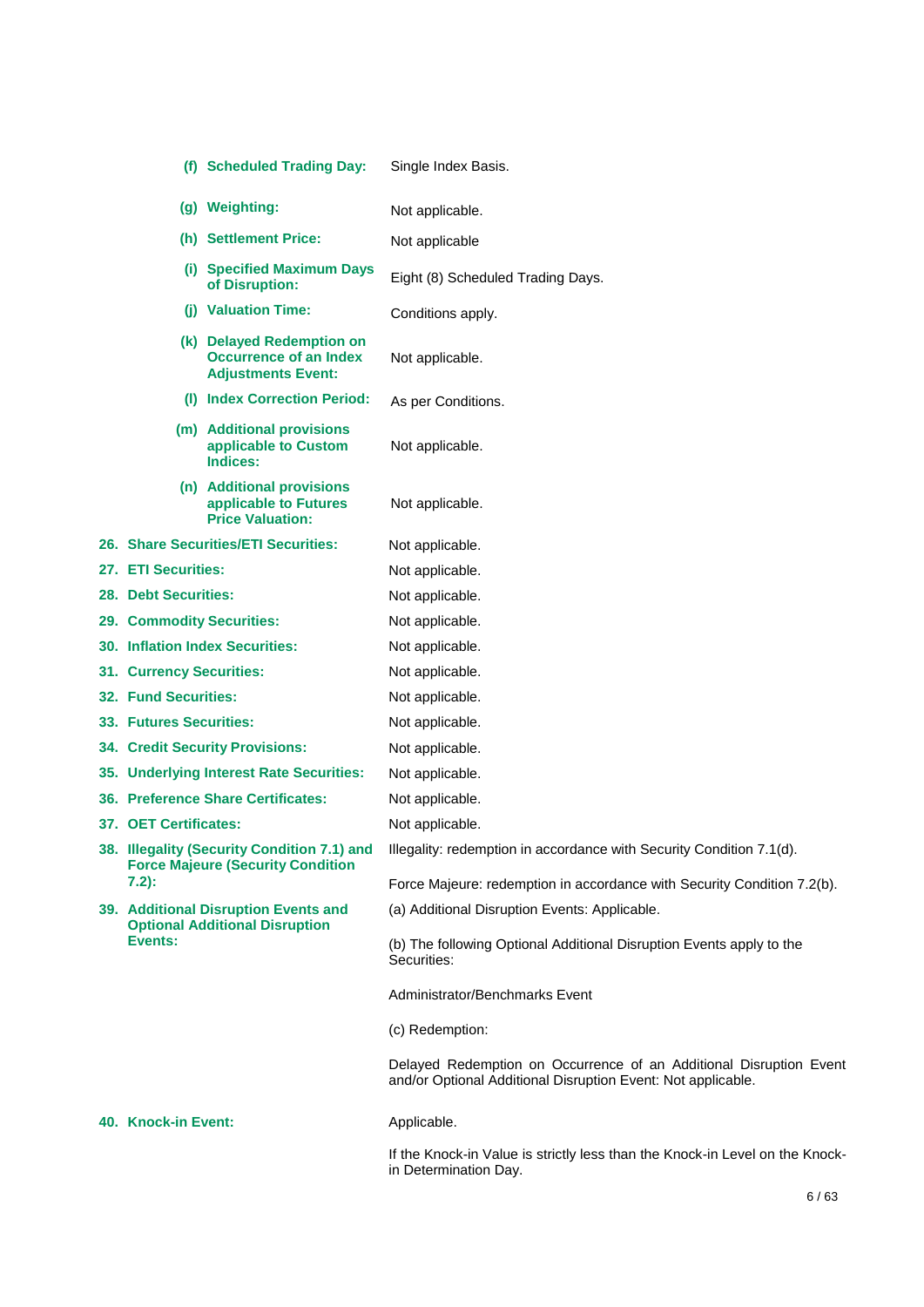**(a) SPS Knock-in Valuation:** Applicable.

"**Knock-in Value**" means the Underlying Reference Value.

"**Underlying Reference Value**" means, in respect of an Underlying Reference and a SPS Valuation Date, (i) the Underlying Reference Closing Price Value for such Underlying Reference in respect of such SPS Valuation Date (ii) divided by the relevant Underlying Reference Strike Price.

For the avoidance of doubt, when determining (i) above the SPS Valuation Date shall never refer to the Strike Date.

"**Strike Price Closing Value"** Applicable

"**Underlying Reference Closing Price Value**" means, in respect of a SPS Valuation Date, the Closing Level in respect of such day.

"**Underlying Reference Strike Price**" means, in respect of an Underlying Reference, the Underlying Reference Closing Price Value for such Underlying Reference on the Strike Date.

"**SPS Valuation Date**" means the Knock-in Determination Day or the Strike Date as applicable.

"**Underlying Reference**" means as set out in §25(a) above.

|                      | (b) Level:                                                             | Not applicable.                                    |
|----------------------|------------------------------------------------------------------------|----------------------------------------------------|
|                      | (c) Knock-in Level/Knock-in<br><b>Range Level:</b>                     | 70 per cent                                        |
|                      | (d) Knock-in Period<br><b>Beginning Date:</b>                          | Not applicable.                                    |
|                      | (e) Knock-in Period<br><b>Beginning Date Day</b><br><b>Convention:</b> | Not applicable.                                    |
|                      | (f) Knock-in Determination<br><b>Period:</b>                           | Not applicable.                                    |
|                      | (g) Knock-in Determination<br>$Day(s)$ :                               | The Redemption Valuation Date.                     |
|                      | (h) Knock-in Period Ending<br>Date:                                    | Not applicable.                                    |
|                      | (i) Knock-in Period Ending<br><b>Date Day Convention:</b>              | Not applicable.                                    |
|                      | (i) Knock-in Valuation Time:                                           | Not applicable.                                    |
|                      | (k) Knock-in Observation<br><b>Price Source:</b>                       | Not applicable.                                    |
|                      | (I) Disruption<br><b>Consequences:</b>                                 | Applicable.                                        |
| 41. Knock-out Event: |                                                                        | Not applicable.                                    |
| <b>REDEMPTION</b>    | <b>42. EXERCICE, VALUATION AND</b>                                     | Applicable.                                        |
|                      | (a) Notional Amount of each<br><b>Certificate:</b>                     | EUR 1,000                                          |
|                      | (b) Partly Paid Certificates:                                          | The Certificates are not Partly Paid Certificates. |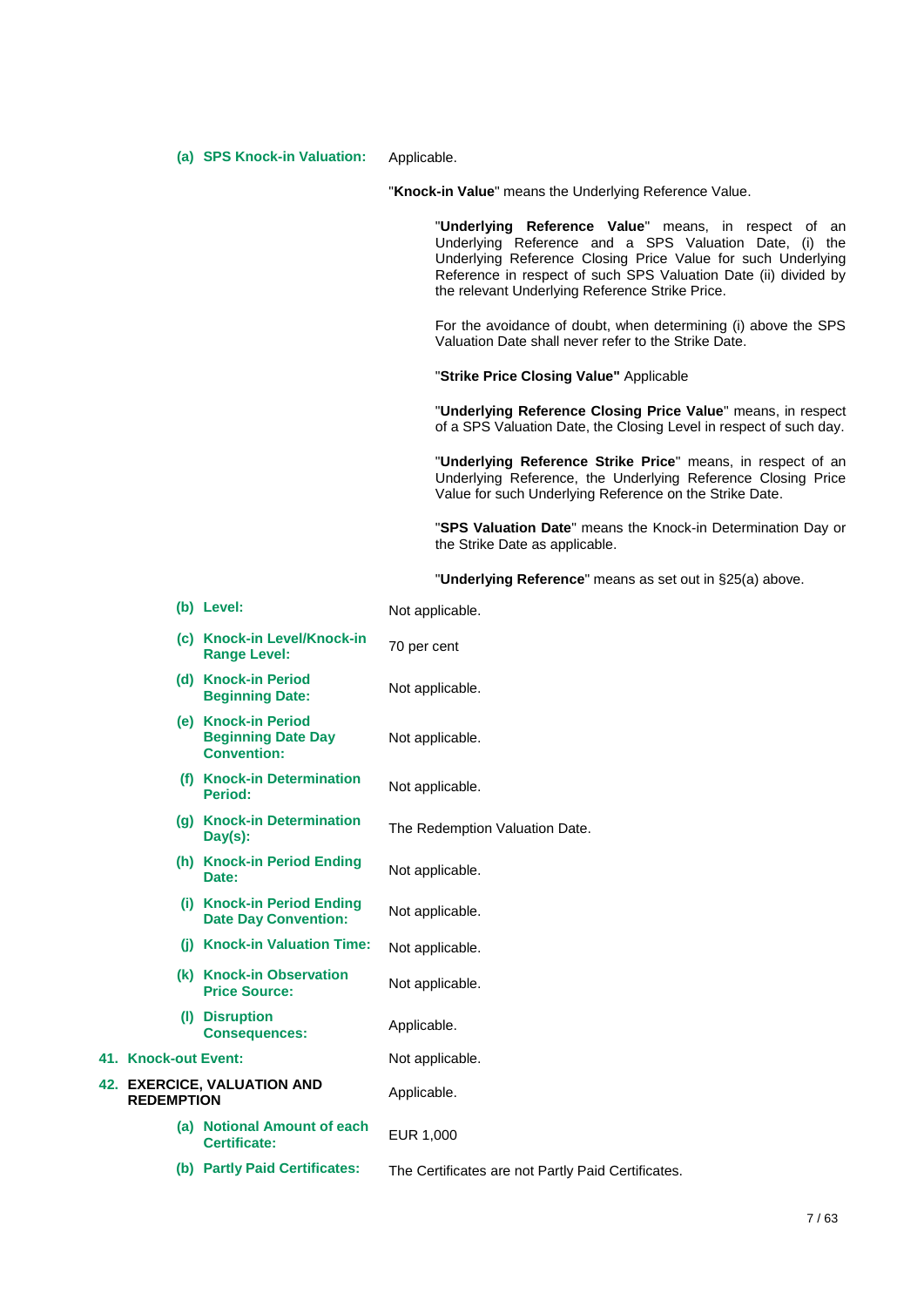|     | (c) Interest:                                                                   | Not applicable.                                                                                                                            |
|-----|---------------------------------------------------------------------------------|--------------------------------------------------------------------------------------------------------------------------------------------|
|     | (d) Fixed Rate Provisions:                                                      | Not applicable                                                                                                                             |
|     | (e) Floating Rate Provisions:                                                   | Not applicable                                                                                                                             |
|     | (f) Linked Interest<br><b>Certificates:</b>                                     | Not applicable                                                                                                                             |
|     | (g) Payment of Premium<br>Amount(s):                                            | The Certificates are not Instalment Certificates.                                                                                          |
|     | (h) Index Linked Interest<br>Certificates:                                      | Not applicable.                                                                                                                            |
|     | (i) Share Linked/ETI Share<br><b>Linked Interest</b><br><b>Certificates:</b>    | Not applicable.                                                                                                                            |
|     | (i) ETI Linked Interest<br><b>Certificates:</b>                                 | Not applicable.                                                                                                                            |
|     | (k) Debt Linked Interest<br><b>Certificates:</b>                                | Not applicable.                                                                                                                            |
| (1) | <b>Commodity Linked</b><br><b>Interest Certificates:</b>                        | Not applicable.                                                                                                                            |
| (m) | <b>Inflation Index Linked</b><br><b>Interest Certificates:</b>                  | Not applicable.                                                                                                                            |
| (n) | <b>Currency Linked</b><br><b>Interest Certificates:</b>                         | Not applicable.                                                                                                                            |
| (o) | <b>Fund Linked Interest</b><br><b>Certificates:</b>                             | Not applicable.                                                                                                                            |
| (p) | <b>Futures Linked Interest</b><br><b>Certificates:</b>                          | Not applicable.                                                                                                                            |
| (q) | <b>Underlying Interest</b><br><b>Rate Linked Interest</b><br><b>Provisions:</b> | Not applicable.                                                                                                                            |
| (r) | <b>Automatic Early</b><br><b>Redemption:</b>                                    | Applicable.                                                                                                                                |
|     | (i) Automatic Early<br><b>Redemption Event:</b>                                 | <b>Single Standard Automatic Early Redemption</b>                                                                                          |
|     |                                                                                 | If on any Automatic Early Redemption Valuation Date the SPS AER Value<br>is greater than or equal to the Automatic Early Redemption Level. |
|     | (ii) Automatic Early<br><b>Redemption Payout:</b>                               | <b>SPS Automatic Early Redemption Payout:</b>                                                                                              |
|     |                                                                                 | NA x (AER Redemption Percentage + AER Exit Rate)                                                                                           |
|     |                                                                                 | "AER Redemption Percentage" is 100 per cent.                                                                                               |
|     |                                                                                 | "AER Exit Rate" means, in respect of a SPS Valuation Date, the AER<br>Rate.                                                                |
|     | (iii) Automatic Early<br><b>Redemption Date(s):</b>                             | 27 July 2021 (n=1), 27 July 2022 (n=2), 27 July 2023 (n=3), 29 July 2024<br>$(n=4)$ and 28 July 2025 (n=5).                                |
|     | (iv) Observation Price                                                          | Not applicable.                                                                                                                            |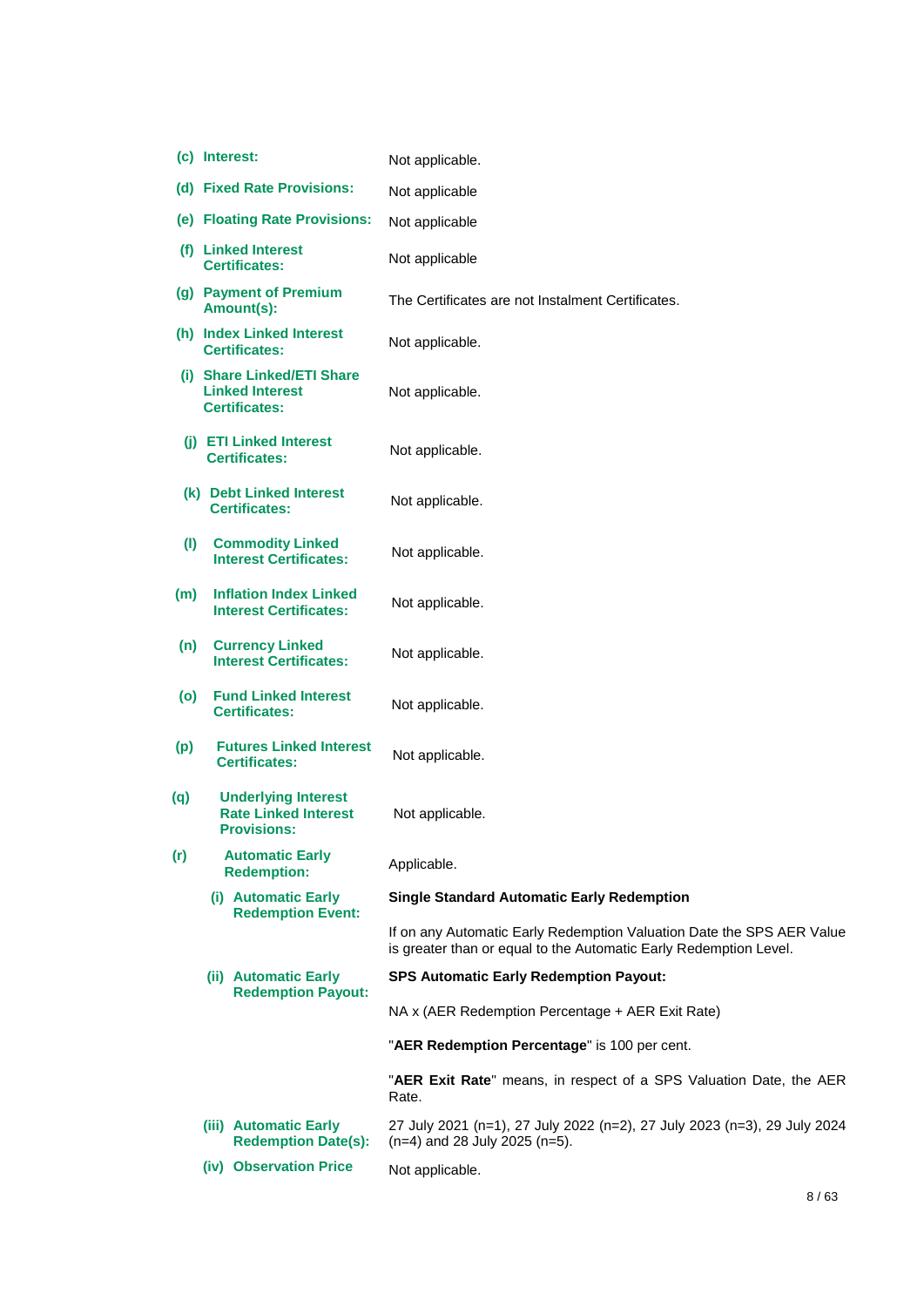**Source:**

#### **(v) Underlying Reference Level:**

Not applicable.

**SPS AER Valuation**: Applicable.

"**SPS AER Value**" means the Underlying Reference Value.

"**Underlying Reference Value**" means, in respect of an Underlying Reference and a SPS Valuation Date, (i) the Underlying Reference Closing Price Value for such Underlying Reference in respect of such SPS Valuation Date (ii) divided by the relevant Underlying Reference Strike Price.

For the avoidance of doubt, when determining (i) above the SPS Valuation Date shall never refer to the Strike Date.

**"Strike Price Closing Value"** : Applicable

"**Underlying Reference Closing Price Value**" means, in respect of a SPS Valuation Date, the Closing Level in respect of such day.

"**Underlying Reference Strike Price**" means, in respect of an Underlying Reference, the Underlying Reference Closing Price Value for such Underlying Reference on the Strike Date.

"**SPS Valuation Date**" means each Automatic Early Redemption Valuation Date or the Strike Date as applicable.

"**Underlying Reference**" means as set out in §25(a) above.

**(vi) Automatic Early Redemption Level:** 100 per cent.

**(vii) Automatic Early Redemption Percentage:**

Not applicable.

Not applicable.

- **(viii) Automatic Early Redemption Percentage Up:**
	- **(ix) Automatic Early Redemption Percentage Down:**

**(x) AER Exit Rate:**

Not applicable.

AER Rate

AER Rate is **n x ER%**

**ER%** is a percentage expected to be about 10.00 per cent but which will not be less than 7.00 per cent as determined by the Issuer on the Trade Date after the end of the Offer Period. Notice of the rate will be published in the same manner as the publication of these Final Terms and be available by accessing the following link [http://eqdpo.bnpparibas.com/FI4000440102.](http://eqdpo.bnpparibas.com/FI4000440102)

**n** is a number from 1 to 5 representing the relevant Automatic Redemption Valuation Date.

**(xi) Automatic Early Redemption Valuation Date(s):** 13 July 2021 (n=1), 13 July 2022 (n=2), 13 July 2023 (n=3), 15 July 2024 (n=4) and 14 July 2025 (n=5).

**(s) Renouncement Notice** Not applicable.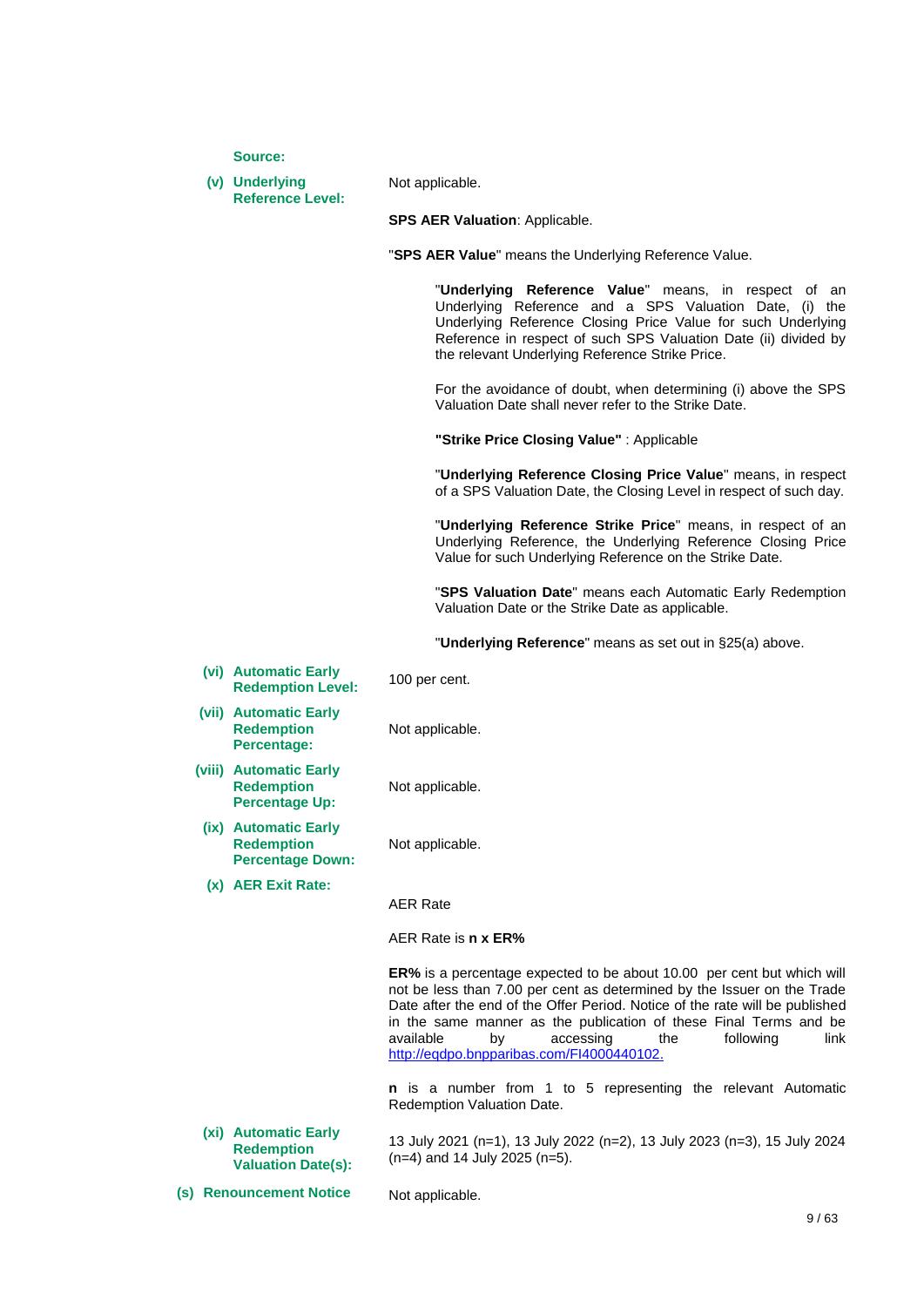**Cut-off Time:**

|     | (t) Strike Date:                                                                     | 13 July 2020.                               |
|-----|--------------------------------------------------------------------------------------|---------------------------------------------|
|     | (u) Strike Price:                                                                    | Not applicable.                             |
| (v) | <b>Redemption Valuation</b><br>Date:                                                 | 13 July 2026.                               |
|     | (w) Averaging:                                                                       | Averaging does not apply to the Securities. |
|     | (x) Observation Dates:                                                               | Not applicable.                             |
|     | (v) Observation Period:                                                              | Not applicable.                             |
|     | (z) Settlement Business Day:                                                         | Not applicable.                             |
|     | (aa) Cut-off Date:                                                                   | Not applicable.                             |
|     | (bb) Identification information<br>of Holders as provided by<br><b>Condition 29:</b> | Not applicable.                             |
|     | <b>DISTRIBUTION AND US SALES ELIGIBILITY</b>                                         |                                             |

|                       | 43. U.S. Selling Restrictions:                                                                                                                           | or transferred to any U.S. person at any time.                              | Not applicable - the Securities may not be legally or beneficially owned by |  |
|-----------------------|----------------------------------------------------------------------------------------------------------------------------------------------------------|-----------------------------------------------------------------------------|-----------------------------------------------------------------------------|--|
| considerations:       | 44. Additional U.S. Federal income tax                                                                                                                   | 871(m) of the U.S. Internal Revenue Code of 1986.                           | The Securities are not Specified Securities for the purpose of Section      |  |
|                       | 45. Registered broker/dealer:                                                                                                                            | Not applicable.                                                             |                                                                             |  |
|                       | 46. TEFRA C or TEFRA Not Applicable:                                                                                                                     | <b>TEFRA Not Applicable.</b>                                                |                                                                             |  |
| 47. Non exempt Offer: |                                                                                                                                                          | Applicable                                                                  |                                                                             |  |
|                       | (i) Non-exempt Offer<br><b>Jurisdictions:</b>                                                                                                            | Finland.                                                                    |                                                                             |  |
|                       | (ii) Offer Period:                                                                                                                                       | 22 May 2020 until and including to 3 July 2020                              |                                                                             |  |
|                       | (iii) Financial intermediaries<br>granted specific consent<br>to use the Base<br><b>Prospectus in</b><br>accordance with the<br><b>Conditions in it:</b> | <b>SIP Nordic Fondkommission A.B.</b><br>Kasarmikatu 36.<br>00130 HELSINKI. |                                                                             |  |
|                       | (iv) General Consent:                                                                                                                                    | Not applicable.                                                             |                                                                             |  |
|                       | (v) Other Authorised Offeror<br>Terms:                                                                                                                   | Not applicable.                                                             |                                                                             |  |
| <b>Investors:</b>     | 48. Prohibition of Sales to EEA Retail                                                                                                                   | (a) Selling Restriction:<br>(b) Legend:                                     | Not applicable.<br>Not applicable.                                          |  |
|                       | PROVISIONS RELATING TO COLLATERAL AND SECURITY                                                                                                           |                                                                             |                                                                             |  |
|                       | 49. Secured Securities other than<br><b>Notional Value Repack Securities:</b>                                                                            | Not applicable.                                                             |                                                                             |  |
|                       |                                                                                                                                                          |                                                                             |                                                                             |  |

**50. Notional Value Repack Securities:** Not applicable.

**Responsibility**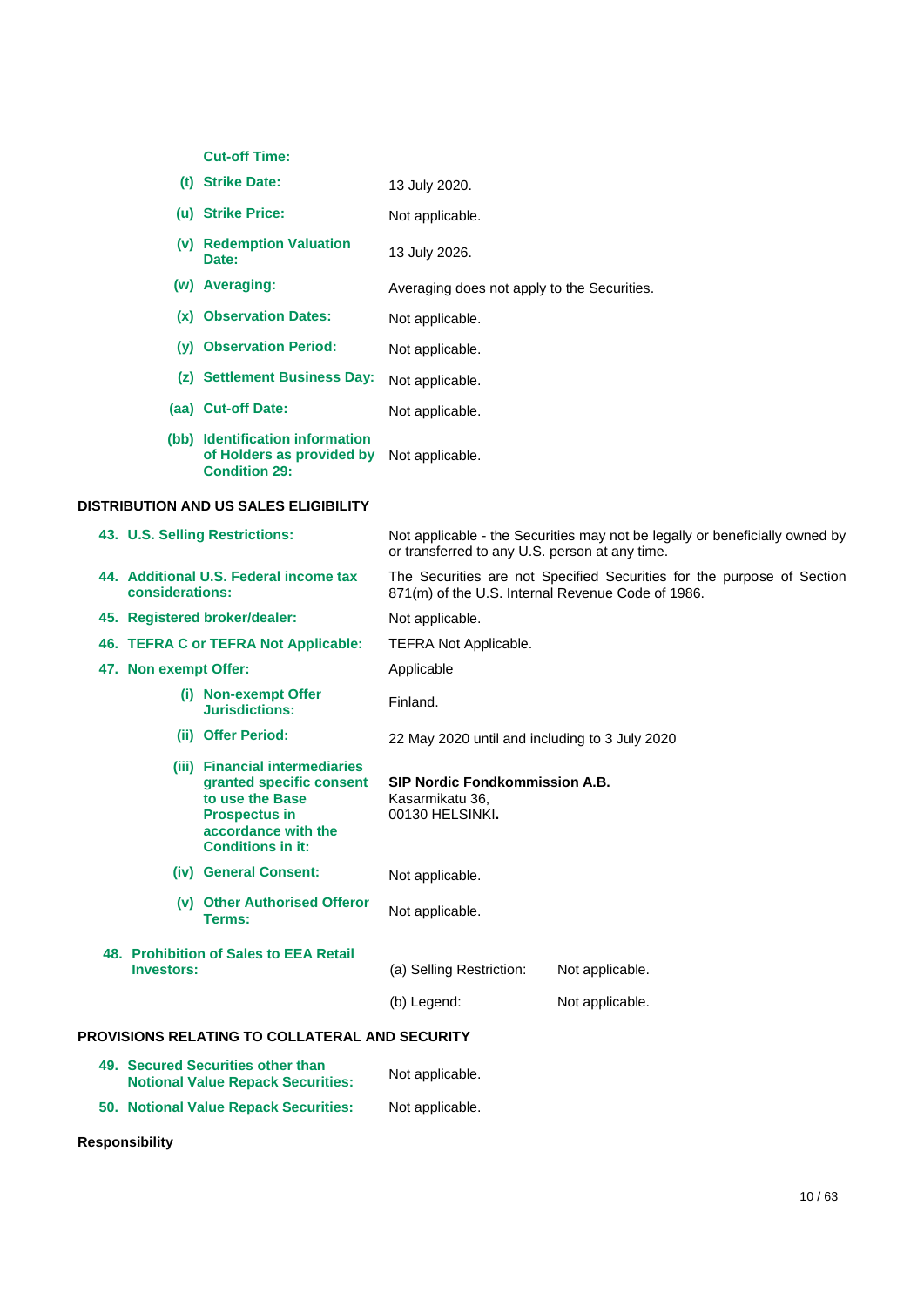The Issuer accepts responsibility for the information contained in these Final Terms. To the best of the knowledge of the Issuer (who has taken all reasonable care to ensure that such is the case), the information contained herein is in accordance with the facts and does not omit anything likely to affect the import of such information.

Signed on behalf of BNP Paribas Issuance B.V.

As Issuer:

Hujera

By: Lenka HUJSIOVA Duly authorised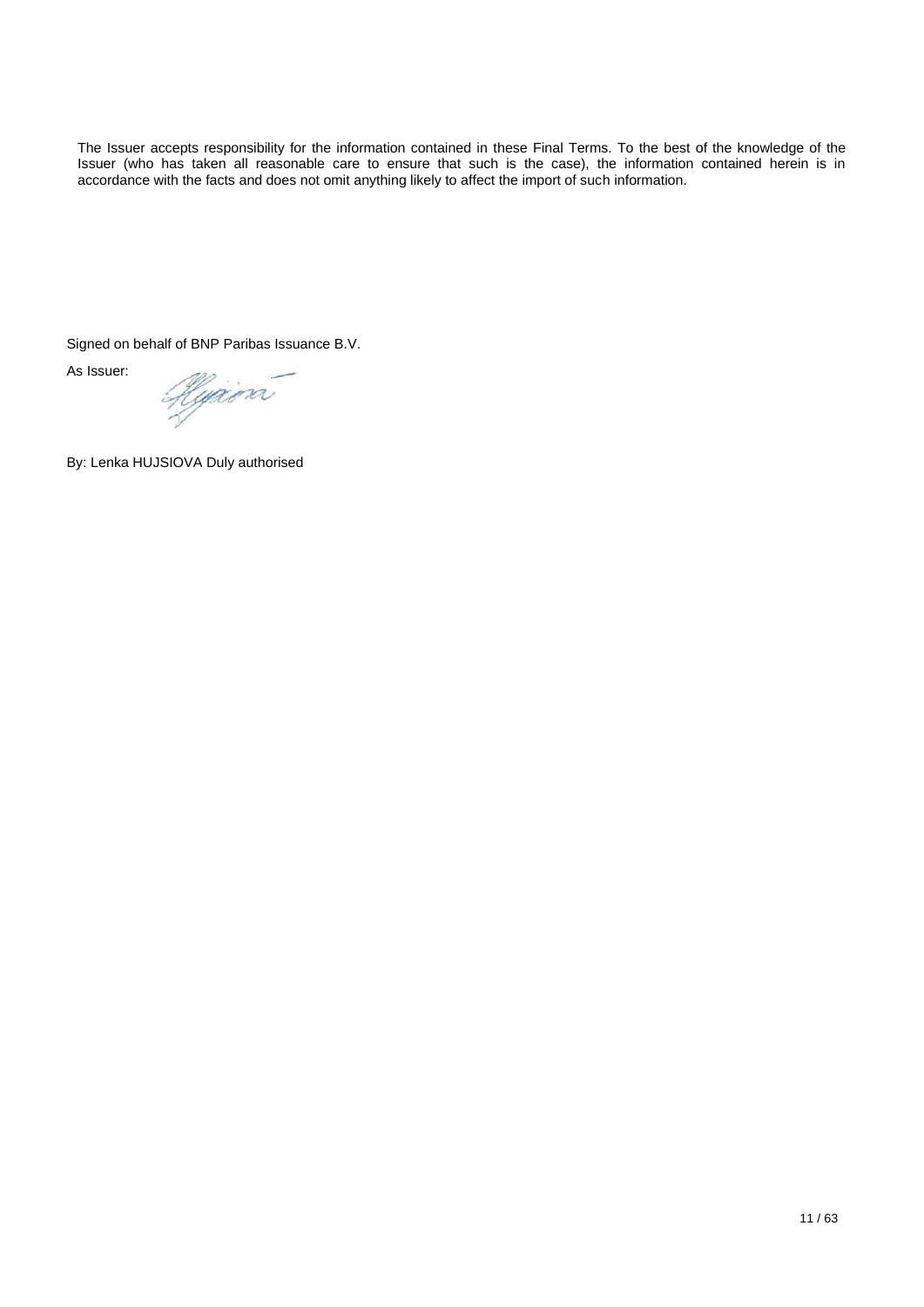### **PART B - OTHER INFORMATION**

#### **1. Listing and Admission to trading - De listing**

Application will be made to list the Securities and to admit the Securities for trading on the Nordic Derivatives Exchange of the Nordic Growth Market NGM AB.

#### **2. Ratings**

The Securities have not been rated.

#### **3. Interests of Natural and Legal Persons Involved in the Issue**

Save as discussed in the "*Potential Conflicts of Interest*" paragraph in the "*Risks*" in the Base Prospectus, so far as the Issuer is aware, no person involved in the offer of the Securities has an interest material to the offer.

#### **4. Performance of Underlying/Formula/Other Variable and Other Information concerning the Underlying Reference**

See Base Prospectus for an explanation of effect on value of Investment and associated risks in investing in Securities.

Information on each Share shall be available on the relevant website as set out below.

Past and further performances of each Share are available on the relevant Exchange website as set out in below and its volatility may be obtained from the Calculation Agent by emailing [paris.cmcs@bnpparibas.com.](mailto:paris.cmcs@bnpparibas.com)

The Issuer does not intend to provide post-issuance information.

**Place where information on the Underlying Share can be obtained: S&P Euro 50 Equal Weight Synthetic 5% Price** 

**Index**  Website[: www.us.spindices.com](http://www.us.spindices.com/)

# **Index Disclaimer**

Neither the Issuer nor the Guarantor shall have any liability for any act or failure to act by an Index Sponsor in connection with the calculation, adjustment or maintenance of an Index. Except as disclosed prior to the Issue Date, neither the Issuer, the Guarantor nor their affiliates has any affiliation with or control over an Index or Index Sponsor or any control over the computation, composition or dissemination of an Index. Although the Calculation Agent will obtain information concerning an Index from publicly available sources it believes reliable, it will not independently verify this information. Accordingly, no representation, warranty or undertaking (express or implied) is made and no responsibility is accepted by the Issuer, the Guarantor, their affiliates or the Calculation Agent as to the accuracy, completeness and timeliness of information concerning an Index.

#### **S&P Euro 50 Equal Weight Synthetic 5% Price Index**

The "S&P Euro 50 Equal Weight Synthetic 5% Price Index" (the "Index") is a product of S&P Dow Jones Indices LLC ("SPDJI"), and has been licensed for use by BNP PARIBAS. Standard & Poor's® and S&P® are registered trademarks of Standard & Poor's Financial Services LLC ("S&P"); Dow Jones® is a registered trademark of Dow Jones Trademark Holdings LLC ("Dow Jones"); Standard & Poor's®, S&P® and Dow Jones® are trademarks of the SPDJI; and these trademarks have been licensed for use by SPDJI and sublicensed for certain purposes by BNP PARIBAS. the Notes are not sponsored, endorsed, sold or promoted by SPDJI, Dow Jones, S&P, any of their respective affiliates (collectively, "S&P Dow Jones Indices"). S&P Dow Jones Indices makes no representation or warranty, express or implied, to the owners of the Notes or any member of the public regarding the advisability of investing in securities generally or in the Notes particularly or the ability of the S&P Euro 50 Equal Weight Synthetic 5% Price Index to track general market performance. S&P Dow Jones Indices' only relationship to BNP PARIBAS with respect to the S&P Euro 50 Equal Weight Synthetic 5% Price Index is the licensing of the Index and certain trademarks, service marks and/or trade names of S&P Dow Jones Indices and/or its licensors. The S&P Euro 50 Equal Weight Synthetic 5% Price Index is determined, composed and calculated by S&P Dow Jones Indices without regard to BNP PARIBAS or the Notes. S&P Dow Jones Indices have no obligation to take the needs of BNP PARIBAS or the owners of the Notes into consideration in determining, composing or calculating the S&P Euro 50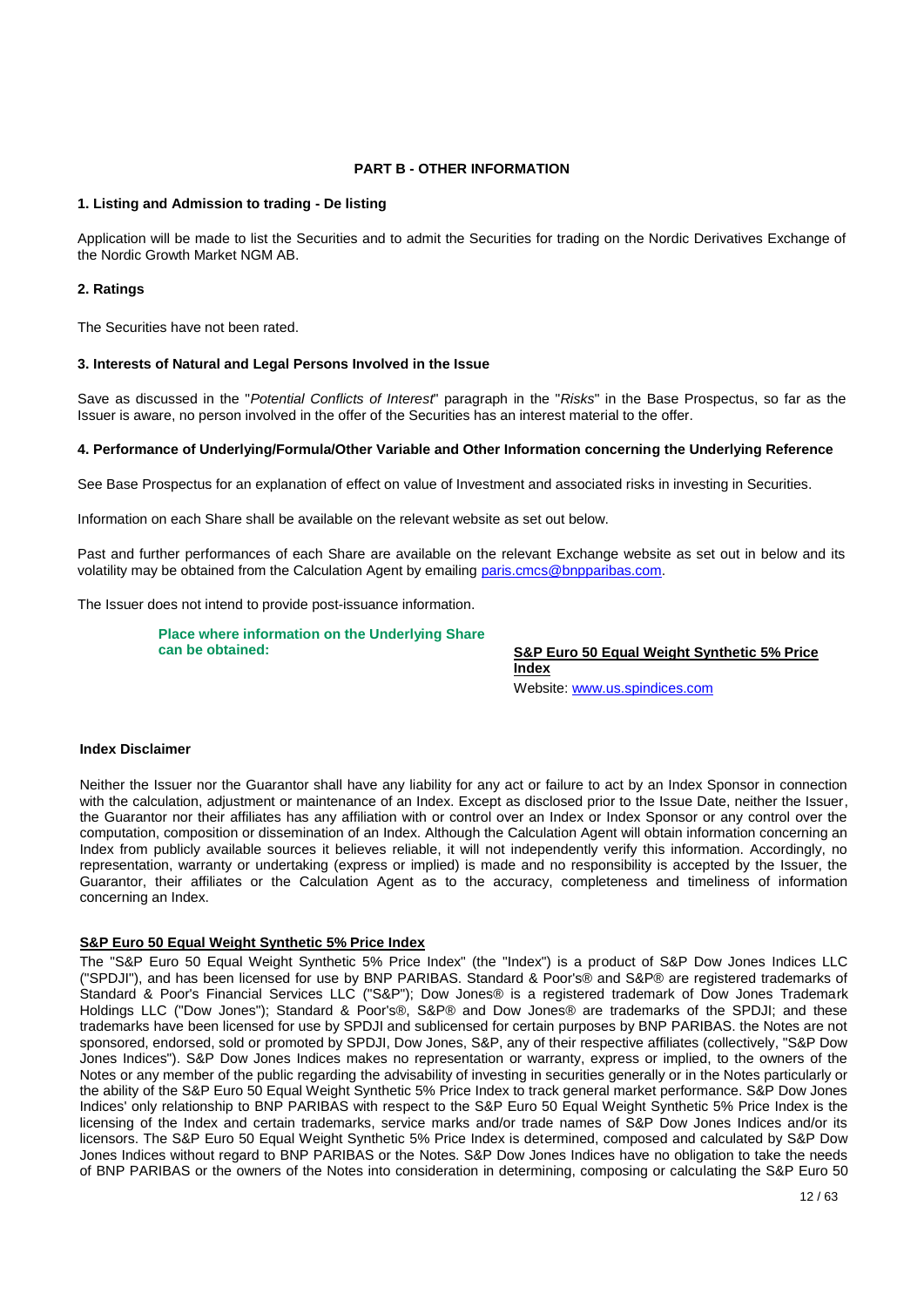Equal Weight Synthetic 5% Price Index. S&P Dow Jones Indices are not responsible for and have not participated in the determination of the prices, and amount of the Notes or the timing of the issuance or sale of the Notes or in the determination or calculation of the equation by which the Notes is to be converted into cash, surrendered or redeemed, as the case may be. S&P Dow Jones Indices have no obligation or liability in connection with the administration, marketing or trading of the Notes. There is no assurance that investment products based on the S&P Euro 50 Equal Weight Synthetic 5% Price Index will accurately track index performance or provide positive investment returns. S&P Dow Jones Indices LLC is not an investment advisor. Inclusion of a security within an index is not a recommendation by S&P Dow Jones Indices to y, sell, or hold such security, nor is it considered to be investment advice. S&P DOW JONES INDICES DOES NOT GUARANTEE THE ADEQUACY, ACCURACY, TIMELINESS AND/OR THE COMPLETENESS OF THE INDEX OR ANY DATA RELATED THERETO OR ANY COMMUNICATION, INCLUDING BUT NOT LIMITED TO, ORAL OR WRITTEN COMMUNICATION (INCLUDING ELECTRONIC COMMUNICATIONS) WITH RESPECT THERETO. S&P DOW JONES INDICES SHALL NOT BE SUBJECT TO ANY DAMAGES OR LIABILITY FOR ANY ERRORS, OMISSIONS, OR DELAYS THEREIN. S&P DOW JONES INDICES MAKE NO EXPRESS OR IMPLIED WARRANTIES, AND EXPRESSLY DISCLAIMS ALL WARRANTIES, OF MERCHANTABILITY OR FITNESS FOR A PARTICULAR PURPOSE OR USE OR AS TO RESULTS TO BE OBTAINED BY BNP PARIBAS, OWNERS OF THE NOTES, OR ANY OTHER PERSON OR ENTITY FROM THE USE OF THE INDEX OR WITH RESPECT TO ANY DATA RELATED THERETO. WITHOUT LIMITING ANY OF THE FOREGOING, IN NO EVENT WHATSOEVER SHALL S&P DOW JONES INDICES BE LIABLE FOR ANY INDIRECT, SPECIAL, INCIDENTAL, PUNITIVE, OR CONSEQUENTIAL DAMAGES INCLUDING BUT NOT LIMITED TO, LOSS OF PROFITS, TRADING LOSSES, LOST TIME OR GOODWILL, EVEN IF THEY HAVE BEEN ADVISED OF THE POSSIBLITY OF SUCH DAMAGES, WHETHER IN CONTRACT, TORT, STRICT LIABILITY, OR OTHERWISE. THERE ARE NO THIRD PARTY BENEFICIARIES OF ANY AGREEMENTS OR ARRANGEMENTS BETWEEN S&P DOW JONES INDICES AND BNP PARIBAS, OTHER THAN THE LICENSORS OF S&P DOW.

#### **5. Operational Information**

**Relevant Clearing System(s):** Euroclear Finland. **If other than Euroclear Bank S.A./N.V., Clearstream Banking, S.A., Euroclear France include the relevant identification number and in the case of the Finnish Dematerialised Securities, the Finnish Security Agent:** Identification number: 0861597-4 Finnish Security Agent Svenska Handelsbanken AB (publ), Helsinki Branch Address: Svenska Handelsbanken AB (publ), Helsinki Branch Aleksanterinkatu 11 00100 Helsinki Finland

#### **6. Terms and Conditions of the Public Offer**

**Offer Price:** Issue Price

**Conditions to which the offer is subject:** The Issuer reserves the right to modify the total nominal amount of the Certificates to which investors can subscribe, curtail the offer of the Securities or withdraw the offer of the Securities and/or, if the Securities have not yet been issued, cancel the issuance of the Securities for any reason at any time on or prior to the Offer End Date (as defined below) and advise the Distributor accordingly. For the avoidance of doubt, if any application has been made by a potential investor and the Issuer exercises such a right to withdraw the offer, each such potential investor shall not be entitled to subscribe or otherwise acquire the Securities.

> In the event that the Base Prospectus is not updated on or before 3 June 2020, the offer of the Securities will be immediately curtailed and no further subscriptions accepted. In such circumstances, subject to a subsequent withdrawal of the offer of the Securities and/or cancellation of the issuance, applications made prior to such curtailment shall proceed and the Securities delivered as planned.

Such an event will be notified to investors via the following link: [http://eqdpo.bnpparibas.com/FI4000440102.](http://eqdpo.bnpparibas.com/FI4000440102)

The Issuer will determine the final amount of Securities issued up to a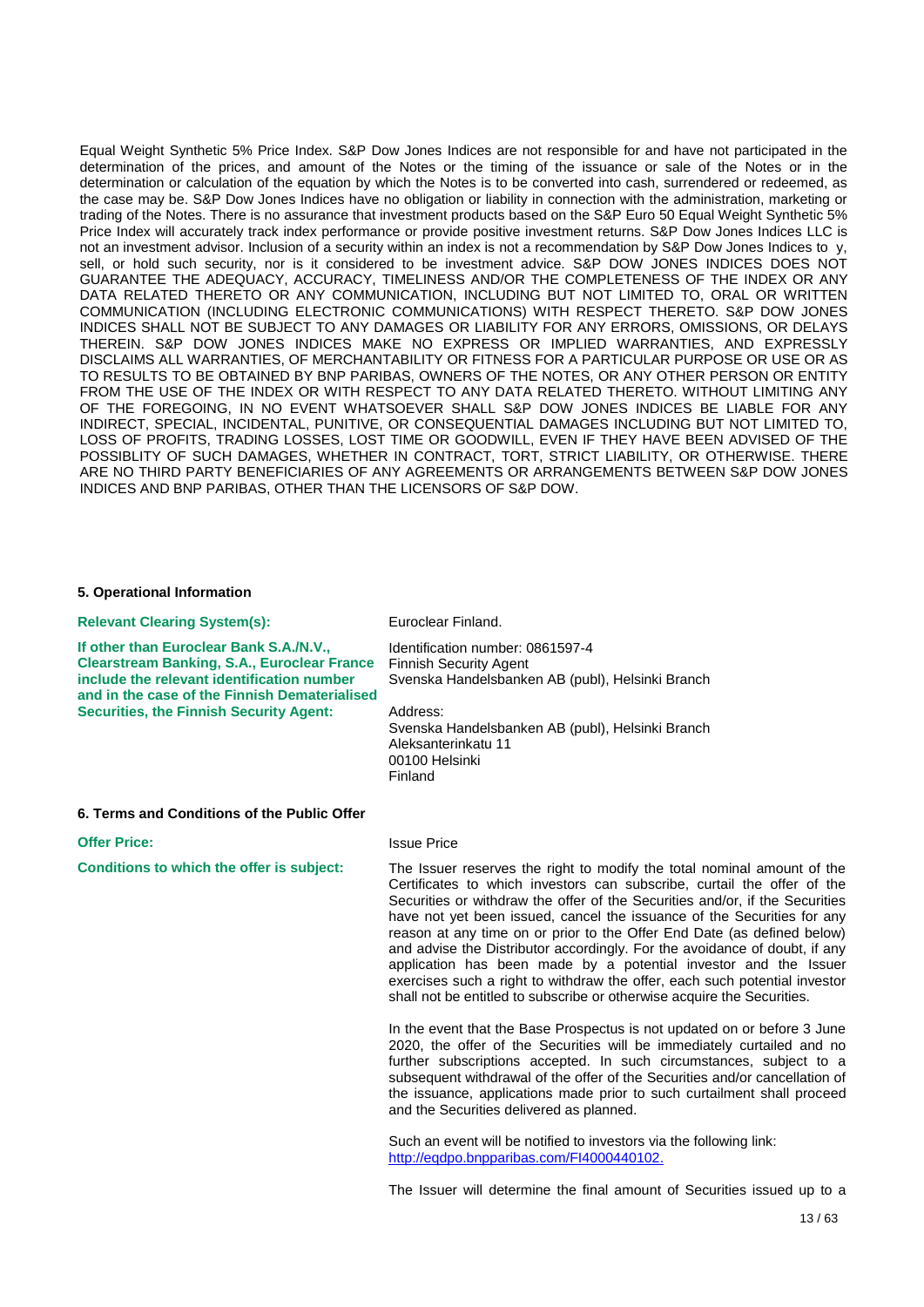limit of Up to 2,000 Securities. The final amount that are issued on the Issue Date will be listed on the Official List of the Nordic Derivatives Exchange of the Nordic Growth Market NGM AB. Securities will be allotted subject to availability in the order of receipt of investors' applications. The final amount of the Securities issued will be determined by the Issuer in light of prevailing market conditions, and depending on the number of Securities which have been agreed to be purchased as of the Issue Date. **Description of the application process:** Application to subscribe for the Securities can be made in Finland through the Authorised Offeror. The distribution activity will be carried out in accordance with the usual procedures of the Authorised Offeror Prospective investors will not be required to enter into any contractual arrangements directly with the Issuer in relation to the subscription for the Securities. **Details of the minimum and/or maximum amount of application:** Minimum subscription amount per investor: One (1) Certificates. Maximum subscription amount per investor: The number of Securities issued as set out in SPECIFIC PROVISIONS FOR EACH SERIES in Part A. The maximum amount of application of Securities will be subject only to availability at the time of the application. There are no pre-identified allotment criteria. The Authorised Offeror will adopt allotment criteria that ensure equal treatment of prospective investors. All of the Securities requested through the Authorised Offeror during the Offer Period will be assigned up to the maximum amount of the Offer. In the event that during the Offer Period the requests exceed the total amount of the offer destined to prospective investors the Issuer, in accordance with the Authorised Offeror, will proceed to early terminate the Offer Period and will immediately suspend the acceptance of further requests. **Description of possibility to reduce subscriptions and manner for refunding excess amount paid by applicants:** Not applicable. **Details of the method and time limits for paying up and delivering Securities:** The Securities will be issued on the Issue Date against payment to the Issuer by the Authorised Offeror of the gross subscription moneys. The Securities are cleared through the clearing systems and are due to be delivered through the Authorised Offeror on or around the Issue Date. **Manner in and date on which results of the offer are to be made public:** Publication on the following website: <http://eqdpo.bnpparibas.com/FI4000440102> on or around the Issue Date. **Procedure for exercise of any right of preemption, negotiability of subscription rights and treatment of subscription rights not exercised:** Not applicable. **Process for notification to applicants of the amount allotted and indication whether dealing may begin before notification is made:** In the case of over subscription, allotted amounts will be notified to applicants (i) on the following website: [http://eqdpo.bnpparibas.com/FI4000440102.](http://eqdpo.bnpparibas.com/FI4000429253) on or around the Issue Date. No dealing in the Certificates may begin before any such notification is made. In all other cases, allotted amounts will be equal to the amount of the application, and no further notification shall be made. In all cases, no dealing in the Certificates may take place prior to the Issue Date. **Amount of any expenses and taxes specifically charges to the subscriber or purchaser:** The Issuer is not aware of any expenses and taxes specifically charged to the subscriber.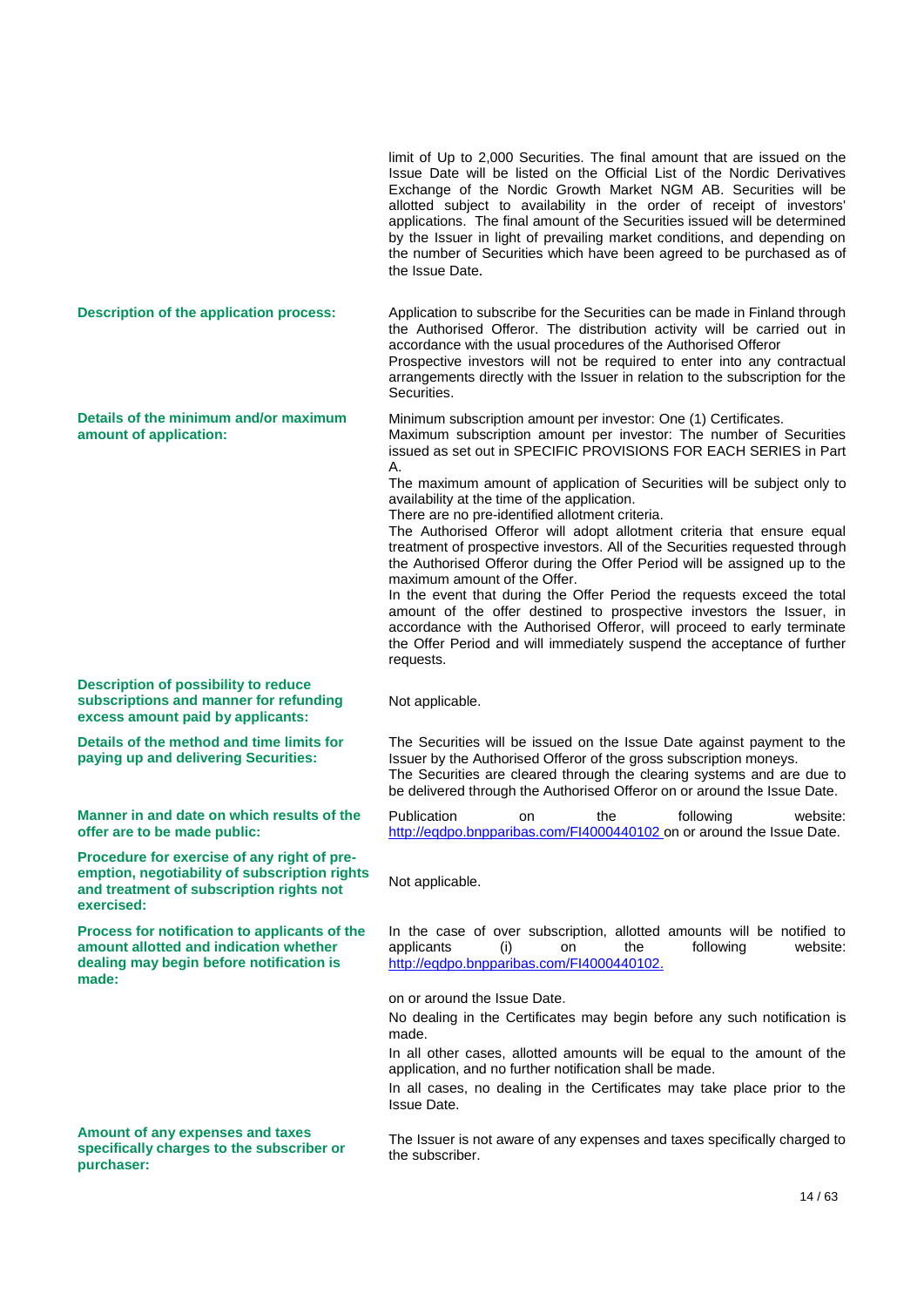| Name and address of the entities which have<br>a firm commitment to act as intermediaries in<br>secondary trading, providing liquidity<br>through bid and after rates and a description<br>of the main terms of their commitment: | None.                                                                                                                                                                                                                                                                                                                                                                                              |
|-----------------------------------------------------------------------------------------------------------------------------------------------------------------------------------------------------------------------------------|----------------------------------------------------------------------------------------------------------------------------------------------------------------------------------------------------------------------------------------------------------------------------------------------------------------------------------------------------------------------------------------------------|
| 7. Placing and Underwriting                                                                                                                                                                                                       |                                                                                                                                                                                                                                                                                                                                                                                                    |
| Name(s) and address(es), to the extent<br>known to the issuer, of the placers in the<br>various countries where the offer takes<br>place:                                                                                         | The Authorised Offerors identified in Paragraph 47 of Part A and<br>identifiable from the Base Prospectus.                                                                                                                                                                                                                                                                                         |
| Name and address of the co-ordinator(s) of<br>the global offer and of single parts of the<br>offer:                                                                                                                               | Not applicable.                                                                                                                                                                                                                                                                                                                                                                                    |
| Name and address of any paying agents and<br>depository agents in each country (in<br>addition to the Principal Paying Agent):                                                                                                    | Not applicable.                                                                                                                                                                                                                                                                                                                                                                                    |
| Entities agreeing to underwrite the issue on<br>a firm commitment basis, and entities<br>agreeing to place the issue without a firm<br>commitment or under "best efforts"<br>arrangements:                                        | Not applicable.                                                                                                                                                                                                                                                                                                                                                                                    |
| When the underwriting agreement has been<br>or will be reached:                                                                                                                                                                   | No underwriting commitment is undertaken by the Authorised Offeror.                                                                                                                                                                                                                                                                                                                                |
| 8. EU Benchmarks Regulation                                                                                                                                                                                                       |                                                                                                                                                                                                                                                                                                                                                                                                    |
| <b>EU Benchmarks Regulation: Article 29(2)</b><br>statement on benchmarks:                                                                                                                                                        | Applicable: Amounts payable under the Securities are calculated by<br>reference to the relevant Benchmark which is provided by the relevant<br>Administrator, as specified in the table below.                                                                                                                                                                                                     |
|                                                                                                                                                                                                                                   | As at the date of these Final Terms, the relevant Administrator is not<br>included / included, as the case may be, in the register of Administrators<br>and Benchmarks established and maintained by the European Securities<br>and Markets Authority ("ESMA") pursuant to article 36 of the Benchmarks<br>Regulation (Regulation (EU) 2016/1011) (the "BMR"), as specified in the<br>table below. |
|                                                                                                                                                                                                                                   | As far as the Issuer is aware, the transitional provisions in Article 51 of the<br>BMR apply, such that the relevant Administrator is not currently required<br>to obtain authorisation/registration, as specified in the table below.                                                                                                                                                             |

| <b>Benchmark</b>                                     | Administrator             | Register     |
|------------------------------------------------------|---------------------------|--------------|
| S&P Euro 50 Equal Weight<br>Synthetic 5% Price Index | S&P Dow Jones Indices LLC | Not Included |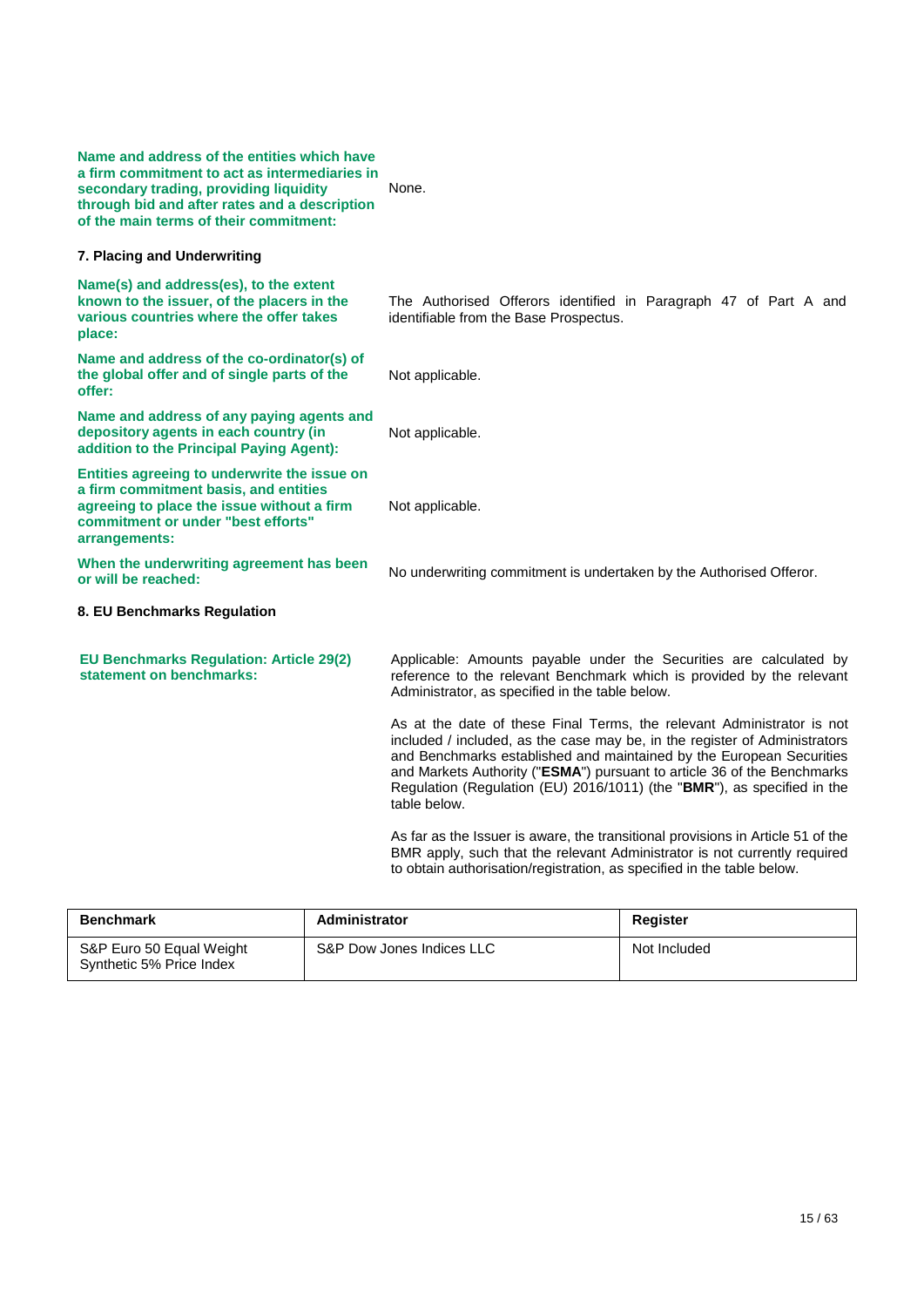# **ISSUE SPECIFIC SUMMARY OF THE PROGRAMME IN RELATION TO THIS BASE PROSPECTUS**

*Summaries are made up of disclosure requirements known as "Elements". These Elements are numbered in Sections A - E (A.1 – E.7). This Summary contains all the Elements required to be included in a summary for this type of Securities, Issuer and Guarantor. Because some Elements are not required to be addressed, there may be gaps in the numbering sequence of the Elements. Even though an Element may be required to be inserted in the summary because of the type of Securities, Issuer and Guarantor(s), it is possible that no relevant information can be given regarding the Element. In this case a short description of the Element should be included in the summary explaining why it is not applicable.*

#### **Section A - Introduction and warnings**

| <b>Element</b> | <b>Title</b>                                                                                         |                                                                                                                                                                                                                                                                                                                                                                                                                                                                                                                                                                                                                                                                                                                                            |
|----------------|------------------------------------------------------------------------------------------------------|--------------------------------------------------------------------------------------------------------------------------------------------------------------------------------------------------------------------------------------------------------------------------------------------------------------------------------------------------------------------------------------------------------------------------------------------------------------------------------------------------------------------------------------------------------------------------------------------------------------------------------------------------------------------------------------------------------------------------------------------|
| A.1            | Warning that the<br>summary should be<br>read as an<br>introduction and<br>provision as to<br>claims | This summary should be read as an introduction to the Base Prospectus and<br>the applicable Final Terms. In this summary, unless otherwise specified and<br>except as used in the first paragraph of Element D.3, "Base Prospectus"<br>means the Base Prospectus of BNPP B.V. and BNPP dated 3 June 2019 as<br>supplemented from time to time under the Note, Warrant and Certificate<br>Programme of BNPP B.V., BNPP and BNP Paribas Fortis Funding. In the first<br>paragraph of Element D.3, "Base Prospectus" means the Base Prospectus of<br>BNPP B.V. and BNPP dated 3 June 2019 under the Note, Warrant and<br>Certificate Programme of BNPP B.V., BNPP and BNP Paribas Fortis Funding.                                             |
|                |                                                                                                      | Any decision to invest in any Securities should be based on a consideration<br>of the Base Prospectus as a whole, including any documents incorporated<br>by reference and the applicable Final Terms.                                                                                                                                                                                                                                                                                                                                                                                                                                                                                                                                     |
|                |                                                                                                      | Where a claim relating to information contained in the Base Prospectus and<br>the applicable Final Terms is brought before a court in a Member State of the<br>European Economic Area, the plaintiff may, under the national legislation of<br>the Member State where the claim is brought, be required to bear the costs<br>of translating the Base Prospectus and the applicable Final Terms before<br>the legal proceedings are initiated.                                                                                                                                                                                                                                                                                              |
|                |                                                                                                      | Civil liability in any such Member State attaches to the Issuer or the<br>Guarantor solely on the basis of this summary, including any translation<br>hereof, but only if it is misleading, inaccurate or inconsistent when read<br>together with the other parts of the Base Prospectus and the applicable Final<br>Terms or, following the implementation of the relevant provisions of<br>Directive 2010/73/EU in the relevant Member State, it does not provide, when<br>read together with the other parts of the Base Prospectus and the applicable<br>Final Terms, key information (as defined in Article 2.1(s) of the Prospectus<br>Directive) in order to aid investors when considering whether to invest in the<br>Securities. |
| A.2            | Consent as to use<br>the Base<br>Prospectus, period<br>of validity and other<br>conditions attached  | Consent: Subject to the conditions set out below, the Issuer consents to the use of the<br>Base Prospectus in connection with a Non-exempt Offer of Securities by the<br>Managers and SIP Nordic Fondkommission A.B. and identified as an Authorised<br>Offeror in respect of the relevant Non-exempt Offer.                                                                                                                                                                                                                                                                                                                                                                                                                               |
|                |                                                                                                      | Offer period: The Issuer's consent referred to above is given for Non-exempt Offers of<br>Securities from 22 May 2020 to 3 July 2020 (the "Offer Period").                                                                                                                                                                                                                                                                                                                                                                                                                                                                                                                                                                                 |
|                |                                                                                                      | Conditions to consent: The conditions to the Issuer's consent are that such consent (a)<br>is only valid during the Offer Period; and (b) only extends to the use of the Base<br>Prospectus to make Non-exempt Offers of the relevant Tranche of Securities in<br>Finland.                                                                                                                                                                                                                                                                                                                                                                                                                                                                 |
|                |                                                                                                      | AN INVESTOR INTENDING TO PURCHASE OR PURCHASING ANY SECURITIES<br>IN A NON-EXEMPT OFFER FROM AN AUTHORISED OFFEROR WILL DO SO,<br>AND OFFERS AND SALES OF SUCH SECURITIES TO AN INVESTOR BY SUCH<br>AUTHORISED OFFEROR WILL BE MADE, IN ACCORDANCE WITH THE TERMS                                                                                                                                                                                                                                                                                                                                                                                                                                                                          |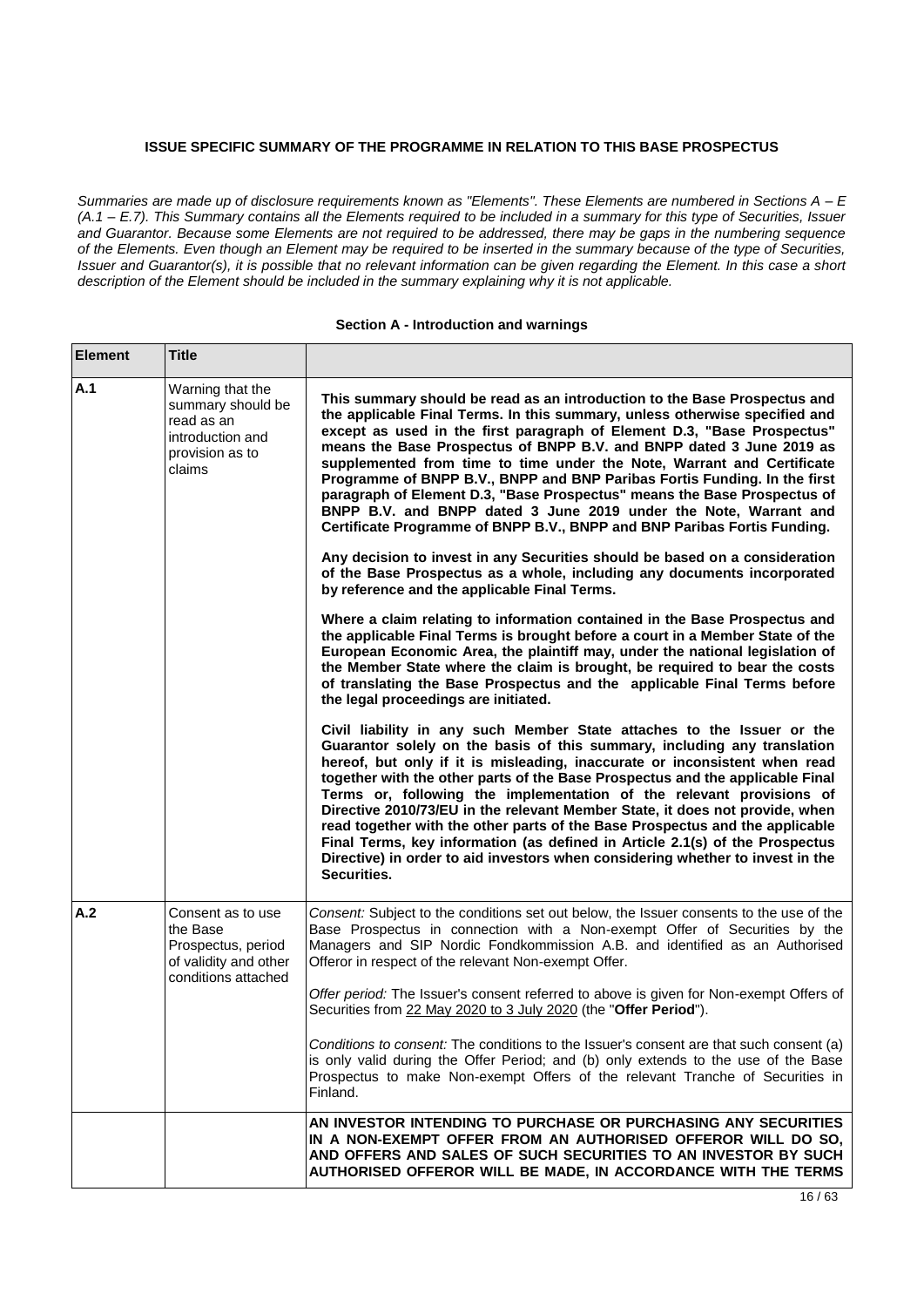| <b>Element</b> | <b>Title</b> |                                                                                                                                                                                                                                                                                              |
|----------------|--------------|----------------------------------------------------------------------------------------------------------------------------------------------------------------------------------------------------------------------------------------------------------------------------------------------|
|                |              | AND CONDITIONS OF THE OFFER IN PLACE BETWEEN SUCH AUTHORISED<br>OFFEROR AND SUCH INVESTOR INCLUDING ARRANGEMENTS IN RELATION<br>TO PRICE, ALLOCATIONS, EXPENSES AND SETTLEMENT. THE RELEVANT<br>INFORMATION WILL BE PROVIDED BY THE AUTHORISED OFFEROR AT THE<br><b>ITIME OF SUCH OFFER.</b> |

# **Section B - Issuer and Guarantor**

| <b>Element</b> | <b>Title</b>                                                      |                                                                                                                                                                                                        |                                                                          |                                                                                                                                                                                                                                                                                                                                                                                                                                                                                                                        |  |  |
|----------------|-------------------------------------------------------------------|--------------------------------------------------------------------------------------------------------------------------------------------------------------------------------------------------------|--------------------------------------------------------------------------|------------------------------------------------------------------------------------------------------------------------------------------------------------------------------------------------------------------------------------------------------------------------------------------------------------------------------------------------------------------------------------------------------------------------------------------------------------------------------------------------------------------------|--|--|
| B.1            | Legal<br>and<br>commercial name of<br>the Issuer                  |                                                                                                                                                                                                        | BNP Paribas Issuance B.V. ("BNPP B.V." or the "Issuer").                 |                                                                                                                                                                                                                                                                                                                                                                                                                                                                                                                        |  |  |
| B.2            | Domicile/ legal form/<br>legislation/ country<br>of incorporation | Amsterdam, the Netherlands.                                                                                                                                                                            |                                                                          | The Issuer was incorporated in the Netherlands as a private company with limited<br>liability under Dutch law having its registered office at Herengracht 595, 1017 CE                                                                                                                                                                                                                                                                                                                                                 |  |  |
| B.4b           | Trend information                                                 |                                                                                                                                                                                                        | Information described with respect to BNPP shall also apply to BNPP B.V. | BNPP B.V. is dependent upon BNPP. BNPP B.V. is a wholly owned subsidiary of<br>BNPP specifically involved in the issuance of securities such as notes, warrants or<br>certificates or other obligations which are developed, set up and sold to investors by<br>other companies in the BNP Paribas Group (including BNPP). The securities are<br>hedged by acquiring hedging instruments and/or collateral from BNP Paribas and BNP<br>Paribas entities as described in Element D.2 below. As a consequence, the Trend |  |  |
| B.5            | Description of the<br>Group                                       |                                                                                                                                                                                                        | subsidiary companies (together the "BNPP Group").                        | BNPP B.V. is a wholly owned subsidiary of BNP Paribas. BNP Paribas is the ultimate<br>holding company of a group of companies and manages financial operations for those                                                                                                                                                                                                                                                                                                                                               |  |  |
| B.9            | Profit<br>forecast<br>or<br>estimate                              | Based on its unaudited consolidated financial statements, the BNP Paribas Group<br>generated 8,173 million euros in net income attributable to equity holders for the year<br>ending 31 December 2019. |                                                                          |                                                                                                                                                                                                                                                                                                                                                                                                                                                                                                                        |  |  |
| <b>B.10</b>    | Audit<br>qualifications                                           | report Not applicable, there are no qualifications in any audit report on the historical financial<br>information included in the Base Prospectus.                                                     |                                                                          |                                                                                                                                                                                                                                                                                                                                                                                                                                                                                                                        |  |  |
| <b>B.12</b>    | Selected historical key financial information:                    |                                                                                                                                                                                                        |                                                                          |                                                                                                                                                                                                                                                                                                                                                                                                                                                                                                                        |  |  |
|                |                                                                   | <b>Comparative Annual Financial Data - In EUR</b>                                                                                                                                                      |                                                                          |                                                                                                                                                                                                                                                                                                                                                                                                                                                                                                                        |  |  |
|                |                                                                   |                                                                                                                                                                                                        | 31/12/2018 (audited)                                                     | 31/12/2017 (audited)                                                                                                                                                                                                                                                                                                                                                                                                                                                                                                   |  |  |
|                | Revenues                                                          |                                                                                                                                                                                                        | 439,645                                                                  | 431,472                                                                                                                                                                                                                                                                                                                                                                                                                                                                                                                |  |  |
|                | Net Income, Group Share                                           |                                                                                                                                                                                                        | 27,415                                                                   | 26,940                                                                                                                                                                                                                                                                                                                                                                                                                                                                                                                 |  |  |
|                | Total balance sheet                                               |                                                                                                                                                                                                        | 56,232,644,939                                                           | 50,839,146,900                                                                                                                                                                                                                                                                                                                                                                                                                                                                                                         |  |  |
|                | Shareholders' equity (Group Share)                                |                                                                                                                                                                                                        | 542,654                                                                  | 515,239                                                                                                                                                                                                                                                                                                                                                                                                                                                                                                                |  |  |
|                |                                                                   | Comparative Interim Financial Data for the six-month period ended 30 June 2019 - In EUR                                                                                                                |                                                                          |                                                                                                                                                                                                                                                                                                                                                                                                                                                                                                                        |  |  |
|                |                                                                   |                                                                                                                                                                                                        | 30/06/2019<br>(unaudited)                                                | 30/06/2018<br>(unaudited)                                                                                                                                                                                                                                                                                                                                                                                                                                                                                              |  |  |
|                | Revenues                                                          |                                                                                                                                                                                                        | 257,597                                                                  | 193,729                                                                                                                                                                                                                                                                                                                                                                                                                                                                                                                |  |  |
|                | Net Income, Group Share                                           |                                                                                                                                                                                                        | 17,416                                                                   | 12,238                                                                                                                                                                                                                                                                                                                                                                                                                                                                                                                 |  |  |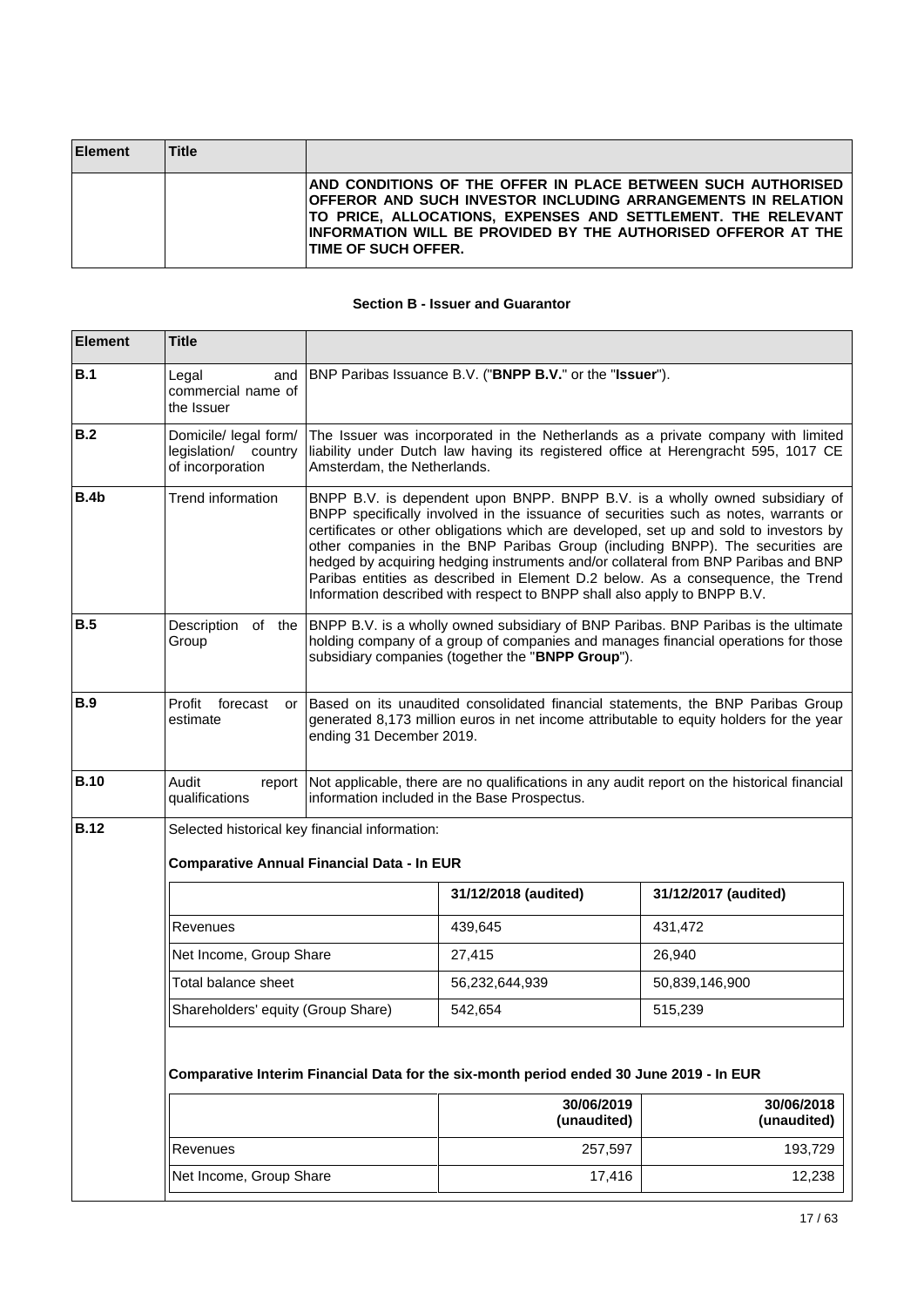| <b>Element</b> | <b>Title</b>                                       |                                                                                                                                                                                                                                                                                                                                                                                                                                                                                                                   |                                                                                                                                                                                                                                                                                                                                                                                                                                        |                      |
|----------------|----------------------------------------------------|-------------------------------------------------------------------------------------------------------------------------------------------------------------------------------------------------------------------------------------------------------------------------------------------------------------------------------------------------------------------------------------------------------------------------------------------------------------------------------------------------------------------|----------------------------------------------------------------------------------------------------------------------------------------------------------------------------------------------------------------------------------------------------------------------------------------------------------------------------------------------------------------------------------------------------------------------------------------|----------------------|
|                |                                                    |                                                                                                                                                                                                                                                                                                                                                                                                                                                                                                                   | 30/06/2019<br>(unaudited)                                                                                                                                                                                                                                                                                                                                                                                                              | 31/12/2018 (audited) |
|                | Total balance sheet                                |                                                                                                                                                                                                                                                                                                                                                                                                                                                                                                                   | 67,132,835,358                                                                                                                                                                                                                                                                                                                                                                                                                         | 56,232,644,939       |
|                | Shareholders' equity (Group Share)                 |                                                                                                                                                                                                                                                                                                                                                                                                                                                                                                                   | 560,070                                                                                                                                                                                                                                                                                                                                                                                                                                | 542,654              |
|                |                                                    | Statements of no significant or material adverse change                                                                                                                                                                                                                                                                                                                                                                                                                                                           |                                                                                                                                                                                                                                                                                                                                                                                                                                        |                      |
|                |                                                    |                                                                                                                                                                                                                                                                                                                                                                                                                                                                                                                   | There has been no significant change in the financial or trading position of the BNPP Group since 30 June<br>2019 (being the end of the last financial period for which interim financial statements have been published).                                                                                                                                                                                                             |                      |
|                |                                                    |                                                                                                                                                                                                                                                                                                                                                                                                                                                                                                                   | There has been no significant change in the financial or trading position of BNPP B.V. since 30 June 2019<br>(being the end of the last financial period for which interim financial statements have been published) and<br>there has been no material adverse change in the prospects of BNPP B.V. since 31 December 2018 (being<br>the end of the last financial period for which audited financial statements have been published). |                      |
| <b>B.13</b>    | Events<br>impacting<br>the<br>Issuer's<br>solvency | solvency since 30 June 2019.                                                                                                                                                                                                                                                                                                                                                                                                                                                                                      | Not applicable, to the best of the Issuer's knowledge, there have not been any recent<br>events which are to a material extent relevant to the evaluation of the Issuer's                                                                                                                                                                                                                                                              |                      |
| <b>B.14</b>    | Dependence<br>upon<br>other group entities         | BNPP B.V. is dependent upon BNPP. BNPP B.V. is a wholly owned subsidiary of<br>BNPP specifically involved in the issuance of securities such as notes, warrants or<br>certificates or other obligations which are developed, setup and sold to investors by<br>other companies in the BNPP Group (including BNPP). The securities are hedged by<br>acquiring hedging instruments and/or collateral from BNP Paribas and BNP Paribas<br>entities as described in Element D.2 below.<br>See also Element B.5 above. |                                                                                                                                                                                                                                                                                                                                                                                                                                        |                      |
| <b>B.15</b>    | Principal activities                               | The principal activity of the Issuer is to issue and/or acquire financial instruments of<br>any nature and to enter into related agreements for the account of various entities<br>within the BNPP Group.                                                                                                                                                                                                                                                                                                         |                                                                                                                                                                                                                                                                                                                                                                                                                                        |                      |
| <b>B.16</b>    | Controlling<br>shareholders                        |                                                                                                                                                                                                                                                                                                                                                                                                                                                                                                                   | BNP Paribas holds 100 per cent. of the share capital of BNPP B.V.                                                                                                                                                                                                                                                                                                                                                                      |                      |
| <b>B.17</b>    | Solicited<br>credit<br>ratings                     | Europe Limited).<br>The Securities have not been rated.                                                                                                                                                                                                                                                                                                                                                                                                                                                           | BNPP B.V.'s long term credit rating is A+ with a stable outlook (S&P Global Ratings<br>Europe Limited) and BNPP B.V.'s short term credit rating is A-1 (S&P Global Ratings                                                                                                                                                                                                                                                             |                      |
|                |                                                    | agency.                                                                                                                                                                                                                                                                                                                                                                                                                                                                                                           | A security rating is not a recommendation to buy, sell or hold securities and may be<br>subject to suspension, reduction or withdrawal at any time by the assigning rating                                                                                                                                                                                                                                                             |                      |
| <b>B.18</b>    | Description<br>of the<br>Guarantee                 |                                                                                                                                                                                                                                                                                                                                                                                                                                                                                                                   | The Securities will be unconditionally and irrevocably guaranteed by BNP Paribas<br>("BNPP" or the "Guarantor") pursuant to an English Law deed of guarantee executed<br>by BNPP on or around 3 June 2019 (the "Guarantee").                                                                                                                                                                                                           |                      |
|                |                                                    | is not the subject of such bail-in).                                                                                                                                                                                                                                                                                                                                                                                                                                                                              | In the event of a bail-in of BNPP but not BNPP B.V., the obligations and/or amounts<br>owed by BNPP under the guarantee shall be reduced to reflect any such modification<br>or reduction applied to liabilities of by BNPP resulting from the application of a bail-in<br>of BNPP by any relevant regulator (including in a situation where the Guarantee itself                                                                      |                      |
|                |                                                    |                                                                                                                                                                                                                                                                                                                                                                                                                                                                                                                   | The obligations under the <i>garantie</i> are senior preferred obligations (within the meaning<br>of Article L.613-30-3-I-3° of the French Code monétaire et financier) and unsecured<br>obligations of BNPP and will rank pari passu with all its other present and future senior<br>preferred and unsecured obligations subject to such exceptions as may from time to                                                               |                      |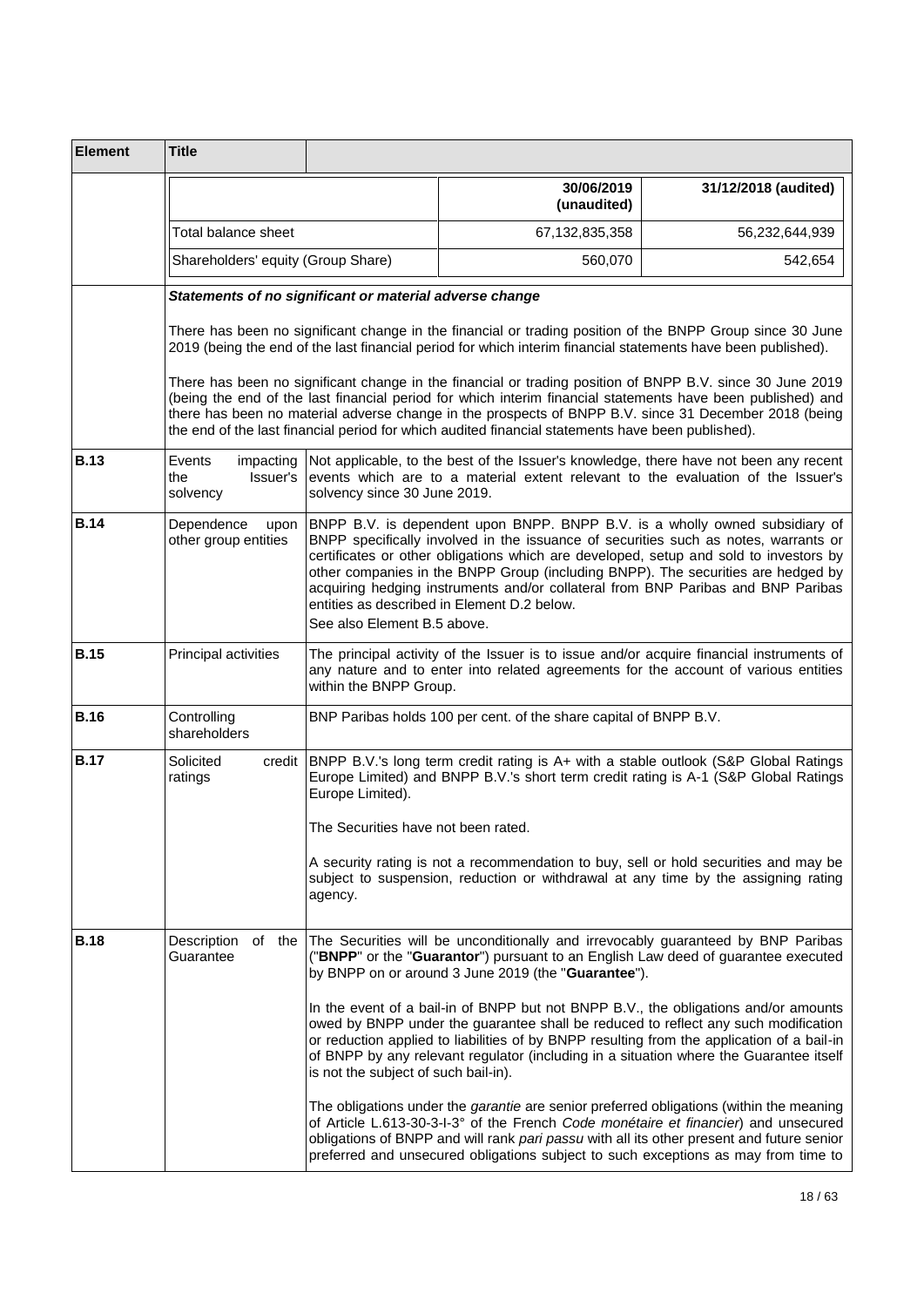| <b>Element</b>    | <b>Title</b>                                                      |                                                                                                                                                                                                                                                                                                                                                                                                                                                                                                                                                                                                                                                                                                                                                                                                                                                                                                                                                                                                                                   |
|-------------------|-------------------------------------------------------------------|-----------------------------------------------------------------------------------------------------------------------------------------------------------------------------------------------------------------------------------------------------------------------------------------------------------------------------------------------------------------------------------------------------------------------------------------------------------------------------------------------------------------------------------------------------------------------------------------------------------------------------------------------------------------------------------------------------------------------------------------------------------------------------------------------------------------------------------------------------------------------------------------------------------------------------------------------------------------------------------------------------------------------------------|
|                   |                                                                   | time be mandatory under French law.                                                                                                                                                                                                                                                                                                                                                                                                                                                                                                                                                                                                                                                                                                                                                                                                                                                                                                                                                                                               |
| <b>B.19</b>       | Information<br>about<br>the Guarantor                             |                                                                                                                                                                                                                                                                                                                                                                                                                                                                                                                                                                                                                                                                                                                                                                                                                                                                                                                                                                                                                                   |
| <b>B.19/B.1</b>   | and<br>Legal<br>commercial name of<br>the Guarantor               | <b>BNP Paribas.</b>                                                                                                                                                                                                                                                                                                                                                                                                                                                                                                                                                                                                                                                                                                                                                                                                                                                                                                                                                                                                               |
| <b>B.19/B.2</b>   | Domicile/ legal form/<br>legislation/ country<br>of incorporation | The Guarantor was incorporated in France as a société anonyme under French law<br>and licensed as a bank having its head office at 16, boulevard des Italiens - 75009<br>Paris, France.                                                                                                                                                                                                                                                                                                                                                                                                                                                                                                                                                                                                                                                                                                                                                                                                                                           |
| <b>B.19/ B.4b</b> | Trend information                                                 | <b>Macroeconomic environment</b>                                                                                                                                                                                                                                                                                                                                                                                                                                                                                                                                                                                                                                                                                                                                                                                                                                                                                                                                                                                                  |
|                   |                                                                   | Macroeconomic and market conditions affect BNPP's results. The nature of BNPP's<br>business makes it particularly sensitive to macroeconomic and market conditions in<br>Europe.                                                                                                                                                                                                                                                                                                                                                                                                                                                                                                                                                                                                                                                                                                                                                                                                                                                  |
|                   |                                                                   | In 2018, global growth remained healthy at around 3.7% (according to the IMF),<br>reflecting a stabilised growth rate in advanced economies (+2.4% after +2.3% in 2017)<br>and in emerging economies (+4.6% after +4.7% in 2017). Since the economy was at<br>the peak of its cycle in large developed countries, central banks continued to tighten<br>accommodating monetary policy or planned to taper it. With inflation levels still<br>moderate, however, central banks were able to manage this transition gradually,<br>thereby limiting the risks of a marked downturn in economic activity. Thus, the IMF<br>expects the global growth rate experienced over the last two years to continue in 2019<br>(+3.5%) despite the slight slowdown expected in advanced economies.                                                                                                                                                                                                                                              |
|                   |                                                                   | In this context, the following two risk categories can be identified:                                                                                                                                                                                                                                                                                                                                                                                                                                                                                                                                                                                                                                                                                                                                                                                                                                                                                                                                                             |
|                   |                                                                   | Risks of financial instability due to the conduct of monetary policies                                                                                                                                                                                                                                                                                                                                                                                                                                                                                                                                                                                                                                                                                                                                                                                                                                                                                                                                                            |
|                   |                                                                   | Two risks should be emphasised: a sharp increase in interest rates and the current<br>very accommodating monetary policy being maintained for too long.                                                                                                                                                                                                                                                                                                                                                                                                                                                                                                                                                                                                                                                                                                                                                                                                                                                                           |
|                   |                                                                   | On the one hand, the continued tightening of monetary policy in the United States<br>(which started in 2015) and the less-accommodating monetary policy in the euro zone<br>(reduction in assets purchases started in January 2018, with an end in December<br>2018) involve risks of financial turbulence and economic slowdown more pronounced<br>than expected. The risk of an inadequately controlled rise in long-term interest rates<br>may in particular be emphasised, under the scenario of an unexpected increase in<br>inflation or an unanticipated tightening of monetary policies. If this risk materialises, it<br>could have negative consequences on the asset markets, particularly those for which<br>risk premiums are extremely low compared to their historic average, following a<br>decade of accommodating monetary policies (credit to non-investment grade<br>corporates or countries, certain sectors of the equity and bond markets, etc.) as well<br>as on certain interest rate-sensitive sectors. |
|                   |                                                                   | On the other hand, despite the upturn since mid-2016, interest rates remain low, which<br>may continue to encourage excessive risk-taking among some players in the financial<br>systemmarket participants: increased lengthening maturities of financings and assets<br>held, less stringent credit policy for granting loans, and an increase in leveraged<br>financings. Some players of these participants (insurance companies, pension funds,<br>asset managers, etc.) entail have an increasingly systemic dimension and in the event<br>of market turbulence (linked for instance example to a sudden sharp rise in interest<br>rates and/or a sharp price correction) they may decide could be brought to unwind<br>large positions in a relatively weak market liquidity.                                                                                                                                                                                                                                               |
|                   |                                                                   | Systemic risks related to increased debt                                                                                                                                                                                                                                                                                                                                                                                                                                                                                                                                                                                                                                                                                                                                                                                                                                                                                                                                                                                          |
|                   |                                                                   | Macro-economically, the impact of an interest rate increase could be significant for<br>countries with high public and/or private debt-to-GDP. This is particularly the case for                                                                                                                                                                                                                                                                                                                                                                                                                                                                                                                                                                                                                                                                                                                                                                                                                                                  |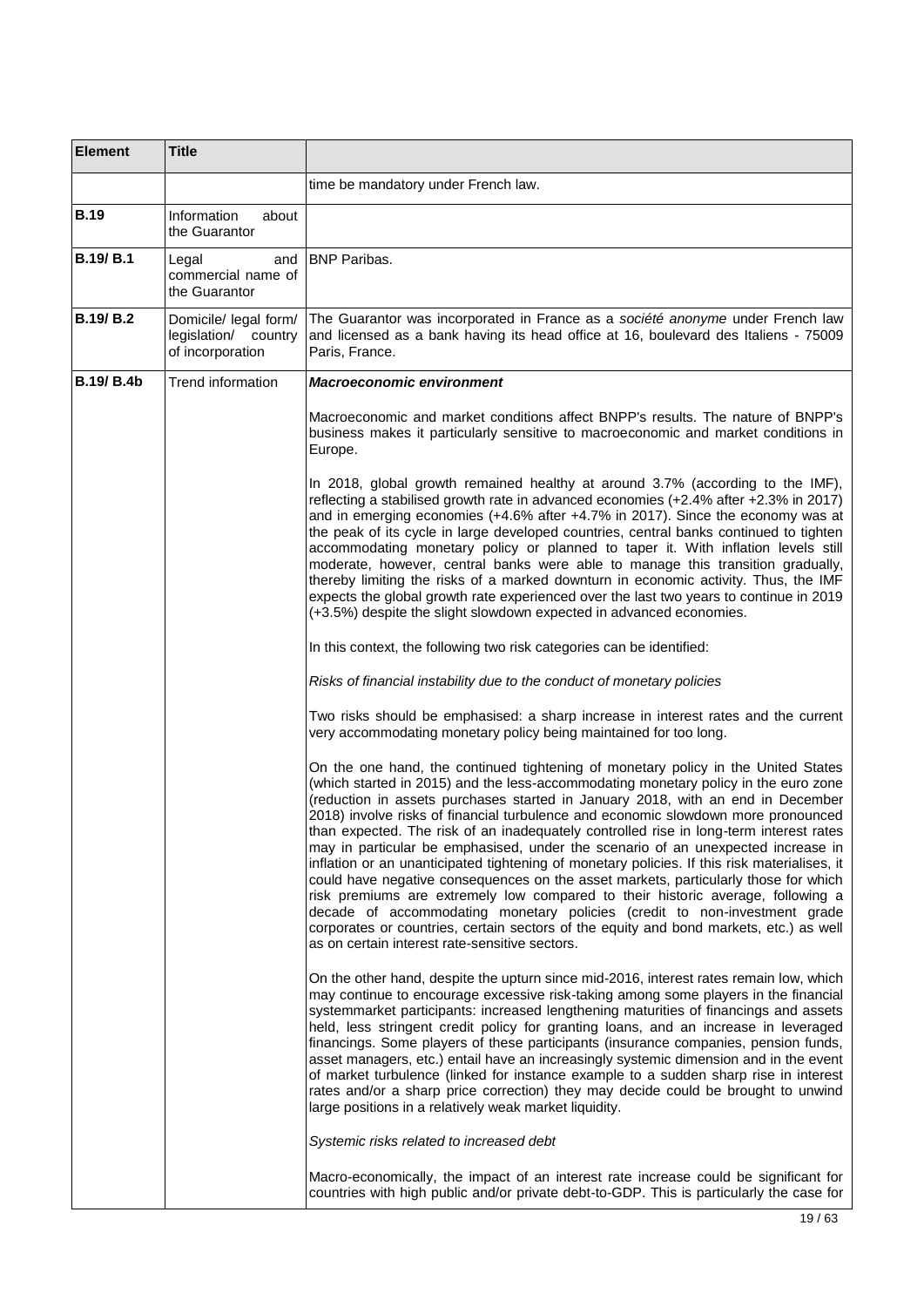| <b>Element</b> | <b>Title</b> |                                                                                                                                                                                                                                                                                                                                                                                                                                                                                                                                                                                                                                                                                                                                                                                                                                                                                                                                                                                                                                              |
|----------------|--------------|----------------------------------------------------------------------------------------------------------------------------------------------------------------------------------------------------------------------------------------------------------------------------------------------------------------------------------------------------------------------------------------------------------------------------------------------------------------------------------------------------------------------------------------------------------------------------------------------------------------------------------------------------------------------------------------------------------------------------------------------------------------------------------------------------------------------------------------------------------------------------------------------------------------------------------------------------------------------------------------------------------------------------------------------|
|                |              | certain European countries (in particular Greece, Italy, and Portugal), which are<br>posting public debt-to-GDP ratios often above 100% but also for emerging countries.                                                                                                                                                                                                                                                                                                                                                                                                                                                                                                                                                                                                                                                                                                                                                                                                                                                                     |
|                |              | Between 2008 and 2018, the latter recorded a marked increase in their debt, including<br>foreign currency debt owed to foreign creditors. The private sector was the main<br>source of the increase in this debt, but also the public sector to a lesser extent,<br>particularly in Africa. These countries are particularly vulnerable to the prospect of a<br>tightening in monetary policies in the advanced economies. Capital outflows could<br>weigh on exchange rates, increase the costs of servicing that debt, import inflation,<br>and cause the emerging countries' central banks to tighten their credit conditions. This<br>would bring about a reduction in forecast economic growth, possible downgrades of<br>sovereign ratings, and an increase in risks for the banks. While the exposure of the<br>BNP Paribas Group to emerging countries is limited, the vulnerability of these<br>economies may generate disruptions in the global financial system that could affect<br>the Group and potentially alter its results. |
|                |              | It should be noted that debt-related risk could materialise, not only in the event of a<br>sharp rise in interest rates, but also with any negative growth shocks.                                                                                                                                                                                                                                                                                                                                                                                                                                                                                                                                                                                                                                                                                                                                                                                                                                                                           |
|                |              | Laws and regulations applicable to financial institutions                                                                                                                                                                                                                                                                                                                                                                                                                                                                                                                                                                                                                                                                                                                                                                                                                                                                                                                                                                                    |
|                |              | Recent and future changes in the laws and regulations applicable to financial<br>institutions may have a significant impact on BNPP. Measures that were recently<br>adopted or which are (or whose application measures are) still in draft format, that<br>have or are likely to have an impact on BNPP notably include:                                                                                                                                                                                                                                                                                                                                                                                                                                                                                                                                                                                                                                                                                                                    |
|                |              | the structural reforms comprising the French banking law of 26 July 2013<br>requiring that banks create subsidiaries for or segregate "speculative"<br>proprietary operations from their traditional retail banking activities, the<br>"Volcker rule" in the US which restricts proprietary transactions, sponsorship<br>and investment in private equity funds and hedge funds by US and foreign<br>banks;                                                                                                                                                                                                                                                                                                                                                                                                                                                                                                                                                                                                                                  |
|                |              | regulations governing capital: the Capital Requirements Directive IV ("CRD<br>4")/the Capital Requirements Regulation ("CRR"), the international standard<br>for total-loss-absorbing capacity ("TLAC") and BNPP's designation as a<br>financial institution that is of systemic importance by the Financial Stability<br>Board;                                                                                                                                                                                                                                                                                                                                                                                                                                                                                                                                                                                                                                                                                                             |
|                |              | the European Single Supervisory Mechanism and the ordinance of 6<br>November 2014;                                                                                                                                                                                                                                                                                                                                                                                                                                                                                                                                                                                                                                                                                                                                                                                                                                                                                                                                                           |
|                |              | the Directive of 16 April 2014 related to deposit guarantee systems and its<br>delegation and implementing Decrees, the Directive of 15 May 2014<br>establishing a Bank Recovery and Resolution framework, the Single<br>Resolution Mechanism establishing the Single Resolution Council and the<br>Single Resolution Fund;                                                                                                                                                                                                                                                                                                                                                                                                                                                                                                                                                                                                                                                                                                                  |
|                |              | the Final Rule by the US Federal Reserve imposing tighter prudential rules<br>on the US transactions of large foreign banks, notably the obligation to create<br>a separate intermediary holding company in the US (capitalised and subject<br>to regulation) to house their US subsidiaries;                                                                                                                                                                                                                                                                                                                                                                                                                                                                                                                                                                                                                                                                                                                                                |
|                |              | the new rules for the regulation of over-the-counter derivative activities<br>pursuant to Title VII of the Dodd-Frank Wall Street Reform and Consumer<br>Protection Act, notably margin requirements for uncleared derivative products<br>and the derivatives of securities traded by swap dealers, major swap<br>participants, security-based swap dealers and major security-based swap<br>participants, and the rules of the US Securities and Exchange Commission                                                                                                                                                                                                                                                                                                                                                                                                                                                                                                                                                                        |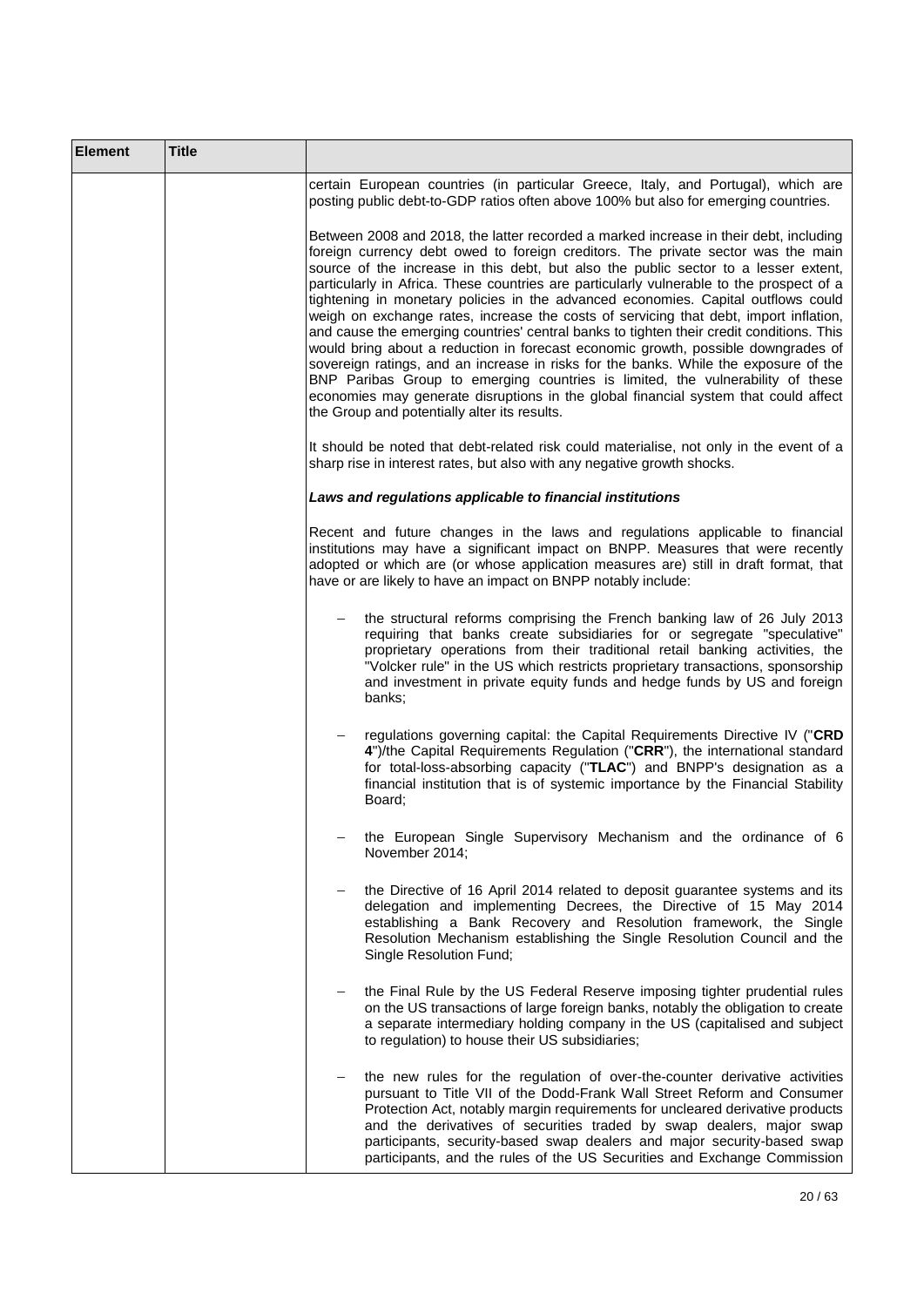| <b>Element</b>  | <b>Title</b> |                                                                                                                                                                                                                                                                                                                                                                                                                                                                                                                                                                                                                                                                                               |
|-----------------|--------------|-----------------------------------------------------------------------------------------------------------------------------------------------------------------------------------------------------------------------------------------------------------------------------------------------------------------------------------------------------------------------------------------------------------------------------------------------------------------------------------------------------------------------------------------------------------------------------------------------------------------------------------------------------------------------------------------------|
|                 |              | which require the registration of banks and major swap participants active on<br>derivatives markets as well as transparency and reporting on derivative<br>transactions:                                                                                                                                                                                                                                                                                                                                                                                                                                                                                                                     |
|                 |              | the new Markets in Financial Instruments Directive ("MiFID II") and Markets<br>in Financial Instruments Regulation ("MiFIR"), and European regulations<br>governing the clearing of certain over-the-counter derivative products by<br>centralised counterparties and the disclosure of securities financing<br>transactions to centralised bodies.                                                                                                                                                                                                                                                                                                                                           |
|                 |              | the General Data Protection Regulation ("GDPR") came into force on 25 May<br>2018. This regulation aims to move the European data confidentiality<br>environment forward and improve personal data protection within the<br>European Union. Businesses run the risk of severe penalties if they do not<br>comply with the standards set by the GDPR. This Regulation applies to all<br>banks providing services to European citizens; and                                                                                                                                                                                                                                                     |
|                 |              | the finalisation of Basel 3 published by the Basel committee in December<br>2017, introducing a revision to the measurement of credit risk, operational<br>risk and credit valuation adjustment ("CVA") risk for the calculation of risk-<br>weighted assets. These measures are expected to come into effect in<br>January 2022 and will be subject to an output floor (based on standardised<br>approaches), which will be gradually applied as of 2022 and reach its final<br>level in 2027.                                                                                                                                                                                               |
|                 |              | Moreover, in this tougher regulatory context, the risk of non-compliance with existing<br>laws and regulations, in particular those relating to the protection of the interests of<br>customers and personal data, is a significant risk for the banking industry, potentially<br>resulting in significant losses and fines. In addition to its compliance system, which<br>specifically covers this type of risk, the BNP Paribas Group places the interest of its<br>customers, and more broadly that of its stakeholders, at the heart of its values. Thus,<br>the code of conduct adopted by the BNP Paribas Group in 2016 sets out detailed<br>values and rules of conduct in this area. |
|                 |              | Cyber security and technology risk                                                                                                                                                                                                                                                                                                                                                                                                                                                                                                                                                                                                                                                            |
|                 |              | BNPP's ability to do business is intrinsically tied to the fluidity of electronic transactions<br>as well as the protection and security of information and technology assets.                                                                                                                                                                                                                                                                                                                                                                                                                                                                                                                |
|                 |              | The technological change is accelerating with the digital transformation and the<br>resulting increase in the number of communications circuits, proliferation in data<br>sources, growing process automation, and greater use of electronic banking<br>transactions.                                                                                                                                                                                                                                                                                                                                                                                                                         |
|                 |              | The progress and acceleration of technological change are giving cybercriminals new<br>options for altering, stealing, and disclosing data. The number of attacks is increasing,<br>with a greater reach and sophistication in all sectors, including financial services.                                                                                                                                                                                                                                                                                                                                                                                                                     |
|                 |              | The outsourcing of a growing number of processes also exposes the Group to<br>structural cyber security and technology risks leading to the appearance of potential<br>attack vectors that cybercriminals can exploit.                                                                                                                                                                                                                                                                                                                                                                                                                                                                        |
|                 |              | Accordingly, the BNP Paribas Group has a second line of defence within the Risk<br>Function dedicated to managing technical and cyber security risks. Thus, operational<br>standards are regularly adapted to support the Bank's digital evolution and innovation<br>while managing existing and emerging threats (such as cyber-crime, espionage, etc.).                                                                                                                                                                                                                                                                                                                                     |
| <b>B.19/B.5</b> | Group        | Description of the BNPP is a European leading provider of banking and financial services and has four<br>domestic retail banking markets in Europe, namely in France, Belgium, Italy and<br>Luxembourg. It is present in 71 countries and has nearly 199,000 employees,                                                                                                                                                                                                                                                                                                                                                                                                                       |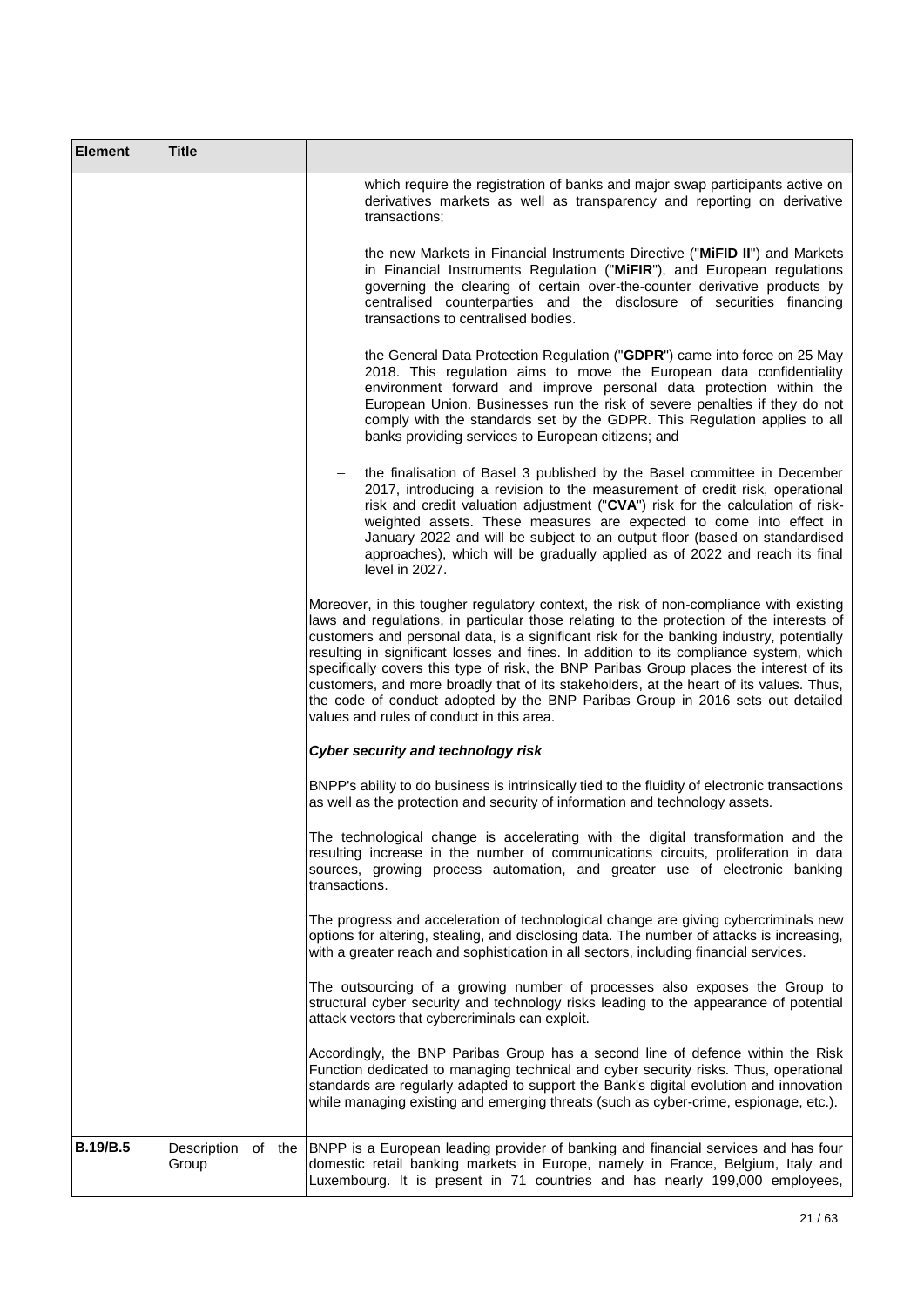| <b>Element</b>    | <b>Title</b>                                                  |                                    |                                              |                                                                                                                                                                                                                                                                                                                        |
|-------------------|---------------------------------------------------------------|------------------------------------|----------------------------------------------|------------------------------------------------------------------------------------------------------------------------------------------------------------------------------------------------------------------------------------------------------------------------------------------------------------------------|
|                   |                                                               | Group (together the "BNPP Group"). |                                              | including over 151,000 in Europe. BNPP is the parent company of the BNP Paribas                                                                                                                                                                                                                                        |
| <b>B.19/B.9</b>   | Profit<br>forecast<br>or<br>estimate                          | ending 31 December 2019.           |                                              | Based on its unaudited consolidated financial statements, the BNP Paribas Group<br>generated 8,173 million euros in net income attributable to equity holders for the year                                                                                                                                             |
| <b>B.19/ B.10</b> | Audit<br>report<br>qualifications                             |                                    | information included in the Base Prospectus. | Not applicable, there are no qualifications in any audit report on the historical financial                                                                                                                                                                                                                            |
| <b>B.19/ B.12</b> | Selected historical key financial information:                |                                    |                                              |                                                                                                                                                                                                                                                                                                                        |
|                   | <b>Comparative Annual Financial Data - In millions of EUR</b> |                                    |                                              |                                                                                                                                                                                                                                                                                                                        |
|                   |                                                               |                                    | 31/12/2019*<br>(unaudited)                   | 31/12/2018<br>(audited)                                                                                                                                                                                                                                                                                                |
|                   | Revenues                                                      |                                    | 44,597                                       | 42,516                                                                                                                                                                                                                                                                                                                 |
|                   | Cost of Risk                                                  |                                    | (3,203)                                      | (2,764)                                                                                                                                                                                                                                                                                                                |
|                   | Net income, Group share                                       |                                    | 8,173                                        | 7,526                                                                                                                                                                                                                                                                                                                  |
|                   |                                                               |                                    | 31/12/2019                                   | 31/12/2018                                                                                                                                                                                                                                                                                                             |
|                   | Common Equity Tier 1 Ratio (Basel 3<br>fully loaded, CRD4)    |                                    | 12.10%                                       | 11.80%                                                                                                                                                                                                                                                                                                                 |
|                   |                                                               |                                    | 31/12/2019*<br>(unaudited)                   | 31/12/2018<br>(audited)                                                                                                                                                                                                                                                                                                |
|                   | Total consolidated balance sheet                              |                                    | 2,164,713                                    | 2,040,836                                                                                                                                                                                                                                                                                                              |
|                   | Consolidated loans and receivables due<br>from customers      |                                    | 805,777                                      | 765,871                                                                                                                                                                                                                                                                                                                |
|                   | Consolidated items due to customers                           |                                    | 834,667                                      | 796,548                                                                                                                                                                                                                                                                                                                |
|                   | Shareholders' equity (Group share)                            |                                    | 107,453                                      | 101,467                                                                                                                                                                                                                                                                                                                |
|                   | the Basel 3 common equity Tier 1 ratio.                       |                                    |                                              | *The figures as at 31 December 2019 are based on the new IFRS 16 accounting standard. The impact as at<br>1 January 2019 of the first application of the new accounting standard IFRS 16 ("Leasing") was ~-10 bp on<br>Comparative Interim Financial Data for the six-month period ended 30 June 2019 - In millions of |
|                   | <b>EUR</b>                                                    |                                    |                                              |                                                                                                                                                                                                                                                                                                                        |
|                   |                                                               |                                    | 1H19*                                        | 1H18                                                                                                                                                                                                                                                                                                                   |
|                   |                                                               |                                    | (unaudited)                                  | (unaudited)                                                                                                                                                                                                                                                                                                            |
|                   | Revenues                                                      |                                    | 22,368                                       | 22,004                                                                                                                                                                                                                                                                                                                 |
|                   | Cost of risk                                                  |                                    | (1,390)                                      | (1, 182)                                                                                                                                                                                                                                                                                                               |
|                   | Net income, Group Share                                       |                                    | 4,386                                        | 3,960                                                                                                                                                                                                                                                                                                                  |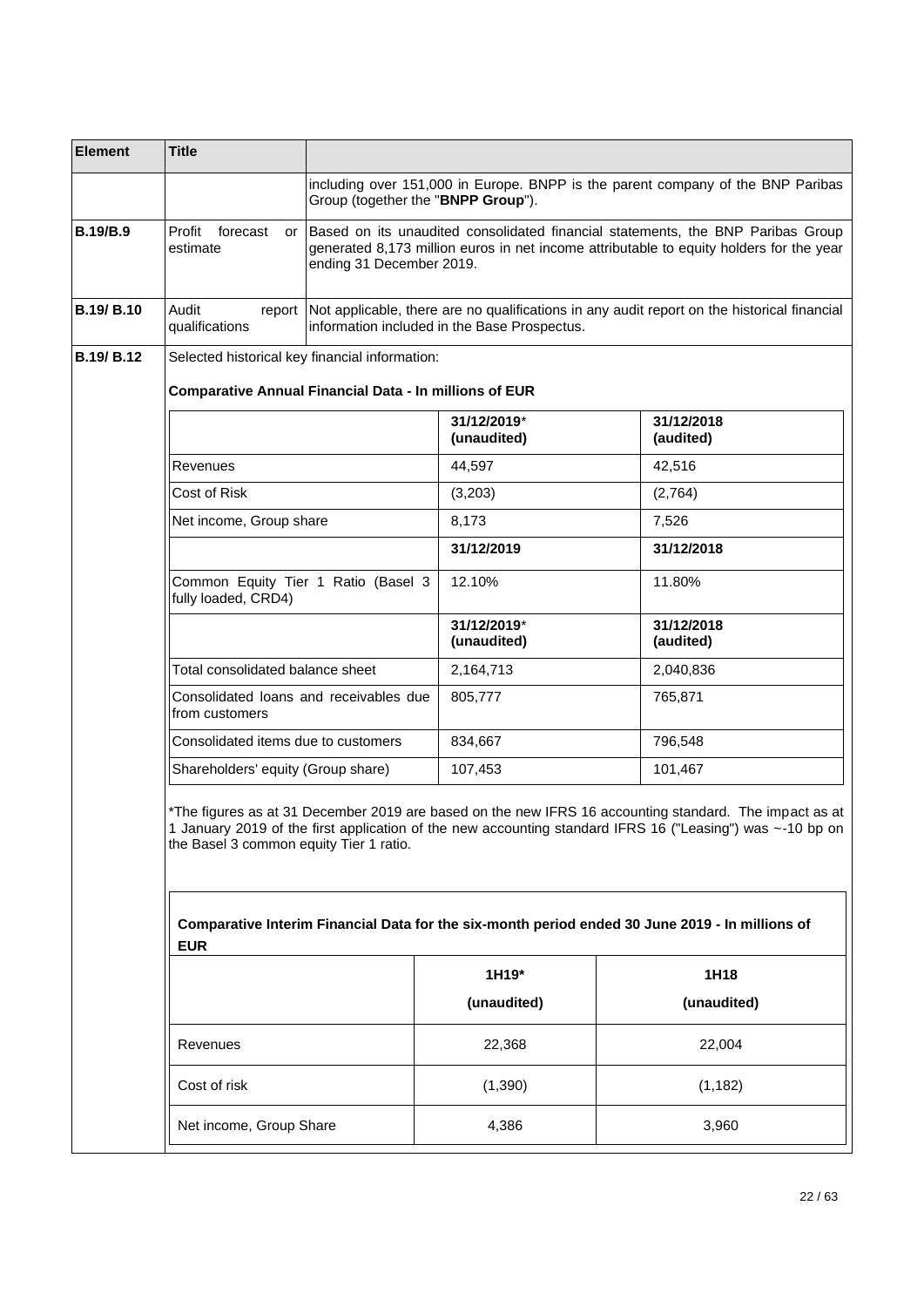| 30/06/2019*<br>Common equity Tier 1 ratio (Basel 3<br>11.9%<br>fully loaded, CRD4)<br>30/06/2019*<br>(unaudited)<br>Total consolidated balance sheet<br>2,372,620<br>Consolidated loans and receivables<br>793,960<br>due from customers<br>Consolidated items due to<br>833,265<br>customers<br>Shareholders' equity (Group Share)<br>104,135 |                         | 31/12/2018<br>11.8%<br>31/12/2018<br>(audited)<br>2,040,836<br>765,871<br>796,548 |
|------------------------------------------------------------------------------------------------------------------------------------------------------------------------------------------------------------------------------------------------------------------------------------------------------------------------------------------------|-------------------------|-----------------------------------------------------------------------------------|
|                                                                                                                                                                                                                                                                                                                                                |                         |                                                                                   |
|                                                                                                                                                                                                                                                                                                                                                |                         |                                                                                   |
|                                                                                                                                                                                                                                                                                                                                                |                         |                                                                                   |
|                                                                                                                                                                                                                                                                                                                                                |                         |                                                                                   |
|                                                                                                                                                                                                                                                                                                                                                |                         |                                                                                   |
|                                                                                                                                                                                                                                                                                                                                                |                         |                                                                                   |
|                                                                                                                                                                                                                                                                                                                                                |                         |                                                                                   |
|                                                                                                                                                                                                                                                                                                                                                |                         | 101,467                                                                           |
|                                                                                                                                                                                                                                                                                                                                                |                         | 9M18 (unaudited)                                                                  |
| 33,264<br>Revenues                                                                                                                                                                                                                                                                                                                             | 9M19* (unaudited)       | 32,356                                                                            |
| (2, 237)<br>Cost of Risk                                                                                                                                                                                                                                                                                                                       |                         | (1,868)                                                                           |
| Net income, Group share<br>6,324                                                                                                                                                                                                                                                                                                               |                         | 6,084                                                                             |
| 30/09/2019*<br>Common Equity Tier 1 Ratio (Basel 3<br>12%                                                                                                                                                                                                                                                                                      |                         | 31/12/2018<br>11.80%                                                              |
| fully loaded, CRD4)                                                                                                                                                                                                                                                                                                                            | 30/09/2019* (unaudited) | 31/12/2018 (audited)                                                              |
|                                                                                                                                                                                                                                                                                                                                                |                         |                                                                                   |
| Total consolidated balance sheet<br>2,510,204<br>Consolidated loans and receivables due<br>797,357<br>from customers                                                                                                                                                                                                                           |                         | 2,040,836<br>765,871                                                              |
| Consolidated items due to customers<br>850,458                                                                                                                                                                                                                                                                                                 |                         | 796,548                                                                           |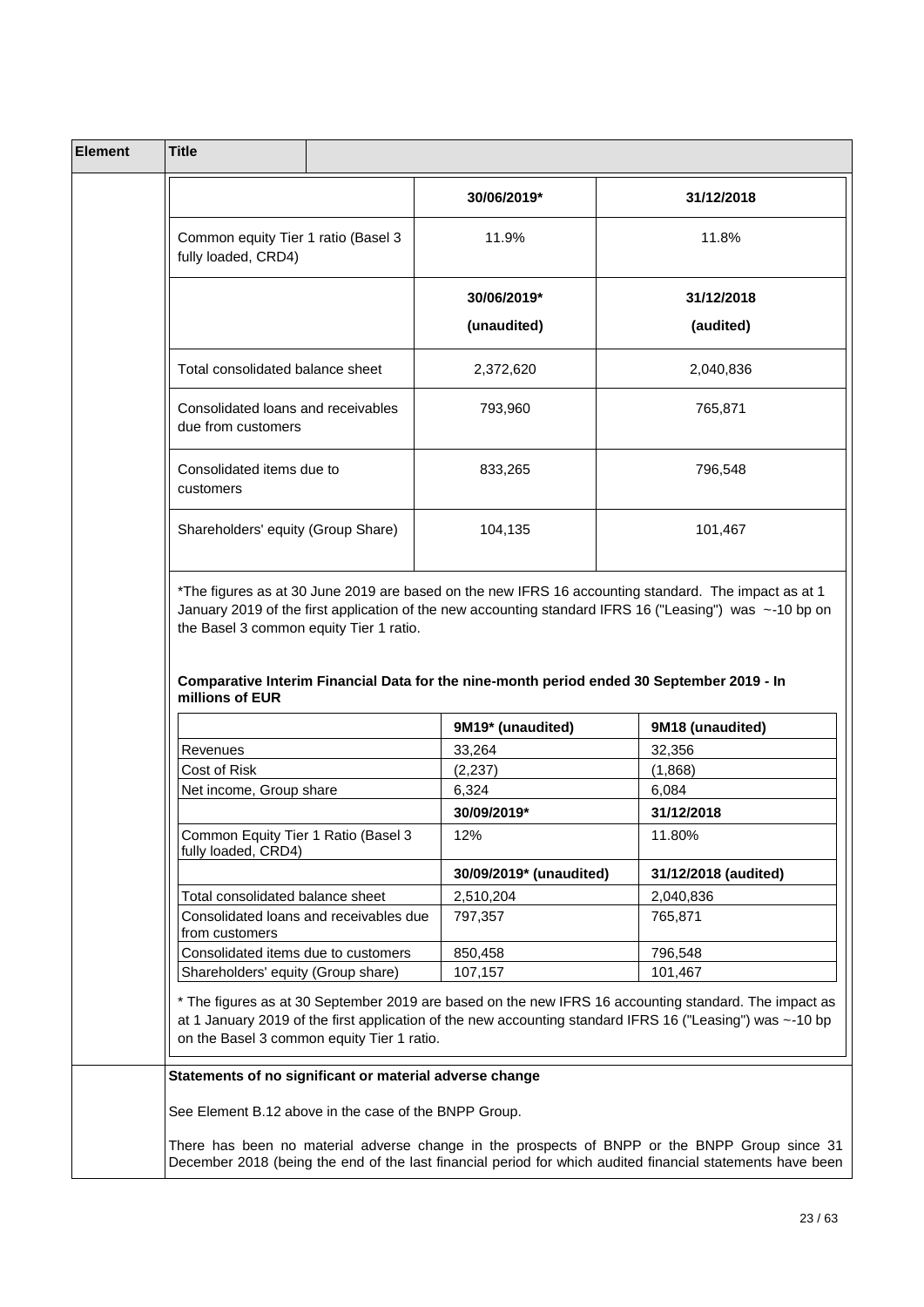| <b>Element</b>    | <b>Title</b>                                          |                                                                                                                                                                                                                                                                                                                                                                                                                                                                                                                                                                                                                                                                                                                           |
|-------------------|-------------------------------------------------------|---------------------------------------------------------------------------------------------------------------------------------------------------------------------------------------------------------------------------------------------------------------------------------------------------------------------------------------------------------------------------------------------------------------------------------------------------------------------------------------------------------------------------------------------------------------------------------------------------------------------------------------------------------------------------------------------------------------------------|
|                   | published).                                           |                                                                                                                                                                                                                                                                                                                                                                                                                                                                                                                                                                                                                                                                                                                           |
| <b>B.19/ B.13</b> | Events<br>impacting<br>Guarantor's<br>the<br>solvency | Not applicable, to the best of the Guarantor's knowledge, there have not been any<br>recent events which are to a material extent relevant to the evaluation of the<br>Guarantor's solvency since 30 September 2019.                                                                                                                                                                                                                                                                                                                                                                                                                                                                                                      |
| <b>B.19/ B.14</b> | Dependence<br>upon<br>other Group entities            | Subject to the following paragraph, BNPP is not dependent upon other members of<br>the BNPP Group.                                                                                                                                                                                                                                                                                                                                                                                                                                                                                                                                                                                                                        |
|                   |                                                       | In April 2004, BNP Paribas SA began outsourcing IT Infrastructure Management<br>Services to the BNP Paribas Partners for Innovation ("BP <sup>2</sup> I") joint venture set up with<br>IBM France at the end of 2003. BP <sup>2</sup> I provides IT Infrastructure Management Services<br>for BNP Paribas SA and several BNP Paribas subsidiaries in France (including BNP<br>Paribas Personal Finance, BP2S, and BNP Paribas Cardif), Switzerland and Italy. The<br>contractual arrangement with IBM France has been successively extended from year<br>to year until the end of 2021, and will then be extended for a period of 5 years (i.e. to<br>the end of 2026) in particular to integrate the IBM cloud services. |
|                   |                                                       | BP <sup>2</sup> I is under the operational control of IBM France. BNP Paribas has a strong<br>influence over this entity, which is 50/50 owned with IBM France. The BNP Paribas<br>staff made available to BP <sup>2</sup> I make up half of that entity's permanent staff. Its buildings<br>and processing centres are the property of the BNPP Group, and the governance in<br>place provides BNP Paribas with the contractual right to monitor the entity and bring it<br>back into the BNPP Group if necessary.                                                                                                                                                                                                       |
|                   |                                                       | IBM Luxembourg is responsible for infrastructure and data production services for<br>some of the BNP Paribas Luxembourg entities.                                                                                                                                                                                                                                                                                                                                                                                                                                                                                                                                                                                         |
|                   |                                                       | BancWest's data processing operations are outsourced to Fidelity Information<br>Services. Cofinoga France's data processing operation is outsourced to IBM Services.                                                                                                                                                                                                                                                                                                                                                                                                                                                                                                                                                      |
|                   |                                                       | See Element B.5 above.                                                                                                                                                                                                                                                                                                                                                                                                                                                                                                                                                                                                                                                                                                    |
| <b>B.19/ B.15</b> | Principal activities                                  | BNP Paribas holds key positions in its two main businesses:                                                                                                                                                                                                                                                                                                                                                                                                                                                                                                                                                                                                                                                               |
|                   |                                                       | Retail Banking and Services, which includes:<br>$\bullet$                                                                                                                                                                                                                                                                                                                                                                                                                                                                                                                                                                                                                                                                 |
|                   |                                                       | Domestic Markets, comprising:                                                                                                                                                                                                                                                                                                                                                                                                                                                                                                                                                                                                                                                                                             |
|                   |                                                       | French Retail Banking (FRB),                                                                                                                                                                                                                                                                                                                                                                                                                                                                                                                                                                                                                                                                                              |
|                   |                                                       | BNL banca commerciale (BNL bc), Italian retail banking,                                                                                                                                                                                                                                                                                                                                                                                                                                                                                                                                                                                                                                                                   |
|                   |                                                       | Belgian Retail Banking (BRB),                                                                                                                                                                                                                                                                                                                                                                                                                                                                                                                                                                                                                                                                                             |
|                   |                                                       | Other Domestic Markets activities, including Luxembourg Retail<br>Banking (LRB);                                                                                                                                                                                                                                                                                                                                                                                                                                                                                                                                                                                                                                          |
|                   |                                                       | International Financial Services, comprising:                                                                                                                                                                                                                                                                                                                                                                                                                                                                                                                                                                                                                                                                             |
|                   |                                                       | Europe-Mediterranean,                                                                                                                                                                                                                                                                                                                                                                                                                                                                                                                                                                                                                                                                                                     |
|                   |                                                       | BancWest,                                                                                                                                                                                                                                                                                                                                                                                                                                                                                                                                                                                                                                                                                                                 |
|                   |                                                       | Personal Finance,<br>٠                                                                                                                                                                                                                                                                                                                                                                                                                                                                                                                                                                                                                                                                                                    |
|                   |                                                       | Insurance,                                                                                                                                                                                                                                                                                                                                                                                                                                                                                                                                                                                                                                                                                                                |
|                   |                                                       | Wealth and Asset Management;                                                                                                                                                                                                                                                                                                                                                                                                                                                                                                                                                                                                                                                                                              |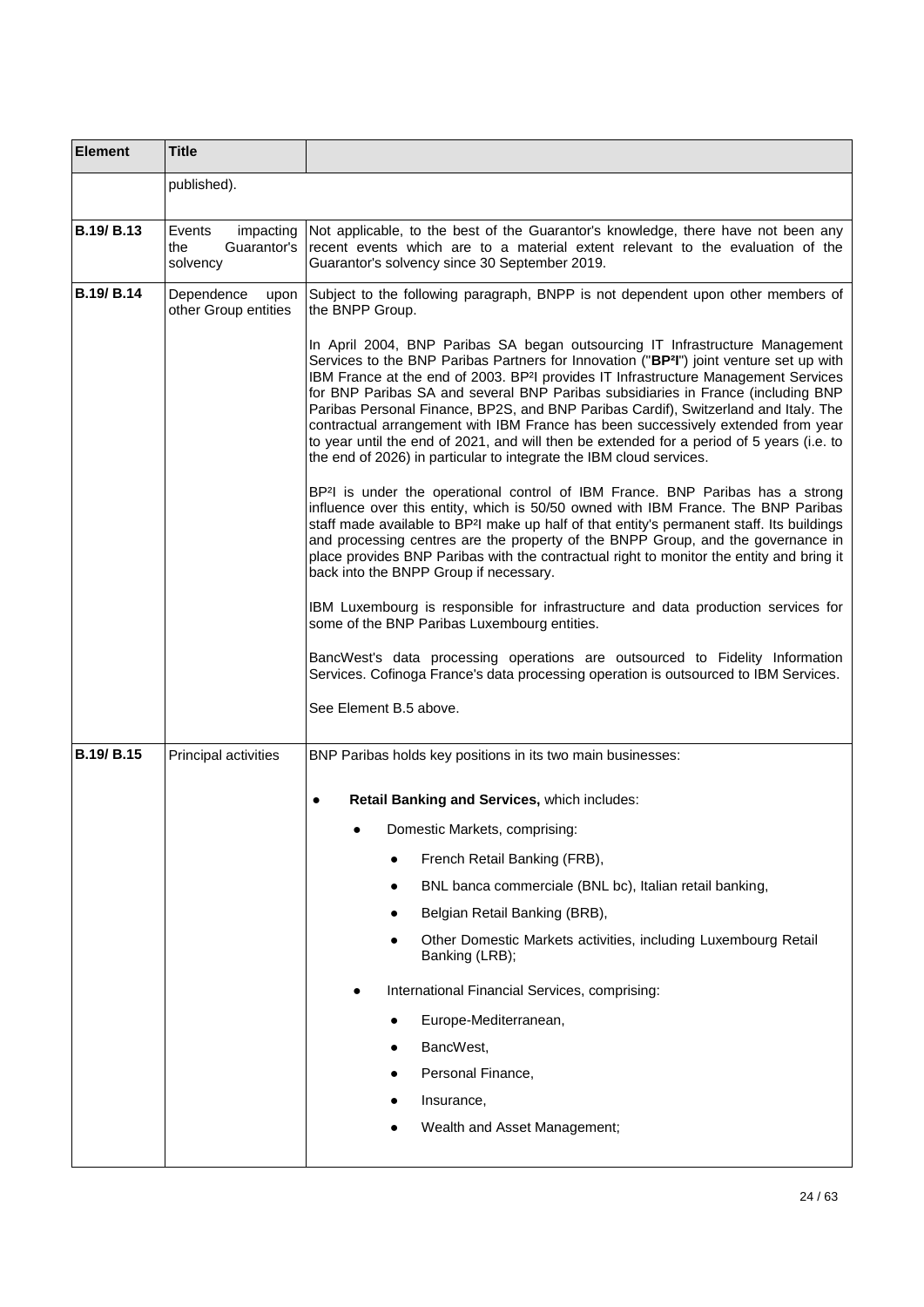| <b>Element</b>    | <b>Title</b>                   |                                                                                                                                                                                                                                                                                                                                                                                                                                                                                                                                                                                                                                                                |
|-------------------|--------------------------------|----------------------------------------------------------------------------------------------------------------------------------------------------------------------------------------------------------------------------------------------------------------------------------------------------------------------------------------------------------------------------------------------------------------------------------------------------------------------------------------------------------------------------------------------------------------------------------------------------------------------------------------------------------------|
|                   |                                | Corporate and Institutional Banking (CIB), which includes:<br>Corporate Banking,<br>Global Markets,<br>$\bullet$<br>Securities Services.<br>$\bullet$                                                                                                                                                                                                                                                                                                                                                                                                                                                                                                          |
| <b>B.19/B.16</b>  | Controlling<br>shareholders    | None of the existing shareholders controls, either directly or indirectly, BNPP. As at 31<br>December 2018, the main shareholders were Société Fédérale de Participations et<br>d'Investissement ("SFPI") a public-interest société anonyme (public limited company)<br>acting on behalf of the Belgian government holding 7.7% of the share capital,<br>BlackRock Inc. holding 5.1% of the share capital and Grand Duchy of Luxembourg<br>holding 1.0% of the share capital. To BNPP's knowledge, no shareholder other than<br>SFPI and BlackRock Inc. owns more than 5% of its capital or voting rights.                                                     |
| <b>B.19/ B.17</b> | Solicited<br>credit<br>ratings | [BNPP's long term credit ratings are A+ with a stable outlook (S&P Global Ratings<br>Europe Limited), Aa3 with a stable outlook (Moody's Investors Service Ltd.) and AA-<br>with a stable outlook (Fitch France S.A.S.) and AA (low) with a stable outlook (DBRS<br>Limited) and BNPP's short-term credit ratings are A-1 (S&P Global Ratings Europe<br>Limited), P-1 (Moody's Investors Service Ltd.), F1+ (Fitch France S.A.S.) and R-1<br>(middle) (DBRS Limited).<br>A security rating is not a recommendation to buy, sell or hold securities and may be<br>subject to suspension, reduction or withdrawal at any time by the assigning rating<br>agency. |

# **Section C - Securities**

| <b>Element</b> | <b>Title</b>                            |                                                                                                                                                                                                                                                                                                                                                                                                                                                                                        |
|----------------|-----------------------------------------|----------------------------------------------------------------------------------------------------------------------------------------------------------------------------------------------------------------------------------------------------------------------------------------------------------------------------------------------------------------------------------------------------------------------------------------------------------------------------------------|
| C.1            | Type and class of<br>Securities/ISIN    | The Securities are certificates ("Certificates") and are issued in Series.                                                                                                                                                                                                                                                                                                                                                                                                             |
|                |                                         | The Series Number of the Securities is CE1769GEO.                                                                                                                                                                                                                                                                                                                                                                                                                                      |
|                |                                         | The ISIN is <b>FI4000440102.</b>                                                                                                                                                                                                                                                                                                                                                                                                                                                       |
|                |                                         | The Common Code is Not applicable.                                                                                                                                                                                                                                                                                                                                                                                                                                                     |
|                |                                         | The Certificates are governed by English law.                                                                                                                                                                                                                                                                                                                                                                                                                                          |
|                |                                         | The Securities are cash settled Securities.                                                                                                                                                                                                                                                                                                                                                                                                                                            |
| C.2            | Currency                                | The currency of this Series of Securities is Euro ("EUR").                                                                                                                                                                                                                                                                                                                                                                                                                             |
| C.5            | Restrictions on free<br>transferability | The Securities will be freely transferable, subject to the offering and selling restrictions<br>in the United States, the European Economic Area, Belgium, the Czech Republic,<br>Denmark, Finland, France, Germany, Hungary, Ireland, Italy, Luxembourg, Norway,<br>Poland, Portugal, Romania, Spain, Sweden, the United Kingdom, Japan and Australia<br>and under the Prospectus Directive and the laws of any jurisdiction in which the<br>relevant Securities are offered or sold. |
| C.8            | Rights attaching to<br>the Securities   | Securities issued under the Base Prospectus will have terms and conditions relating<br>to, among other matters:                                                                                                                                                                                                                                                                                                                                                                        |
|                |                                         | <b>Status</b>                                                                                                                                                                                                                                                                                                                                                                                                                                                                          |
|                |                                         | The Securities are issued on a unsecured basis. Securities issued on an unsecured<br>basis are unsubordinated and unsecured obligations of the Issuer and rank pari passu                                                                                                                                                                                                                                                                                                              |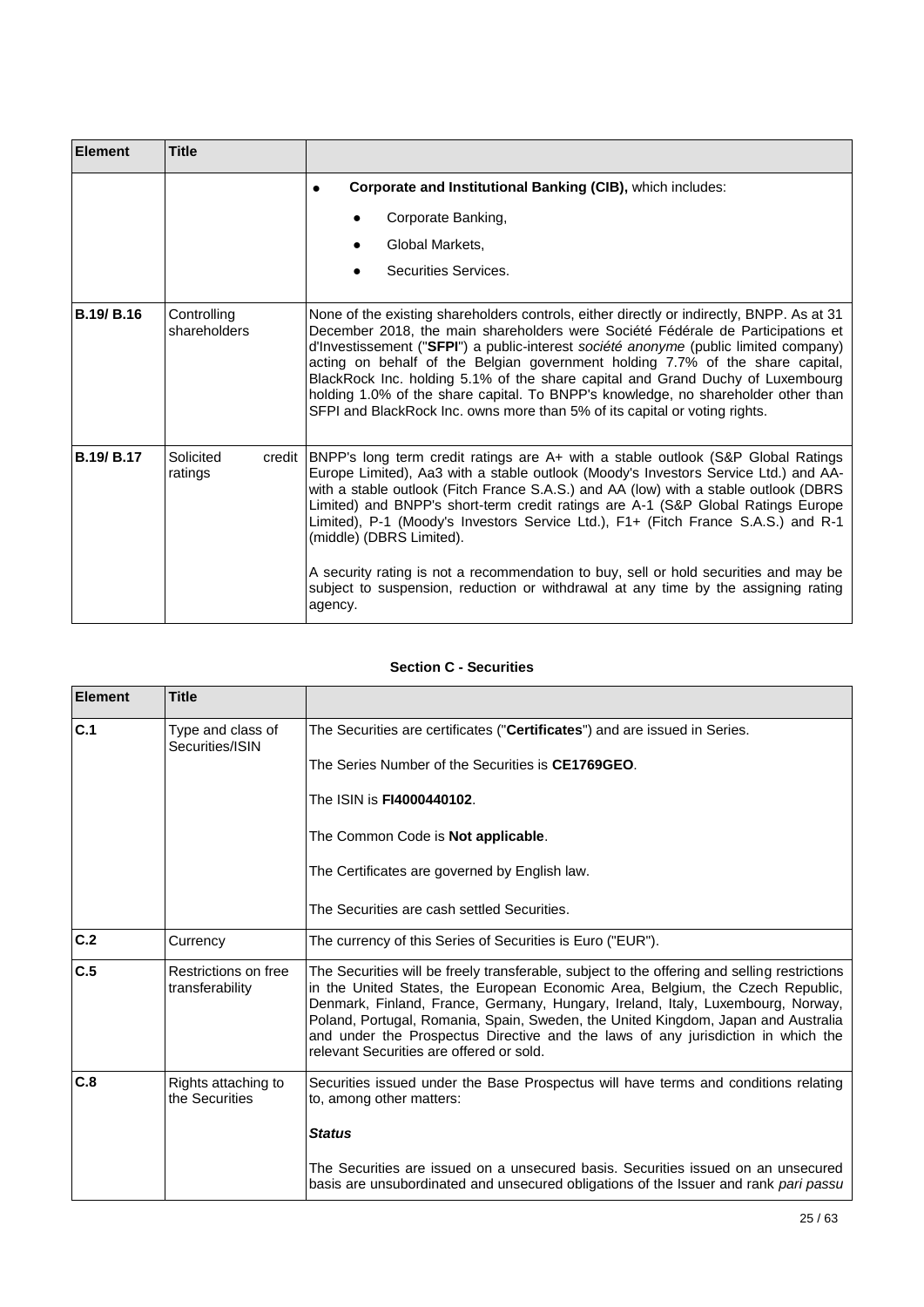| <b>Element</b> | <b>Title</b>                   |                                                                                                                                                                                                                                                                                                                                                                                                                                                                                                                                                                                                                               |
|----------------|--------------------------------|-------------------------------------------------------------------------------------------------------------------------------------------------------------------------------------------------------------------------------------------------------------------------------------------------------------------------------------------------------------------------------------------------------------------------------------------------------------------------------------------------------------------------------------------------------------------------------------------------------------------------------|
|                |                                | among themselves.                                                                                                                                                                                                                                                                                                                                                                                                                                                                                                                                                                                                             |
|                |                                | <b>Taxation</b>                                                                                                                                                                                                                                                                                                                                                                                                                                                                                                                                                                                                               |
|                |                                | The Holder must pay all taxes, duties and/or expenses arising from the redemption of<br>the Securities and/or the delivery or transfer of the Entitlement. The Issuer shall<br>deduct from amounts payable or assets deliverable to Holders certain taxes and<br>expenses not previously deducted from amounts paid or assets delivered to Holders,<br>as the Calculation Agent determines are attributable to the Securities.                                                                                                                                                                                                |
|                |                                | Payments will be subject in all cases to (i) any fiscal or other laws and regulations<br>applicable thereto in the place of payment (ii) any withholding or deduction required<br>pursuant to an agreement described in Section 1471(b) of the U.S. Internal Revenue<br>Code of 1986 (the "Code") or otherwise imposed pursuant to Sections 1471 through<br>1474 of the Code, any regulations or agreements thereunder, any official<br>interpretations thereof, or any law implementing an intergovernmental approach<br>thereto, and (iii) any withholding or deduction required pursuant to Section 871(m) of<br>the Code. |
|                |                                | <b>Negative pledge</b>                                                                                                                                                                                                                                                                                                                                                                                                                                                                                                                                                                                                        |
|                |                                | The terms of the Securities will not contain a negative pledge provision.                                                                                                                                                                                                                                                                                                                                                                                                                                                                                                                                                     |
|                |                                | <b>Events of Default</b>                                                                                                                                                                                                                                                                                                                                                                                                                                                                                                                                                                                                      |
|                |                                | The terms of the Securities will not contain events of default.                                                                                                                                                                                                                                                                                                                                                                                                                                                                                                                                                               |
|                |                                | <b>Meetings</b>                                                                                                                                                                                                                                                                                                                                                                                                                                                                                                                                                                                                               |
|                |                                | The terms of the Securities will contain provisions for calling meetings of holders of<br>such Securities to consider matters affecting their interests generally. These<br>provisions permit defined majorities to bind all holders, including holders who did not<br>attend and vote at the relevant meeting and holders who voted in a manner contrary to<br>the majority.                                                                                                                                                                                                                                                 |
|                |                                | <b>Governing law</b>                                                                                                                                                                                                                                                                                                                                                                                                                                                                                                                                                                                                          |
|                |                                | The Securities, the English Law Agency Agreement (as amended or supplemented<br>from time to time), the Related Guarantee in respect of the Securities and any non-<br>contractual obligations arising out of or in connection with the Securities, the English<br>Law Agency Agreement (as amended or supplemented from time to time) and the<br>Guarantee in respect of the Securities will be governed by and shall be construed in<br>accordance with English law.                                                                                                                                                        |
| C.9            | Interest/Redemption            | <i><b>Interest</b></i>                                                                                                                                                                                                                                                                                                                                                                                                                                                                                                                                                                                                        |
|                |                                | The Securities do not bear or pay interest.                                                                                                                                                                                                                                                                                                                                                                                                                                                                                                                                                                                   |
|                |                                | <b>Redemption</b>                                                                                                                                                                                                                                                                                                                                                                                                                                                                                                                                                                                                             |
|                |                                | Unless previously redeemed or cancelled, each Security will be redeemed on 27 July<br>2026 as set out in Element C.18.                                                                                                                                                                                                                                                                                                                                                                                                                                                                                                        |
|                |                                | <b>Representative of Holders</b>                                                                                                                                                                                                                                                                                                                                                                                                                                                                                                                                                                                              |
|                |                                | No representative of the Holders has been appointed by the Issuer.<br>Please also refer to item C.8 above for rights attaching to the Securities.                                                                                                                                                                                                                                                                                                                                                                                                                                                                             |
| C.10           | Derivative<br>component in the | Not applicable.                                                                                                                                                                                                                                                                                                                                                                                                                                                                                                                                                                                                               |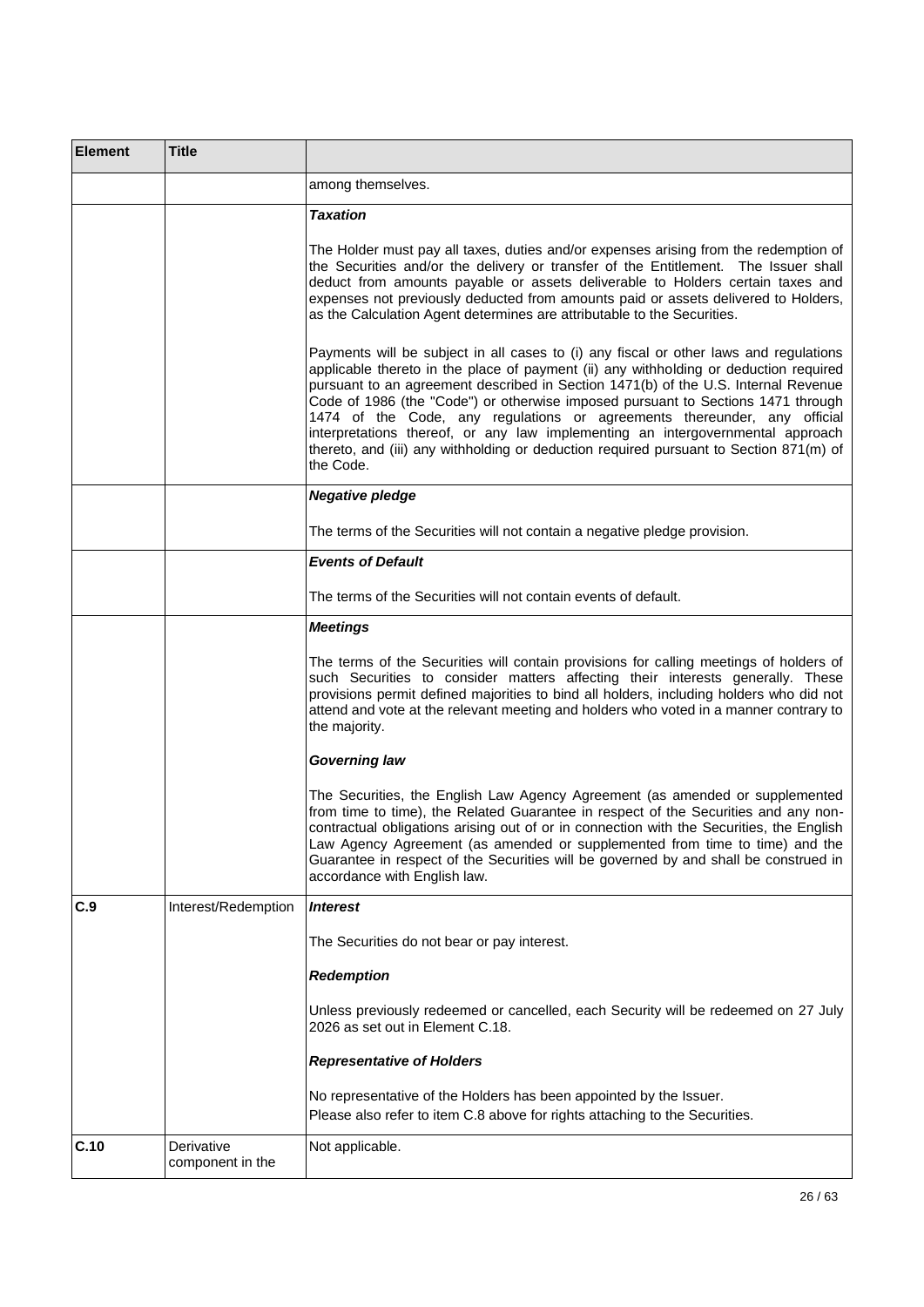| <b>Element</b>                                                                  | <b>Title</b>                                                                                                                  |                                                                                                                                                                                                                                                                                                     |
|---------------------------------------------------------------------------------|-------------------------------------------------------------------------------------------------------------------------------|-----------------------------------------------------------------------------------------------------------------------------------------------------------------------------------------------------------------------------------------------------------------------------------------------------|
|                                                                                 | interest payment                                                                                                              |                                                                                                                                                                                                                                                                                                     |
| C.11                                                                            | Admission to<br>Trading                                                                                                       | Application is expected to be made by the Issuer (or on its behalf) for the Securities to<br>be admitted to trading on Nordic Derivatives Exchange of the Nordic Growth Market<br>NGM AB.                                                                                                           |
| C.15                                                                            | How the value of the<br>investment in the<br>derivative securities<br>is affected by the<br>value of the<br>underlying assets | The amount payable on redemption is calculated by reference to the Underlying<br>Reference(s). See item C.9 above and C.18 below.                                                                                                                                                                   |
| C.16                                                                            | Maturity of the<br>derivative Securities                                                                                      | The Redemption Date of the Securities is 27 July 2026.                                                                                                                                                                                                                                              |
| C.17                                                                            | Settlement<br>Procedure                                                                                                       | This Series of Securities is cash settled.                                                                                                                                                                                                                                                          |
|                                                                                 |                                                                                                                               | The Issuer does not have the option to vary settlement.                                                                                                                                                                                                                                             |
| C.18                                                                            | Return on derivative<br>securities                                                                                            | See Element C.8 above for the rights attaching to the Securities.                                                                                                                                                                                                                                   |
|                                                                                 |                                                                                                                               | Information on interest amount in relation to the Securities is set out in Element C.9<br>above.                                                                                                                                                                                                    |
|                                                                                 |                                                                                                                               | <b>Final Redemption</b>                                                                                                                                                                                                                                                                             |
|                                                                                 |                                                                                                                               | Unless previously redeemed or purchased and cancelled, each Security entitles its<br>holder to receive from the Issuer on the Redemption Date a Cash Settlement<br>Amount equal to the Final Payout.                                                                                                |
|                                                                                 |                                                                                                                               | <b>Structures Products Securities (SPS) Final Payouts:</b>                                                                                                                                                                                                                                          |
|                                                                                 |                                                                                                                               | Auto-callable Securities: fixed term products that include an automatic early<br>redemption feature. The return is linked to the performance of the Underlying<br>Reference(s). Its calculation can be based on various mechanisms (including<br>knock-in feature). There is no capital protection. |
|                                                                                 |                                                                                                                               | <b>NA x Autocall Standard</b>                                                                                                                                                                                                                                                                       |
|                                                                                 |                                                                                                                               | "NA" means Notional Amount.                                                                                                                                                                                                                                                                         |
|                                                                                 |                                                                                                                               | "Notional Amount" is EUR 1,000.                                                                                                                                                                                                                                                                     |
|                                                                                 |                                                                                                                               | <b>Autocall Standard</b>                                                                                                                                                                                                                                                                            |
|                                                                                 |                                                                                                                               | If FR Barrier Value is greater than or equal to the Final Redemption<br>(A)<br><b>Condition Level:</b><br>100% + FR Exit Rate; or                                                                                                                                                                   |
|                                                                                 |                                                                                                                               | If FR Barrier Value is less than the Final Redemption Condition Level<br>(B)<br>and no Knock-in Event has occurred:<br>100%; or                                                                                                                                                                     |
| (C)<br>and a Knock-in Event has occurred:<br>Min(100%, Final Redemption Value). |                                                                                                                               | If FR Barrier Value is less than the Final Redemption Condition Level                                                                                                                                                                                                                               |
|                                                                                 |                                                                                                                               | "FR Barrier Value" means, in respect of a SPS FR Barrier Valuation Date, the<br>Underlying Reference Value.                                                                                                                                                                                         |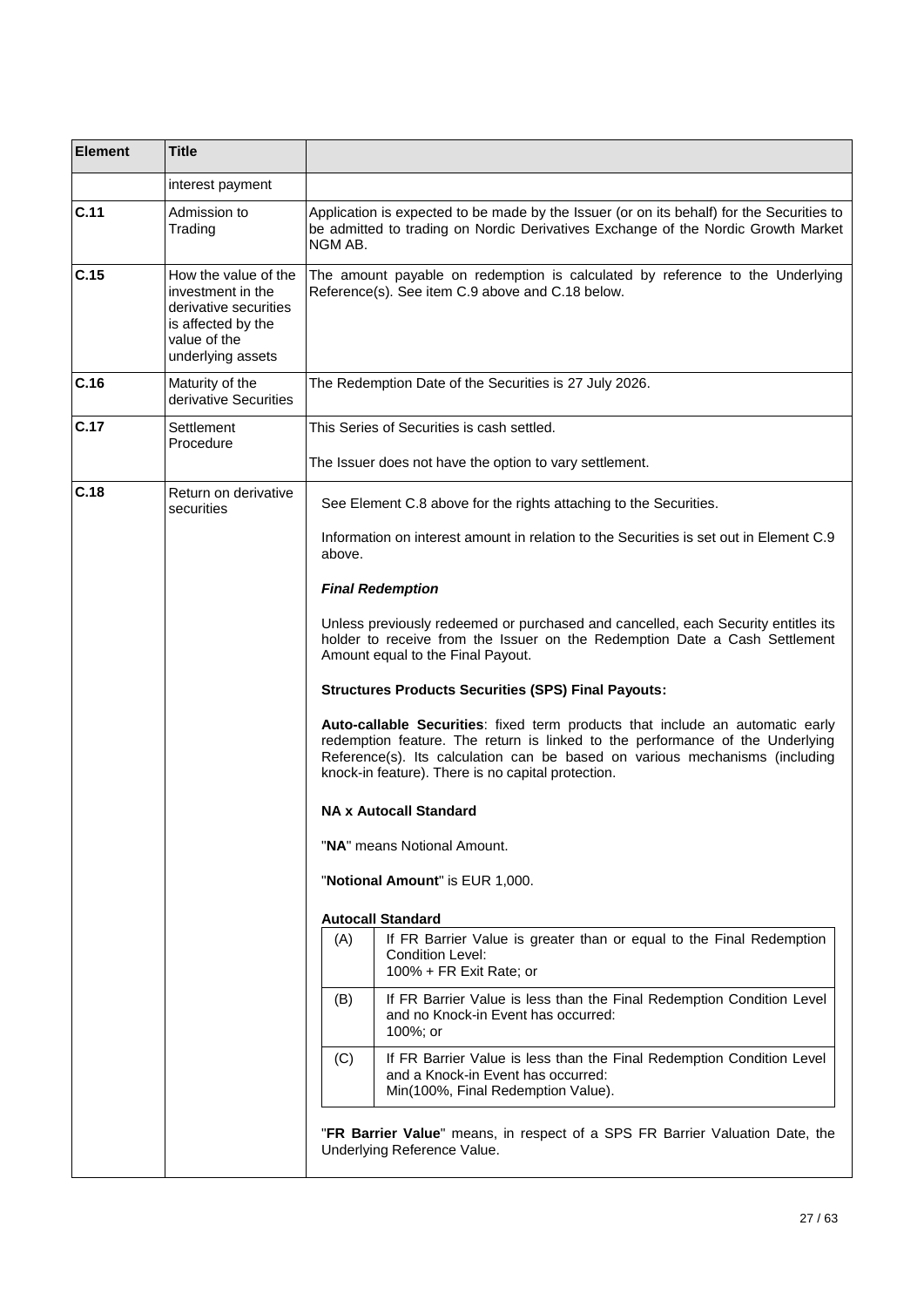| <b>Element</b> | <b>Title</b> |                                                                                                                                                                                                                                                                                                                                                                                                                   |
|----------------|--------------|-------------------------------------------------------------------------------------------------------------------------------------------------------------------------------------------------------------------------------------------------------------------------------------------------------------------------------------------------------------------------------------------------------------------|
|                |              | "SPS FR Barrier Valuation Date" means the Settlement Price Date.                                                                                                                                                                                                                                                                                                                                                  |
|                |              | "Settlement Price Date" means the Valuation Date.                                                                                                                                                                                                                                                                                                                                                                 |
|                |              | "Valuation Date" means the Redemption Valuation Date.                                                                                                                                                                                                                                                                                                                                                             |
|                |              | "SPS Valuation Date" means the SPS FR Barrier Valuation Date or the Strike<br>Date as applicable.                                                                                                                                                                                                                                                                                                                 |
|                |              | "Underlying Reference" means as set out in Element C.20.                                                                                                                                                                                                                                                                                                                                                          |
|                |              | "Strike Price Closing Value": Applicable                                                                                                                                                                                                                                                                                                                                                                          |
|                |              | "Underlying Reference Value" means, in respect of an Underlying Reference and<br>a SPS Valuation Date, (i) the Underlying Reference Closing Price Value for such<br>Underlying Reference in respect of such SPS Valuation Date (ii) divided by the<br>relevant Underlying Reference Strike Price.                                                                                                                 |
|                |              | For the avoidance of doubt, when determining (i) above the SPS Valuation Date<br>shall never refer to the Strike Date.                                                                                                                                                                                                                                                                                            |
|                |              | "Underlying Reference Closing Price Value" means, in respect of a SPS<br>Valuation Date, the Closing Level in respect of such day.                                                                                                                                                                                                                                                                                |
|                |              | "Closing Level " means the official closing price of the Underlying Reference on<br>the relevant day;                                                                                                                                                                                                                                                                                                             |
|                |              | "Underlying Reference Strike Price" means, in respect of an Underlying<br>Reference, the Underlying Reference Closing Price Value for such Underlying<br>Reference on the Strike Date                                                                                                                                                                                                                             |
|                |              | "Final Redemption Condition Level" is 100 per cent.                                                                                                                                                                                                                                                                                                                                                               |
|                |              | "FR Exit Rate" means FR Rate                                                                                                                                                                                                                                                                                                                                                                                      |
|                |              | "FR Rate" is 6 x ER%, ER% is a percentage expected to be about 10.00 per cent<br>but which will not be less than 7.00 per cent as determined by the Issuer on 9 July<br>2020 after the end of the Offer Period. Notice of the rate will be published in the<br>same manner as the publication of these Final Terms and be available by<br>accessing the following link: http://eqdpo.bnpparibas.com/FI4000440102. |
|                |              | "Final Redemption Value" means the Underlying Reference Value.                                                                                                                                                                                                                                                                                                                                                    |
|                |              | "SPS Valuation Date" means the SPS Redemption Valuation Date or the Strike<br>Date, as applicable.                                                                                                                                                                                                                                                                                                                |
|                |              | "SPS Redemption Valuation Date" means the Settlement Price Date.                                                                                                                                                                                                                                                                                                                                                  |
|                |              | "Settlement Price Date" means the Valuation Date.                                                                                                                                                                                                                                                                                                                                                                 |
|                |              | "Valuation Date" means the Redemption Valuation Date.                                                                                                                                                                                                                                                                                                                                                             |
|                |              | "Underlying Reference" means as set out in Element C.20.                                                                                                                                                                                                                                                                                                                                                          |
|                |              | "Strike Price Closing Value" : Applicable                                                                                                                                                                                                                                                                                                                                                                         |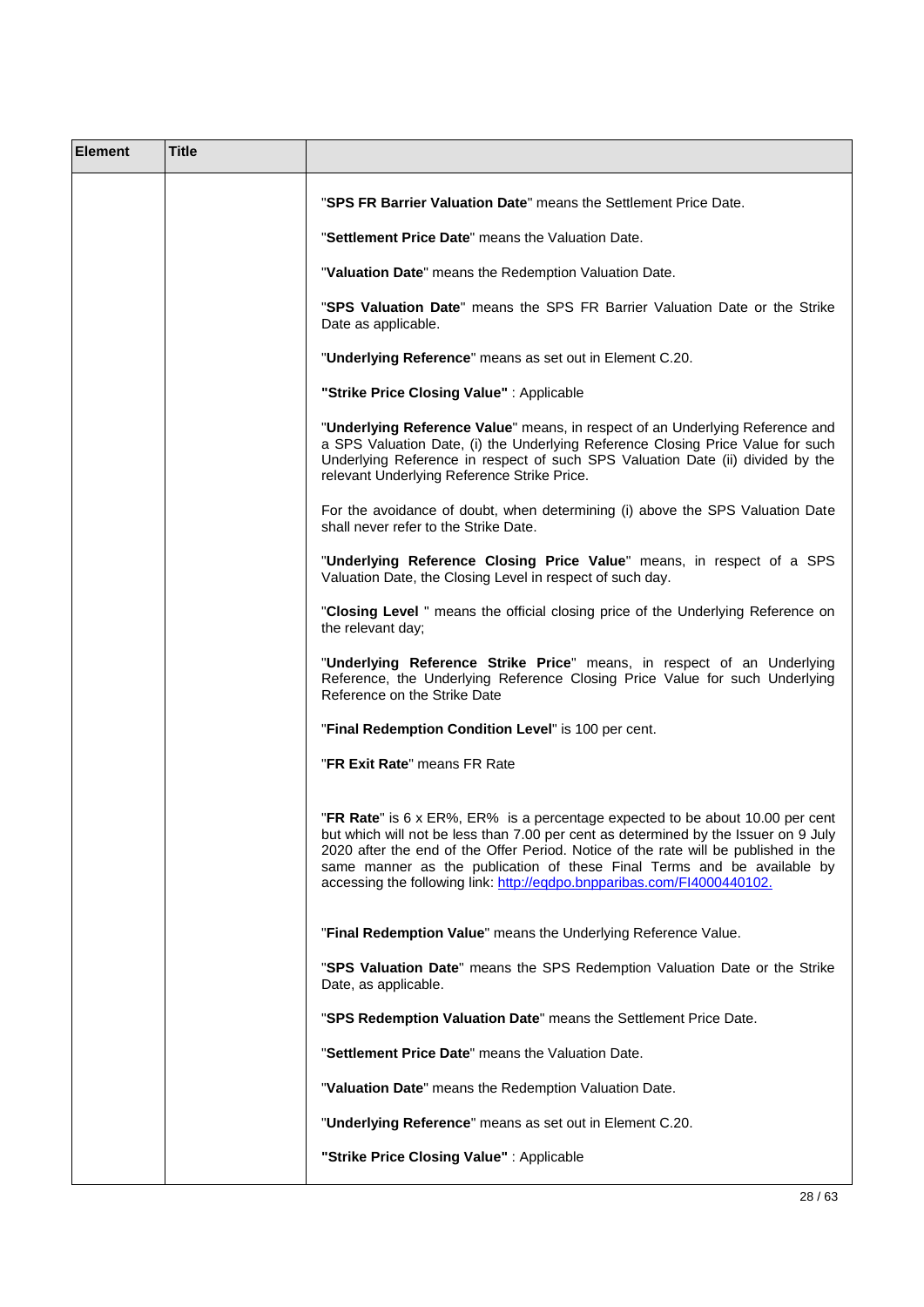| <b>Element</b> | <b>Title</b> |                                                                                                                                                                                                                                                                                                   |
|----------------|--------------|---------------------------------------------------------------------------------------------------------------------------------------------------------------------------------------------------------------------------------------------------------------------------------------------------|
|                |              | "Underlying Reference Value" means, in respect of an Underlying Reference and<br>a SPS Valuation Date, (i) the Underlying Reference Closing Price Value for such<br>Underlying Reference in respect of such SPS Valuation Date (ii) divided by the<br>relevant Underlying Reference Strike Price. |
|                |              | For the avoidance of doubt, when determining (i) above the SPS Valuation Date<br>shall never refer to the Strike Date.                                                                                                                                                                            |
|                |              | "Underlying Reference Closing Price Value" means, in respect of a SPS<br>Valuation Date, the Closing Level in respect of such day.                                                                                                                                                                |
|                |              | "Underlying Reference Strike Price" means, in respect of an Underlying<br>Reference, the Underlying Reference Closing Price Value for such Underlying<br>Reference on the Strike Date.                                                                                                            |
|                |              | "Strike Date" means 13 July 2020                                                                                                                                                                                                                                                                  |
|                |              | "Redemption Valuation Date" means 13 July 2026.                                                                                                                                                                                                                                                   |
|                |              | "Closing Level" means the official closing price of the Underlying Reference on<br>the relevant day;                                                                                                                                                                                              |
|                |              | Knock-in Event is applicable                                                                                                                                                                                                                                                                      |
|                |              | Knock-in Event: If the Knock-in Value is strictly less than the Knock-in Level on the<br>Knock-in Determination Day.                                                                                                                                                                              |
|                |              | "Knock-in Level" means 70 per cent.                                                                                                                                                                                                                                                               |
|                |              | "Knock-in Value" means the Underlying Reference Value.                                                                                                                                                                                                                                            |
|                |              | "Underlying Reference" means as set out in Element C.20.                                                                                                                                                                                                                                          |
|                |              | "Strike Price Closing Value" Applicable                                                                                                                                                                                                                                                           |
|                |              | "Underlying Reference Value" means, in respect of an Underlying Reference and<br>a SPS Valuation Date, (i) the Underlying Reference Closing Price Value for such<br>Underlying Reference in respect of such SPS Valuation Date (ii) divided by the<br>relevant Underlying Reference Strike Price. |
|                |              | For the avoidance of doubt, when determining (i) above the SPS Valuation Date<br>shall never refer to the Strike Date.                                                                                                                                                                            |
|                |              | "Underlying Reference Closing Price Value" means, in respect of a SPS<br>Valuation Date, the Closing Price in respect of such day.                                                                                                                                                                |
|                |              | "Underlying Reference Strike Price" means, in respect of an Underlying<br>Reference, the Underlying Reference Closing Price Value for such Underlying<br>Reference on the Strike Date                                                                                                             |
|                |              | "SPS Valuation Date" means the Knock-in Determination Day or the Strike Date,<br>as applicable.                                                                                                                                                                                                   |
|                |              | Knock-in Determination Day means Redemption Valuation Date                                                                                                                                                                                                                                        |
|                |              | "Strike Date" means 13 July 2020                                                                                                                                                                                                                                                                  |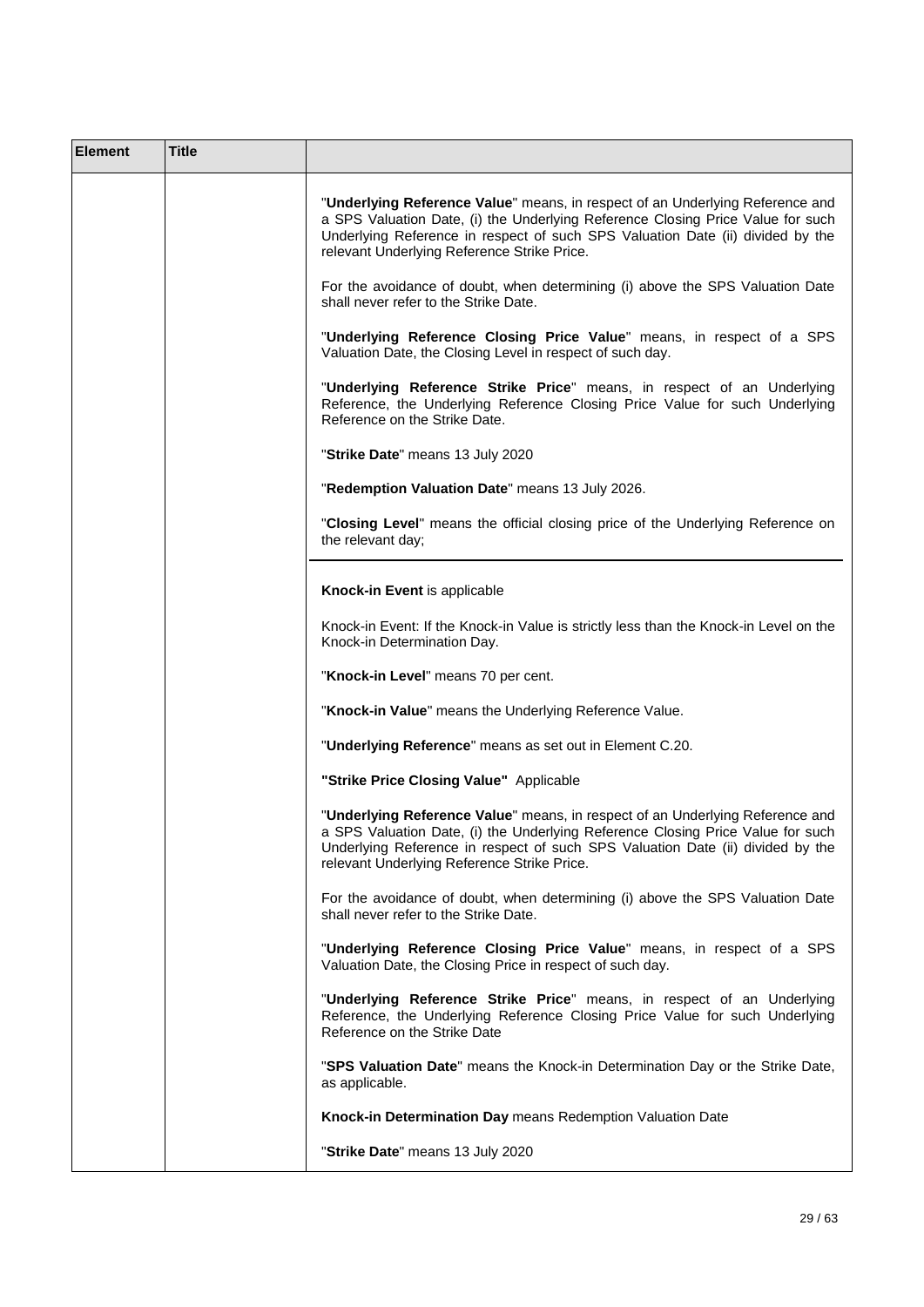| <b>Element</b> | <b>Title</b> |                                                                                                                                                                                                                                                                                                                                                                                               |
|----------------|--------------|-----------------------------------------------------------------------------------------------------------------------------------------------------------------------------------------------------------------------------------------------------------------------------------------------------------------------------------------------------------------------------------------------|
|                |              | "Redemption Valuation Date" means 13 July 2026.                                                                                                                                                                                                                                                                                                                                               |
|                |              | "Closing Level" means the official closing price of the Underlying Reference on<br>the relevant day.                                                                                                                                                                                                                                                                                          |
|                |              | <b>Automatic Early Redemption</b>                                                                                                                                                                                                                                                                                                                                                             |
|                |              | If on any Automatic Early Redemption Valuation Date an Automatic Early<br>Redemption Event occurs, the Securities will be redeemed early at the Automatic<br>Early Redemption Amount on the Automatic Early Redemption Date.                                                                                                                                                                  |
|                |              | The Automatic Early Redemption Amount will be equal to the SPS Automatic Early<br>Redemption Payout.                                                                                                                                                                                                                                                                                          |
|                |              | <b>Automatic Early Redemption Event:</b>                                                                                                                                                                                                                                                                                                                                                      |
|                |              | <b>Single Standard Automatic Early Redemption</b>                                                                                                                                                                                                                                                                                                                                             |
|                |              | If on any Automatic Early Redemption Valuation Date the SPS AER Value is<br>greater than or equal to the Automatic Early Redemption Level.                                                                                                                                                                                                                                                    |
|                |              | <b>SPS Automatic Early Redemption Payout:</b>                                                                                                                                                                                                                                                                                                                                                 |
|                |              | NA x (AER Redemption Percentage + AER Exit Rate)                                                                                                                                                                                                                                                                                                                                              |
|                |              | "NA" means Notional Amount.                                                                                                                                                                                                                                                                                                                                                                   |
|                |              | "Notional Amount" is EUR 1,000.                                                                                                                                                                                                                                                                                                                                                               |
|                |              | "AER Redemption Percentage" is 100 per cent.                                                                                                                                                                                                                                                                                                                                                  |
|                |              | "AER Exit Rate" means the AER Rate.                                                                                                                                                                                                                                                                                                                                                           |
|                |              | "AER Rate" is n x ER $\%$                                                                                                                                                                                                                                                                                                                                                                     |
|                |              | "ER%" is a percentage expected to be about 10.00 per cent but which will not be<br>less than 7.00 per cent as determined by the Issuer on 9 July 2020 after the end of<br>the Offer Period. Notice of the rate will be published in the same manner as the<br>publication of these Final Terms and be available by accessing the following link:<br>http://eqdpo.bnpparibas.com/FI4000440102. |
|                |              | n is a number from 1 to 5 representing the relevant Automatic Redemption<br>Valuation Date.                                                                                                                                                                                                                                                                                                   |
|                |              | "Automatic Early Redemption Level" is 100 per cent.                                                                                                                                                                                                                                                                                                                                           |
|                |              | <b>SPS AER Valuation: Applicable.</b>                                                                                                                                                                                                                                                                                                                                                         |
|                |              | "SPS AER Value" means the Underlying Reference Value.                                                                                                                                                                                                                                                                                                                                         |
|                |              | "Underlying Reference" means as set out in Element C.20.                                                                                                                                                                                                                                                                                                                                      |
|                |              | "Strike Price Closing Value" Applicable                                                                                                                                                                                                                                                                                                                                                       |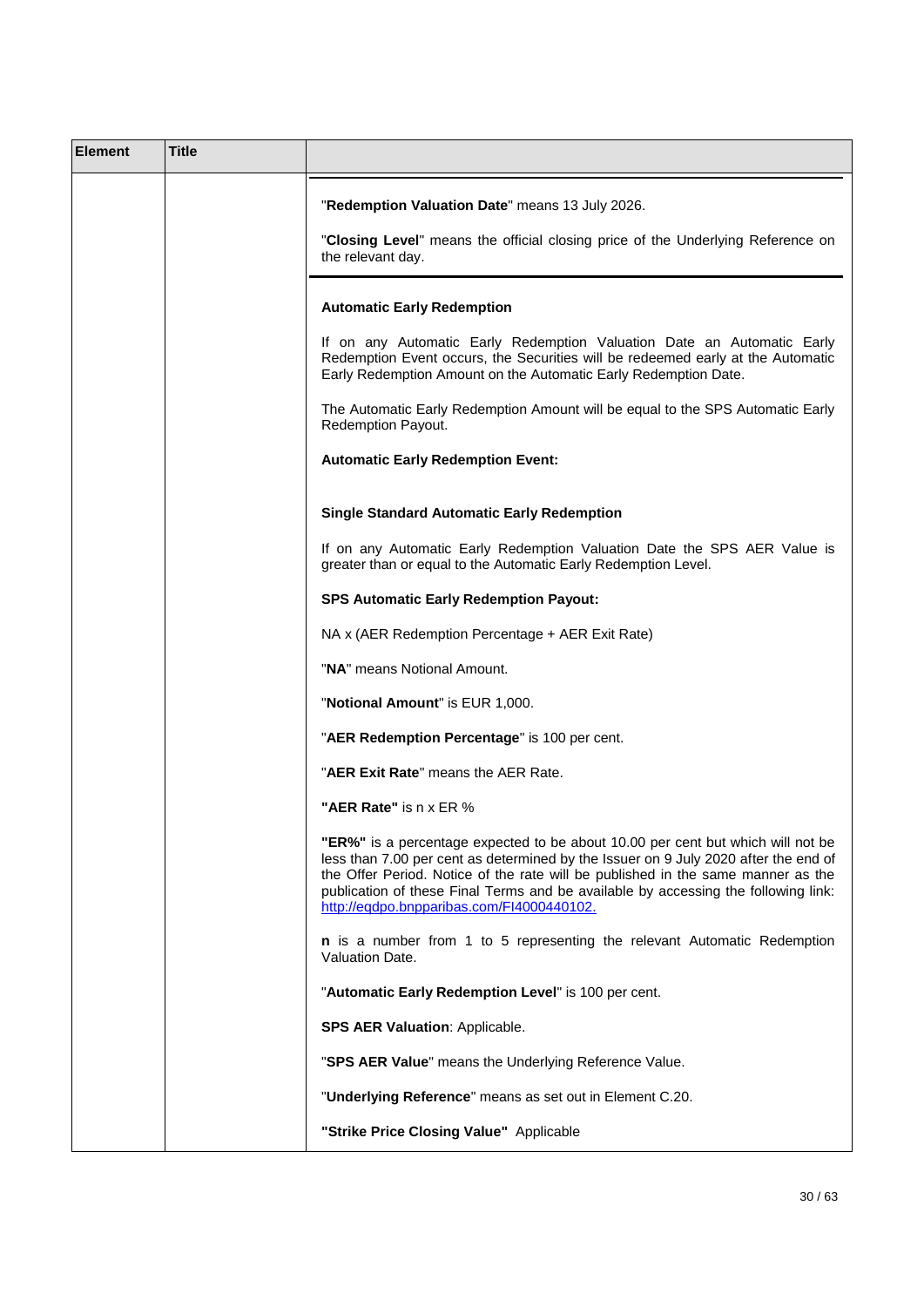| <b>Element</b> | <b>Title</b>                               |                                                                                                                                                                                                                                                                                                   |
|----------------|--------------------------------------------|---------------------------------------------------------------------------------------------------------------------------------------------------------------------------------------------------------------------------------------------------------------------------------------------------|
|                |                                            | "Underlying Reference Value" means, in respect of an Underlying Reference and<br>a SPS Valuation Date, (i) the Underlying Reference Closing Price Value for such<br>Underlying Reference in respect of such SPS Valuation Date (ii) divided by the<br>relevant Underlying Reference Strike Price. |
|                |                                            | For the avoidance of doubt, when determining (i) above the SPS Valuation Date<br>shall never refer to the Strike Date.                                                                                                                                                                            |
|                |                                            | "Underlying Reference Closing Price Value" means, in respect of a SPS<br>Valuation Date, the Closing Level in respect of such day.                                                                                                                                                                |
|                |                                            | "Underlying Reference Strike Price" means, in respect of an Underlying<br>Reference, the Underlying Reference Closing Price Value for such Underlying<br>Reference on the Strike Date.                                                                                                            |
|                |                                            | "SPS Valuation Date" means each Automatic Early Redemption Valuation Date or<br>the Strike Date, as applicable.                                                                                                                                                                                   |
|                |                                            | "Automatic Early Redemption Valuation Date" means 13 July 2021 (n=1), 13<br>July 2022 (n=2), 13 July 2023 (n=3), 15 July 2024 (n=4) and 14 July 2025 (n=5).                                                                                                                                       |
|                |                                            | "Automatic Early Redemption Date"means 27 July 2021 (n=1), 27 July 2022<br>(n=2), 27 July 2023 (n=3), 29 July 2024 (n=4) and 28 July 2025 (n=5).                                                                                                                                                  |
|                |                                            | "Closing Level" means the official closing price of the Underlying Reference on<br>the relevant day.                                                                                                                                                                                              |
| C.19           | Final reference price<br>of the Underlying | The final reference price of the underlying will be determined in accordance with the<br>valuation mechanics set out in Element C.18 above                                                                                                                                                        |
| C.20           | Underlying                                 | The Underlying References specified in Element C.18 above are as follows.<br>Information on the Underlying Reference(s) can be obtained on the following<br>website(s):                                                                                                                           |
|                |                                            | <b>Underlying Referencek</b>                                                                                                                                                                                                                                                                      |

|                                                      |                       |                          | <b>Underlying Referencek</b> |                      |
|------------------------------------------------------|-----------------------|--------------------------|------------------------------|----------------------|
| <b>Index Name</b>                                    | <b>Index Sponsor</b>  | <b>Bloomberg</b><br>Code | Index<br><b>Currency</b>     | Website              |
| S&P Euro 50 Equal Weight<br>Synthetic 5% Price Index | S&P Dow Jones Indices | <b>SPEU50ES IEUR</b>     |                              | www.us.spindices.com |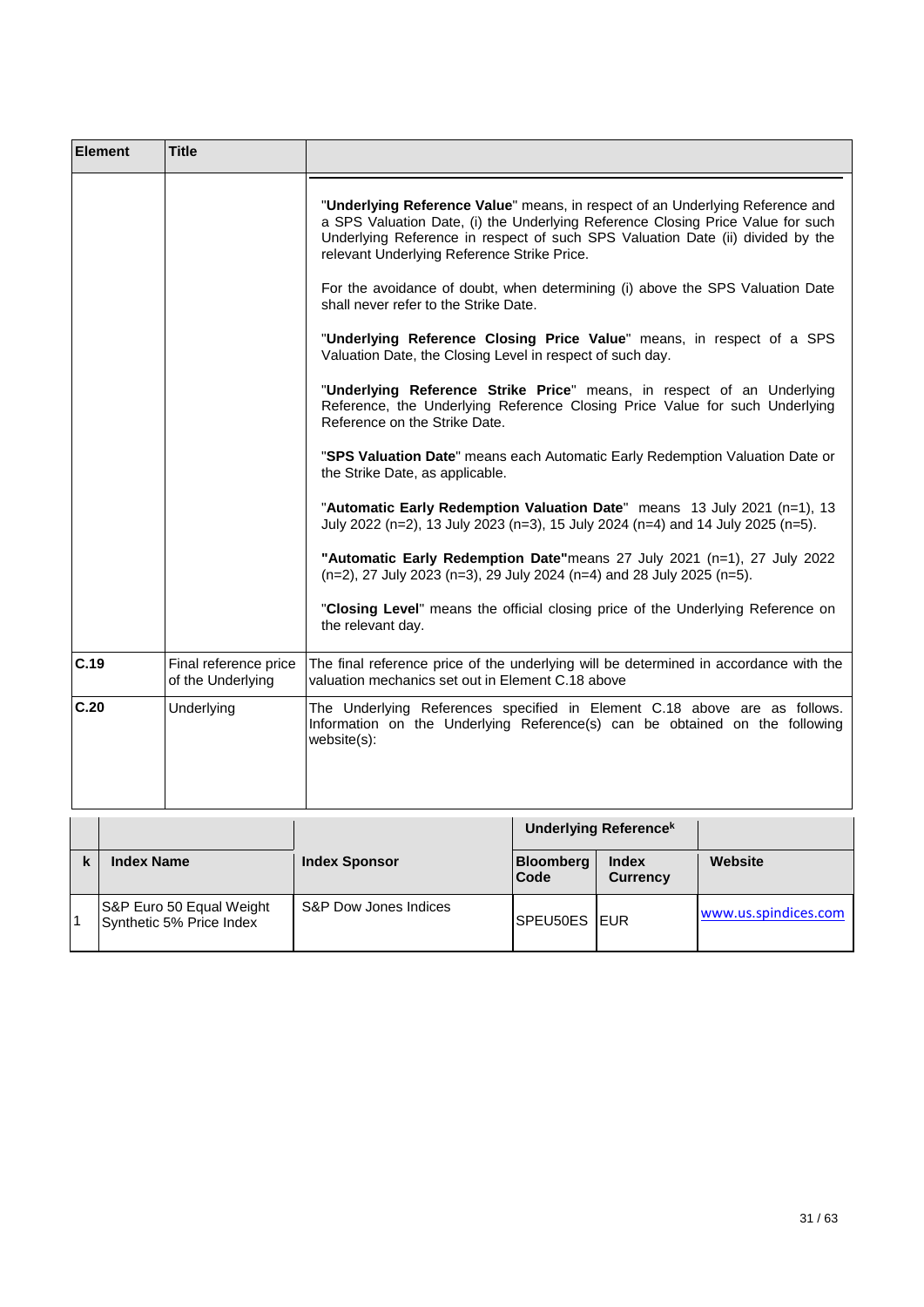# **Section D - Risks**

| <b>Element</b> | <b>Title</b>                                           |                  |                                                                                                                                                                                                                                                                                                                                                                                                                                                                                                                                                                                                                                                                                                                       |
|----------------|--------------------------------------------------------|------------------|-----------------------------------------------------------------------------------------------------------------------------------------------------------------------------------------------------------------------------------------------------------------------------------------------------------------------------------------------------------------------------------------------------------------------------------------------------------------------------------------------------------------------------------------------------------------------------------------------------------------------------------------------------------------------------------------------------------------------|
| D.2            | Key risks regarding<br>the Issuer and the<br>Guarantor |                  | Prospective purchasers of the Securities should be experienced with respect to<br>options and options transactions and should understand the risks of transactions<br>involving the Securities. An investment in the Securities presents certain risks that<br>should be taken into account before any investment decision is made. Certain risks<br>may affect the Issuer's ability to fulfil its obligations under the Securities or the<br>Guarantor's ability to perform its obligations under the Guarantee, some of which are<br>beyond its control. In particular, the Issuer and the Guarantor, together with the BNPP<br>Group, are exposed to the risks associated with its activities, as described below: |
|                |                                                        | <b>Guarantor</b> |                                                                                                                                                                                                                                                                                                                                                                                                                                                                                                                                                                                                                                                                                                                       |
|                |                                                        |                  | BNPP's 2019 unaudited financial statements set out seven main categories of risk are<br>inherent in BNPP's activities:                                                                                                                                                                                                                                                                                                                                                                                                                                                                                                                                                                                                |
|                |                                                        | (1)              | Credit Risk - Credit risk is the consequence resulting from the likelihood that<br>a borrower or counterparty will fail to meet its obligations in accordance with<br>agreed terms. The probability of default and the expected recovery on the<br>loan or receivable in the event of default are key components of the credit<br>quality assessment. BNPP's risk-weighted assets subject to this type of risk<br>amounted to EUR 524 billion at 31 December 2019.                                                                                                                                                                                                                                                    |
|                |                                                        | (2)              | Securisation in the Banking Portfolio - Securitisation means a transaction or<br>scheme, whereby the credit risk associated with an exposure or pool of<br>exposures is tranched, having the following characteristics:                                                                                                                                                                                                                                                                                                                                                                                                                                                                                               |
|                |                                                        |                  | - payments made in the transaction or scheme are dependent upon the<br>performance of the exposure or pool of exposures;                                                                                                                                                                                                                                                                                                                                                                                                                                                                                                                                                                                              |
|                |                                                        |                  | - the subordination of tranches determines the distribution of losses during<br>the life of the risk transfer.                                                                                                                                                                                                                                                                                                                                                                                                                                                                                                                                                                                                        |
|                |                                                        |                  | Any commitment (including derivatives and liquidity lines) granted to a<br>securitisation operation must be treated as a securitisation exposure. Most<br>of these commitments are held in the prudential banking portfolio. BNPP's<br>risk-weighted assets subject to this type of risk amounted to EUR 11 billion<br>at 31 December 2019.                                                                                                                                                                                                                                                                                                                                                                           |
|                |                                                        | (3)              | Counterparty Risk - Counterparty risk is the translation of the credit risk<br>embedded in financial transactions, investments and/or settlement<br>transactions between counterparties. Those transactions include bilateral<br>contracts such as over-the-counter ("OTC") derivatives contracts as well as<br>contracts settled through clearing houses. The amount of this risk may vary<br>over time in line with changing market parameters which then impacts the<br>replacement value of the relevant transactions.                                                                                                                                                                                            |
|                |                                                        |                  | Counterparty risk lies in the event that a counterparty defaults on its<br>obligations to pay BNPP the full present value of the flows relating to a<br>transaction or a portfolio for which BNPP is a net receiver. Counterparty<br>credit risk is also linked to the replacement cost of a derivative or portfolio in<br>the event of counterparty default. Hence, it can be seen as a market risk in<br>case of default or a contingent risk. BNPP's risk-weighted assets subject to<br>this type of risk amounted to EUR 30 billion at 31 December 2019.                                                                                                                                                          |
|                |                                                        | (4)              | Market Risk - Market risk is the risk of incurring a loss of value due to<br>adverse trends in market prices or parameters, whether directly observable<br>or not.                                                                                                                                                                                                                                                                                                                                                                                                                                                                                                                                                    |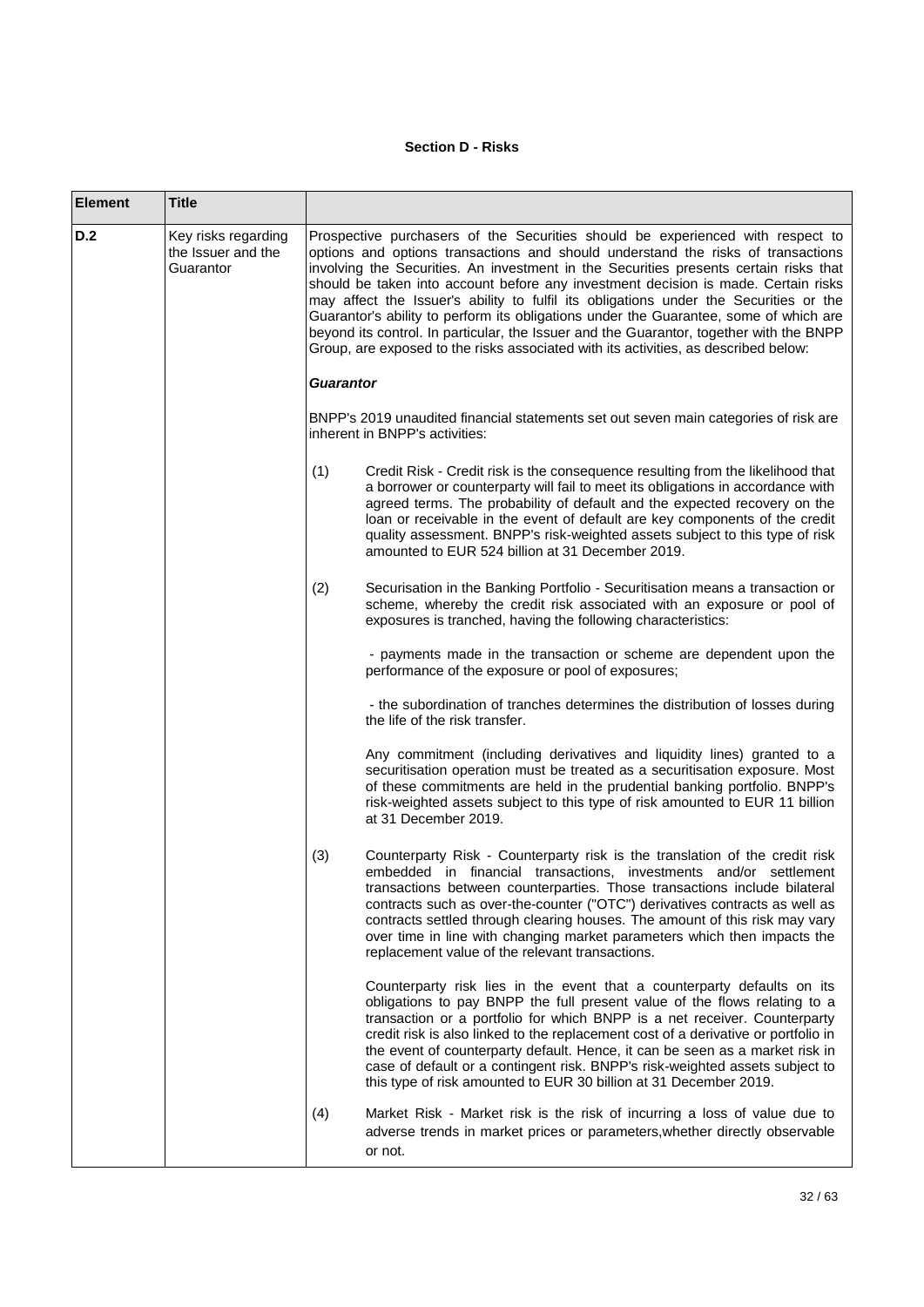| <b>Element</b> | <b>Title</b> |     |                                                                                                                                                                                                                                                                                                                                                                                                                           |
|----------------|--------------|-----|---------------------------------------------------------------------------------------------------------------------------------------------------------------------------------------------------------------------------------------------------------------------------------------------------------------------------------------------------------------------------------------------------------------------------|
|                |              |     | Observable market parameters include, but are not limited to, exchange<br>rates, prices of securities and commodities (whether the price is directly<br>quoted or obtained by reference to a comparable asset), the price of<br>derivatives, and other parameters that can be directly inferred from them,<br>such as interest rates, credit spreads, volatility or implicit correlations or<br>other similar parameters. |
|                |              |     | Non-observable factors are those based on working assumptions such as<br>parameters contained in models or based on statistical or economic<br>analyses, non-ascertainable in the market.                                                                                                                                                                                                                                 |
|                |              |     | In fixed income trading books, credit instruments are valued on the basis of<br>bond yields and credit spreads, which represent market parameters in the<br>same way as interest rates or foreign exchange rates. The credit risk arising<br>on the issuer of the debt instrument is therefore a component of market risk<br>known as issuer risk.                                                                        |
|                |              |     | Liquidity is an important component of market risk. In times of limited or no<br>liquidity, instruments or goods may not be tradable or may not be tradable<br>at their estimated value. This may arise, for example, due to low transaction<br>volumes, legal restrictions or a strong imbalance between demand and<br>supply for certain assets.                                                                        |
|                |              |     | The market risk related to banking activities encompasses the interest rate<br>and foreign exchange risks stemming from banking intermediation activities.<br>BNPP's risk-weighted assets subject to this type of risk amounted to EUR<br>19 billion at 31 December 2019.                                                                                                                                                 |
|                |              | (5) | Liquidity risk - Liquidity risk is the risk that BNPP will not be able to honor its<br>commitments or unwind or offset a position due to the market environment<br>or diosyncratic factors (i.e. specific to BNP Paribas), within a given<br>timeframe and at a reasonable cost.                                                                                                                                          |
|                |              |     | Liquidity risk reflects the risk of the BNPP Group being unable to fulfil<br>current or future foreseen or unforeseen cash or collateral requirements,<br>across all time horizons, from the short-term to the long-term horizons.                                                                                                                                                                                        |
|                |              |     | This risk may stem from the reduction in funding sources, draw down of<br>funding commitments, a reduction in the liquidity of certain assets, or an<br>increase in cash or collateral margin calls. It may be related to BNPP itself<br>(reputation risk) or to external factors (risks in some markets).                                                                                                                |
|                |              | (6) | Operational risk - Operational risk is the risk of incurring a loss due to<br>inadequate internal processes or due to external events, whether<br>deliberate, accidental or natural occurrences. Management of operational<br>risk is based on an analysis of the "cause - event - effect" chain. BNPP's<br>risk-weighted assets subject to this type of risk amounted to EUR 69 billion<br>at 31 December 2019.          |
|                |              | (7) | Insurance Risks - BNP Paribas Cardif is exposed to the following risks:                                                                                                                                                                                                                                                                                                                                                   |
|                |              |     | - market risk, risk of a financial loss arising from adverse movements of<br>financial markets. These adverse movements are notably reflected in prices<br>(including, but not limited to, foreign exchange rates, bond prices, equity<br>and commodity prices, derivatives prices, real estate prices) and derived<br>from fluctuations in interest rates, credit spreads, volatility and correlation;                   |
|                |              |     | - credit risk, risk of loss resulting from fluctuations in the credit standing of<br>issuers of securities, counterparties and any debtors to which insurance                                                                                                                                                                                                                                                             |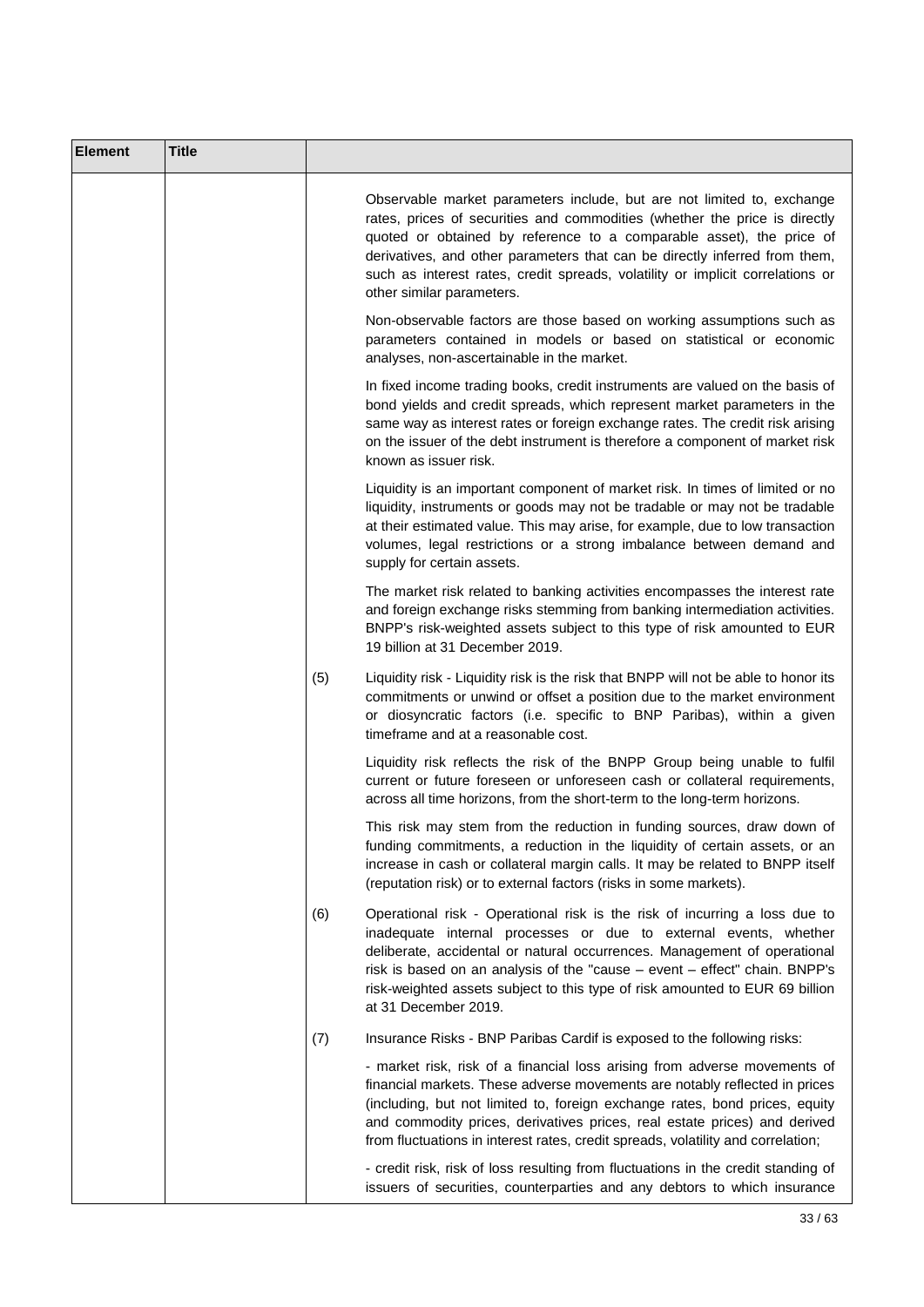| <b>Element</b> | <b>Title</b> |                                                                                                                                                                                                                                                                                                                                                                                                                                     |
|----------------|--------------|-------------------------------------------------------------------------------------------------------------------------------------------------------------------------------------------------------------------------------------------------------------------------------------------------------------------------------------------------------------------------------------------------------------------------------------|
|                |              | and reinsurance undertakings are exposed. Among the debtors, risks<br>related to financial instruments (including the banks in which BNP Paribas<br>Cardif holds deposits) and risks related to receivables generated by the<br>underwriting activities (including, but not limited to, premium collection,<br>reinsurance recovering) are distinguished into two categories: "Asset Credit<br>Risk" and "Liabilities Credit Risk"; |
|                |              | - underwriting risk is the risk of a financial loss caused by a sudden,<br>unexpected increase in insurance claims. Depending on the type of<br>insurance business (life, non-life), this risk may be statistical,<br>macroeconomic or behavioural, or may be related to public health issues or<br>disasters; and                                                                                                                  |
|                |              | - operational risk is the risk of loss resulting from the inadequacy or failure<br>of internal processes, IT failures or deliberate external events, whether<br>accidental or natural. The external events mentioned in this definition<br>include those of human or natural origin.                                                                                                                                                |
|                |              | More generally, the risks to which the BNPP Group is exposed may arise from a<br>number of factors related, among others, to changes in its macroeconomic,<br>competitive or regulatory environment or factors related to the implementation of its<br>strategy and its business.                                                                                                                                                   |
|                |              | The first amendment to BNPP's 2019 universal registration document sets out seven<br>categories of risk specific to BNPP's business, as follows:                                                                                                                                                                                                                                                                                    |
|                |              | Credit risk, counterparty risk and securitization risk in the banking<br>1<br>portfolio                                                                                                                                                                                                                                                                                                                                             |
|                |              | $\mathbf{1}$<br>A substantial increase in new provisions or a shortfall in the level<br>of previously recorded provisions exposed to credit risk and<br>counterparty risk could adversely affect BNPP's results of<br>operations and financial condition;                                                                                                                                                                           |
|                |              | 2<br>The soundness and conduct of other financial institutions and<br>market participants could adversely affect BNPP.                                                                                                                                                                                                                                                                                                              |
|                |              | <b>Operational Risk</b><br>2                                                                                                                                                                                                                                                                                                                                                                                                        |
|                |              | 1<br>BNPP's risk management policies, procedures and methods may<br>leave it exposed to unidentified or unanticipated risks, which could<br>lead to material losses;                                                                                                                                                                                                                                                                |
|                |              | 2<br>An interruption in or a breach of BNPP's information systems may<br>cause substantial losses of client or customer information,<br>damage to BNPP's reputation and result in financial losses;                                                                                                                                                                                                                                 |
|                |              | 3<br>Reputational risk could weigh on BNPP's financial strength and<br>diminish the confidence of clients and counterparties in it.                                                                                                                                                                                                                                                                                                 |
|                |              | <b>Market Risk</b><br>3                                                                                                                                                                                                                                                                                                                                                                                                             |
|                |              | 1<br>BNPP may incur significant losses on its trading and investment<br>activities due to market fluctuations and volatility;<br>2<br>BNPP may generate lower revenues from commission and fee<br>based businesses during market downturns;                                                                                                                                                                                         |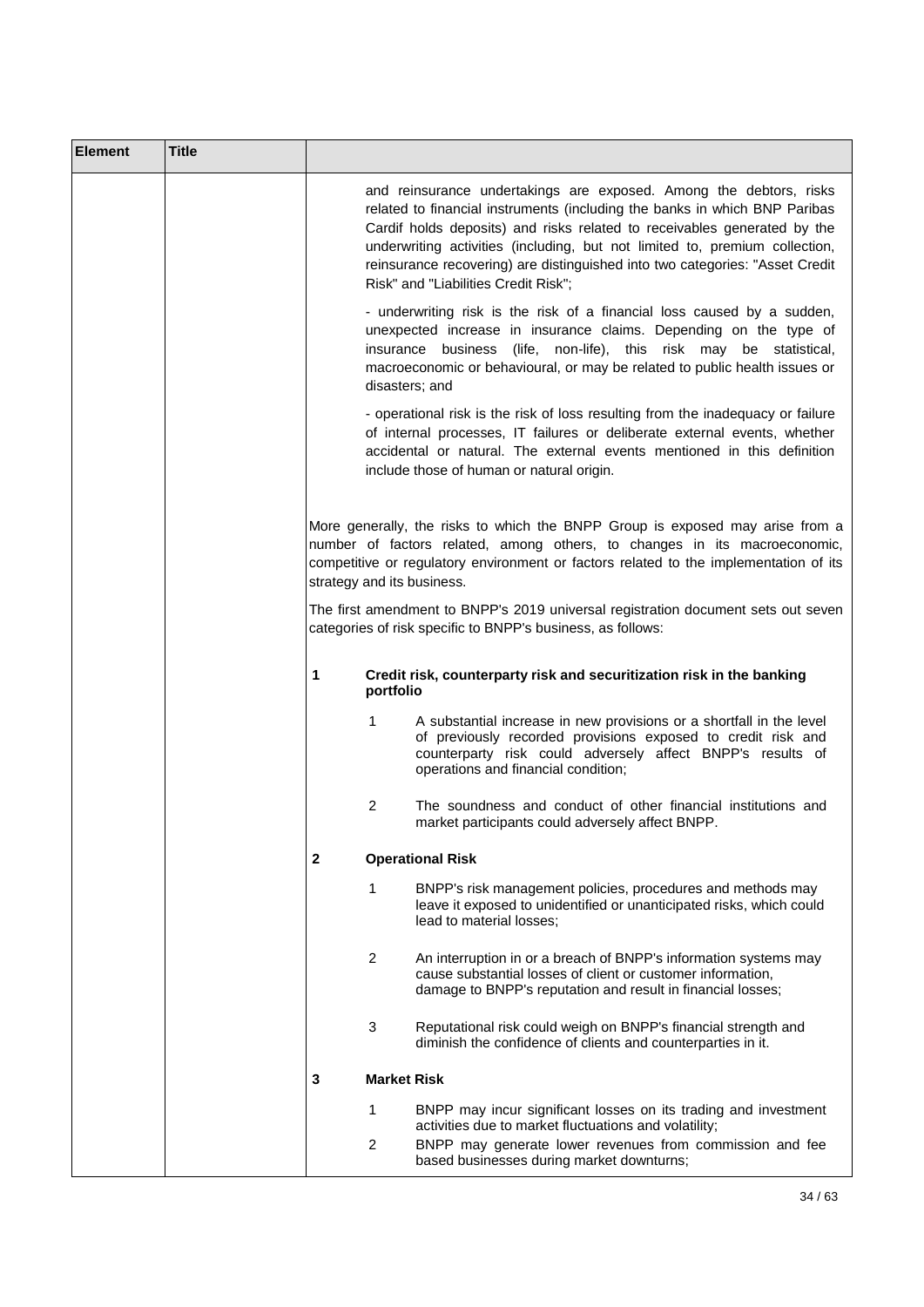| <b>Element</b> | <b>Title</b> |                |                                                                                                                                                                                                                                                                                                   |
|----------------|--------------|----------------|---------------------------------------------------------------------------------------------------------------------------------------------------------------------------------------------------------------------------------------------------------------------------------------------------|
|                |              | 3              | Adjustments to the carrying value of BNPP's securities and<br>derivatives portfolios and BNPP's own debt could have an<br>adverse effect on its net income and shareholders' equity.                                                                                                              |
|                |              | 4              | <b>Liquidity and Funding Risk</b>                                                                                                                                                                                                                                                                 |
|                |              | 1              | BNPP's access to and cost of funding could be adversely affected<br>by a resurgence of financial crises, worsening economic<br>conditions, rating downgrades, increases in sovereign credit<br>spreads or other factors;                                                                          |
|                |              | $\overline{2}$ | Protracted market declines can reduce BNPP's liquidity, making it<br>harder to sell assets and possibly leading to material losses.<br>Accordingly, BNPP must ensure that its assets and liabilities<br>properly match in order to avoid exposure to losses;                                      |
|                |              | 3              | Any downgrade of BNPP's credit ratings could weigh heavily on its<br>profitability.                                                                                                                                                                                                               |
|                |              | 5              | Risks related to the macroeconomic and market environment                                                                                                                                                                                                                                         |
|                |              | 1              | Adverse economic and financial conditions have in the past had<br>and may in the future have an impact on BNPP and the markets in<br>which it operates;                                                                                                                                           |
|                |              | 2              | Significant interest rate changes could adversely affect BNPP's<br>revenues or profitability. The prolonged low interest rate<br>environment carries inherent systemic risks, which could impact<br>BNPP's income or profitability, and any exit from such<br>environment would also carry risks; |
|                |              | 3              | Given the global scope of its activities, BNPP may be vulnerable<br>to risk in certain countries where it operates and may be<br>vulnerable to political, macroeconomic or financial changes in the<br>countries and regions where it operates.                                                   |
|                |              | 6              | <b>Regulatory Risks</b>                                                                                                                                                                                                                                                                           |
|                |              | 1              | Laws and regulations adopted in recent years, particularly in<br>response to the global financial crisis, as well as new legislative<br>proposals, may materially impact BNPP and the financial and<br>economic environment in which it operates;                                                 |
|                |              | 2              | BNPP may incur substantial fines and other administrative and<br>criminal penalties for non compliance with applicable laws and<br>regulations, and may also incur losses in related (or unrelated)<br>litigation with private parties;                                                           |
|                |              | 3              | <b>BNPP</b><br>could<br>unfavourable<br>experience<br>change<br>an<br>ın<br>circumstances, causing it to become subject to a resolution<br>proceeding: holders of securities of BNPP could suffer losses as a<br>result.                                                                          |
|                |              | $\overline{7}$ | Risks related to BNPP's growth in its current environment                                                                                                                                                                                                                                         |
|                |              | 1              | BNPP's failure to implement its strategic planor to achieve its<br>published financial objectives could affect the trading price of its<br>securities;                                                                                                                                            |
|                |              | $\overline{2}$ | BNPP may experience difficulties integrating acquired companies<br>and may be unable to realize the benefits expected from its<br>acquisitions;                                                                                                                                                   |
|                |              | 3              | BNPP's current environment may be affected by the intense<br>competition amongst banking and non banking operators, which<br>could adversely affect BNPP's revenues and profitability;                                                                                                            |
|                |              | 4              | BNPP could experience business disruption and losses due to<br>climate change risks such as transition risks, physical risks or<br>liability risks;                                                                                                                                               |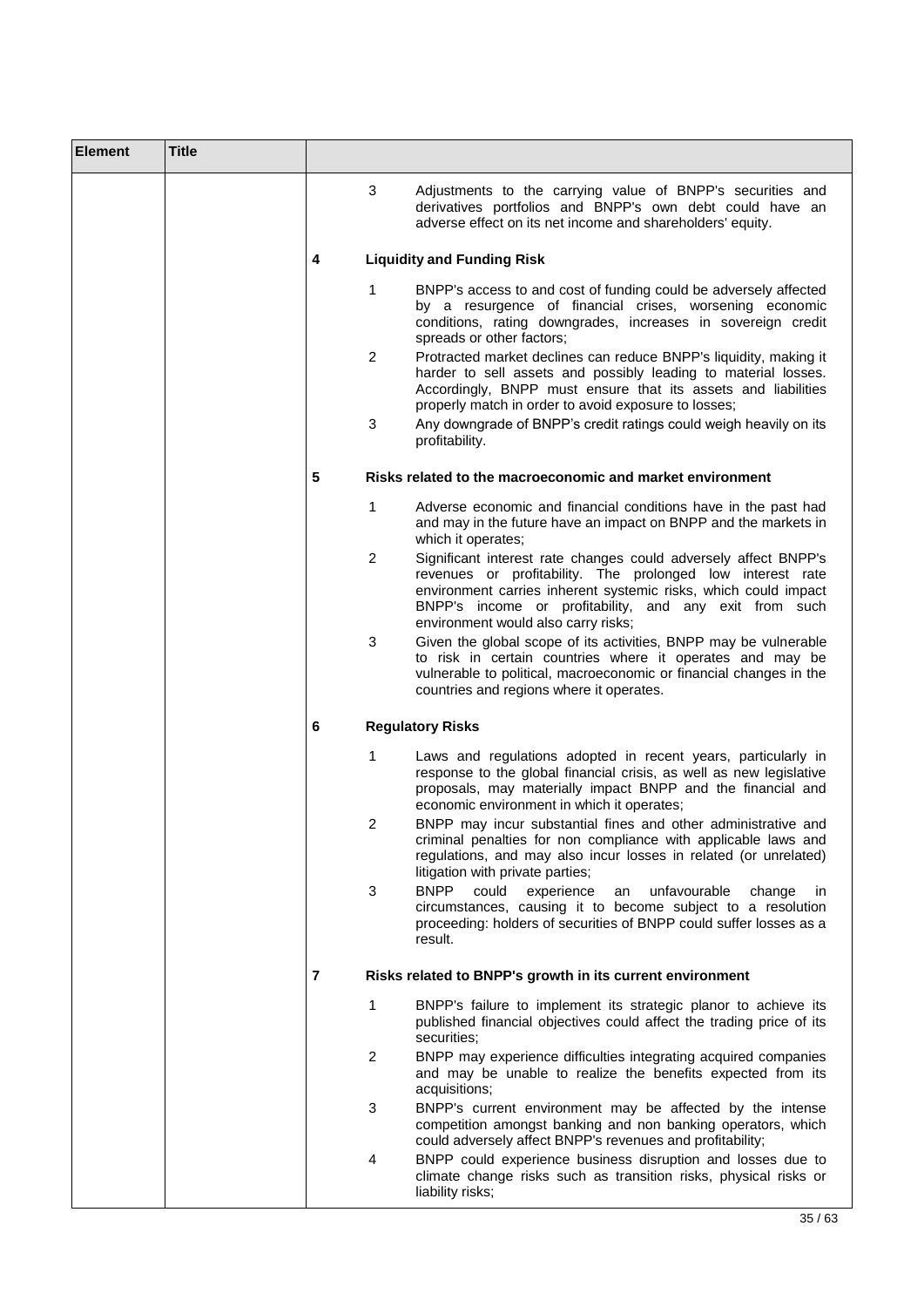| <b>Element</b> | <b>Title</b>                          |                                                                                                                                                                                                                                                                                                                                                                                                                                                                                                                                                                                                                                                                                                                                                       |
|----------------|---------------------------------------|-------------------------------------------------------------------------------------------------------------------------------------------------------------------------------------------------------------------------------------------------------------------------------------------------------------------------------------------------------------------------------------------------------------------------------------------------------------------------------------------------------------------------------------------------------------------------------------------------------------------------------------------------------------------------------------------------------------------------------------------------------|
|                |                                       | 5<br>Changes in certain holdings in credit or financial institutions could<br>have an impact on BNPP's financial position.                                                                                                                                                                                                                                                                                                                                                                                                                                                                                                                                                                                                                            |
|                |                                       | Issuer                                                                                                                                                                                                                                                                                                                                                                                                                                                                                                                                                                                                                                                                                                                                                |
|                |                                       | The main risks described above in relation to BNPP also represent the main risks for<br>BNPP B.V., either as an individual entity or a company in the BNPP Group.                                                                                                                                                                                                                                                                                                                                                                                                                                                                                                                                                                                     |
|                |                                       | <b>Dependency Risk</b>                                                                                                                                                                                                                                                                                                                                                                                                                                                                                                                                                                                                                                                                                                                                |
|                |                                       | BNPP B.V. is an operating company. The assets of BNPP B.V. consist of the<br>obligations of other BNPP Group entities. The ability of BNPP B.V. to meet its own<br>obligations will depend on the ability of other BNPP Group entities to fulfil their<br>obligations. In respect of securities it issues, the ability of BNPP B.V. to meet its<br>obligations under such securities depends on the receipt by it of payments under<br>certain hedging agreements that it enters with other BNPP Group entities.<br>Consequently, Holders of BNPP B.V. securities will, subject to the provisions of the<br>Guarantee issued by BNPP, be exposed to the ability of BNPP Group entities to<br>perform their obligations under such hedging agreements. |
|                |                                       | Market Risk                                                                                                                                                                                                                                                                                                                                                                                                                                                                                                                                                                                                                                                                                                                                           |
|                |                                       | BNPP B.V. takes on exposure to market risks arising from positions in interest rates,<br>currency exchange rates, commodities and equity products, all of which are exposed<br>to general and specific market movements. However, these risks are hedged by<br>option and swap agreements and therefore these risks are mitigated in principle.                                                                                                                                                                                                                                                                                                                                                                                                       |
|                |                                       | <b>Credit Risk</b>                                                                                                                                                                                                                                                                                                                                                                                                                                                                                                                                                                                                                                                                                                                                    |
|                |                                       | BNPP B.V. has significant concentration of credit risks as all OTC contracts are<br>acquired from its parent company and other BNPP Group entities. Taking into<br>consideration the objective and activities of BNPP B.V. and the fact that its parent<br>company is under supervision of the European Central Bank and the Autorité de<br>Contrôle Prudentiel et de Résolution management considers these risks as<br>acceptable. The long term senior debt of BNP Paribas is rated (A+) by Standard &<br>Poor's and (Aa3) by Moody's.                                                                                                                                                                                                              |
|                |                                       | <b>Liquidity Risk</b>                                                                                                                                                                                                                                                                                                                                                                                                                                                                                                                                                                                                                                                                                                                                 |
|                |                                       | BNPP B.V. has significant liquidity risk exposure. To mitigate this exposure, BNPP<br>B.V. entered into netting agreements with its parent company and other BNPP Group<br>entities.                                                                                                                                                                                                                                                                                                                                                                                                                                                                                                                                                                  |
| D.3            | Key risks regarding<br>the Securities | In addition to the risks (including the risk of default) that may affect the Issuer's ability<br>to fulfil its obligations under the Securities [or the Guarantor's ability to perform its<br>obligations under the Guarantee], there are certain factors which are material for the<br>purposes of assessing the risks associated with Securities issued under the Base<br>Prospectus, including:                                                                                                                                                                                                                                                                                                                                                    |
|                |                                       | <b>Market Risks</b>                                                                                                                                                                                                                                                                                                                                                                                                                                                                                                                                                                                                                                                                                                                                   |
|                |                                       | -the Securities are unsecured obligations;                                                                                                                                                                                                                                                                                                                                                                                                                                                                                                                                                                                                                                                                                                            |
|                |                                       | -the trading price of the Securities is affected by a number of factors including, but not<br>limited to, (in respect of Securities linked to an Underlying Reference) the price of the<br>relevant Underlying Reference(s), time to redemption and volatility and such factors<br>mean that the trading price of the Securities may be below the Cash Settlement<br>Amount or value of the Entitlement;                                                                                                                                                                                                                                                                                                                                              |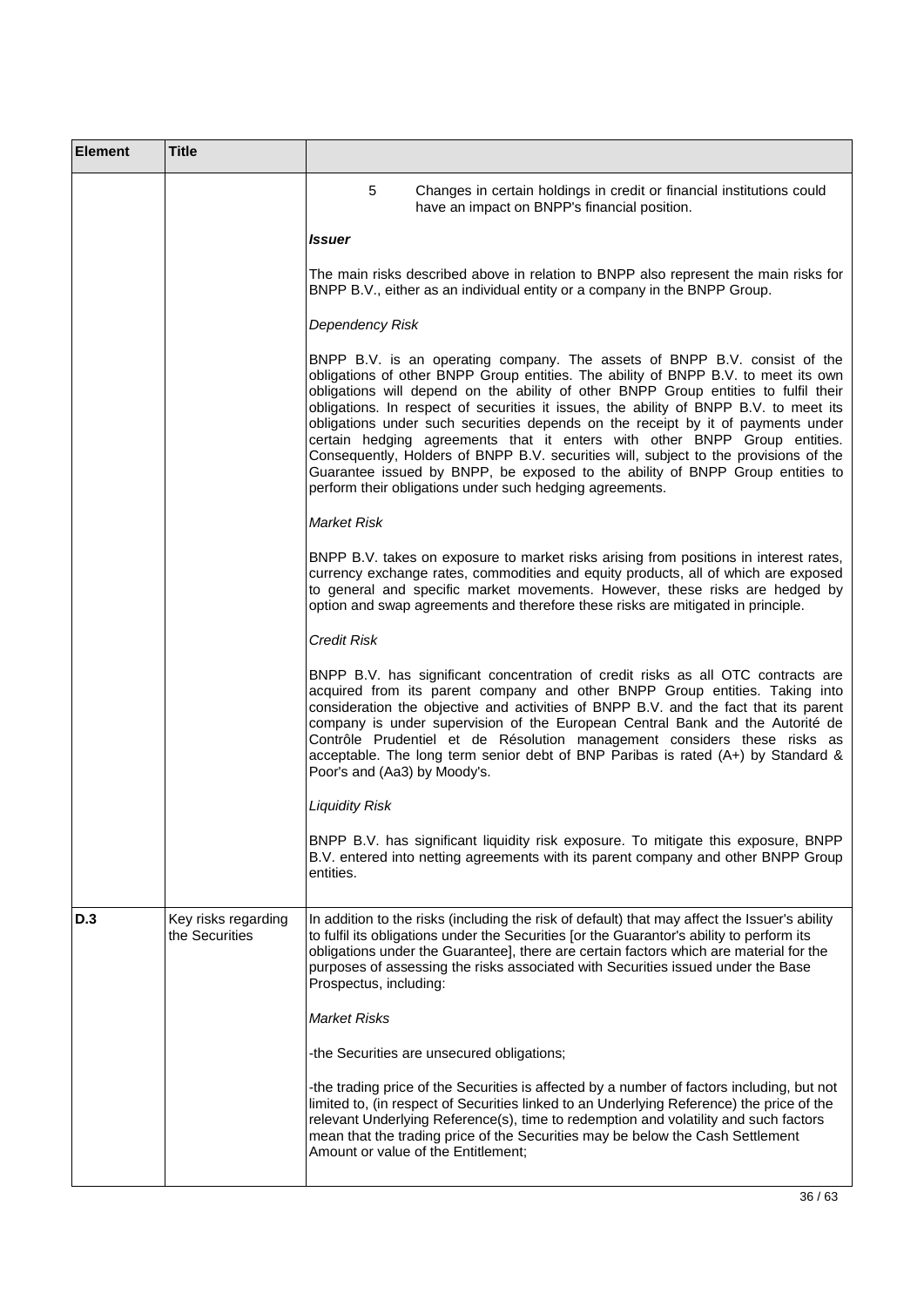| <b>Element</b> | <b>Title</b> |                                                                                                                                                                                                                                                                                                                                                                                                                                                                                                      |
|----------------|--------------|------------------------------------------------------------------------------------------------------------------------------------------------------------------------------------------------------------------------------------------------------------------------------------------------------------------------------------------------------------------------------------------------------------------------------------------------------------------------------------------------------|
|                |              | -exposure to the Underlying Reference in many cases will be achieved by the relevant<br>Issuer entering into hedging arrangements and, in respect of Securities linked to an<br>Underlying Reference, potential investors are exposed to the performance of these<br>hedging arrangements and events that may affect the hedging arrangements and<br>consequently the occurrence of any of these events may affect the value of the<br>Securities;                                                   |
|                |              | <b>Holder Risks</b>                                                                                                                                                                                                                                                                                                                                                                                                                                                                                  |
|                |              | -the meetings of Holders provisions permit defined majorities to bind all Holders;                                                                                                                                                                                                                                                                                                                                                                                                                   |
|                |              | -in certain circumstances Holders may lose the entire value of their investment;                                                                                                                                                                                                                                                                                                                                                                                                                     |
|                |              | <b>Issuer/Guarantor Risks</b>                                                                                                                                                                                                                                                                                                                                                                                                                                                                        |
|                |              | -a reduction in the rating, if any, accorded to outstanding debt securities of the Issuer<br>or Guarantor (if applicable) by a credit rating agency could result in a reduction in the<br>trading value of the Securities;                                                                                                                                                                                                                                                                           |
|                |              | -certain conflicts of interest may arise (see Element E.4 below);                                                                                                                                                                                                                                                                                                                                                                                                                                    |
|                |              | Legal Risks                                                                                                                                                                                                                                                                                                                                                                                                                                                                                          |
|                |              | -the occurrence of an additional disruption event or optional additional disruption event<br>may lead to an adjustment to the Securities, early redemption or may result in the<br>amount payable on scheduled redemption being different from the amount expected to<br>be paid at scheduled redemption and consequently the occurrence of an additional<br>disruption event and/or optional additional disruption event may have an adverse<br>effect on the value or liquidity of the Securities; |
|                |              | expenses and taxation may be payable in respect of the Securities;                                                                                                                                                                                                                                                                                                                                                                                                                                   |
|                |              | -the Securities may be redeemed in the case of illegality or impracticability and such<br>redemption may result in an investor not realising a return on an investment in the<br>Securities;                                                                                                                                                                                                                                                                                                         |
|                |              | -any judicial decision or change to an administrative practice or change to English law<br>or French law, as applicable, after the date of the Base Prospectus could materially<br>adversely impact the value of any Securities affected by it;                                                                                                                                                                                                                                                      |
|                |              | <b>Secondary Market Risks</b>                                                                                                                                                                                                                                                                                                                                                                                                                                                                        |
|                |              | -the only means through which a Holder can realise value from the Security prior to its<br>Redemption Date is to sell it at its then market price in an available secondary market<br>and that there may be no secondary market for the Securities (which could mean that<br>an investor has to exercise or wait until redemption of the Securities to realise a<br>greater value than its trading value);                                                                                           |
|                |              | Risks relating to Underlying Reference Asset(s)                                                                                                                                                                                                                                                                                                                                                                                                                                                      |
|                |              | -In addition, there are specific risks in relation to Securities which are linked to an<br>Underlying Reference (including Hybrid Securities) and an investment in such<br>Securities will entail significant risks not associated with an investment in a<br>conventional debt security. Risk factors in relation to Underlying Reference linked<br>Securities include:                                                                                                                             |
|                |              | - exposure to one or more index, adjustment events and market disruption or failure to<br>open of an exchange which may have an adverse effect on the value and liquidity of<br>the Securities.                                                                                                                                                                                                                                                                                                      |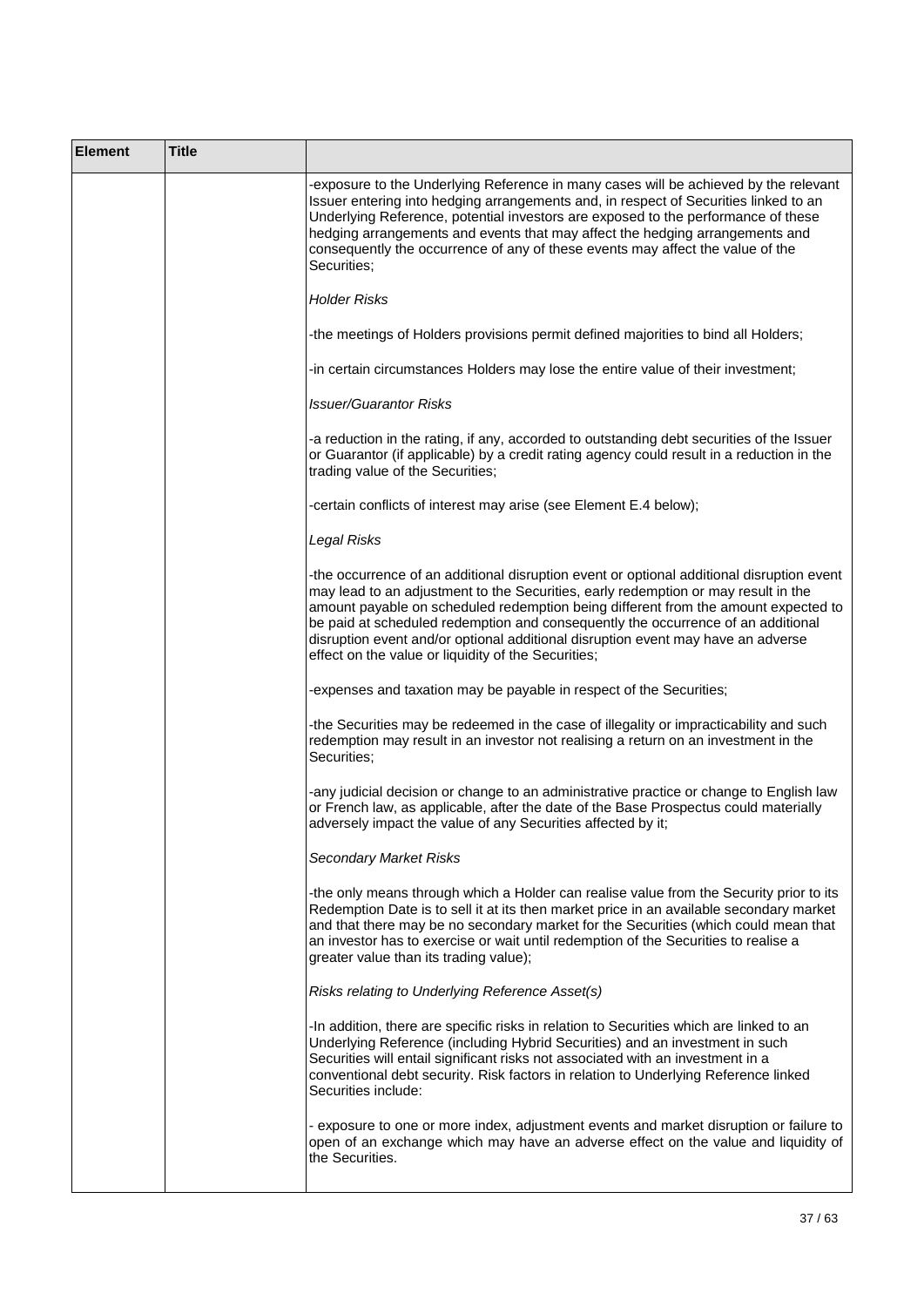| <b>Element</b> | <b>Title</b> |                                                                                                                                                                                                                                                                                                                                                                                                     |
|----------------|--------------|-----------------------------------------------------------------------------------------------------------------------------------------------------------------------------------------------------------------------------------------------------------------------------------------------------------------------------------------------------------------------------------------------------|
|                |              | Risks relating to specific types of products                                                                                                                                                                                                                                                                                                                                                        |
|                |              | The following risks are associated with SPS Products                                                                                                                                                                                                                                                                                                                                                |
|                |              | Auto-callable Products                                                                                                                                                                                                                                                                                                                                                                              |
|                |              | Investors may be exposed to a partial or total loss of their investment. The return on<br>the Securities depends on the performance of the Underlying Reference(s) and the<br>application of knock-in features. Auto-callable Products include automatic early<br>redemption mechanisms. If an automatic early redemption occurs investors may be<br>exposed to a partial loss of their investment. |
| D.6            | Risk warning | See Element D.3 above.                                                                                                                                                                                                                                                                                                                                                                              |
|                |              | In the event of the insolvency of the Issuer or if it is otherwise unable or unwilling to<br>repay the Securities when repayment falls due, an investor may lose all or part of his<br>investment in the Securities.                                                                                                                                                                                |
|                |              | If the Guarantor is unable or unwilling to meet its obligations under the Guarantee<br>when due, an investor may lose all or part of his investment in the Securities.                                                                                                                                                                                                                              |
|                |              | In addition, investors may lose all or part of their investment in the Securities as a<br>result of the terms and conditions of the Securities.                                                                                                                                                                                                                                                     |

# **Section E - Offer**

| <b>Element</b>   | <b>Title</b>                                                               |                                                                                                                                                                                                                            |
|------------------|----------------------------------------------------------------------------|----------------------------------------------------------------------------------------------------------------------------------------------------------------------------------------------------------------------------|
| E.2 <sub>b</sub> | Reasons for the<br>offer and use of<br>proceeds                            | The net proceeds from the issue of the Securities will become part of the general<br>funds of the Issuer. Such proceeds may be used to maintain positions in options or<br>futures contracts or other hedging instruments. |
| E.3              | Terms and<br>conditions of the<br>offer                                    | This issue of Securities is being offered in a Non-exempt Offer in Finland.<br>The issue price of the Securities is 100% of their nominal amount.                                                                          |
| IE.4             | Interest of natural<br>and legal persons<br>involved in the<br>issue/offer | Other than as mentioned above, so far as the Issuer is aware, no person involved in<br>the issue of the Securities has an interest material to the offer, including conflicting<br>interests.                              |
| IE.7             | Expenses charged<br>to the investor by<br>the Issuer                       | No expenses are being charged to an investor by the Issuer.                                                                                                                                                                |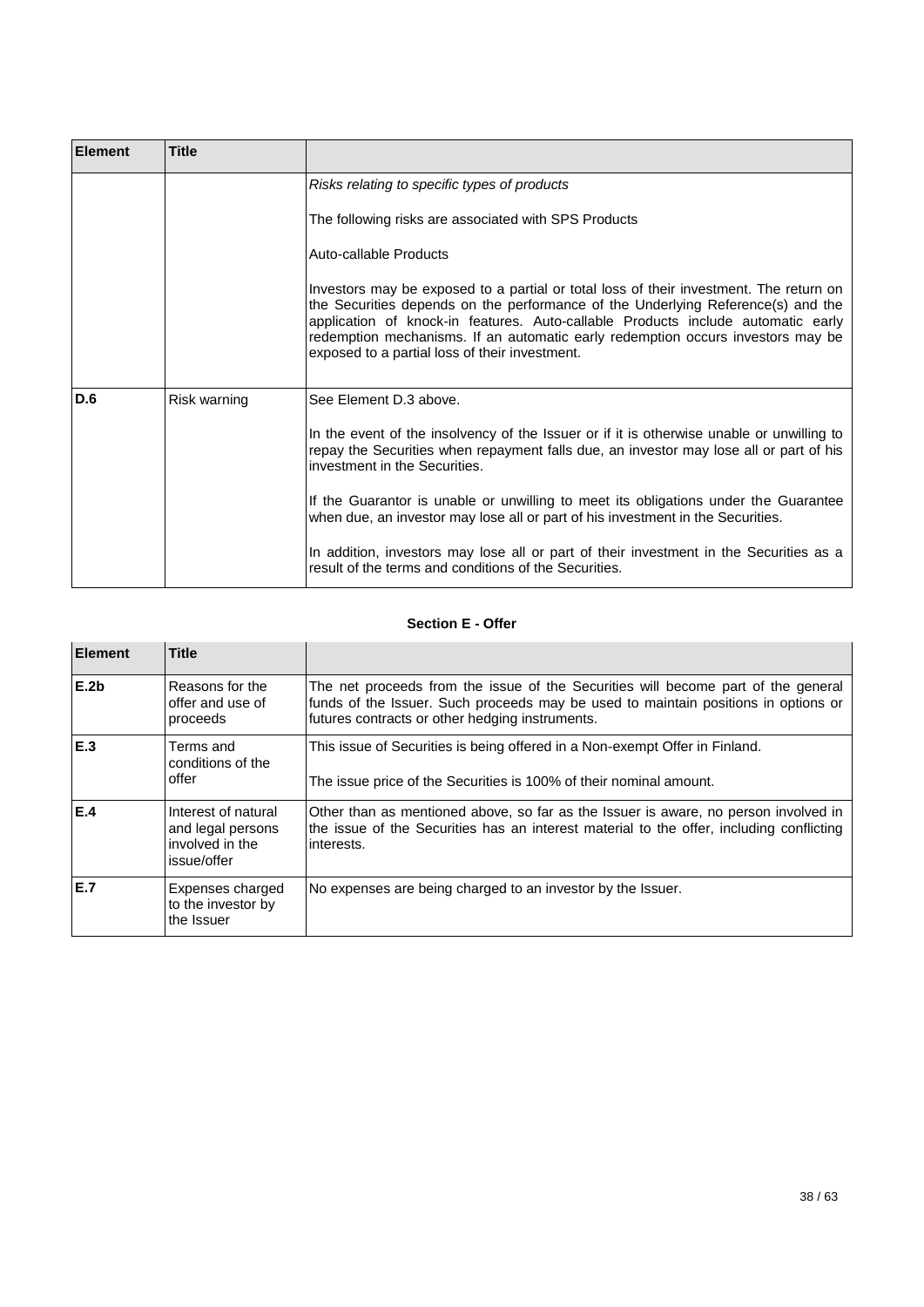# **EMISSIONSSPECIFIK PROGRAMSAMMANFATTNING HÄNFÖRLIG TILL DETTA GRUNDPROSPEKT**

*Sammanfattningen ställs upp efter informationskrav i form av ett antal "Punkter". Dessa Punkter är numrerade i Avsnitten A - E (A.1 - E.7). Denna sammanfattning innehåller alla de Punkter som ska inkluderas i en sammanfattning för aktuell typ av Värdepapper, Emittent och Garant. Eftersom vissa Punkter inte behöver adresseras kan det finnas luckor i Punkternas numrering. Även om det krävs att en Punkt inkluderas i sammanfattningen för aktuell typ av Värdepapper, Emittent och Garant, är det möjligt att ingen relevant information kan ges rörande Punkten. I detta fall ska en kort beskrivning av Punkten samt en förklaring till varför Punkten inte är tillämplig inkluderas i sammanfattningen.*

#### **Section A - Introduktion och varningar**

| <b>Punkt</b> | <b>Rubrik</b>                                                                                                 |                                                                                                                                                                                                                                                                                                                                                                                                                                                                                                                                                                                                                                                                                                                                                                                                                           |
|--------------|---------------------------------------------------------------------------------------------------------------|---------------------------------------------------------------------------------------------------------------------------------------------------------------------------------------------------------------------------------------------------------------------------------------------------------------------------------------------------------------------------------------------------------------------------------------------------------------------------------------------------------------------------------------------------------------------------------------------------------------------------------------------------------------------------------------------------------------------------------------------------------------------------------------------------------------------------|
| A.1          | Varning för att<br>denna<br>sammanfattning ska<br>läsas som en<br>introduktion och<br>bestämmelse om<br>krav  | här<br>sammanfattningen<br>ska<br>läsas<br>Den<br>som<br><i>introduktion</i><br>till)<br>en<br>Grundprospektet och tillämpliga slutliga villkor. I den här sammanfattningen<br>betyder, såvida inte annat angivits enligt hur de används i första stycken i<br>punkt D.3, "grundprospektet", grundprospektet för BNPP B.V., BNPP daterat<br>den 3 juni 2019 med olika bilagor från tid till annan enligt programmet för<br>skuldebreven, teckningsoptionerna och certifikatet tillhörigt BNPP B.V.,<br>BNPP och BNP Paribas Fortis Funding. Det första stycket i punkt D.3,<br>"grundprospektet", grundprospektet för BNPP B.V., BNPP daterat den 3 juni<br>2019 enligt programmet för skuldebreven, teckningsoptionerna och<br>certifikatet tillhörigt BNPP B.V., BNPP och BNP Paribas Fortis Funding.                   |
|              |                                                                                                               | Varje beslut om att investera i Värdepapper ska ske med beaktande av detta<br>Grundprospekt i sin helhet, inklusive de dokument som inkorporerats genom<br>hänvisning och de tillämpliga Slutliga Villkoren.                                                                                                                                                                                                                                                                                                                                                                                                                                                                                                                                                                                                              |
|              |                                                                                                               | Om krav grundat på information i detta Grundprospekt och de tillämpliga<br>Slutliga Villkoren framställs vid domstol i en Medlemsstat inom det<br>Europeiska Ekonomiska Samarbetsområdet kan käranden komma att vara<br>skyldig att bekosta översättningen av Grundprospektet och de tillämpliga<br>Slutliga Villkoren i enlighet med nationell lagstiftning i den Medlemsstat där<br>kravet framställs innan de rättsliga förfarandena inleds.                                                                                                                                                                                                                                                                                                                                                                           |
|              |                                                                                                               | Civilrättsligt ansvar kan inte åläggas Emittenten eller Garanten i någon<br>sådan Medlemsstat endast på grundval av denna sammanfattning, inklusive<br>översättningar härav, såvida den inte är missvisande, felaktig eller oförenlig<br>med de andra delarna av Grundprospektet och de tillämpliga Slutliga<br>sammanfattningen<br>Villkoren<br>eller,<br>som<br>en<br>konsekvens<br>om<br>av<br>implementeringen av relevanta bestämmelser i Direktiv 2010/73/EU i den<br>aktuella Medlemsstaten, när den läses tillsammans med de andra delarna av<br>och<br>de tillämpliga<br>Slutliga Villkoren<br>Grundprospektet<br>brister i<br>tillhandahållandet av nyckelinformation (såsom definierat i Artikel 2.1(s) i<br>Prospektdirektivet) som ska hjälpa investerare när de överväger att investera<br>i Värdepapprena. |
| A.2          | Samtycke till<br>användning av<br>Grundprospektet,<br>giltighetstid och<br>andra därmed<br>hänförliga villkor | Samtycke : Med förbehåll för de villkor som anges nedan, samtycker Emittenten till<br>användningen av Grundprospektet i samband med ett Erbjudande till Allmänheten av<br>Värdepapper från SIP Nordic Fondkommission A.B. (vardera en "Behörig<br>Anbudsgivare").                                                                                                                                                                                                                                                                                                                                                                                                                                                                                                                                                         |
|              |                                                                                                               | Erbjudandeperiod: Emittentens samtycke som det hänvisas till ovan ges för<br>Erbjudanden till Allmänheten av Värdepapper från och med 22 maj 2020 till 3 juli 2020<br>("Erbjudandeperioden").                                                                                                                                                                                                                                                                                                                                                                                                                                                                                                                                                                                                                             |
|              |                                                                                                               | Villkor för samtycke: Villkoren för Emittentens samtycke är att sådant samtycke (a)<br>endast är giltigt under Erbjudandeperioden; och (b) endast omfattar användningen av<br>Grundprospektet för att lämna Erbjudande till Allmänheten avseende aktuell Tranch av<br>Värdepapper i Finland.                                                                                                                                                                                                                                                                                                                                                                                                                                                                                                                              |
|              |                                                                                                               | EN INVESTERARE SOM AVSER ATT KÖPA ELLER KÖPER VÄRDEPAPPER<br>INOM RAMEN FÖR ETT ERBJUDANDE TILL ALLMÄNHETEN FRÅN EN                                                                                                                                                                                                                                                                                                                                                                                                                                                                                                                                                                                                                                                                                                       |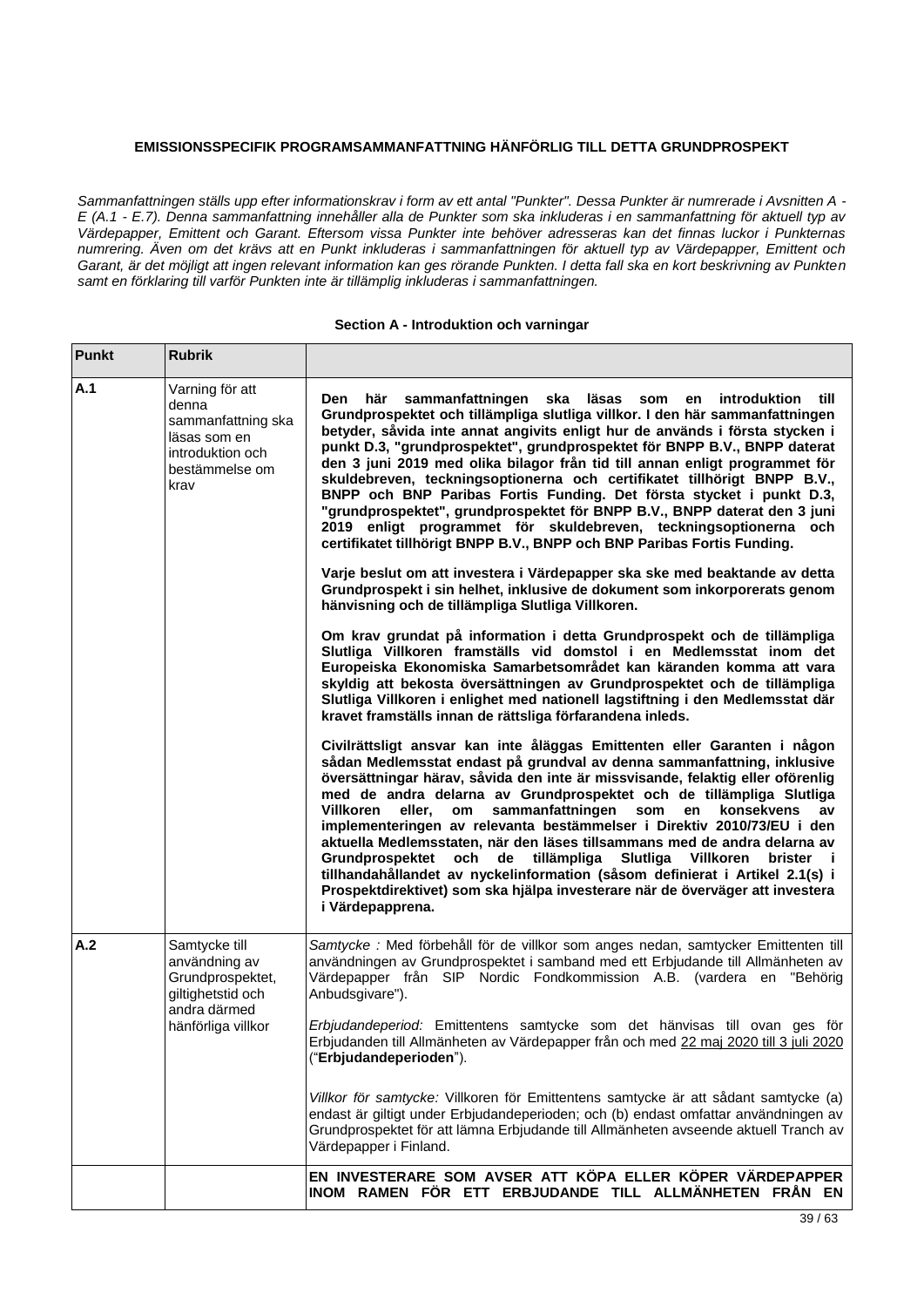| <b>Punkt</b> | Rubrik |                                                                                                                                                                                                                                                                                                                                                                                                                                                                                   |
|--------------|--------|-----------------------------------------------------------------------------------------------------------------------------------------------------------------------------------------------------------------------------------------------------------------------------------------------------------------------------------------------------------------------------------------------------------------------------------------------------------------------------------|
|              |        | BEHÖRIG ANBUDSGIVARE SKA GÖRA SÅ, OCH ERBJUDANDEN OCH<br>FÖRSÄLJNING AV SÅDANA VÄRDEPAPPER TILL EN INVESTERARE AV EN<br>SÅDAN BEHÖRIG ANBUDSGIVARE SKA SKE I ENLIGHET MED DE VILLKOR<br>∣OCH BESTÄMMELSER SOM FINNS UTARBETADE MELLAN AKTUELL BEHÖRIG<br>ANBUDSGIVARE OCH AKTUELL INVESTERARE. INKLUSIVE AVTAL AVSEENDE<br>PRIS. TILLDELNING. KOSTNADER OCH BETALNING. RELEVANT<br>IINFORMATION KOMMER ATT LÄMNAS AV BEHÖRIG ANBUDSGIVARE VID<br>TIDEN FÖR ETT SÅDANT ERBJUDANDE. |

# **Section B - Emittent och Garant**

| Punkt       | <b>Rubrik</b>                                                   |                                                                                                                                                                                                                                                                                                                                                                                                                                                                                                                                                                                                              |                                                                                                                                                            |                        |  |  |
|-------------|-----------------------------------------------------------------|--------------------------------------------------------------------------------------------------------------------------------------------------------------------------------------------------------------------------------------------------------------------------------------------------------------------------------------------------------------------------------------------------------------------------------------------------------------------------------------------------------------------------------------------------------------------------------------------------------------|------------------------------------------------------------------------------------------------------------------------------------------------------------|------------------------|--|--|
| B.1         | <b>Emittentens Firma</b><br>och<br>handelsbeteckning            |                                                                                                                                                                                                                                                                                                                                                                                                                                                                                                                                                                                                              | BNP Paribas Issuance B.V. ("BNPP B.V." eller "Emittenten").                                                                                                |                        |  |  |
| B.2         | Säte/bolagsform/<br>tillämplig lagstiftning/<br>etableringsland |                                                                                                                                                                                                                                                                                                                                                                                                                                                                                                                                                                                                              | Emittenten är ett privat aktiebolag inkorporerat i Nederländerna under nederländsk<br>rätt, med säte på Herengracht 595, 1017 CE Amsterdam, Nederländerna. |                        |  |  |
| B.4b        | Information om<br>trender                                       | BNPP B.V. är beroende av BNPP. BNPP B.V. är ett helägt dotterbolag till BNPP<br>särskilt ägnat åt emission av värdepapper som till exempel skuldebrev,<br>teckningsoptioner eller certifikat eller övriga obligationer som utvecklas, bildas och<br>säljs till investerare av andra bolag i BNP Paribas-koncernen (inklusive BNPP).<br>Värdepapperen säkras genom förvärv av säkringsinstrument och/eller säkerhet från<br>BNP Paribas och BNP Paribas-enheter enligt beskrivningen i Del D.2 nedan. Som en<br>följd av detta ska även trendinformationen som anges för BNPP även tillämpas för<br>BNPP B.V. |                                                                                                                                                            |                        |  |  |
| B.5         | Beskrivning av<br>Koncernen                                     | BNPP B.V. är ett helägt dotterbolag till BNP Paribas. BNP Paribas är det yttersta<br>holdingbolaget i en företagsgrupp och hanterar finansiella transaktioner å sina<br>dotterbolags vägnar (tillsammans "BNPP-Koncernen").                                                                                                                                                                                                                                                                                                                                                                                  |                                                                                                                                                            |                        |  |  |
| B.9         | Resultatprog-nos<br>eller estimat                               | Baserat på det oreviderade koncernbokslutet genererade BNP Paribas-koncernen 8<br>173 miljoner euro i nettointäkter hänförliga till aktieägarna för året fram till och med<br>den 31 december 2019.                                                                                                                                                                                                                                                                                                                                                                                                          |                                                                                                                                                            |                        |  |  |
| <b>B.10</b> | Anmärkningar i<br>revisionsbe-rättelsen                         | Inte tillämpligt, det finns inte några anmärkningar i någon av revisionsberättelserna<br>avseende den historiska finansiella information som är inkluderad i Grundprospektet.                                                                                                                                                                                                                                                                                                                                                                                                                                |                                                                                                                                                            |                        |  |  |
| <b>B.12</b> |                                                                 | Utvald historisk finansiell nyckelinformation:<br>Jämförande Årliga Finansiella Data - I euro                                                                                                                                                                                                                                                                                                                                                                                                                                                                                                                |                                                                                                                                                            |                        |  |  |
|             |                                                                 |                                                                                                                                                                                                                                                                                                                                                                                                                                                                                                                                                                                                              | 31/12/2018 (reviderad)                                                                                                                                     | 31/12/2017 (reviderad) |  |  |
|             | Intäkter                                                        |                                                                                                                                                                                                                                                                                                                                                                                                                                                                                                                                                                                                              |                                                                                                                                                            | 431 472                |  |  |
|             | Nettointäkt, Koncernandel                                       |                                                                                                                                                                                                                                                                                                                                                                                                                                                                                                                                                                                                              | 27 415                                                                                                                                                     | 26 940                 |  |  |
|             |                                                                 | Summa balansräkning                                                                                                                                                                                                                                                                                                                                                                                                                                                                                                                                                                                          |                                                                                                                                                            | 50 839 146 900         |  |  |
|             |                                                                 | Aktieägarnas aktiekapital (Koncernandel)                                                                                                                                                                                                                                                                                                                                                                                                                                                                                                                                                                     |                                                                                                                                                            | 515 239                |  |  |
|             |                                                                 | Jämförande interimistiska finansiella data för halvåret fram till och med den 30 juni 2019 - i euro                                                                                                                                                                                                                                                                                                                                                                                                                                                                                                          |                                                                                                                                                            |                        |  |  |
|             |                                                                 |                                                                                                                                                                                                                                                                                                                                                                                                                                                                                                                                                                                                              | 30/06/2019                                                                                                                                                 | 30/06/2018             |  |  |
|             |                                                                 |                                                                                                                                                                                                                                                                                                                                                                                                                                                                                                                                                                                                              |                                                                                                                                                            |                        |  |  |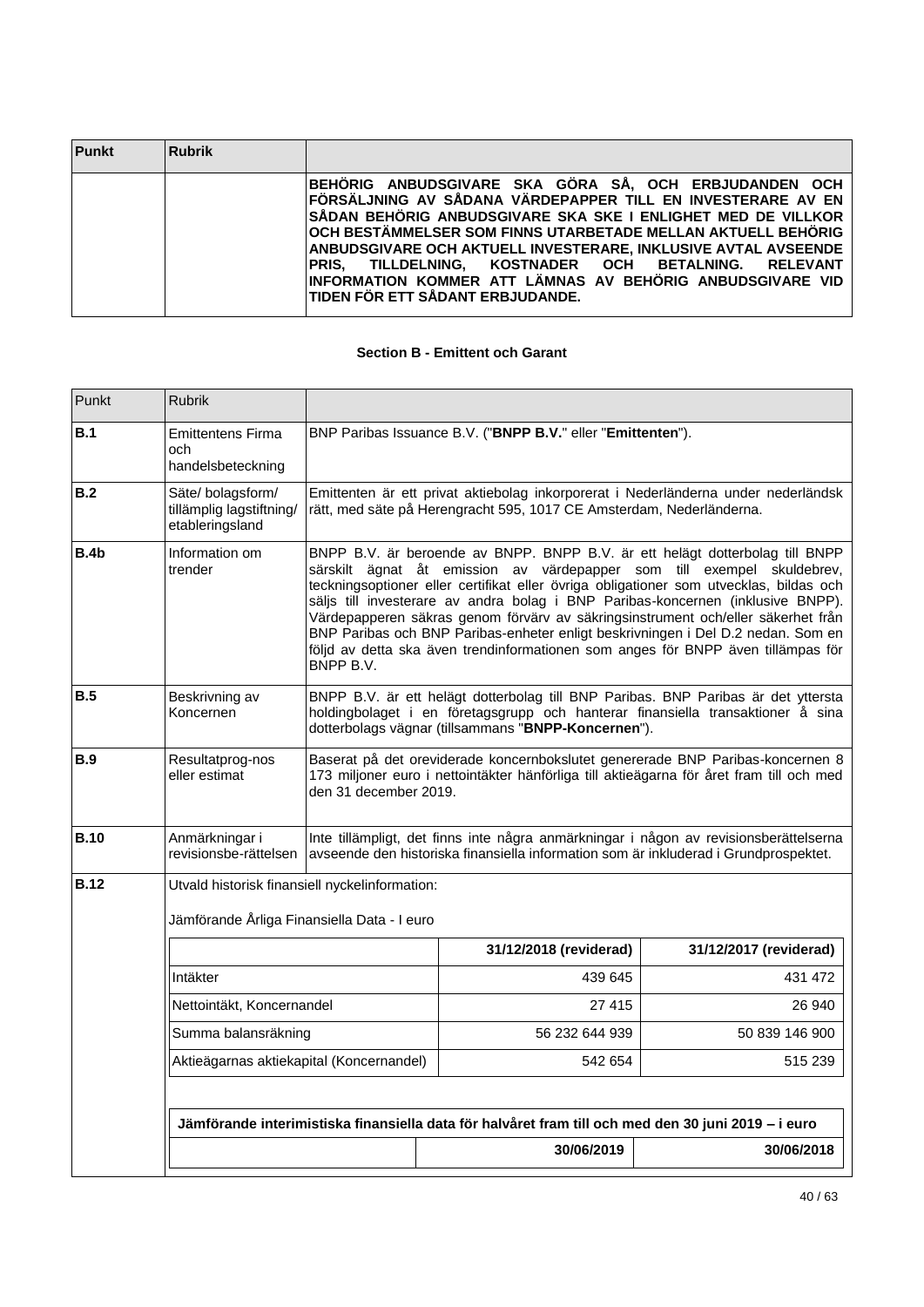| Punkt                                                                                                                                                                                                                                                               | <b>Rubrik</b>                                                                                                                                                                                                                                                                                                                                                                                                                                                 |                                                                                                                                                                                                                                                                                                                                                                                                                                                                                                                                 |                                                                                                                                                                                                                                                                 |                |
|---------------------------------------------------------------------------------------------------------------------------------------------------------------------------------------------------------------------------------------------------------------------|---------------------------------------------------------------------------------------------------------------------------------------------------------------------------------------------------------------------------------------------------------------------------------------------------------------------------------------------------------------------------------------------------------------------------------------------------------------|---------------------------------------------------------------------------------------------------------------------------------------------------------------------------------------------------------------------------------------------------------------------------------------------------------------------------------------------------------------------------------------------------------------------------------------------------------------------------------------------------------------------------------|-----------------------------------------------------------------------------------------------------------------------------------------------------------------------------------------------------------------------------------------------------------------|----------------|
|                                                                                                                                                                                                                                                                     |                                                                                                                                                                                                                                                                                                                                                                                                                                                               |                                                                                                                                                                                                                                                                                                                                                                                                                                                                                                                                 | (oreviderad)                                                                                                                                                                                                                                                    | (oreviderad)   |
|                                                                                                                                                                                                                                                                     | Intäkter                                                                                                                                                                                                                                                                                                                                                                                                                                                      |                                                                                                                                                                                                                                                                                                                                                                                                                                                                                                                                 | 257 597                                                                                                                                                                                                                                                         | 193 729        |
|                                                                                                                                                                                                                                                                     | Nettointäkt, koncernandel                                                                                                                                                                                                                                                                                                                                                                                                                                     |                                                                                                                                                                                                                                                                                                                                                                                                                                                                                                                                 | 17416                                                                                                                                                                                                                                                           | 12 2 38        |
|                                                                                                                                                                                                                                                                     |                                                                                                                                                                                                                                                                                                                                                                                                                                                               |                                                                                                                                                                                                                                                                                                                                                                                                                                                                                                                                 | 30/06/2019                                                                                                                                                                                                                                                      | 31/12/2018     |
|                                                                                                                                                                                                                                                                     |                                                                                                                                                                                                                                                                                                                                                                                                                                                               |                                                                                                                                                                                                                                                                                                                                                                                                                                                                                                                                 | (oreviderad)                                                                                                                                                                                                                                                    | (reviderad)    |
|                                                                                                                                                                                                                                                                     | Summa balansräkning                                                                                                                                                                                                                                                                                                                                                                                                                                           |                                                                                                                                                                                                                                                                                                                                                                                                                                                                                                                                 | 67 132 835 358                                                                                                                                                                                                                                                  | 56 232 644 939 |
|                                                                                                                                                                                                                                                                     | Aktieägarnas aktiekapital<br>(koncernandel)                                                                                                                                                                                                                                                                                                                                                                                                                   |                                                                                                                                                                                                                                                                                                                                                                                                                                                                                                                                 | 560 070                                                                                                                                                                                                                                                         | 542 654        |
|                                                                                                                                                                                                                                                                     |                                                                                                                                                                                                                                                                                                                                                                                                                                                               |                                                                                                                                                                                                                                                                                                                                                                                                                                                                                                                                 | Uttalande om avsaknad av avsevärd eller väsentlig negativ förändring                                                                                                                                                                                            |                |
|                                                                                                                                                                                                                                                                     | årsbokslutet har publicerats).                                                                                                                                                                                                                                                                                                                                                                                                                                |                                                                                                                                                                                                                                                                                                                                                                                                                                                                                                                                 | Det har inte skett någon väsentlig förändring av de ekonomiska utsikterna eller rörelse för BNPP-koncernen<br>sedan den 30 juni 2019 (som är sista datum för föregående redovisningsperiod för vilken det preliminära                                           |                |
|                                                                                                                                                                                                                                                                     | Det har inte skett någon väsentlig förändring vad gäller finansiell position eller handelsposition av BNPP B.V.<br>sedan den 30 juni 2019 (som är den sista redovisningsperiod för vilken det interimistiska årsbokslutet har<br>publicerats) och det har inte skett någon väsentlig negativ förändring av utsikterna för BNPP B.V. sedan den<br>31 december 2018 (som är sista datum för föregående för vilken det reviderade årsbokslutet har publicerats). |                                                                                                                                                                                                                                                                                                                                                                                                                                                                                                                                 |                                                                                                                                                                                                                                                                 |                |
| <b>B.13</b>                                                                                                                                                                                                                                                         | Händelser med<br>inverkan på<br><b>Emittentens solvens</b>                                                                                                                                                                                                                                                                                                                                                                                                    | Inte tillämpligt och såvitt den relevanta Emittenten vet, har det inte skett några<br>händelser nyligen som är av väsentlig omfattning för utvecklingen för den relevanta<br>Emittentens solvens sedan den 30 juni 2019.                                                                                                                                                                                                                                                                                                        |                                                                                                                                                                                                                                                                 |                |
| <b>B.14</b>                                                                                                                                                                                                                                                         | Beroende av andra<br>företag i koncernen                                                                                                                                                                                                                                                                                                                                                                                                                      | BNPP B.V. är beroende av BNPP. BNPP B.V. är ett helägt dotterbolag till BNPP<br>särskilt ägnat åt emission av värdepapper som till exempel skuldebrev,<br>teckningsoptioner eller certifikat eller övriga obligationer som utvecklas, bildas och<br>säljs till investerare av andra bolag i BNP Paribas-koncernen (inklusive BNPP).<br>Värdepapperen säkras genom förvärv av säkringsinstrument och/eller säkerhet från<br>BNP Paribas och BNP Paribas-enheter enligt beskrivningen i Del D.2 nedan.<br>Se även Punkt B.5 ovan. |                                                                                                                                                                                                                                                                 |                |
| <b>B.15</b>                                                                                                                                                                                                                                                         | Huvudsaklig<br>verksamhet                                                                                                                                                                                                                                                                                                                                                                                                                                     | Emittentens huvudsakliga verksamhet består i att emittera och/eller förvärva alla slags<br>finansiella instrument, och att å BNPP-Koncernens olika enheters vägnar ingå avtal<br>relaterade till detta.                                                                                                                                                                                                                                                                                                                         |                                                                                                                                                                                                                                                                 |                |
| <b>B.16</b>                                                                                                                                                                                                                                                         | Majoritetsägare                                                                                                                                                                                                                                                                                                                                                                                                                                               |                                                                                                                                                                                                                                                                                                                                                                                                                                                                                                                                 | BNP Paribas innehar 100 procent av aktiekapitalet i BNPP B.V.                                                                                                                                                                                                   |                |
| <b>B.17</b><br>Begärd kreditvärdig-<br>BNPP B.V.:s långfristiga kreditvärderingar är A+ med positiva utsikter (S&P Global<br>Ratings Europe Limited) och BNPP B.V.:s kortfristiga kreditvärderingar är A-1 (S&P<br>hetsbedömning<br>Global Ratings Europe Limited). |                                                                                                                                                                                                                                                                                                                                                                                                                                                               |                                                                                                                                                                                                                                                                                                                                                                                                                                                                                                                                 |                                                                                                                                                                                                                                                                 |                |
|                                                                                                                                                                                                                                                                     |                                                                                                                                                                                                                                                                                                                                                                                                                                                               |                                                                                                                                                                                                                                                                                                                                                                                                                                                                                                                                 | Värdepapprena har inte blivit kreditvärderade.                                                                                                                                                                                                                  |                |
|                                                                                                                                                                                                                                                                     |                                                                                                                                                                                                                                                                                                                                                                                                                                                               | kreditvärderingsinstitutet.                                                                                                                                                                                                                                                                                                                                                                                                                                                                                                     | Ett kreditbetyg är inte en rekommendation att köpa, sälja eller inneha värdepapper och<br>får när som helst upphävas, reduceras eller återtas av det utgivande                                                                                                  |                |
| <b>B.18</b>                                                                                                                                                                                                                                                         | Beskrivning av<br>Borgensförbindelsen                                                                                                                                                                                                                                                                                                                                                                                                                         |                                                                                                                                                                                                                                                                                                                                                                                                                                                                                                                                 | Värdepapprena kommer att vara ovillkorligt och oåterkalleligt säkerställda av BNP<br>Paribas ("BNPP" eller "Garanten") i enlighet med ett engelskrättsligt Garantiåtagande<br>upprättat av Garanten den eller kring den 3 juni 2019 ("Garantiåtagande").        |                |
|                                                                                                                                                                                                                                                                     |                                                                                                                                                                                                                                                                                                                                                                                                                                                               |                                                                                                                                                                                                                                                                                                                                                                                                                                                                                                                                 | I händelse av en skuldnedskrivning av BNPP men inte av BNPP B.V, kommer alla<br>förpliktelser och/eller belopp som är i BNPP ägo enligt garantin att reduceras för att<br>återspegla alla ändringar eller reduceringar av åtaganden för BNPP som är en följd av |                |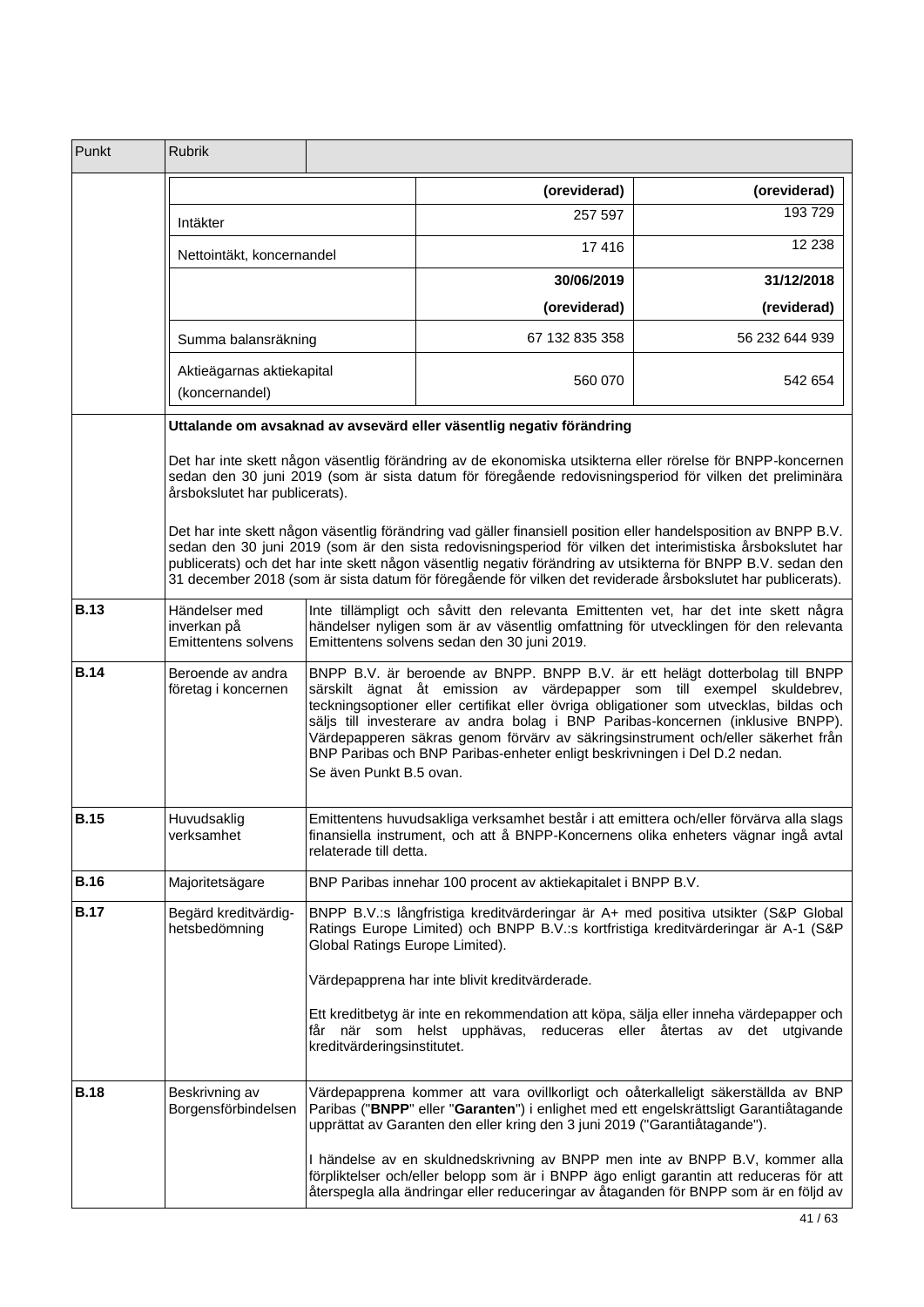| Punkt             | Rubrik                                                           |                                                                                                                                                                                                                                                                                                                                                                                                                                                                                                                                                                                                                                                                                                                                                                                                                                                                                                                                    |
|-------------------|------------------------------------------------------------------|------------------------------------------------------------------------------------------------------------------------------------------------------------------------------------------------------------------------------------------------------------------------------------------------------------------------------------------------------------------------------------------------------------------------------------------------------------------------------------------------------------------------------------------------------------------------------------------------------------------------------------------------------------------------------------------------------------------------------------------------------------------------------------------------------------------------------------------------------------------------------------------------------------------------------------|
|                   |                                                                  | tillämpningen av skuldnedskrivning av BNPP av en tillämplig regleringsmyndighet<br>(inklusive i en situation där själva garantin inte är föremål för en sådan<br>skuldnedskrivning).                                                                                                                                                                                                                                                                                                                                                                                                                                                                                                                                                                                                                                                                                                                                               |
|                   |                                                                  | Åtagandena enligt garantin är icke efterställda (enligt betydelsen i artikel L.613-30-3-I-<br>3° i den franska lagen Code monétaire et financier) och icke säkerställda åtaganden<br>för BNPP och kommer att rankas pari passu med alla övriga nuvarande och framtida<br>icke efterställda och icke säkerställda åtaganden som är föremål för sådana undantag<br>och kan vid olika tillfällen vara obligatoriska enligt fransk lag.                                                                                                                                                                                                                                                                                                                                                                                                                                                                                                |
| <b>B.19</b>       | Information om<br>Borgensmännen                                  |                                                                                                                                                                                                                                                                                                                                                                                                                                                                                                                                                                                                                                                                                                                                                                                                                                                                                                                                    |
| <b>B.19/B.1</b>   | Borgensmannens<br>firma och<br>handelsbeteckning                 | <b>BNP Paribas.</b>                                                                                                                                                                                                                                                                                                                                                                                                                                                                                                                                                                                                                                                                                                                                                                                                                                                                                                                |
| <b>B.19/B.2</b>   | Säte/ bolagsform/<br>tillämplig lagstiftning/<br>etableringsland | Borgensmännen är ett société anonyme inkorporerat i Frankrike under fransk rätt,<br>innehavande av banklicens och har sitt säte på 16, boulevard des Italiens - 75009<br>Paris, Frankrike.                                                                                                                                                                                                                                                                                                                                                                                                                                                                                                                                                                                                                                                                                                                                         |
| <b>B.19/ B.4b</b> | Information om                                                   |                                                                                                                                                                                                                                                                                                                                                                                                                                                                                                                                                                                                                                                                                                                                                                                                                                                                                                                                    |
|                   | trender                                                          | <b>Makroekonomisk omgivning</b>                                                                                                                                                                                                                                                                                                                                                                                                                                                                                                                                                                                                                                                                                                                                                                                                                                                                                                    |
|                   |                                                                  | Makroekonomiska villkor och marknadsvillkor påverkar BNPP:s resultat. BNPP:s<br>verksamhetstyp<br>gör BNPP särskilt känsligt för makroekonomiska<br>och<br>marknadsrelaterade villkor i Europa.                                                                                                                                                                                                                                                                                                                                                                                                                                                                                                                                                                                                                                                                                                                                    |
|                   |                                                                  | Under 2018 fortsatte den globala tillväxten att vara sund på omkring 3,7 procent<br>(enligt IMF), vilket återspeglar en stabiliserad tillväxttakt i de utvecklade<br>ekonomierna (+2,4 procent efter +2,3 procent under 2017) och i tillväxtekonomierna<br>(+4,6 procent efter +4,7 procent under 2017). Eftersom ekonomin befann sig på<br>konjunkturcykeln i de stora utvecklade länderna, fortsatte<br>toppen av<br>centralbankerna att strama åt anpassningen av penningpolitiken eller planerade att<br>strama åt den. Med fortsatt måttliga inflationsnivåer kunder centralbankerna<br>emellertid hantera denna övergång gradvis och därigenom begränsa riskerna för en<br>markerat minskad ekonomisk aktivitet. Följaktligen förväntar sig IMF att den globala<br>tillväxttakten under de två senaste åren kommer att fortsätta 2019 (+3,5 procent)<br>trots en ringa avmattning som förväntas i de utvecklade ekonomierna. |
|                   |                                                                  | Mot denna bakgrund kan följande två riskkategorier identifieras:                                                                                                                                                                                                                                                                                                                                                                                                                                                                                                                                                                                                                                                                                                                                                                                                                                                                   |
|                   |                                                                  | Risker för finansiell instabilitet på grund av genomförandet av penningpolitiken                                                                                                                                                                                                                                                                                                                                                                                                                                                                                                                                                                                                                                                                                                                                                                                                                                                   |
|                   |                                                                  | Två risker ska betonas: skarpa räntehöjningar och den aktuella, mycket anpassade<br>penningpolitiken som behållits för länge.                                                                                                                                                                                                                                                                                                                                                                                                                                                                                                                                                                                                                                                                                                                                                                                                      |
|                   |                                                                  | Å ena sidan medför den fortsatta åtstramningen av penningpolitiken i USA (som<br>inleddes 2015) och den mindre anpassade penningpolitiken i euroområdet (en<br>minskning av förvärven av tillgångar som började i januari 2018 och som upphörde i<br>december 2018) risker för ekonomisk turbulens och en ekonomisk avmattning som<br>är mer uttalad än väntat. Risken för en otillräckligt kontrollerad ökning av de långa<br>räntorna kan särskilt betonas, i ett scenario med en oväntat ökad inflation eller en                                                                                                                                                                                                                                                                                                                                                                                                                |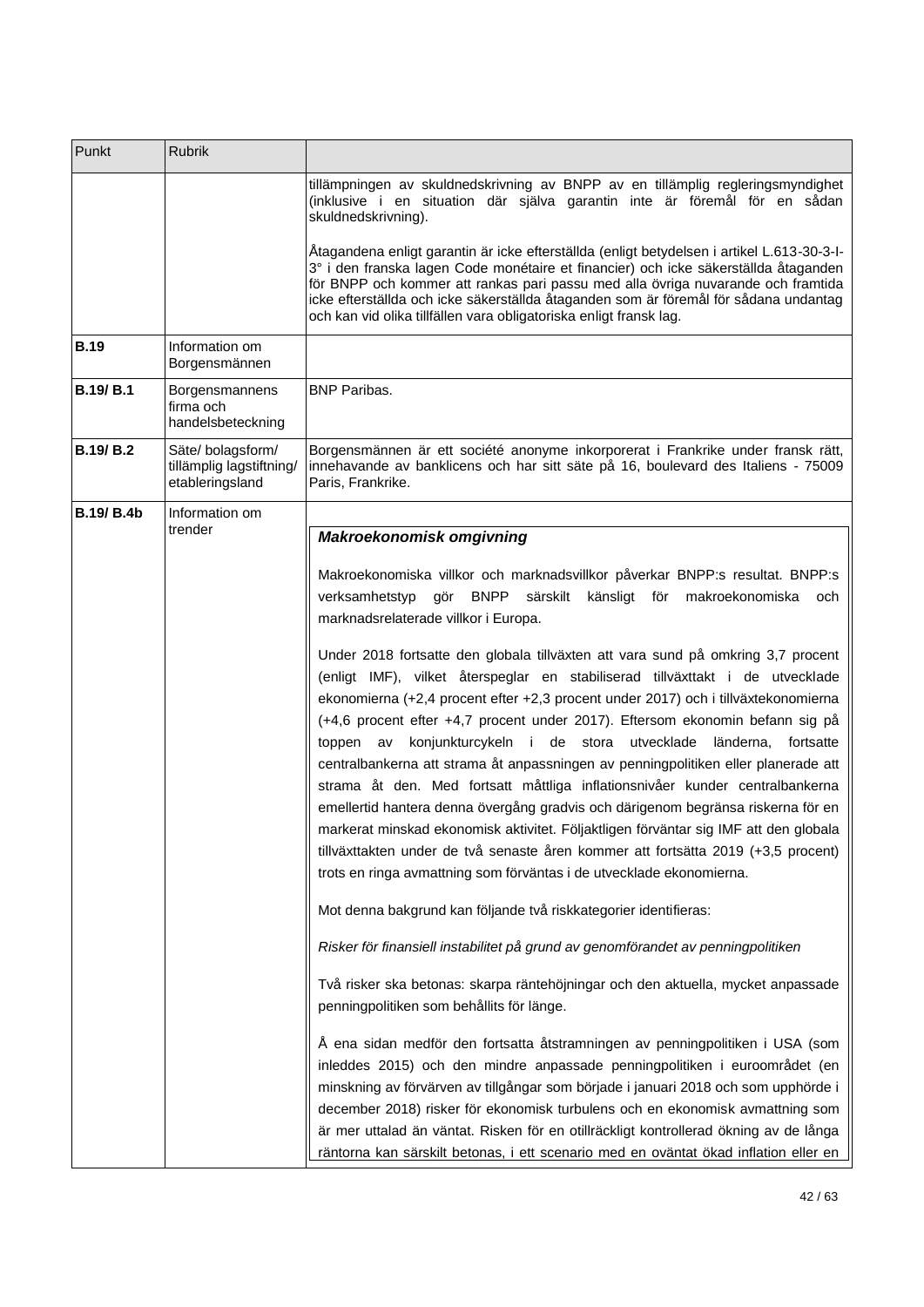| Punkt | Rubrik |                                                                                                                                                                                                                                                                                                                                                                                                                                                                                                                                                                                                                                                                                                                                                                                                                                                                                                                                                                                                                                                                                                                          |
|-------|--------|--------------------------------------------------------------------------------------------------------------------------------------------------------------------------------------------------------------------------------------------------------------------------------------------------------------------------------------------------------------------------------------------------------------------------------------------------------------------------------------------------------------------------------------------------------------------------------------------------------------------------------------------------------------------------------------------------------------------------------------------------------------------------------------------------------------------------------------------------------------------------------------------------------------------------------------------------------------------------------------------------------------------------------------------------------------------------------------------------------------------------|
|       |        | oväntad åtstramning av penningpolitiken. Om denna risk blir verklighet, kan det få<br>negativa konsekvenser för tillgångsmarknaderna, särskilt de där riskpremierna är<br>extremt låga jämfört med deras historiska genomsnitt, efter ett decennium med<br>anpassad penningpolitik (krediter till företag eller länder med sämre kreditvärdering,<br>vissa sektorer på aktie- och obligationsmarknaderna etc.) samt i vissa räntekänsliga<br>sektorer.                                                                                                                                                                                                                                                                                                                                                                                                                                                                                                                                                                                                                                                                   |
|       |        | Å andra sidan, trots uppgången sedan mitten av 2016 fortsätter räntorna att vara<br>vilket<br>överdrivet<br>låga,<br>kan<br>uppmuntra<br>risktagande<br>bland<br>vissa<br>finansmarknadsaktörer: längre löptider för finansiering och innehavda tillgångar,<br>mindre stringent kreditpolicy och ökad lånefinansiering. Vissa av dessa aktörer<br>(försäkringsbolag, pensionsfonder, förmögenhetsförvaltare etc.) har en ökad<br>systemisk dimension och i händelse av marknadsturbulens (till exempel knuten till<br>skarpt ökade räntor och/eller en skarp kurskorrigering) kan de tvingas sälja stora<br>innehav vid en förhållandevis svag marknadslikviditet.                                                                                                                                                                                                                                                                                                                                                                                                                                                       |
|       |        | Systemiska risker hänförliga till ökad skuldsättning                                                                                                                                                                                                                                                                                                                                                                                                                                                                                                                                                                                                                                                                                                                                                                                                                                                                                                                                                                                                                                                                     |
|       |        | Makroekonomiskt kan inverkan av en räntehöjning vara betydande för länder med<br>hög offentlig och/eller privat skuld i förhållande till BNP. Detta är särskilt fallet för<br>vissa europeiska länder (särskilt Grekland, Italien och Portugal), som uppvisar<br>offentliga skuldnivåer i förhållande till BNP som ofta ligger över 100 procent men det<br>gäller även för tillväxtmarknadsländer.                                                                                                                                                                                                                                                                                                                                                                                                                                                                                                                                                                                                                                                                                                                       |
|       |        | Mellan 2008 och 2018 redovisade de senare en marknadsökning avseende sina<br>statspapper, däribland statspapper i utländsk valuta som lån av utländska<br>fordringsägare. Den privata sektorn var huvudkällan till ökningen av statspapperen,<br>men det gäller även den offentliga sektorn i mindre utsträckning, särskilt i Afrika.<br>Dessa länder är särskilt sårbara för en stramare penningpolitik i de utvecklade<br>ekonomierna. Utflödet av kapital kan tynga växelkurserna, de ökade kostnaderna för<br>importera<br>inflationen,<br>och<br>föranleda<br>hantera<br>de statspapperen,<br>att<br>tillväxtmarknadsländernas centralbanker att strama åt sina kreditvillkor. Detta skulle<br>skapa försämrade prognoser för den ekonomiska tillväxten, möjliga nedgraderingar<br>av kreditbetygen på statspapper och en ökad risk för bankerna. Samtidigt som BNP<br>Paribas-koncernens exponering mot tillväxtmarknadsländer är begränsad, kan<br>dessa ekonomiers sårbarhet leda till störningar i de globala finansiella systemen<br>vilka kan påverka koncernen och potentiellt förändra koncernens resultat. |
|       |        | Lägg märke till att skuldrelaterad risk kan bli en verklighet, inte bara i händelse av<br>en skarp höjning av räntan, utan även med eventuella negativa tillväxtchocker.                                                                                                                                                                                                                                                                                                                                                                                                                                                                                                                                                                                                                                                                                                                                                                                                                                                                                                                                                 |
|       |        | Lagar och bestämmelser tillämpliga för finansinstitut                                                                                                                                                                                                                                                                                                                                                                                                                                                                                                                                                                                                                                                                                                                                                                                                                                                                                                                                                                                                                                                                    |
|       |        | Nyligen inträffade och framtida förändringar av lagar och andra förordningar som<br>tillämpas för finansinstitut kan på en betydande inverkan på BNPP. Åtgärder som<br>nyligen antogs eller vilka (eller vilkas tillämpningsåtgärder) fortfarande är i<br>utkastformat, som har eller sannolikt får en inverkan på BNPP omfattar särskilt:                                                                                                                                                                                                                                                                                                                                                                                                                                                                                                                                                                                                                                                                                                                                                                               |
|       |        | de strukturella reformer som omfattar den franska banklagen av den 26 juli                                                                                                                                                                                                                                                                                                                                                                                                                                                                                                                                                                                                                                                                                                                                                                                                                                                                                                                                                                                                                                               |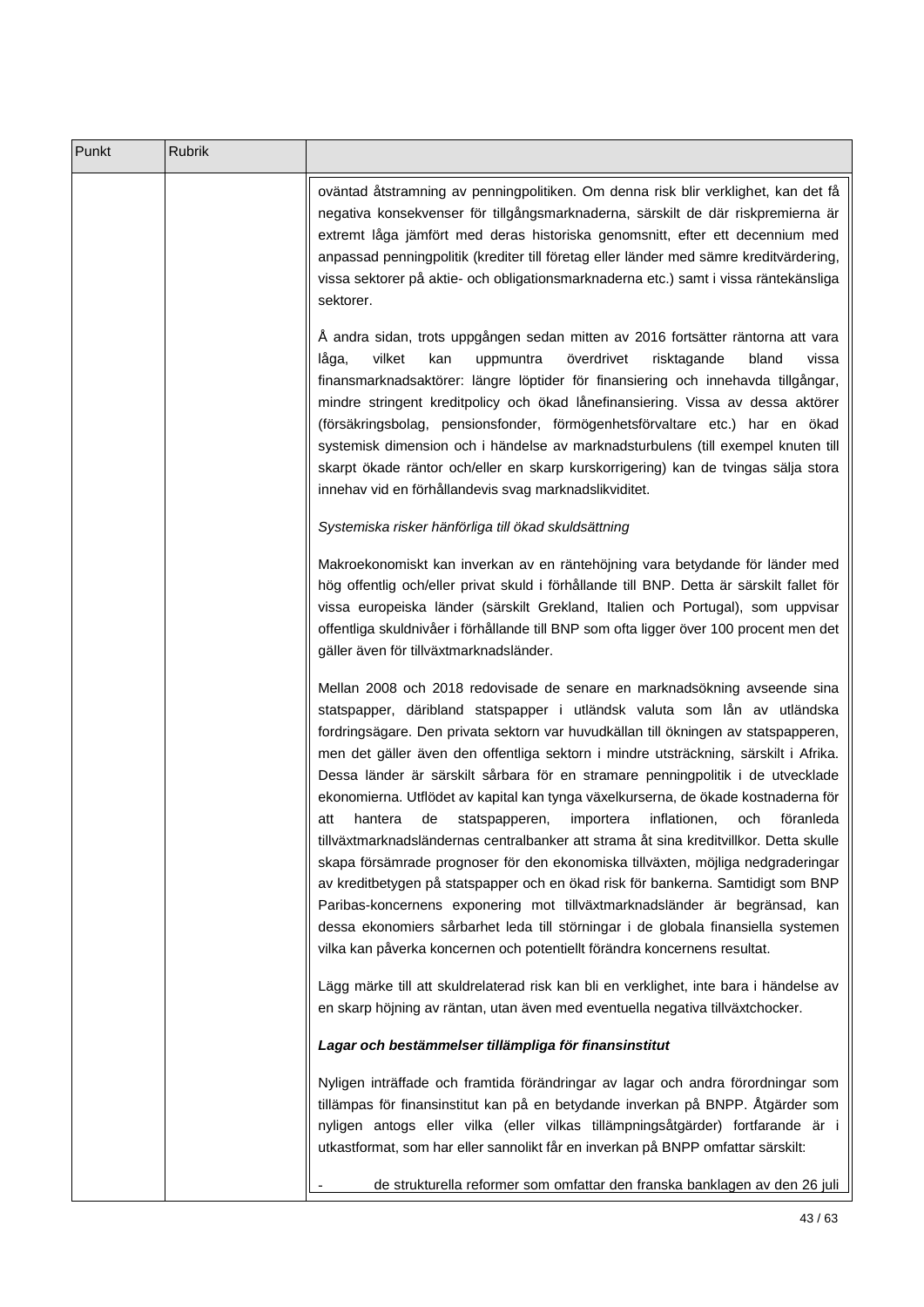| Punkt | Rubrik |                                                                                                                                                                                                                                                                                                                                                                                                                                                                                                                                                                                                                               |
|-------|--------|-------------------------------------------------------------------------------------------------------------------------------------------------------------------------------------------------------------------------------------------------------------------------------------------------------------------------------------------------------------------------------------------------------------------------------------------------------------------------------------------------------------------------------------------------------------------------------------------------------------------------------|
|       |        | 2013 som kräver att banker skapar dotterbolag för eller segregerar<br>"spekulativa" egna transaktioner från sin traditionella bankverksamhet,<br>"Volckerregeln" i USA som begränsar egna transaktioner, sponsorskap och<br>investeringar i privata aktiefonder och hedgefonder av USA och utländska<br>banker;                                                                                                                                                                                                                                                                                                               |
|       |        | kapital:<br>kapitalkravsdirektiv<br>("CRD"<br>förordningar<br>styr<br>IV.<br>som<br>4")/kapitalkravförordningen ("CRR"), den internationella standarden för total<br>förlustreduceringskapacitet ("TLAC") och BNPP:s utnämning<br>som<br>finansinstitut som är systemsikt viktig av rådet för finansiell stabilitet (FSB),                                                                                                                                                                                                                                                                                                    |
|       |        | mekanismen för den europeiska tillsynsnämnden och förordningen av den<br>6 november 2014;                                                                                                                                                                                                                                                                                                                                                                                                                                                                                                                                     |
|       |        | direktivet av den 16 april 2014 som rör insättningsgarantisystem och dess<br>delegations- och genomförandedekret, direktivet av den 15 maj 2014 som<br>etablerar en ram för återhämtning och rekonstruktion av banker, en<br>rekonstruktionsmekanism<br>som<br>etablerar<br>gemensam<br>gemensamt<br>rådsresolution och en gemensam resolutionsfond;                                                                                                                                                                                                                                                                          |
|       |        | den definitiva bestämmelsen av USA:s centralbank som inför stramare<br>tillsynsregler för amerikanska transaktioner av stora utländska banker,<br>särskilt skyldigheten att skapa ett separat förmedlande holdingbolag i USA<br>(kapitaliserat och föremål för reglering) för att hantera sina amerikanska<br>dotterbolag;                                                                                                                                                                                                                                                                                                    |
|       |        | de nya bestämmelserna för reglering av OTC-derivat enligt avdelning VII i<br>Dodd-Frank-lagen "Wall Street Reform and Consumer Protection Act",<br>särskilt marginalkraven för icke avräknade derivatprodukter och derivat på<br>värdepapper som omsätts av swaphandlare, större swapdeltagare,<br>värdepappersbaserade swaphandlare och större värdepappersbaserade<br>swapdeltagare, och reglerna för den amerikanska värdepappers- och<br>fondbörskommissionen som kräver registrering av banker och större<br>swapdeltagare som är aktiva på derivatmarknader och transparens och<br>redovisning om derivattransaktioner; |
|       |        | det nya direktivet om marknader för finansiella instrument ("MiFID II") och<br>förordningen om marknader för finansiella instrument ("MiFIR"), och<br>europeiska förordningar som<br>avräkningen av vissa OTC-<br>styr<br>derivatprodukter av centraliserade<br>motparter och yppandet av<br>transaktioner för värdepappersfinansiering till centraliserade organ,                                                                                                                                                                                                                                                            |
|       |        | Den allmänna dataskyddsförordningen ("GDPR") trädde i kraft den 25 maj<br>2018. Denna förordning syftar till att utveckla den europeiska miljön för<br>dataintegritet och förbättra personuppgiftsskyddet inom EU. Företag löper<br>risken att drabbas av höga böter om de inte följer normerna i GDPR.<br>Denna förordning gäller alla banker som tillhandahåller tjänster till<br>europeiska medborgare och                                                                                                                                                                                                                 |
|       |        | fullbordandet av Basel 3 som publicerats av Baselkommittén i december<br>2017, som inför en revision av hur man mäter kreditrisk, operativ risk,                                                                                                                                                                                                                                                                                                                                                                                                                                                                              |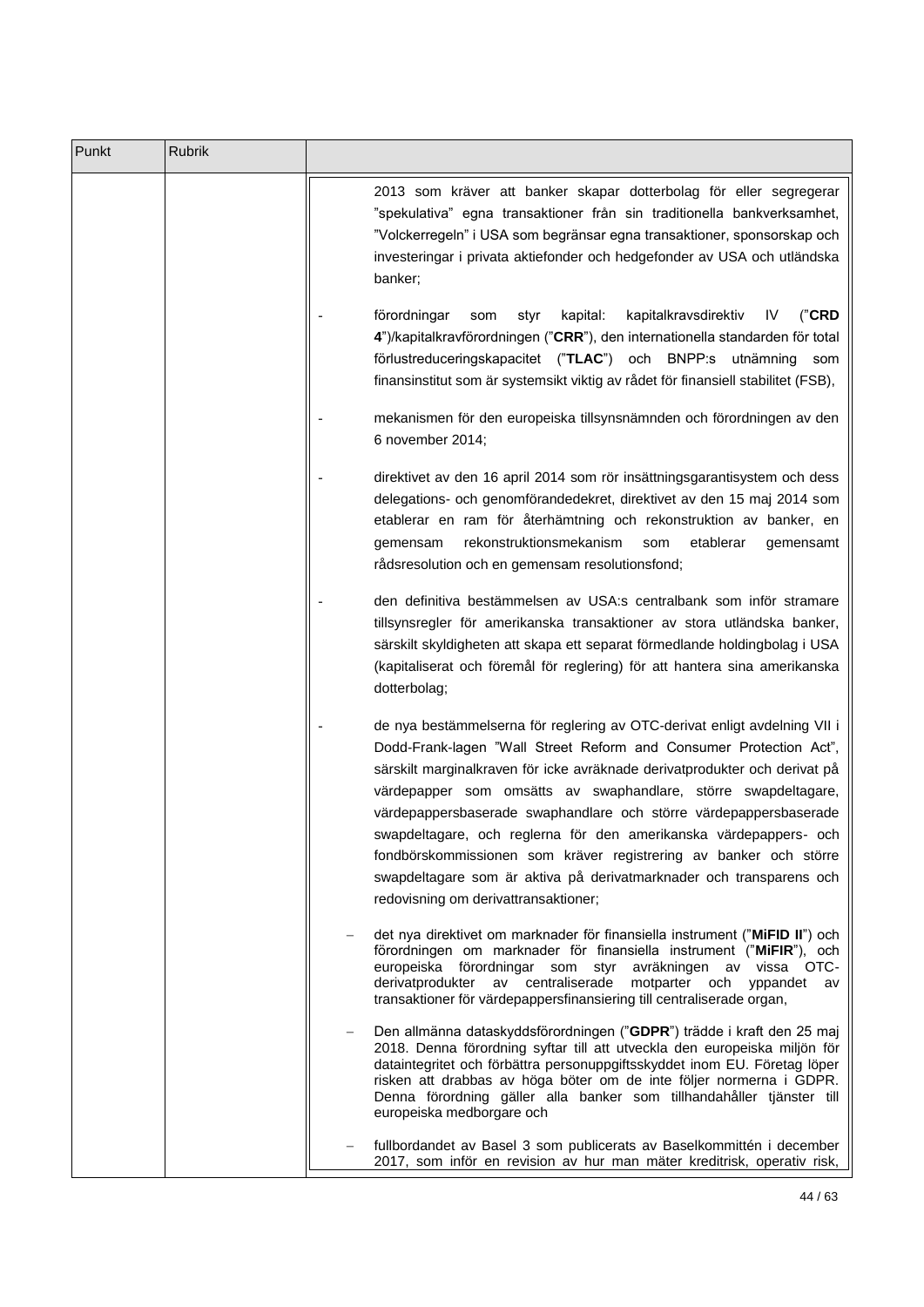| Punkt           | Rubrik                                         |                                                                                                                                                                                                                                                                                                                                                                                                                                                                                                                                                                                                                                        |  |
|-----------------|------------------------------------------------|----------------------------------------------------------------------------------------------------------------------------------------------------------------------------------------------------------------------------------------------------------------------------------------------------------------------------------------------------------------------------------------------------------------------------------------------------------------------------------------------------------------------------------------------------------------------------------------------------------------------------------------|--|
|                 |                                                | risken vid justering av kreditvärdering ("CVA") vid beräkning av riskviktade<br>tillgångar. Dessa åtgärder förväntas träda i kraft i januari 2022 och kommer<br>att bli föremål för en nedre utdatanivå (baserat på standardiserade<br>metoder), som gradvis kommer att tillämpas från 2022 och nå nivån för<br>slutmålet 2027.                                                                                                                                                                                                                                                                                                        |  |
|                 |                                                | Med detta tuffare regelverk är dessutom risken för att inte följa bestämmelserna i<br>befintliga lagar och förordningar, särskilt sådana som rör skydd av kundernas<br>intressen, betydande för bankbranschen, vilket kan leda till omfattande förluster och<br>böter. Utöver systemet för att följa lagar och regler, vilket särskilt omfattar denna typ<br>av risk, lägger BNP Paribas-koncernen kundernas intressen, och mer brett<br>intressenternas intresse, i centrum av koncernens värden. Följaktligen anger<br>uppförandekoden som antogs av koncernen 2016 detaljerade värden och regler för<br>uppförandet i detta område. |  |
|                 |                                                | Cybersäkerhet och teknikrisk                                                                                                                                                                                                                                                                                                                                                                                                                                                                                                                                                                                                           |  |
|                 |                                                | BNPP:s förmåga att göra affärer är nära förbundet med flexibiliteten i elektroniska<br>transaktioner samt skydd och säkerhet för information och tekniska tillgångar.                                                                                                                                                                                                                                                                                                                                                                                                                                                                  |  |
|                 |                                                | Den tekniska förändringen ökar takten i och med den digitala omvandlingen och den<br>ökning som är resultatet av antalet kommunikationskedjor, spridningen av<br>datakällor, ökad processautomatisering och större användning av elektroniska<br>banktransaktioner.                                                                                                                                                                                                                                                                                                                                                                    |  |
|                 |                                                | Framstegen och den allt snabbare tekniska förändringen ger cyberkriminella nya<br>möjligheter att ändra, stjäla och yppa data. Antalet attacker ökar och har en större<br>räckvidd och är mer avancerade inom alla sektorer, däribland finansiella tjänster.                                                                                                                                                                                                                                                                                                                                                                           |  |
|                 |                                                | Utkontrakteringen av ett ökat antal processer exponerar även BNP Paribas Group                                                                                                                                                                                                                                                                                                                                                                                                                                                                                                                                                         |  |
|                 |                                                | för strukturella cybersäkerhets- och teknikrisker som leder till att det kan uppstå                                                                                                                                                                                                                                                                                                                                                                                                                                                                                                                                                    |  |
|                 |                                                | möjliga attacker som cyberkriminella kan utnyttja. I enlighet med detta har BNP                                                                                                                                                                                                                                                                                                                                                                                                                                                                                                                                                        |  |
|                 |                                                | Paribas-koncernen en andra försvarslinje för riskfunktionen som är avsedd att                                                                                                                                                                                                                                                                                                                                                                                                                                                                                                                                                          |  |
|                 |                                                | hantera tekniska och cyberrelaterade säkerhetsrisker. Följaktligen anpassas                                                                                                                                                                                                                                                                                                                                                                                                                                                                                                                                                            |  |
|                 |                                                | driftsstandarderna regelbundet för att stödja BNPP:s digitala utveckling och<br>innovation samtidigt med en hantering av befintliga och framväxande hot (som till                                                                                                                                                                                                                                                                                                                                                                                                                                                                      |  |
|                 |                                                | exempel cyberbrottslighet, spioneri etc.).                                                                                                                                                                                                                                                                                                                                                                                                                                                                                                                                                                                             |  |
| <b>B.19/B.5</b> | Beskrivning av<br>Koncernen                    | BNPP är en av de ledande europeiska tillhandahållarna av tjänster inom området<br>bank och finans och har fyra inhemska retail banking-marknader i Europa, nämligen<br>Frankrike, Belgien, Italien och Luxemburg. Koncernen finns idag i 71 länder och har<br>nästan 199 000 anställda, varav närmare 151 000 i Europa. BNPP är moderbolag i<br>BNP Paribas-koncernen (tillsammans kallat "BNPP-Koncernen").                                                                                                                                                                                                                           |  |
| <b>B.19/B.9</b> | Resultat-prognos<br>eller estimat              | Baserat på det oreviderade koncernbokslutet genererade BNP Paribas-koncernen<br>8 173 miljoner euro i nettointäkter hänförliga till aktieägarna för året fram till och med<br>den 31 december 2019.                                                                                                                                                                                                                                                                                                                                                                                                                                    |  |
| B.19/B.10       | Anmärkningar i<br>revisions-berättelsen        | Inte tillämpligt, det finns inte några anmärkningar i någon av revisionsberättelserna<br>avseende den historiska finansiella information som är inkluderad i Grundprospektet.                                                                                                                                                                                                                                                                                                                                                                                                                                                          |  |
| B.19/B.12       | Utvald historisk finansiell nyckelinformation: |                                                                                                                                                                                                                                                                                                                                                                                                                                                                                                                                                                                                                                        |  |
|                 |                                                | Jämförande årliga finansiella interimsdata - I miljoner euro                                                                                                                                                                                                                                                                                                                                                                                                                                                                                                                                                                           |  |
|                 |                                                | 31/12/2019*<br>31/12/2018<br>(oreviderad)<br>(reviderad)                                                                                                                                                                                                                                                                                                                                                                                                                                                                                                                                                                               |  |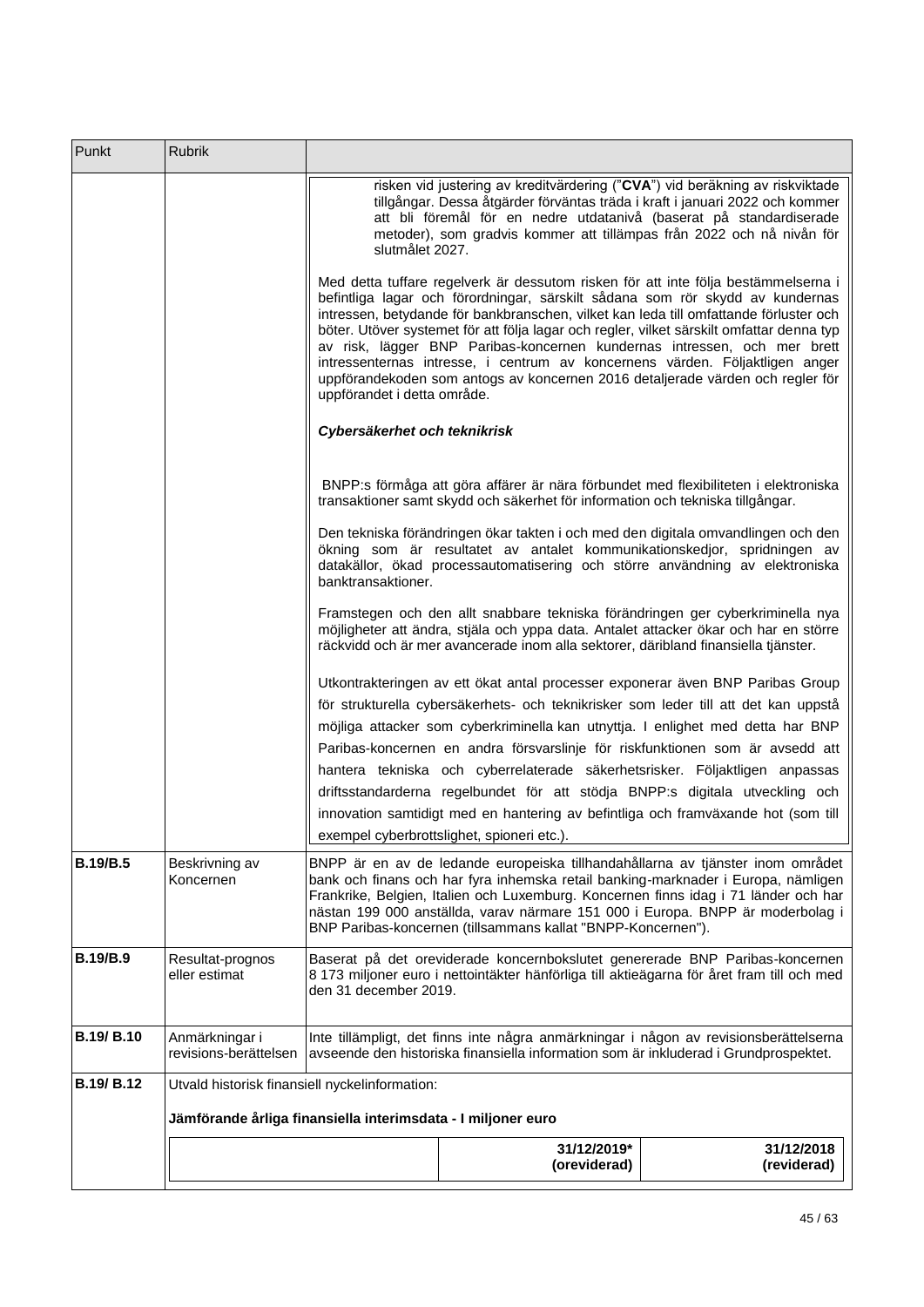| Punkt | <b>Rubrik</b>                                                                                                                                                                                                                                                                                                                                                          |                             |                           |
|-------|------------------------------------------------------------------------------------------------------------------------------------------------------------------------------------------------------------------------------------------------------------------------------------------------------------------------------------------------------------------------|-----------------------------|---------------------------|
|       | Intäkter                                                                                                                                                                                                                                                                                                                                                               | 44 597                      | 42 516                    |
|       | Riskkostnad                                                                                                                                                                                                                                                                                                                                                            | (3 203)                     | (2764)                    |
|       | Nettointäkt, Koncernandel                                                                                                                                                                                                                                                                                                                                              | 8 1 7 3                     | 7 2 5 6                   |
|       |                                                                                                                                                                                                                                                                                                                                                                        | 31/12/2019                  | 31/12/2018                |
|       | Common Equity Tier 1 ratio (Basel 3 fullt<br>genomförd, CRD4)                                                                                                                                                                                                                                                                                                          | 12,10%                      | 11,80%                    |
|       |                                                                                                                                                                                                                                                                                                                                                                        | 31/12/2019*<br>(oreviderad) | 31/12/2018<br>(reviderad) |
|       | Summa Koncernbalansräkning                                                                                                                                                                                                                                                                                                                                             | 2 164 713                   | 2 040 836                 |
|       | Konsoliderade lån och fordringar som<br>kunderna är skyldiga                                                                                                                                                                                                                                                                                                           | 805 777                     | 765 871                   |
|       | Konsoliderade poster som bolaget är<br>skyldig kunderna                                                                                                                                                                                                                                                                                                                | 834 667                     | 796 548                   |
|       | Aktieägarnas aktiekapital (Koncernandel)                                                                                                                                                                                                                                                                                                                               | 107 453                     | 101 467                   |
|       | ~-10 räntepunkter på Basel 3 common equity Tier 1 ratio.<br>Jämförande interimistiska finansiella data för halvåret fram till och med den 30 juni 2019 - i<br>miljoner euro                                                                                                                                                                                            |                             |                           |
|       |                                                                                                                                                                                                                                                                                                                                                                        | <b>IH19*</b>                | <b>IH18</b>               |
|       |                                                                                                                                                                                                                                                                                                                                                                        | (oreviderad)                | (oreviderad)              |
|       | Intäkter                                                                                                                                                                                                                                                                                                                                                               | 22 3 68                     | 22 004                    |
|       | Riskkostnad                                                                                                                                                                                                                                                                                                                                                            | (1390)                      | (1182)                    |
|       | Nettointäkt, koncernandel                                                                                                                                                                                                                                                                                                                                              | 4 3 8 6                     | 3 9 6 0                   |
|       |                                                                                                                                                                                                                                                                                                                                                                        | 30/06/2019*                 | 31/12/2018                |
|       | Common equity Tier 1 ratio (Basel 3<br>fullt genomförd, CRD 4)                                                                                                                                                                                                                                                                                                         | 11,9%                       | 11,8%                     |
|       |                                                                                                                                                                                                                                                                                                                                                                        | 30/06/2109*                 | 31/12/2018                |
|       |                                                                                                                                                                                                                                                                                                                                                                        | (oreviderad)                | (reviderad)               |
|       | Summa koncernbalansräkning                                                                                                                                                                                                                                                                                                                                             | 2 372 620                   | 2 040 836                 |
|       | Konsoliderade lån och fordringar<br>som kunderna är skyldiga                                                                                                                                                                                                                                                                                                           | 793 960                     | 765 871                   |
|       | Konsoliderade poster som bolaget är<br>skyldigt kunderna                                                                                                                                                                                                                                                                                                               | 833 265                     | 796 548                   |
|       | Aktieägarnas aktiekapital<br>(koncernandel)                                                                                                                                                                                                                                                                                                                            | 104 135                     | 101 467                   |
|       | * Siffrorna per den 30 juni 2019 baseras på den nya redovisningsstandarden IFRS 16. Inverkan per den 1<br>januari 2019 av den första tillämpningen av den nya redovisningsstandarden IFRS 16 ("Leasing") var ~-10<br>räntepunkter på Basel 3 stamaktier-Tier-1-ratio.<br>Jämförande Interimistiska Finansiella data för niomånadersperioden fram till den 30 september |                             |                           |
|       | 2019 - I miljoner euro                                                                                                                                                                                                                                                                                                                                                 |                             |                           |
|       |                                                                                                                                                                                                                                                                                                                                                                        | 9M19* (oreviderad)          | 9M18 (oreviderad)         |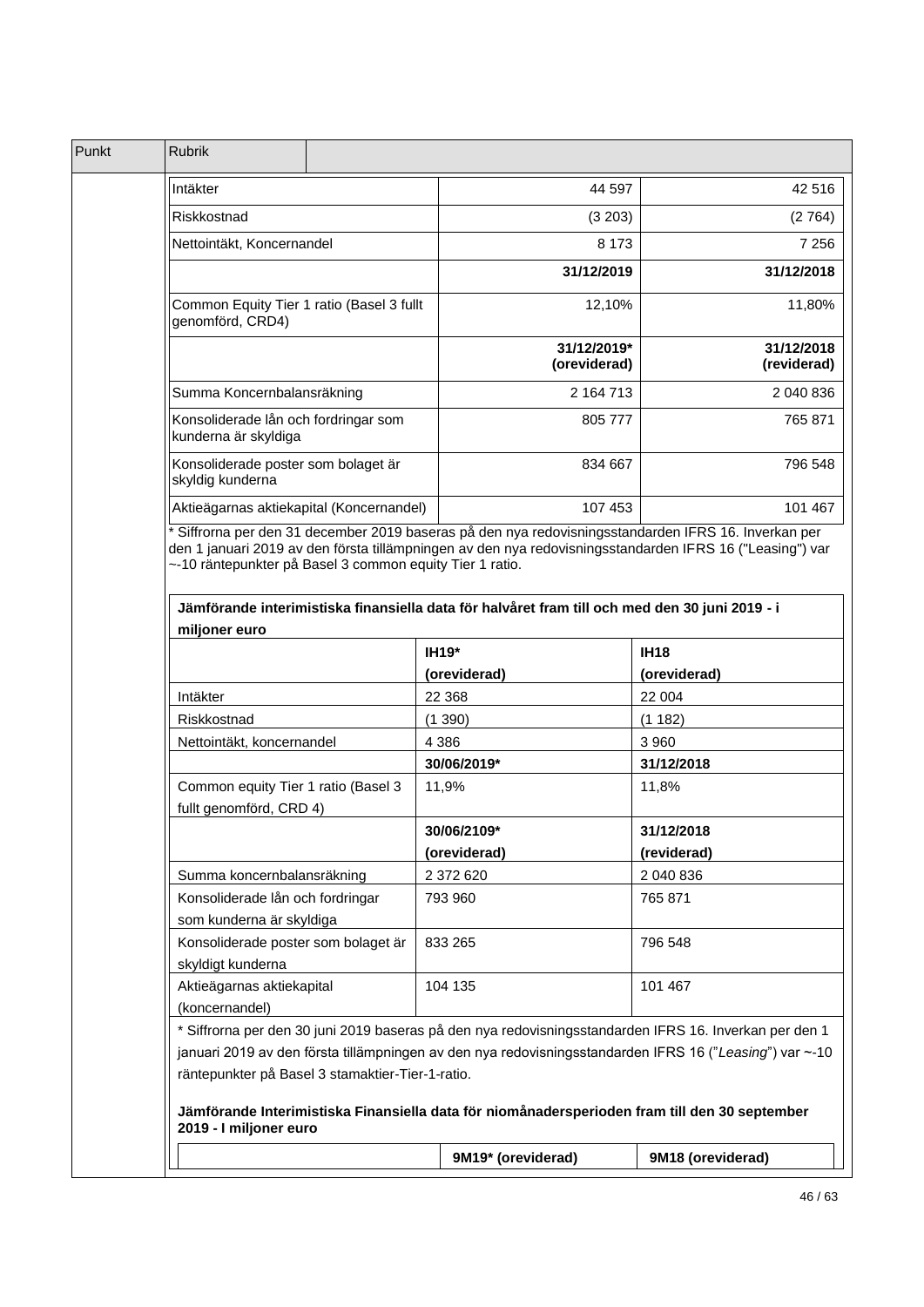| Punkt             | <b>Rubrik</b>                                                 |                                                                                                                                                                                            |                                                                           |                                                                                                                                                                                                                                                                                                                                                                                                                                                                                                                                                                                                                                                                                                                                             |
|-------------------|---------------------------------------------------------------|--------------------------------------------------------------------------------------------------------------------------------------------------------------------------------------------|---------------------------------------------------------------------------|---------------------------------------------------------------------------------------------------------------------------------------------------------------------------------------------------------------------------------------------------------------------------------------------------------------------------------------------------------------------------------------------------------------------------------------------------------------------------------------------------------------------------------------------------------------------------------------------------------------------------------------------------------------------------------------------------------------------------------------------|
|                   | Intäkter                                                      |                                                                                                                                                                                            | 33 264                                                                    | 32 356                                                                                                                                                                                                                                                                                                                                                                                                                                                                                                                                                                                                                                                                                                                                      |
|                   | Riskkostnad<br>Nettointäkt, koncernandel                      |                                                                                                                                                                                            | (2 237)                                                                   | (1868)                                                                                                                                                                                                                                                                                                                                                                                                                                                                                                                                                                                                                                                                                                                                      |
|                   |                                                               |                                                                                                                                                                                            | 6 3 2 4                                                                   | 6 0 8 4                                                                                                                                                                                                                                                                                                                                                                                                                                                                                                                                                                                                                                                                                                                                     |
|                   |                                                               |                                                                                                                                                                                            | 30/09/2019*                                                               | 31/12/2018                                                                                                                                                                                                                                                                                                                                                                                                                                                                                                                                                                                                                                                                                                                                  |
|                   | Common equity Tier 1 ratio (Basel 3 fullt<br>genomförd, CRD4) |                                                                                                                                                                                            | 12%                                                                       | 11,80%                                                                                                                                                                                                                                                                                                                                                                                                                                                                                                                                                                                                                                                                                                                                      |
|                   |                                                               |                                                                                                                                                                                            | 30/09/2019* (oreviderad)                                                  | 31/12/2018 (reviderad)                                                                                                                                                                                                                                                                                                                                                                                                                                                                                                                                                                                                                                                                                                                      |
|                   | Summa koncernbalansräkning                                    |                                                                                                                                                                                            | 2 510 204                                                                 | 2 040 836                                                                                                                                                                                                                                                                                                                                                                                                                                                                                                                                                                                                                                                                                                                                   |
|                   | Konsoliderade lån och fordringar som<br>kunderna är skyldiga  |                                                                                                                                                                                            | 797 357                                                                   | 765 871                                                                                                                                                                                                                                                                                                                                                                                                                                                                                                                                                                                                                                                                                                                                     |
|                   | Konsoliderade poster som bolaget är<br>skyldig kunderna       |                                                                                                                                                                                            | 850 458                                                                   | 796 548                                                                                                                                                                                                                                                                                                                                                                                                                                                                                                                                                                                                                                                                                                                                     |
|                   | Aktieägarnas aktiekapital<br>(koncernandel)                   |                                                                                                                                                                                            | 107 157                                                                   | 101 467                                                                                                                                                                                                                                                                                                                                                                                                                                                                                                                                                                                                                                                                                                                                     |
|                   |                                                               |                                                                                                                                                                                            |                                                                           | * Siffrorna per den 30 september 2019 baseras på den nya redovisningsstandarden IFRS 16. Inverkan                                                                                                                                                                                                                                                                                                                                                                                                                                                                                                                                                                                                                                           |
|                   |                                                               |                                                                                                                                                                                            |                                                                           | per den 1 januari 2019 av den första tillämpningen av den nya redovisningsstandarden IFRS 16                                                                                                                                                                                                                                                                                                                                                                                                                                                                                                                                                                                                                                                |
|                   |                                                               |                                                                                                                                                                                            | ("Leasing") var ~-10 räntepunkter på Basel 3 common equity Tier 1 ratio.  |                                                                                                                                                                                                                                                                                                                                                                                                                                                                                                                                                                                                                                                                                                                                             |
|                   |                                                               |                                                                                                                                                                                            | Uttalande om avsaknad av avsevärd eller väsentlig negativ förändring      |                                                                                                                                                                                                                                                                                                                                                                                                                                                                                                                                                                                                                                                                                                                                             |
|                   | Se Punkt B.12 ovan för BNPP-Koncernen.                        |                                                                                                                                                                                            |                                                                           |                                                                                                                                                                                                                                                                                                                                                                                                                                                                                                                                                                                                                                                                                                                                             |
|                   |                                                               |                                                                                                                                                                                            |                                                                           |                                                                                                                                                                                                                                                                                                                                                                                                                                                                                                                                                                                                                                                                                                                                             |
|                   | årsbokslutet har publicerats).                                |                                                                                                                                                                                            |                                                                           | Det har inte skett någon väsentlig, negativ förändring av utsikterna för BNPP eller BNPP-koncernen sedan<br>den 31 december 2018 (som är sista datum för föregående redovisningsperiod för vilken det reviderade                                                                                                                                                                                                                                                                                                                                                                                                                                                                                                                            |
| B.19/B.13         | Händelser med<br>inverkan på<br>Borgensmännen<br>solvens      | Inte tillämpligt, och såvitt Borgensmännen vet, har det inte skett några händelse som<br>är av väsentlig omfattning för utvärderingen av Garantens solvens sedan den 30<br>September 2019. |                                                                           |                                                                                                                                                                                                                                                                                                                                                                                                                                                                                                                                                                                                                                                                                                                                             |
| <b>B.19/ B.14</b> | Beroende av andra<br>företag i koncernen                      | BNPP-Koncernen.                                                                                                                                                                            |                                                                           | Med förbehåll för stycket nedan är BNPP inte beroende av andra medlemmar av                                                                                                                                                                                                                                                                                                                                                                                                                                                                                                                                                                                                                                                                 |
|                   |                                                               |                                                                                                                                                                                            | med 2013. Det schweiziska dotterbolaget avvecklades den 31 december 2016. | I april 2004 börjad BNPP lägga ut IT-infrastrukturtjänster på entreprenad till BNP<br>Paribas Partners for Innovation ("BP <sup>2</sup> I") ett samriskföretag som ingicks med IBM<br>France i slutet av 2003. BP <sup>2</sup> l levererar IT-infrastrukturtjänster till BNPP och åtskilliga<br>BNPP-dotterbolag i Frankrike (däribland BNP Paribas Personal Finance, BP2S och<br>BNP Paribas Cardif), Schweiz och Italien. I mitten av december 2011 förnyade BNPP<br>avtalet med IBM France för en period fram till slutet av 2017 och har följaktligen<br>förnyat avtalet för en period som löper ut i slutet av 2021. I slutet av 2012 ingick<br>parterna ett avtal om att gradvis utöka detta upplägg till BNP Paribas Fortis från och |
|                   |                                                               | koncernen om nödvändigt.                                                                                                                                                                   |                                                                           | BP <sup>2</sup> I:s är under IBM France operativa ledning. BNP Paribas har ett starkt inflytande<br>över bolaget som till hälften ägs av IBM France. De av BNP Paribas anställda som<br>gjorts tillgängliga för BP <sup>2</sup> I utgör hälften av det bolagets permanenta personal, som<br>tillsammans med dess lokaler och datacentraler tillhör koncernen och den nuvarande<br>ledningen ger BNP Paribas avtalsenlig rätt att kontrollera bolaget och återföra det in i                                                                                                                                                                                                                                                                  |
|                   |                                                               | BNP Paribas Luxemburgs enheter.                                                                                                                                                            |                                                                           | IBM Luxembourg ansvarar för infrastrukturtjänster och dataproduktion för vissa av                                                                                                                                                                                                                                                                                                                                                                                                                                                                                                                                                                                                                                                           |
|                   |                                                               |                                                                                                                                                                                            |                                                                           | BancWests databehandlingstjänster är utlokaliserade till Fidelity Information Services.                                                                                                                                                                                                                                                                                                                                                                                                                                                                                                                                                                                                                                                     |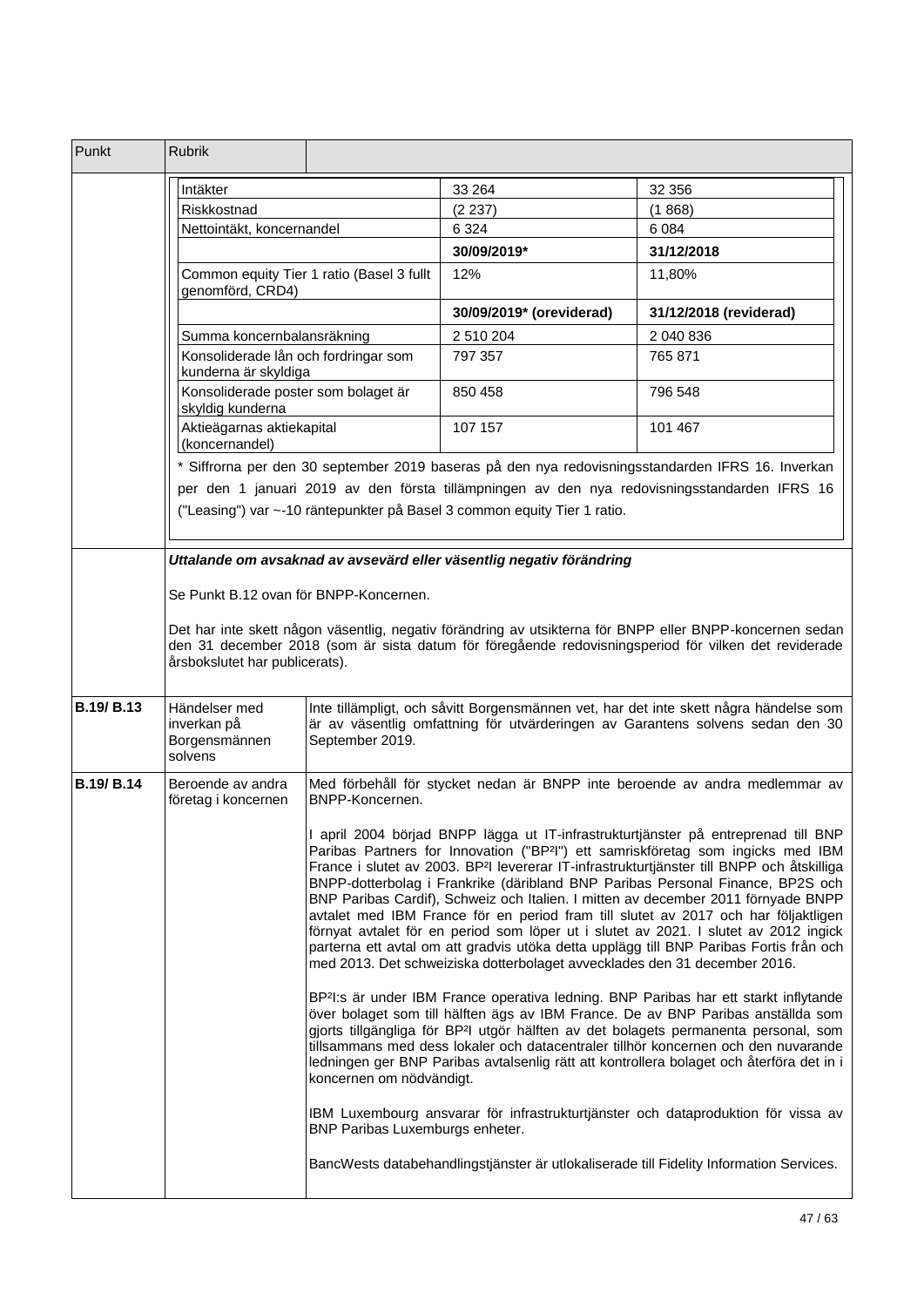| Punkt             | <b>Rubrik</b>                         |                                                                                                                                                                                                                                                                                                                                                                                                                                                                                                                                                                                                                                                 |
|-------------------|---------------------------------------|-------------------------------------------------------------------------------------------------------------------------------------------------------------------------------------------------------------------------------------------------------------------------------------------------------------------------------------------------------------------------------------------------------------------------------------------------------------------------------------------------------------------------------------------------------------------------------------------------------------------------------------------------|
|                   |                                       | Cofinoga Frances databehandlingstjänster är utlokaliserade till SDDC som är ett<br>helägt dotterbolag till IBM.                                                                                                                                                                                                                                                                                                                                                                                                                                                                                                                                 |
|                   |                                       | Se även Punkt B.5 ovan.                                                                                                                                                                                                                                                                                                                                                                                                                                                                                                                                                                                                                         |
| <b>B.19/ B.15</b> | Huvudsaklig<br>verksamhet             | BNP Paribas har nyckelpositioner inom sina två verksamhetsområden:                                                                                                                                                                                                                                                                                                                                                                                                                                                                                                                                                                              |
|                   |                                       | Retail Banking and Services, vilket inkluderar:                                                                                                                                                                                                                                                                                                                                                                                                                                                                                                                                                                                                 |
|                   |                                       | nationella marknader, vilka inbegriper:                                                                                                                                                                                                                                                                                                                                                                                                                                                                                                                                                                                                         |
|                   |                                       | Fransk Retail Banking (FRB),<br>$\bullet$                                                                                                                                                                                                                                                                                                                                                                                                                                                                                                                                                                                                       |
|                   |                                       | BNL banca commerciale (BNL bc), italiensk retail banking,                                                                                                                                                                                                                                                                                                                                                                                                                                                                                                                                                                                       |
|                   |                                       | Belgisk Retail Banking (BRB),                                                                                                                                                                                                                                                                                                                                                                                                                                                                                                                                                                                                                   |
|                   |                                       | Andra Domestika Marknadsaktiviteter, inklusive luxemburgsk<br>Retail Banking (LRB);                                                                                                                                                                                                                                                                                                                                                                                                                                                                                                                                                             |
|                   |                                       | internationella finansiella tjänster, vilka inbegriper:                                                                                                                                                                                                                                                                                                                                                                                                                                                                                                                                                                                         |
|                   |                                       | Europa-Medelhavsområdet,                                                                                                                                                                                                                                                                                                                                                                                                                                                                                                                                                                                                                        |
|                   |                                       | BancWest,                                                                                                                                                                                                                                                                                                                                                                                                                                                                                                                                                                                                                                       |
|                   |                                       | Privatekonomi,                                                                                                                                                                                                                                                                                                                                                                                                                                                                                                                                                                                                                                  |
|                   |                                       | Försäkring,                                                                                                                                                                                                                                                                                                                                                                                                                                                                                                                                                                                                                                     |
|                   |                                       | Förmögenhetsförvaltning och förvaltning av tillgångar.                                                                                                                                                                                                                                                                                                                                                                                                                                                                                                                                                                                          |
|                   |                                       | Corporate and Institutional Banking (CIB), vilket inbegriper:                                                                                                                                                                                                                                                                                                                                                                                                                                                                                                                                                                                   |
|                   |                                       | Affärsbanksverksamhet,                                                                                                                                                                                                                                                                                                                                                                                                                                                                                                                                                                                                                          |
|                   |                                       | Globala marknader,                                                                                                                                                                                                                                                                                                                                                                                                                                                                                                                                                                                                                              |
|                   |                                       | Värdepapperstjänster.                                                                                                                                                                                                                                                                                                                                                                                                                                                                                                                                                                                                                           |
| <b>B.19/ B.16</b> | Majoritetsägare                       | Ingen av de befintliga aktieägarna kontrollerar BNPP vare sig direkt eller indirekt. Per<br>den 31 december 2018 var huvudaktieägare är Société Fédérale de Participations et<br>d'Investissement ("SFPI") ett public-interest société anonyme (publikt aktiebolag) som<br>agerar på uppdrag av den belgiska regeringen och som äger 7,7 procent av<br>aktiekapitalet, BlackRock Inc. som innehar 5,1 procent av aktiekapitalet och<br>Storhertigdömet av Luxembourg som äger 1,0 procent av aktiekapitalet. Såvitt BNPP<br>vet äger ingen aktieägare, utöver SFPI och BlackRock Inc. mer än 5 procent av<br>aktiekapitalet eller rösträtterna. |
| <b>B.19/ B.17</b> | Begärd kreditvärdig-<br>hetsbedömning | BNPP:s långsiktiga kreditbetyg är A+ med stabila utsikter (S&P Global Ratings Europe<br>Limited), Aa3 med stabila utsikter (Moody's, Investors Service Ltd.), AA- med stabila<br>utsikter (Fitch France S.A.S.) och AA (låg) med stabila utsikter (DBRS Limited) och<br>BNPP:s kortfristiga kreditbetyg är A-1 (S&P Global Ratings Europe Limited), P-1<br>(Moody's Investors Service Ltd.), F1+ (Fitch France S.A.S.) och R-1 (medel) (DBRS<br>Limited).<br>Ett kreditbetyg är inte en rekommendation att köpa, sälja eller inneha värdepapper och<br>får upphävas, reduceras eller återtas av det utgivande kreditvärderingsinstitutet.       |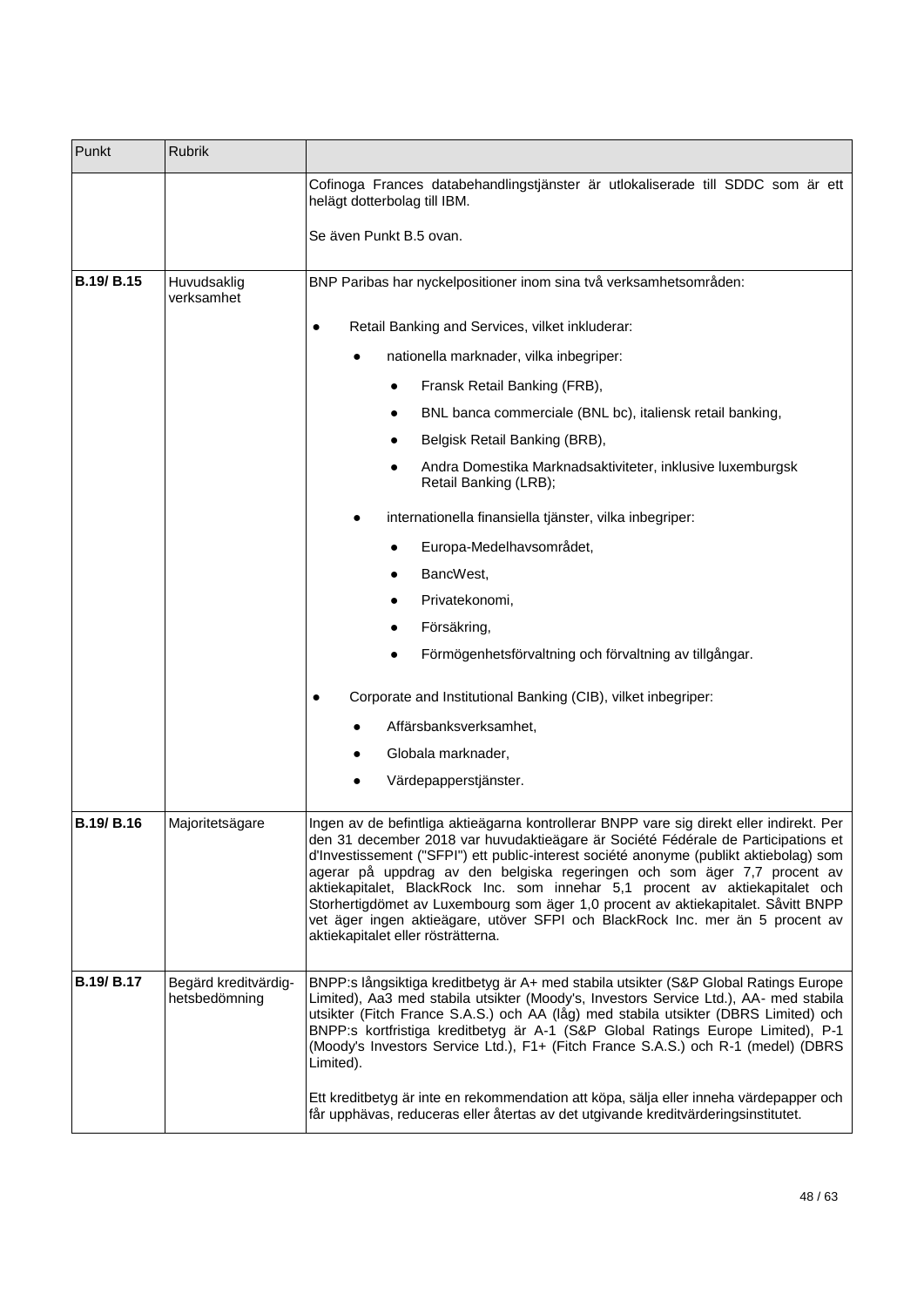# **Section C - Värdepapper**

| Punkt | <b>Rubrik</b>                             |                                                                                                                                                                                                                                                                                                                                                                                                                                                                                                                                                                                                                                                   |
|-------|-------------------------------------------|---------------------------------------------------------------------------------------------------------------------------------------------------------------------------------------------------------------------------------------------------------------------------------------------------------------------------------------------------------------------------------------------------------------------------------------------------------------------------------------------------------------------------------------------------------------------------------------------------------------------------------------------------|
| C.1   | Typ och slag av<br>Värde-papper/ISIN      | Värdepapprena utgörs av certifikat ("Certifikat") och emitteras i Serier.                                                                                                                                                                                                                                                                                                                                                                                                                                                                                                                                                                         |
|       |                                           | Värdepapprenas Identifikationsnummer är CE1769GEO.                                                                                                                                                                                                                                                                                                                                                                                                                                                                                                                                                                                                |
|       |                                           | ISIN-kod är FI4000440102.                                                                                                                                                                                                                                                                                                                                                                                                                                                                                                                                                                                                                         |
|       |                                           | Common code är Inte tillämpligt.                                                                                                                                                                                                                                                                                                                                                                                                                                                                                                                                                                                                                  |
|       |                                           | Certifikat styrda av engelsk rätt.                                                                                                                                                                                                                                                                                                                                                                                                                                                                                                                                                                                                                |
|       |                                           | Värdepapprena är kontantavräknade Värdepapper.                                                                                                                                                                                                                                                                                                                                                                                                                                                                                                                                                                                                    |
| C.2   | Valuta                                    | Valutan för denna Serie av Värdepapper är euro ("EUR").                                                                                                                                                                                                                                                                                                                                                                                                                                                                                                                                                                                           |
| C.5   | Överlåtel-<br>seinskränk-ningar           | Värdepapperen kommer att kunna överlåtas fritt, med förbehåll för erbjudande-och<br>försäljningsrestriktioner i USA, Europeiska Ekonomiska Samarbetsområdet (EES),<br>Belgien, Tjeckien, Danmark, Finland, Frankrike, Tyskland, Irland, Italien, Luxemburg,<br>Norge, Portugallen, Romania, Spanien, Sverige, Italien, Polen, Storbritannien, Japan<br>och Australien samt i Prospektdirektivet och i lagstiftningen i de jurisdiktioner i vilka<br>aktuella värdepapperen erbjuds eller säljs.                                                                                                                                                   |
| C.8   | Rättigheter knutna<br>till Värde-papprena | Värdepapper emitterade inom ramen för detta grundprospekt kommer att lyda under<br>villkor för bland annat:                                                                                                                                                                                                                                                                                                                                                                                                                                                                                                                                       |
|       |                                           | Status                                                                                                                                                                                                                                                                                                                                                                                                                                                                                                                                                                                                                                            |
|       |                                           | Värdepapperen emitteras på icke säkerställd grund. Värdepapper emitterade på icke<br>säkerställd grund utgör icke efterställda och icke säkerställda åtaganden för<br>emittenten och rangordnas sinsemellan som likställda (pari passu).                                                                                                                                                                                                                                                                                                                                                                                                          |
|       |                                           | <b>Beskattning</b>                                                                                                                                                                                                                                                                                                                                                                                                                                                                                                                                                                                                                                |
|       |                                           | Innehavaren ska betala all skatt, tull, och/eller de utgifter som är hänförliga till inlösen<br>av värdepapperen och/eller leverans eller överföring av rättigheten. Emittenten ska,<br>från belopp som är förfallna till betalning eller tillgångar som är levererbara, göra<br>avdrag för skatt och utlägg som inte tidigare har dragits av från belopp som har<br>betalats eller tillgångar som har levererats till en Innehavare, vilka beräkningsagenten<br>anser vara hänförliga till värdepapperen.                                                                                                                                        |
|       |                                           | Betalningar kommer i samtliga fall göras med förbehåll för (i) fiskala eller andra<br>tillämpliga lagar och avräkningar tillämpliga vid betalning, (ii) källskatt eller avdrag som<br>förutsätts med anledning av ett sådant avtal som finns beskrivet i avsnitt 1471(b) av<br>1986 års amerikanska inkomstskattelag ("Lagen") eller som på annat sätt påförts och<br>som är hänförligt till Avsnitt 1471-1474 i Lagen, avräkning eller avtal därunder,<br>officiella tolkningar av detta, eller lag som implementerar en mellanstatlig syn på detta,<br>och (iii) källskatt eller avdrag som förutsätts med anledning av avsnitt 871(m) i Lagen. |
|       |                                           | <b>Negative pledge</b>                                                                                                                                                                                                                                                                                                                                                                                                                                                                                                                                                                                                                            |
|       |                                           | Värdepapprenas villkor kommer inte innehålla någon så kallad negative pledge-<br>bestämmelse.                                                                                                                                                                                                                                                                                                                                                                                                                                                                                                                                                     |
|       |                                           | Uppsägningsgrunder                                                                                                                                                                                                                                                                                                                                                                                                                                                                                                                                                                                                                                |
|       |                                           | Villkoren för Värdepapprena kommer inte innehålla några uppsägningsgrundande<br>omständigheter.                                                                                                                                                                                                                                                                                                                                                                                                                                                                                                                                                   |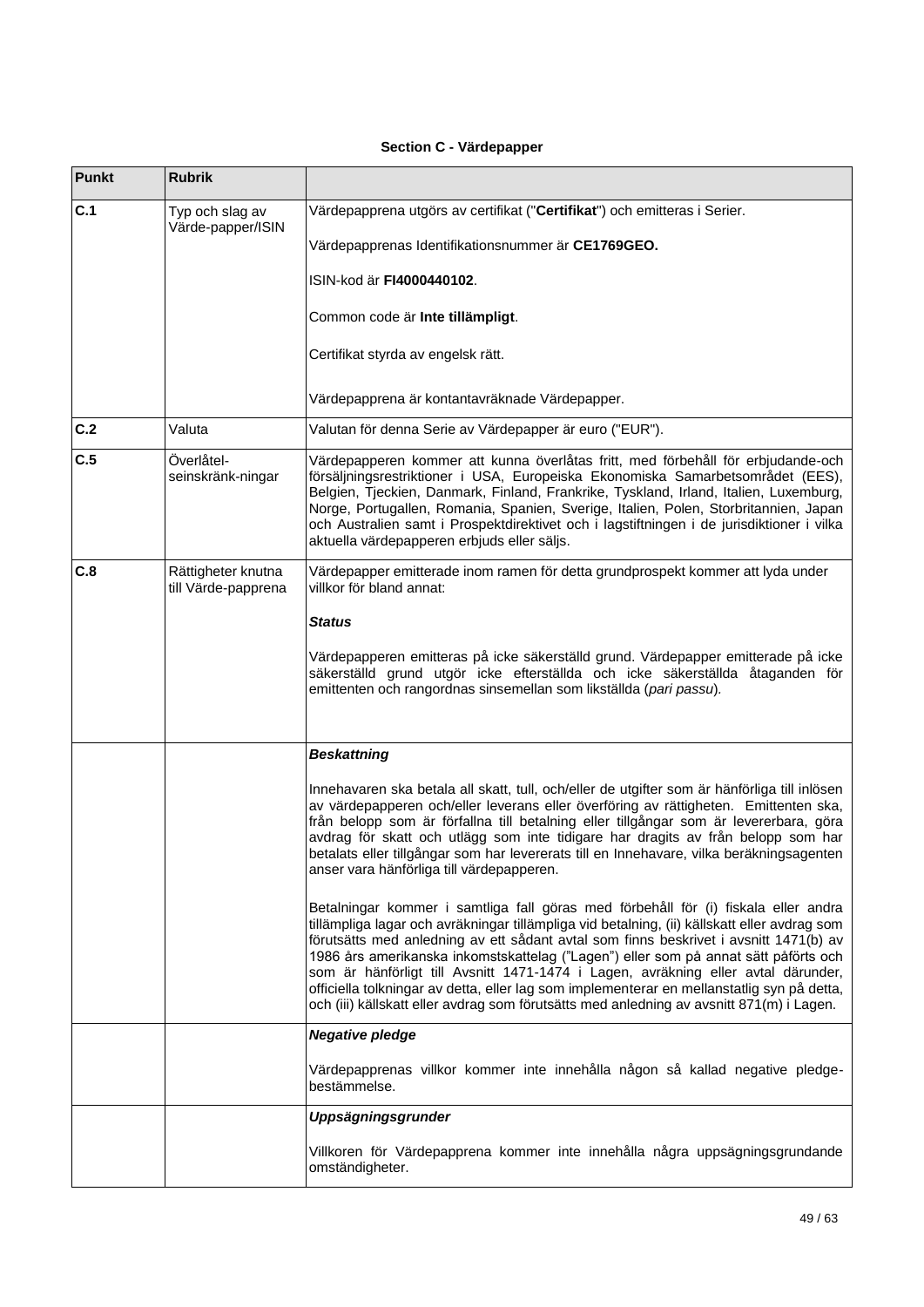| <b>Rubrik</b>                                                                                                     |                                                                                                                                                                                                                                                                                                                                                                                                                                                                 |
|-------------------------------------------------------------------------------------------------------------------|-----------------------------------------------------------------------------------------------------------------------------------------------------------------------------------------------------------------------------------------------------------------------------------------------------------------------------------------------------------------------------------------------------------------------------------------------------------------|
|                                                                                                                   | <b>Möten</b>                                                                                                                                                                                                                                                                                                                                                                                                                                                    |
|                                                                                                                   | Villkoren för Skuldebreven kommer innehålla bestämmelser för hur man ska kalla till<br>möten mellan innehavare av aktuella Värdepapper för att belysa frågor som generellt<br>sett påverkar deras intressen. Dessa bestämmelser ger angivna majoriteter rätt att<br>fatta beslut som binder alla innehavare, inklusive innehavare som inte har närvarat<br>eller röstat på aktuellt möte och även innehavare som röstat mot majoriteten.                        |
|                                                                                                                   | Tillämplig lag                                                                                                                                                                                                                                                                                                                                                                                                                                                  |
|                                                                                                                   | Värdepapprena, det Engelskrättsliga Agentavtalet (med ändringar eller tillägg från tid<br>till annan), Garantiåtagandet i förhållande till Värdepapprena samt utomobligatoriska<br>åtaganden som härrör från eller som är kopplade till det Engelskrättsliga Agentavtalet<br>(med ändringar eller tillägg från tid till annan) och Garantiåtagandet i förhållande till<br>Värdepapprena kommer att vara styrda av, och ska tolkas i enlighet med, engelsk rätt. |
| Ränta/Inlösen                                                                                                     | <b>Ränta</b>                                                                                                                                                                                                                                                                                                                                                                                                                                                    |
|                                                                                                                   | Värdepapprena är inte räntebärande och ger inte rätt till räntebetalning                                                                                                                                                                                                                                                                                                                                                                                        |
|                                                                                                                   | <b>Inlösen</b>                                                                                                                                                                                                                                                                                                                                                                                                                                                  |
|                                                                                                                   | Såvida inte tidigare inlöst eller uppsagt, kommer varje Värdepapper att lösas in på<br>Inlösendagen 27 juli 2026.                                                                                                                                                                                                                                                                                                                                               |
|                                                                                                                   | Företrädare för Innehavare av Värdepapper                                                                                                                                                                                                                                                                                                                                                                                                                       |
|                                                                                                                   | Emittenten har inte utsett någon företrädare för Innehavarna av Värdepapper.<br>Se även Punkt C.8 ovan angående de rättigheter som är hänförliga till<br>Värdepapprena.                                                                                                                                                                                                                                                                                         |
| Faktor hänförlig till<br>räntebetal-ning                                                                          | Inte tillämpligt.                                                                                                                                                                                                                                                                                                                                                                                                                                               |
| Upptagande till<br>handel                                                                                         | Ansökan har gjorts av Emittenten (eller för dennes räkning) för att Värdepapprena ska<br>upptas till handel på Nordic Derivatives Exchange of the Nordic Growth Market NGM<br>AB                                                                                                                                                                                                                                                                                |
| Hur värdet av en<br>investering i<br>värdepapprena<br>påverkas av värdet<br>på de under-<br>liggande tillgångarna | Beloppet som ska betalas vid inlösen är beräknat genom referens till de<br>Underliggande Referens(erna). Se Punkt C.9 ovan och C.18 nedan.                                                                                                                                                                                                                                                                                                                      |
| Slutdag för de<br>härledda<br>Värdepapprena                                                                       | Värdepapprenas Inlösendag är såsom anges är 27 juli 2026.                                                                                                                                                                                                                                                                                                                                                                                                       |
| Avvecklingsförfaran                                                                                               | Dessa Serier av Värdepapper är kontantavräknade.                                                                                                                                                                                                                                                                                                                                                                                                                |
|                                                                                                                   | Emittenten har inte valmöjligheten att ändra sättet för avräkning.                                                                                                                                                                                                                                                                                                                                                                                              |
| Avkastning på<br>Värdepapprena                                                                                    | Se Punkt C. 8 ovan angående de rättigheter som är kopplade till Värdepapprena.                                                                                                                                                                                                                                                                                                                                                                                  |
|                                                                                                                   | Se punkt C.9 ovan för information om ränta.                                                                                                                                                                                                                                                                                                                                                                                                                     |
|                                                                                                                   | <b>Slutlig Inlösen</b>                                                                                                                                                                                                                                                                                                                                                                                                                                          |
|                                                                                                                   | de                                                                                                                                                                                                                                                                                                                                                                                                                                                              |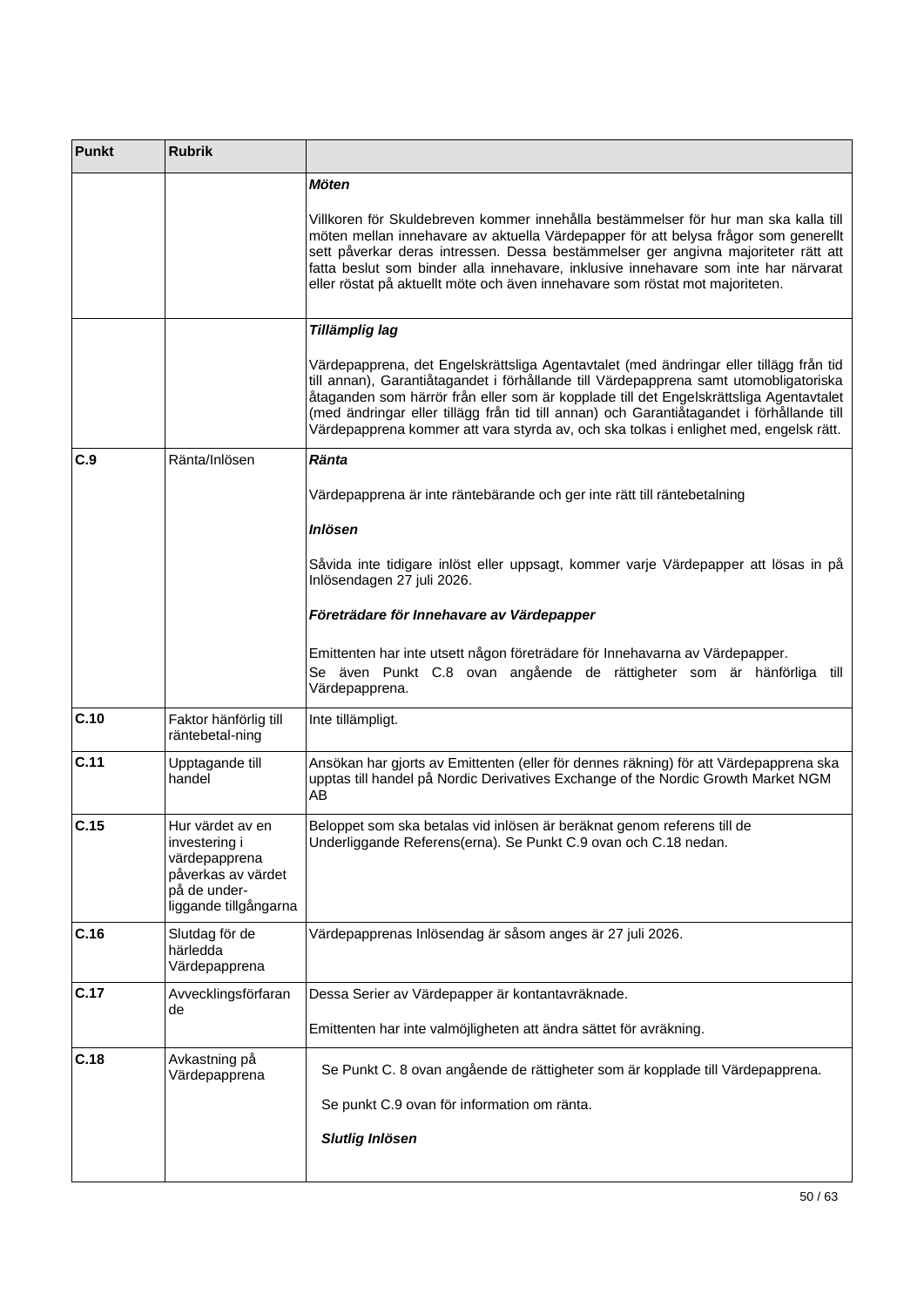| <b>Punkt</b> | <b>Rubrik</b> |                                                                                                                                                                                                                                                                                                                                               |  |  |  |  |  |  |
|--------------|---------------|-----------------------------------------------------------------------------------------------------------------------------------------------------------------------------------------------------------------------------------------------------------------------------------------------------------------------------------------------|--|--|--|--|--|--|
|              |               | Såvida inte tidigare inlöst eller köpt och uppsagt, berättigar varje Värdepapper<br>dess innehavare att på Inlösendagen erhålla ett Kontantavräkningsbelopp från<br>Emittenten motsvarande:                                                                                                                                                   |  |  |  |  |  |  |
|              |               | Slutliga utbetalningar för strukturerade värdepappersprodukter (SPS)"                                                                                                                                                                                                                                                                         |  |  |  |  |  |  |
|              |               | Värdepapper som löses in automatiskt: produkter med en fast tidsram som<br>inkluderar en automatisk tidig inlösenegenskap. Avkastningen är kopplad till<br>avkastningen på den eller de underliggande referenserna. Dess beräkning kan<br>baseras på olika mekanismer (inklusive egenskaper för knock-in). Det kan finnas<br>ett Inget skydd. |  |  |  |  |  |  |
|              |               | <b>NA x Autocall Standard</b>                                                                                                                                                                                                                                                                                                                 |  |  |  |  |  |  |
|              |               | "NA" betyder EUR 1,000.                                                                                                                                                                                                                                                                                                                       |  |  |  |  |  |  |
|              |               | <b>Autocall Standard</b>                                                                                                                                                                                                                                                                                                                      |  |  |  |  |  |  |
|              |               | Om Gränsvärde för slutlig inlösen (SL) är större än eller lika med det<br>(A)<br>Slutliga inlösenvärdets villkorsnivå gäller:<br>100% + SL-uttagsränta; eller                                                                                                                                                                                 |  |  |  |  |  |  |
|              |               | Om Gränsvärde för slutlig inlösen (SL) är mindre än Slutliga<br>(B)<br>inlösenvärdets villkorsnivå och ingen Knock-in händelse har inträffat,<br>gäller:<br>100%; eller                                                                                                                                                                       |  |  |  |  |  |  |
|              |               | Om Gränsvärde för slutlig inlösen (SL) är mindre än Slutliga<br>(C)<br>inlösenvärdets villkorsnivå och en Knock-in händelse har inträffat,<br>gäller:<br>Min(100%, Slutligt inlösenvärde).                                                                                                                                                    |  |  |  |  |  |  |
|              |               | "Gränsvärde för slutlig inlösen (SL)" betyder när det gäller en SPS SL-<br>gränsvärderingsdag, Underliggande referensvärde.                                                                                                                                                                                                                   |  |  |  |  |  |  |
|              |               | "SPS SL-gränsvärderingsdag" betyder Avräkningskursdag.                                                                                                                                                                                                                                                                                        |  |  |  |  |  |  |
|              |               | "Avräkningskursdag" betyder Värderingsdag.                                                                                                                                                                                                                                                                                                    |  |  |  |  |  |  |
|              |               | "Värderingsdag" betyder inlösenvärderingsdag.                                                                                                                                                                                                                                                                                                 |  |  |  |  |  |  |
|              |               | "SPS-värderingsdagar"<br>the SPS<br>SL-gränsvärderingsdag<br>eller<br>means<br>Losendatum, såsom tillämpbart.                                                                                                                                                                                                                                 |  |  |  |  |  |  |
|              |               | "Underliggande referens" betyder enligt vad som anges Element C.20.                                                                                                                                                                                                                                                                           |  |  |  |  |  |  |
|              |               | "Lösenprisstängningsvärde": Tillämplig                                                                                                                                                                                                                                                                                                        |  |  |  |  |  |  |
|              |               | "Underliggande referensvärde" betyder, när det gäller en Underliggande referens<br>och en SPS-värderingsdagar, (i) det Underliggande referensslutkursvärde för<br>sådan Underliggande referens när det gäller sådan SPS Valuation Date (ii)<br>dividerat med aktuell Underliggande referensstoppkurs.                                         |  |  |  |  |  |  |
|              |               | För att undvika missförstånd, vid fastställande av (i) ovan, så skall SPS-<br>Värderingsdag aldrig hänvisa till Lösendatum.                                                                                                                                                                                                                   |  |  |  |  |  |  |
|              |               | "Underliggande referensslutkursvärde" betyder, när det gäller en SPS Valuation<br>DateSlutkurs när det gäller en sådan dag.                                                                                                                                                                                                                   |  |  |  |  |  |  |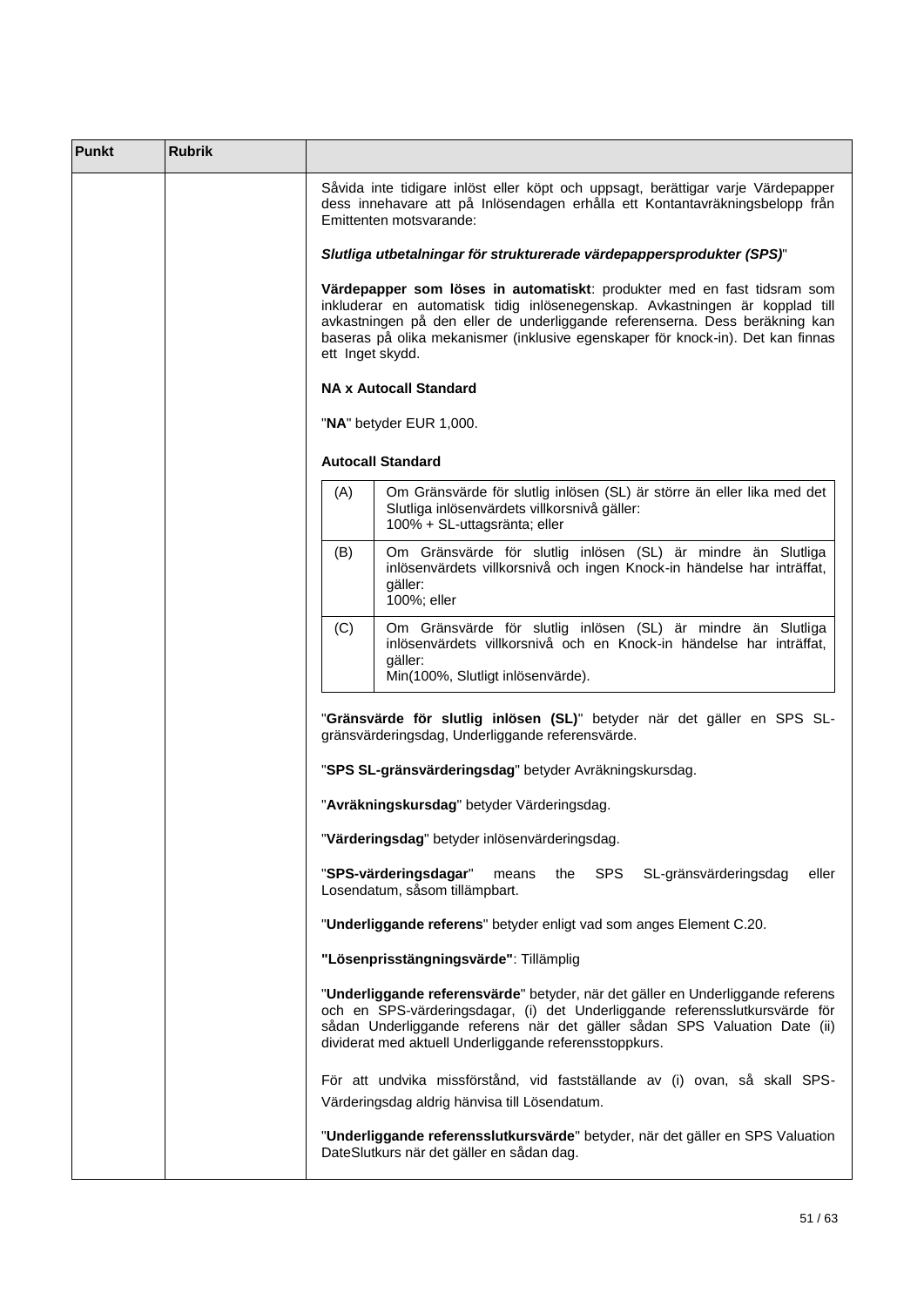| <b>Punkt</b> | <b>Rubrik</b> |                                                                                                                                                                                                                                                                                                                                                                                                              |
|--------------|---------------|--------------------------------------------------------------------------------------------------------------------------------------------------------------------------------------------------------------------------------------------------------------------------------------------------------------------------------------------------------------------------------------------------------------|
|              |               | "Slutnivå" betyder den officiella slutnivån för den underliggande referens på<br>aktuell dag;                                                                                                                                                                                                                                                                                                                |
|              |               | "Underliggande referensstoppkurs" betyder, beträffande en Underliggande<br>Referens-Stängningsprisvärdet för<br>Referens,<br>Underliggande<br>det<br>sådan<br>Underliggande Referens på Lösendagen.                                                                                                                                                                                                          |
|              |               | "Slutliga inlösenvärdets villkorsnivå" är 100 procent.                                                                                                                                                                                                                                                                                                                                                       |
|              |               | "SL-uttagsränta" betyder SL-ränta                                                                                                                                                                                                                                                                                                                                                                            |
|              |               | "SL-ränta" är 6 x ER%, ER% En procentsats förväntad att bli omkring 10.00<br>procent men dock ej lägre än 7.00 procent som fastställs av Emittenten den 9 juli<br>2020 då Erbjudandeperioden är slut. Notifiering om den faktiska satsen kommer att<br>publiceras på samma sätt som de Slutliga Villkoren publiceras och finnas<br>tillgängliga via följande länk: http://eqdpo.bnpparibas.com/FI4000440102. |
|              |               | "Slutligt inlösenvärde" betyder Underliggande referensvärde.                                                                                                                                                                                                                                                                                                                                                 |
|              |               | "SPS<br>Värderingsdatum"<br>betyder<br>SPS-inlösenvärderingsdag<br>eller<br>the<br>Losendatum, såsom tillämpbart.                                                                                                                                                                                                                                                                                            |
|              |               | "SPS-inlösenvärderingsdag" betyder Avräkningskursdag.                                                                                                                                                                                                                                                                                                                                                        |
|              |               | "Avräkningskursdag" betyder Värderingsdag.                                                                                                                                                                                                                                                                                                                                                                   |
|              |               | "Värderingsdag" betyder inlösenvärderingsdag.                                                                                                                                                                                                                                                                                                                                                                |
|              |               | "Underliggande referens" betyder enligt vad som anges Element C.20.                                                                                                                                                                                                                                                                                                                                          |
|              |               | "Lösenprisstängningsvärde": Tillämplig                                                                                                                                                                                                                                                                                                                                                                       |
|              |               | "Underliggande referensvärde" betyder, när det gäller en Underliggande referens<br>och en SPS Valuation Date, (i) det Underliggande referensslutkursvärde för sådan<br>Underliggande referens när det gäller sådan SPS Valuation Date (ii) dividerat med<br>aktuell Underliggande referensstoppkurs.                                                                                                         |
|              |               | För att undvika missförstånd, vid fastställande av (i) ovan, så skall SPS-                                                                                                                                                                                                                                                                                                                                   |
|              |               | Värderingsdag aldrig hänvisa till Lösendatum.                                                                                                                                                                                                                                                                                                                                                                |
|              |               | "Underliggande referensslutkursvärde" betyder, när det gäller en SPS Valuation<br>DateSlutkurs när det gäller en sådan dag.                                                                                                                                                                                                                                                                                  |
|              |               | "Slutnivå" betyder den officiella slutnivån för den underliggande referens på<br>aktuell dag;                                                                                                                                                                                                                                                                                                                |
|              |               | "Underliggande referensstoppkurs" betyder, beträffande en Underliggande<br>Underliggande<br>Referens-Stängningsprisvärdet för<br>sådan<br>Referens,<br>det<br>Underliggande Referens på Lösendagen.                                                                                                                                                                                                          |
|              |               | Lösendagen betyder 13 juli 2020.                                                                                                                                                                                                                                                                                                                                                                             |
|              |               | Inlösenvärderingsdag betyder 13 juli 2026.                                                                                                                                                                                                                                                                                                                                                                   |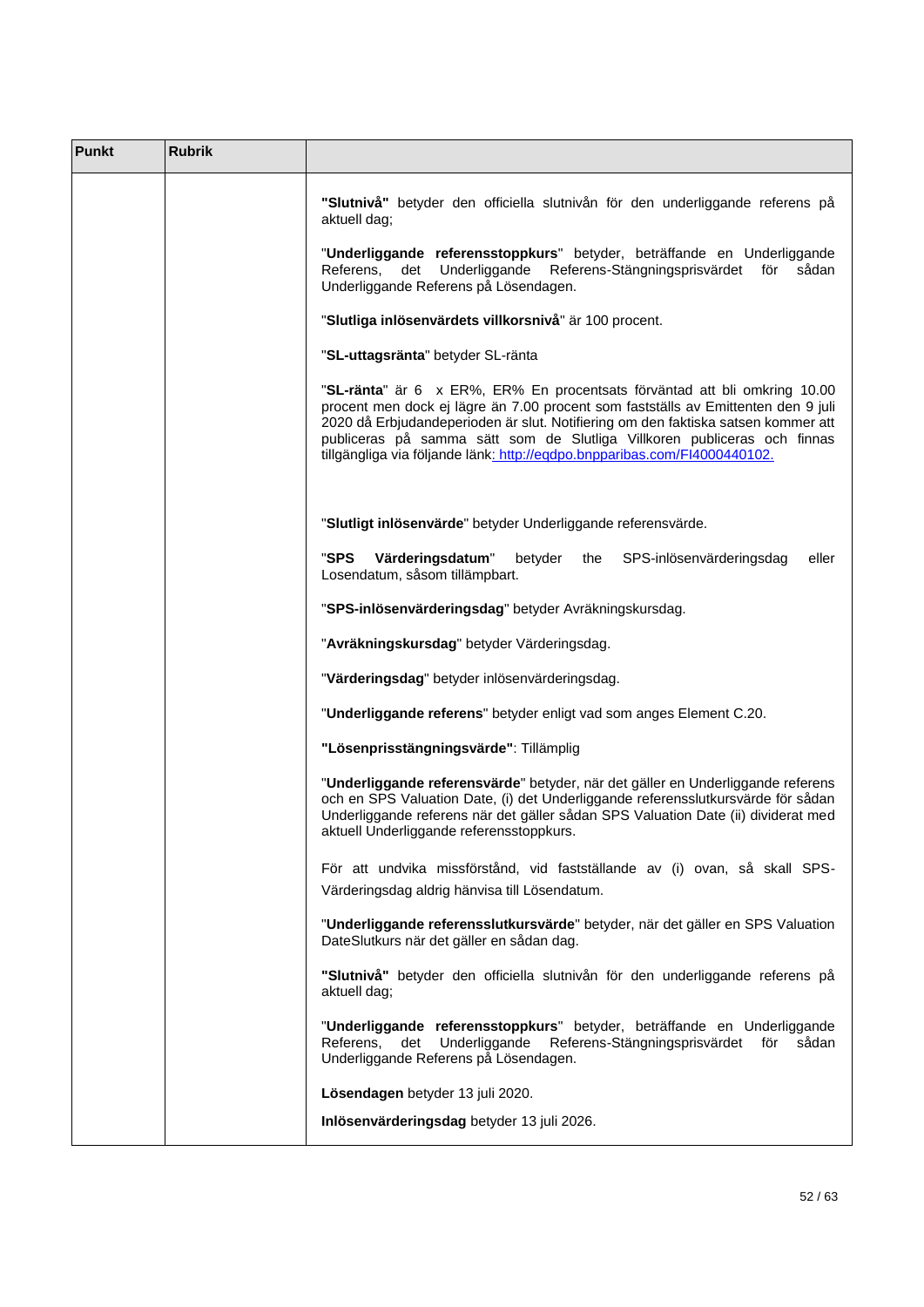| Punkt | <b>Rubrik</b> |                                                                                                                                                                                                                                                                                                       |
|-------|---------------|-------------------------------------------------------------------------------------------------------------------------------------------------------------------------------------------------------------------------------------------------------------------------------------------------------|
|       |               | Knock-in-händelse tillämpas                                                                                                                                                                                                                                                                           |
|       |               | Knock-in-händelse: Om Knock-in-värdet är lägre än Knock-in-nivån på dagen för<br>fastställande Knock-in Fastställandedagen.                                                                                                                                                                           |
|       |               | "Knock-in-värde" betyder "Underliggande referensvärde.                                                                                                                                                                                                                                                |
|       |               | Knock-in Nivå betyder 70%.                                                                                                                                                                                                                                                                            |
|       |               | "Lösenprisstängningsvärde": Tillämplig                                                                                                                                                                                                                                                                |
|       |               | "Underliggande referensvärde" betyder, när det gäller en Underliggande referens<br>och en SPS-värderingsdagar, (i) det Underliggande referensslutkursvärde för<br>sådan Underliggande referens när det gäller sådan SPS Valuation Date (ii)<br>dividerat med aktuell Underliggande referensstoppkurs. |
|       |               | För att undvika missförstånd, vid fastställande av (i) ovan, så skall SPS-<br>Värderingsdag aldrig hänvisa till Lösendatum.                                                                                                                                                                           |
|       |               | "Underliggande referensslutkursvärde" betyder, när det gäller en SPS Valuation<br>DateSlutkurs när det gäller en sådan dag.                                                                                                                                                                           |
|       |               | "SPS Värderingsdatum" betyder Lösendatum eller Knock-in Bestämmandedagen<br>, såsom tillämpbart.                                                                                                                                                                                                      |
|       |               | Slutnivå betyder den officiella slutnivån för den underliggande referens på aktuell<br>dag;                                                                                                                                                                                                           |
|       |               | "Underliggande referensstoppkurs" betyder, beträffande en Underliggande<br>Referens-Stängningsprisvärdet för<br>Referens,<br>det Underliggande<br>sådan<br>Underliggande Referens på Lösendagen.                                                                                                      |
|       |               | Knock-in Fastställandedagen betyder Inlösenvärderingsdag                                                                                                                                                                                                                                              |
|       |               | Lösendagen betyder 13 juli 2020.                                                                                                                                                                                                                                                                      |
|       |               | Inlösenvärderingsdag betyder 13 juli 2026.                                                                                                                                                                                                                                                            |
|       |               | Automatisk förtida inlösen                                                                                                                                                                                                                                                                            |
|       |               | Om det på en värderingsdag för automatisk tidig inlösen inträffar en automatisk<br>tidig inlösenhändelse, kommer värdepapperen att lösas in tidigt till beloppet för en<br>automatisk tidig inlösen på dagen för automatisk tidig inlösen.                                                            |
|       |               | Beloppet för automatisk tidig inlösen kommer att vara lika med SPS utbetalning för<br>automatisk tidig inlösen.                                                                                                                                                                                       |
|       |               | Händelse med automatisk förtida inlösen:<br><b>Single Standard Automatic Early Redemption</b>                                                                                                                                                                                                         |
|       |               | Om det på en "värderingdag för automatisk tidig inlösen" inträffar att SPS AFI-<br>värdet är större än eller lika med den automatiska tidiga inlösennivån                                                                                                                                             |
|       |               | SPS utbetalning vid automatisk tidig inlösen:                                                                                                                                                                                                                                                         |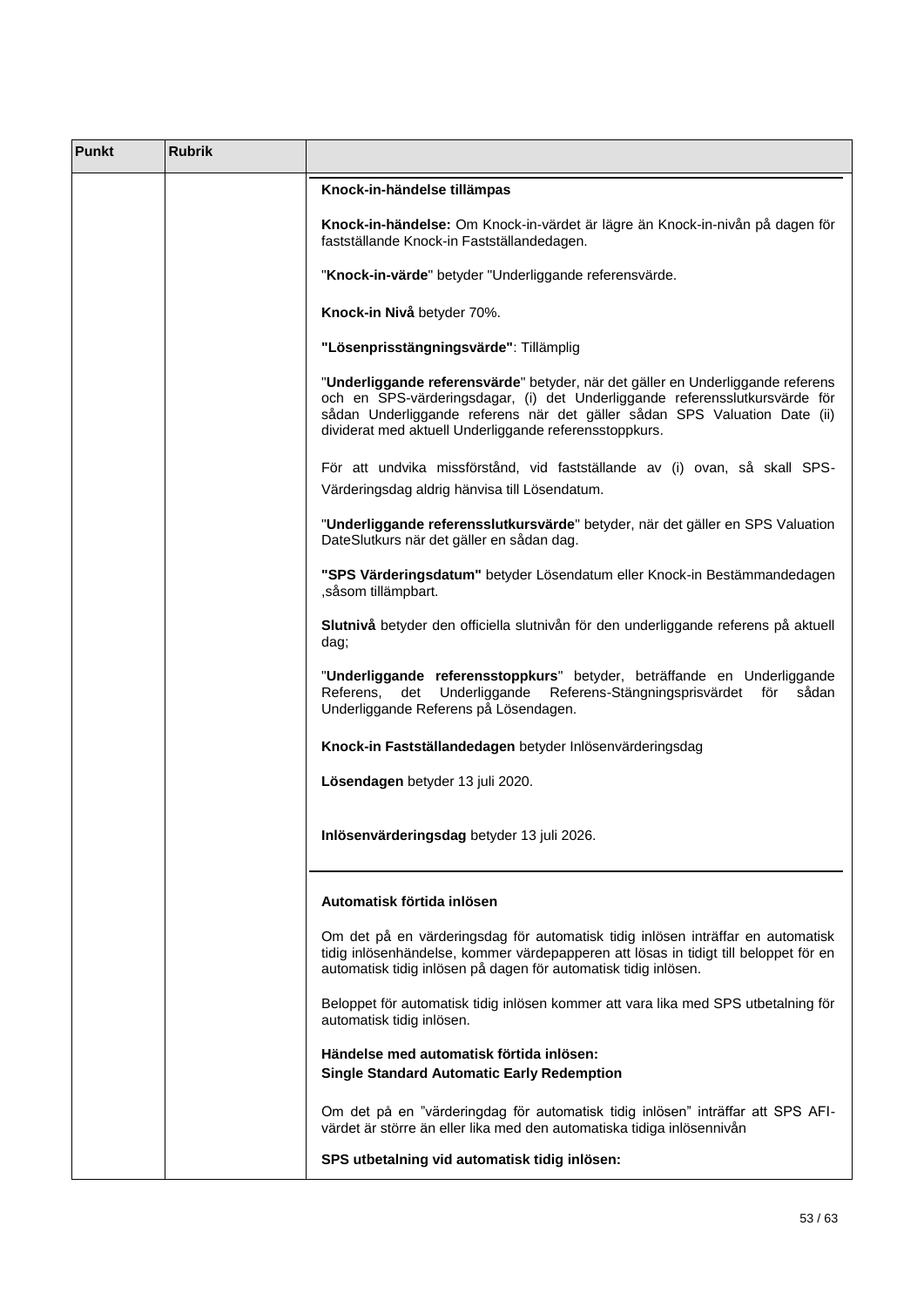| Punkt | <b>Rubrik</b> |                                                                                                                                                                                                                                                                                                                                                                                                                                                                                |
|-------|---------------|--------------------------------------------------------------------------------------------------------------------------------------------------------------------------------------------------------------------------------------------------------------------------------------------------------------------------------------------------------------------------------------------------------------------------------------------------------------------------------|
|       |               | NA x (AFI-inlösenprocentsats + AFI-uttagsränta)<br>"AFI-inlösenprocentsats" är 100 procent.<br>"AFI-uttagsränta" betyderAFI-räntan.<br>"AFI-räntan " är n x ER%.<br>"ER%" En procentsats förväntad att bli omkring 10.00 procent men dock ej lägre<br>än 7.00 procent som fastställs av Emittenten den 9 juli 2020 då<br>Erbjudandeperioden är slut. Notifiering om den faktiska satsen kommer att<br>publiceras på samma sätt som de Slutliga Villkoren publiceras och finnas |
|       |               | tillgängliga via följande länk: http://egdpo.bnpparibas.com/FI4000440102<br>"n" är ett tal från 1 till 5 som representerar den gällande automatiska<br>inlösenvärderingsdagen.<br>Automatisk Tidig Inlösennivå" är 100 procent.                                                                                                                                                                                                                                                |
|       |               | "SPS-värderingsdag för uttagsränta" betyder Avräkningskursdag.                                                                                                                                                                                                                                                                                                                                                                                                                 |
|       |               | "Avräkningskursdag" betyder Värderingsdag.                                                                                                                                                                                                                                                                                                                                                                                                                                     |
|       |               | "Värderingsdag" betyder relevant Automatic Early Redemption Valuation Date.                                                                                                                                                                                                                                                                                                                                                                                                    |
|       |               | "NA" betyder Fiktivt belopp.                                                                                                                                                                                                                                                                                                                                                                                                                                                   |
|       |               | "Fiktivt belopp" är EUR 1,000.                                                                                                                                                                                                                                                                                                                                                                                                                                                 |
|       |               | SPS AFI-värdering: tillämpas.                                                                                                                                                                                                                                                                                                                                                                                                                                                  |
|       |               | "SPS AFI-värde" betyder Underliggande referensvärde.                                                                                                                                                                                                                                                                                                                                                                                                                           |
|       |               | "Underliggande referens" betyder enligt vad som anges Element C.20.                                                                                                                                                                                                                                                                                                                                                                                                            |
|       |               | "Lösenprisstängningsvärde": Tillämplig                                                                                                                                                                                                                                                                                                                                                                                                                                         |
|       |               | "Underliggande referensvärde" betyder, när det gäller en Underliggande referens<br>och en SPS Valuation Date, (i) det Underliggande referensslutkursvärde för sådan<br>Underliggande referens när det gäller sådan SPS Valuation Date (ii) dividerat med<br>aktuell Underliggande referensstoppkurs.                                                                                                                                                                           |
|       |               | För att undvika missförstånd, vid fastställande av (i) ovan, så skall SPS-<br>Värderingsdag aldrig hänvisa till Lösendatum.                                                                                                                                                                                                                                                                                                                                                    |
|       |               | "Underliggande referensslutkursvärde" betyder, när det gäller en SPS Valuation<br>DateSlutkurs när det gäller en sådan dag.                                                                                                                                                                                                                                                                                                                                                    |
|       |               | Slutnivå betyder den officiella slutnivån för den underliggande referens på aktuell<br>dag;                                                                                                                                                                                                                                                                                                                                                                                    |
|       |               | "Underliggande referensstoppkurs" betyder, beträffande en Underliggande                                                                                                                                                                                                                                                                                                                                                                                                        |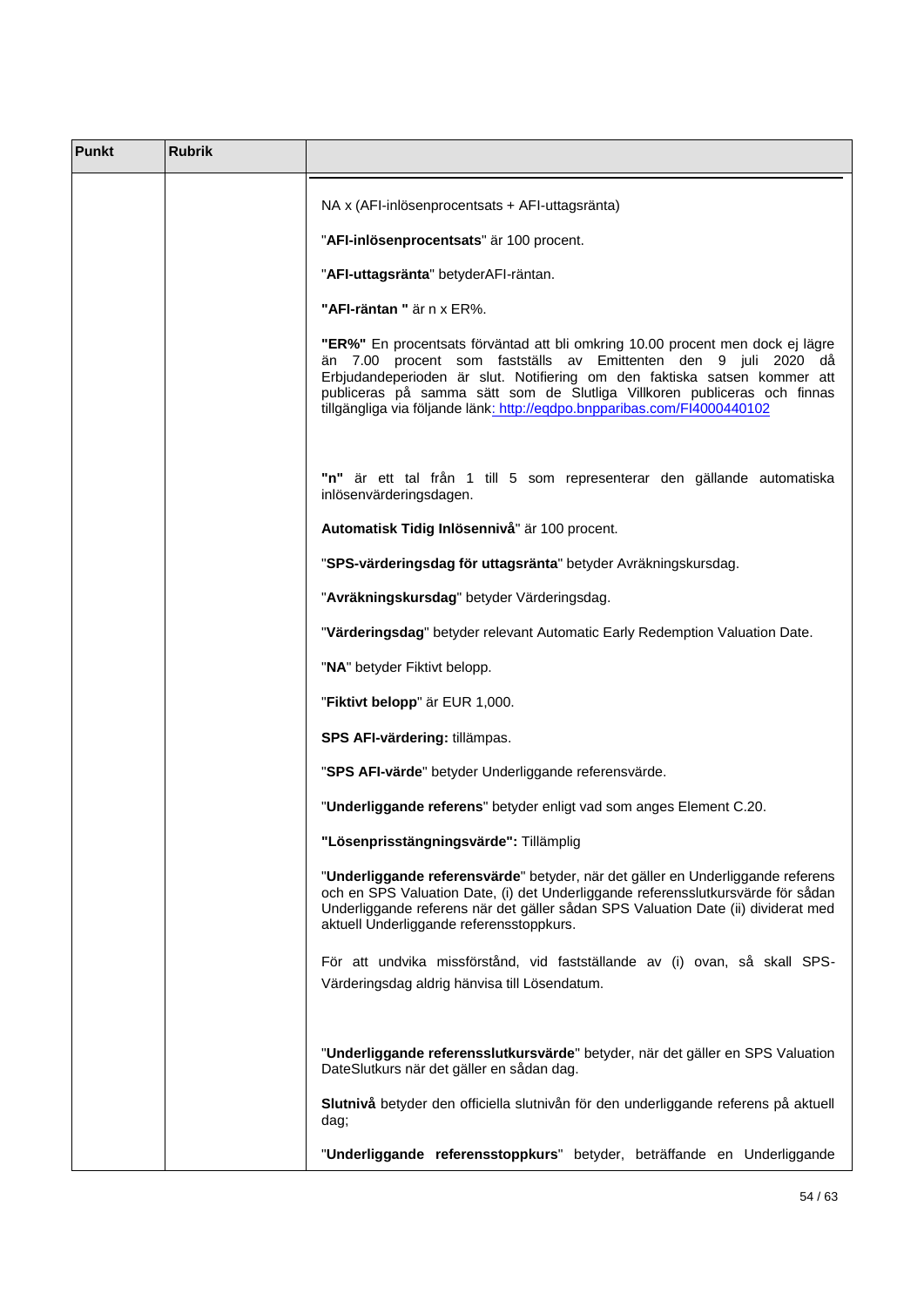| Punkt | <b>Rubrik</b>                                                                                    |                                                                                                                                                                          |  |  |  |  |  |  |  |
|-------|--------------------------------------------------------------------------------------------------|--------------------------------------------------------------------------------------------------------------------------------------------------------------------------|--|--|--|--|--|--|--|
|       |                                                                                                  | sådan<br>Underliggande<br>Referens-Stängningsprisvärdet<br>det<br>för<br>Referens.<br>Underliggande Referens på Lösendagen.                                              |  |  |  |  |  |  |  |
|       | "SPS Värderingsdatum" betyder varje Inlösenvärderingsdatum elle Lösendatum,<br>såsom tillämpbart |                                                                                                                                                                          |  |  |  |  |  |  |  |
|       |                                                                                                  | "Automatiska Tidiga Inlösenvärderingsdatum" betyder 13 juli 2021, (n=1),<br>13 juli 2022 (n=2), 13 juli 2023 (n=3), 15 juli 2024 (n=4) and 14 juli 2025 (n=5)            |  |  |  |  |  |  |  |
|       |                                                                                                  | "Automatiska Tidiga Inlösendatum" betyder 27 juli 2021, (n=1), 27 juli 2022<br>(n=2), 27 juli 2023 (n=3), 29 juli 2024 (n=4) and 28 juli 2025 (n=5)                      |  |  |  |  |  |  |  |
| C.19  | Slutpris på Underlig-<br>gande                                                                   | Slutpris på underliggande kommer att beräknas i enlighet med de<br>värderingsmekanismer som anges i Punkt C.18 ovan.                                                     |  |  |  |  |  |  |  |
| C.20  | Underlig-gande<br>Referens                                                                       | De underliggande referenserna anges i punkt C.18 ovan enligt följande. Information<br>om den eller de underliggande referenserna kan erhållas på följande webbplats(er): |  |  |  |  |  |  |  |

|                                                      | Underliggande referens <sup>k</sup> |                          |      |                      |
|------------------------------------------------------|-------------------------------------|--------------------------|------|----------------------|
| Indexnamn                                            | Indexgarant                         | Bloombergkod Indexvaluta |      | Webbplats            |
| S&P Euro 50 Equal Weight<br>Synthetic 5% Price Index | S&P Dow Jones Indices               | SPEU50ES                 | IEUR | www.us.spindices.com |

# **Section D - Risker**

| <b>Punkt</b> | <b>Rubrik</b>                                                              |                                                                                                                                                                                                                                                                                                                                                                                                                                                                                                                                                                                                                                                                                                                                                                                                                                                                                                                    |  |  |  |  |  |
|--------------|----------------------------------------------------------------------------|--------------------------------------------------------------------------------------------------------------------------------------------------------------------------------------------------------------------------------------------------------------------------------------------------------------------------------------------------------------------------------------------------------------------------------------------------------------------------------------------------------------------------------------------------------------------------------------------------------------------------------------------------------------------------------------------------------------------------------------------------------------------------------------------------------------------------------------------------------------------------------------------------------------------|--|--|--|--|--|
| D.2          | Huvud-sakliga<br>riskfaktorer<br>beträffande<br>Emittenten och<br>Garanten | Blivande köpare av värdepapper som emitteras enligt detta grundprospekt ska vara<br>erfarna med avseende på optioner och optionstransaktioner och ska förstå riskerna<br>med transaktioner som har med värdepapperen att göra. En investering i<br>värdepapper medför vissa risker som ska beaktas innan ett investeringsbeslut<br>fattas. Vissa risker kan påverka Emittentens förmåga att uppfylla sina åtaganden<br>med avseende på värdepapperen och borgensmannens förmåga att uppfylla sina<br>åtaganden enligt borgensförbindelse (i händelse av att värdepapperen emitteras av<br>BNPP B.V.), av vilket vissa är bortom dennes kontroll. Emittenten (och<br>borgensmannen, när det gäller värdepapper som emitterats av BNPP B.V.),<br>tillsammans med BNPP-koncernen, är särskilt exponerade för de risker som är<br>förknippade med deras verksamheter, enligt vad som anges nedan:<br><b>Borgensman</b> |  |  |  |  |  |
|              |                                                                            |                                                                                                                                                                                                                                                                                                                                                                                                                                                                                                                                                                                                                                                                                                                                                                                                                                                                                                                    |  |  |  |  |  |
|              |                                                                            | BNPP:s oreviderade bokslut för 2019 anger sju huvudsakliga riskkategorier är<br>förknippade med BNPP:s verksamhet:                                                                                                                                                                                                                                                                                                                                                                                                                                                                                                                                                                                                                                                                                                                                                                                                 |  |  |  |  |  |
|              |                                                                            | (1)<br>Kreditrisk - Kreditrisk är följden av sannolikheten att en låntagare eller en<br>motpart misslyckas att uppfylla sina åtaganden i enlighet med de<br>överenskomna villkoren. Sannolikheten för obestånd och den förväntade<br>återvinningen på lånet eller fordringarna i händelse av obestånd är viktiga<br>delar av bedömningen av kreditkvalitet. BNPP:s riskviktade tillgångar som<br>är föremål för denna risktyp uppgår till 524 miljarder euro per den 31<br>december 2019.                                                                                                                                                                                                                                                                                                                                                                                                                          |  |  |  |  |  |
|              |                                                                            | (2)<br>Värdepapperisering i bankportföljen - Värdepapperisering betyder en<br>transaktion eller plan, varigenom den berörda kreditrisken för en<br>exponering eller en pool av exponeringar delas upp och har följande<br>egenskaper:                                                                                                                                                                                                                                                                                                                                                                                                                                                                                                                                                                                                                                                                              |  |  |  |  |  |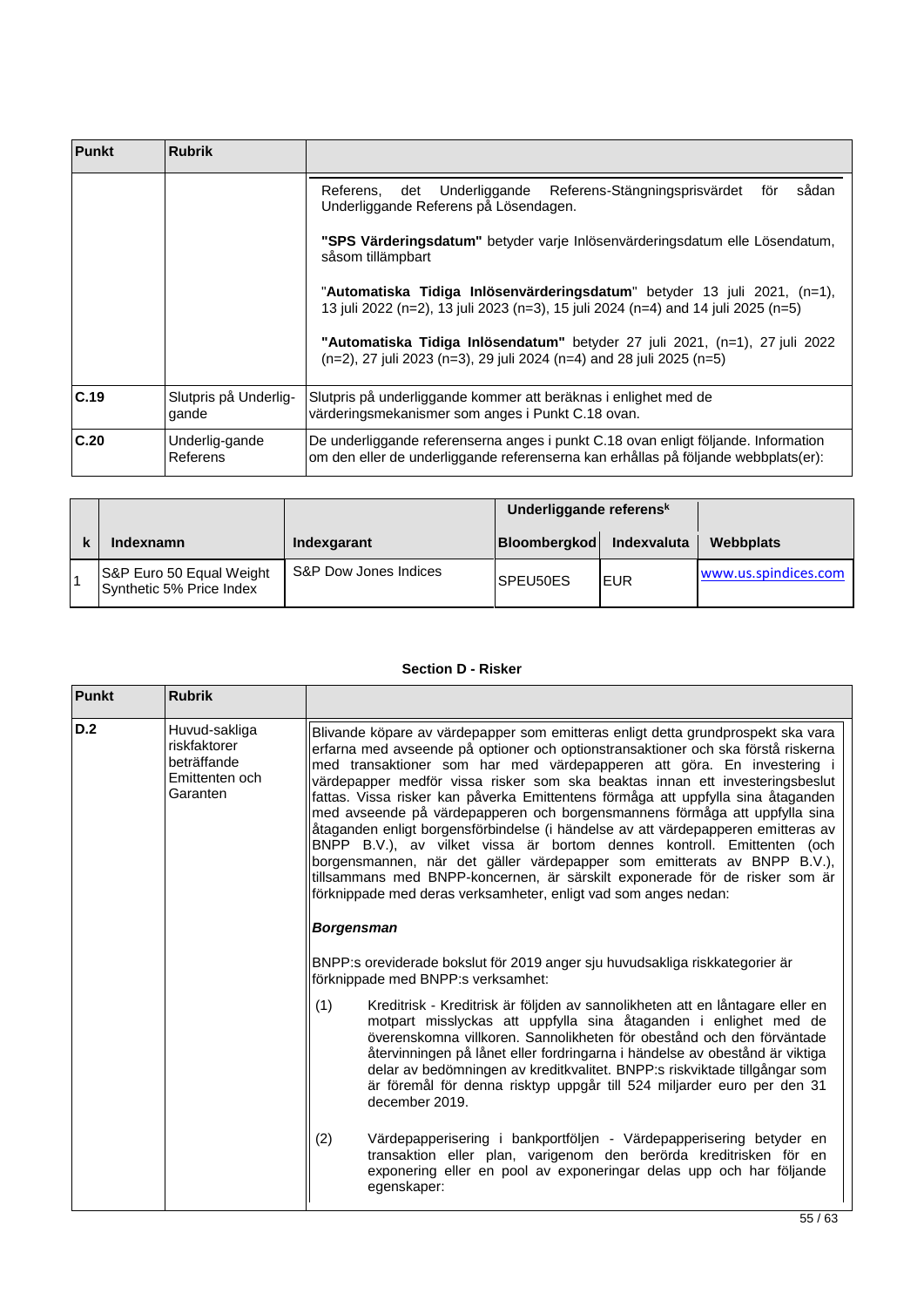| <b>Punkt</b> | <b>Rubrik</b> |                                                                                                                                                                                                                                                                                                                                                                                                                                                                                                                                                                                                          |
|--------------|---------------|----------------------------------------------------------------------------------------------------------------------------------------------------------------------------------------------------------------------------------------------------------------------------------------------------------------------------------------------------------------------------------------------------------------------------------------------------------------------------------------------------------------------------------------------------------------------------------------------------------|
|              |               | - betalningar gjorda inom ramen för transaktionen eller planen är<br>avhängiga av avkastningen på exponeringen eller poolen med<br>exponeringar;                                                                                                                                                                                                                                                                                                                                                                                                                                                         |
|              |               | - underordningen av delmängderna fastställer fördelningen av förluster<br>under den riskfyllda transaktionens livslängd.                                                                                                                                                                                                                                                                                                                                                                                                                                                                                 |
|              |               | Ett åtagande (inklusive derivat och likviditetslinjer) som beviljats för en<br>värdepapperisering måste behandlas som en exponering mot en<br>värdepapperisering. De flesta av dessa åtaganden hålls omsorgsfullt i<br>bankportföljen. BNPP:s riskviktade tillgångar som är föremål för denna<br>risktyp uppgår till 11 miljarder euro per den 31 december 2019.                                                                                                                                                                                                                                         |
|              |               | (3)<br>Motpartskreditrisk - Motpartens kreditrisk är omräkningen av den kreditrisk<br>som är inbäddad i finansiella transaktioner, investeringar och/eller<br>avvecklingstransaktioner mellan motparter. Sådana transaktioner omfattar<br>bilaterala avtal som till exempel OTC-derivatkontrakt ("OTC") samt när<br>kontrakt görs upp via clearinginstitut. Riskbeloppet kan variera vid olika<br>tidpunkter efter de föränderliga marknadsparametrarna, som då påverkar<br>återanskaffningsvärdet på de relevanta transaktionerna.                                                                      |
|              |               | Motpartsrisken föreligger om en motpart inte kan uppfylla sina<br>skyldigheter att betala BNPP fullständigt nuvärde för de flöden som rör en<br>transaktion eller en portfölj för vilken BNPP är nettomottagare.<br>Motpartskreditrisken är även knuten till ersättningskostnaden för ett<br>derivat eller portfölj ifall en motpart brister i betalningsförmåga.<br>Följaktligen kan den betraktas som en marknadsrisk vid utebliven<br>betalning eller en villkorad risk. BNPP:s riskviktade tillgångar som är<br>föremål för denna risktyp uppgår till 30 miljarder euro per den 31<br>december 2019. |
|              |               | (4)<br>Marknadsrisk - Marknadsrisk är risken att drabbas av en värdeförlust på<br>grund av negativa trender på marknadskurser eller marknadsparametrar,<br>vare sig det är direkt observerbart eller ej.                                                                                                                                                                                                                                                                                                                                                                                                 |
|              |               | Observerbara marknadsparametrar omfattar, men är inte begränsade till,<br>växelkurser, kurser på värdepapper och råvaror (oavsett om de noterade<br>eller erhållna genom referens till en liknande tillgång), derivatkurser och<br>andra parametrar som direkt kan påverkas av dem, som till exempel<br>räntor, kreditspreadar, volatiliteter och antydda korrelationer eller andra<br>liknande parametrar.                                                                                                                                                                                              |
|              |               | Icke observerbara faktorer är de som baseras på arbetshypoteser som till<br>exempel parametrar i modeller eller baserade på statistiska eller<br>ekonomiska analyser, ej möjliga att utröna på marknaden.                                                                                                                                                                                                                                                                                                                                                                                                |
|              |               | Vid handel med räntebärande papper värderas kreditinstrument på basis<br>av obligationsavkastningen och kreditspreadar, vilka representerar<br>marknadsparametrar på samma sätt som räntor eller utländska<br>kreditrisk som uppstår för<br>valutakurser.<br>Den<br>emittenten av<br>skuldinstrument är därför en del av den marknadsrisk som kallas<br>emittentrisk.                                                                                                                                                                                                                                    |
|              |               | Likviditet är en viktig del av marknadsrisken. I tider av begränsad eller<br>obefintlig likviditet, kanske instrument eller produkter inte kan omsättas till<br>sitt beräknade värde. Detta kan till exempel uppstå på grund av långa<br>transaktionsvolymer, rättsliga begränsningar eller en kraftig obalans<br>mellan efterfrågan och tillgång på vissa tillgångar.                                                                                                                                                                                                                                   |
|              |               | Marknadsrisken för bankverksamhet omfattar ränterisk och risk med                                                                                                                                                                                                                                                                                                                                                                                                                                                                                                                                        |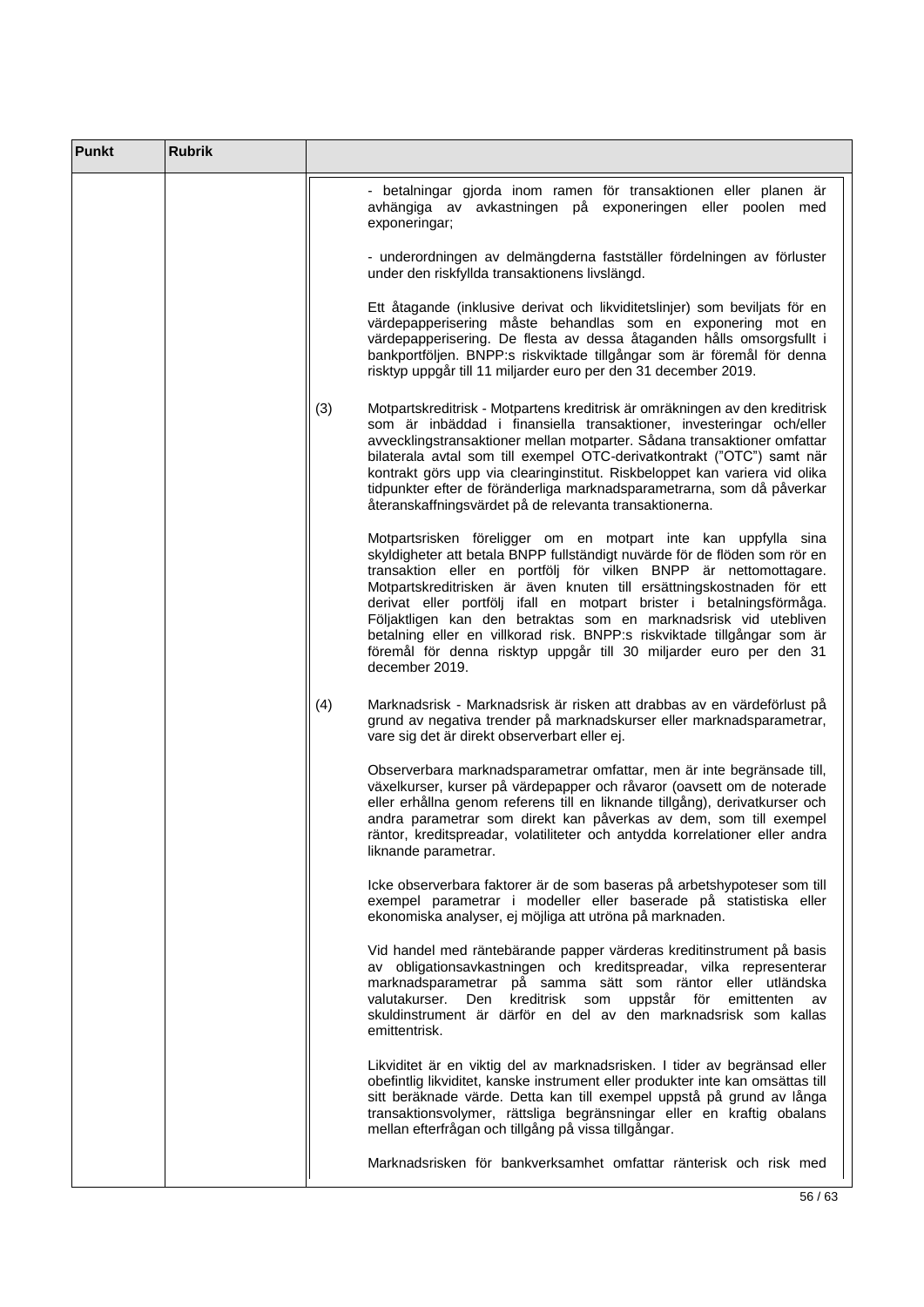| Punkt | <b>Rubrik</b> |                                                                                                                                                                                                                                                                                                                                                                                                                                                                                                                                                                              |
|-------|---------------|------------------------------------------------------------------------------------------------------------------------------------------------------------------------------------------------------------------------------------------------------------------------------------------------------------------------------------------------------------------------------------------------------------------------------------------------------------------------------------------------------------------------------------------------------------------------------|
|       |               | valutaväxling, vilka härstammar från bankens förmedlingsverksamhet.<br>BNPP:s riskviktade tillgångar som är föremål för denna risktyp uppgår till<br>19 miljarder euro per den 31 december 2019.                                                                                                                                                                                                                                                                                                                                                                             |
|       |               | Likviditetsrisk - Likviditetsrisk är risken att BNPP inte kommer att kunna<br>(5)<br>uppfylla sina åtaganden eller sälja eller göra upp om ett innehav på grund<br>av marknadsläget eller specifika faktorer (dvs. särskilda för BNP Paribas),<br>inom en viss tidsram och till en rimlig kostnad.                                                                                                                                                                                                                                                                           |
|       |               | Likviditetsrisken återspeglar BNPP-koncernens risk att inte kunna uppfylla<br>sina aktuella eller framtida förutsedda eller oförutsedda kontant- eller<br>säkerhetskrav, över alla tidshorisonter, både på kort och lång sikt.                                                                                                                                                                                                                                                                                                                                               |
|       |               | Denna risk kan härstamma från minskad finansiering,<br>utnyttja<br>finansieringsåtaganden, en minskning av likviditeten för vissa tillgångar<br>eller en ökning av kontanter eller indirekta marginalsäkerhetskrav. Den<br>kan vara hänförlig till BNPP själv (ryktesrisk) eller till externa faktorer<br>(risker på vissa marknader).                                                                                                                                                                                                                                       |
|       |               | (6)<br>Operativ risk - Operativ risk är risken att ådra sig en förlust på grund av<br>inadekvata eller dåliga interna processer, eller på grund av externa<br>händelser, vare sig de sker avsiktligt, av en slump eller av naturliga skäl.<br>Hanteringen av den operativa risken baseras på en analys av kedjan<br>"orsak-verkan-följd". BNPP:s riskviktade tillgångar som är föremål för<br>denna risktyp uppgår till 69 miljarder euro per den 31 december 2019.                                                                                                          |
|       |               | (7)<br>Försäkringsrisker - BNP Paribas Cardif är exponerat mot följande risker:                                                                                                                                                                                                                                                                                                                                                                                                                                                                                              |
|       |               | - marknadsrisk, risken för en ekonomisk förlust som beror på negativa<br>rörelser på finansmarknaderna. Dessa negativa rörelser återspeglas<br>särskilt i kurser (inklusive men inte begränsat till valutakurser,<br>obligationskurser,<br>aktiekurser<br>och<br>råvarupriser,<br>derivatkurser,<br>fastighetspriser) och härleds från fluktuationer i räntor, kreditskillnader,<br>ränteskillnad mellan företags- och statsobligationer, volatilitet och<br>korrelation,                                                                                                    |
|       |               | - kreditrisk, risken för förlust på grund av fluktuationer i kreditvärdigheten<br>hos värdepappersemittenter, motparter och gäldenärer för vilka<br>försäkrings- och återförsäkringsbolag är exponerade. Bland gäldenärerna<br>delas risker som rör finansiella instrument (däribland banker där BNP<br>Paribas Cardif har insatta medel) och risker som rör fordringar som<br>genererats av försäkringsverksamhet (inklusive men inte begränsat till<br>premieinkassering, återförsäkringsåtervinning) in i två kategorier:<br>"Tillgångskreditrisk" och "Skuldkreditrisk", |
|       |               | - risk med försäkringsverksamhet är risken för ekonomisk förlust orsakad<br>av en plötslig, oväntad ökning av försäkringsersättningar. Beroende på typ<br>av affärsförsäkring (livförsäkring, icke-livförsäkring), kan denna risk vara<br>statistisk, makroekonomisk eller beteenderelaterad, eller kan vara<br>hänförlig till frågor om det allmänna hälsotillståndet eller katastrofer, och                                                                                                                                                                                |
|       |               | - operativ risk är risken för förlust på grund av brister eller fel i interna<br>processer, IT-fel eller avsiktliga externa händelser, oavsett om de sker av<br>en slump eller av naturliga skäl. De externa händelserna som nämnts i<br>denna definition omfattar de som uppstår på grund av den mänskliga<br>faktorn eller har ett naturligt ursprung.                                                                                                                                                                                                                     |
|       |               | Mer allmänt kan risker för vilka BNPP-koncernen är exponerad för uppstå utifrån ett<br>antal faktorer som bland annat rör förändringar av den makroekonomiska eller<br>myndighetsregler eller faktorer som rör införandet av företagets strategi och                                                                                                                                                                                                                                                                                                                         |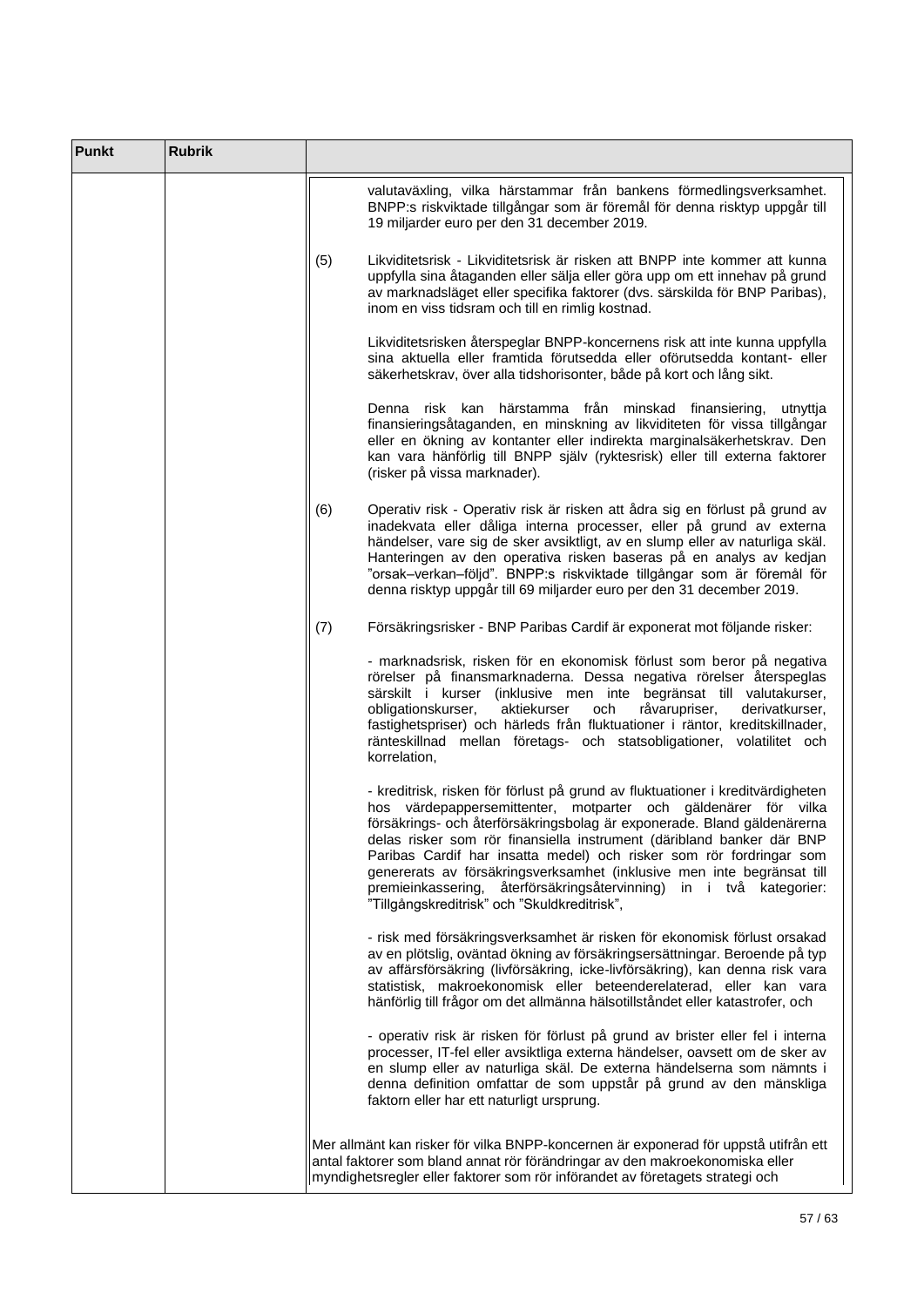| <b>Punkt</b> | <b>Rubrik</b> |                                                                                                                                                                                                                                                                                                                                                                                                                                                                                                                                                                                                                                                                                                                                                                                                                                                                                                                                                                                                                                                                                                                                                                                                                                                                                                                                                                                           |   |  |                                           |  |     |                        |                                                                   |              |    |
|--------------|---------------|-------------------------------------------------------------------------------------------------------------------------------------------------------------------------------------------------------------------------------------------------------------------------------------------------------------------------------------------------------------------------------------------------------------------------------------------------------------------------------------------------------------------------------------------------------------------------------------------------------------------------------------------------------------------------------------------------------------------------------------------------------------------------------------------------------------------------------------------------------------------------------------------------------------------------------------------------------------------------------------------------------------------------------------------------------------------------------------------------------------------------------------------------------------------------------------------------------------------------------------------------------------------------------------------------------------------------------------------------------------------------------------------|---|--|-------------------------------------------|--|-----|------------------------|-------------------------------------------------------------------|--------------|----|
|              |               |                                                                                                                                                                                                                                                                                                                                                                                                                                                                                                                                                                                                                                                                                                                                                                                                                                                                                                                                                                                                                                                                                                                                                                                                                                                                                                                                                                                           |   |  |                                           |  |     |                        |                                                                   |              |    |
|              |               |                                                                                                                                                                                                                                                                                                                                                                                                                                                                                                                                                                                                                                                                                                                                                                                                                                                                                                                                                                                                                                                                                                                                                                                                                                                                                                                                                                                           |   |  |                                           |  |     |                        |                                                                   |              |    |
|              |               | 1                                                                                                                                                                                                                                                                                                                                                                                                                                                                                                                                                                                                                                                                                                                                                                                                                                                                                                                                                                                                                                                                                                                                                                                                                                                                                                                                                                                         |   |  |                                           |  | och |                        |                                                                   |              | Î. |
|              |               |                                                                                                                                                                                                                                                                                                                                                                                                                                                                                                                                                                                                                                                                                                                                                                                                                                                                                                                                                                                                                                                                                                                                                                                                                                                                                                                                                                                           | 1 |  |                                           |  |     |                        |                                                                   |              |    |
|              |               | verksamhet.<br>Kreditrisk,<br>motpartsrisk<br>bankportföljen<br>verksamhetsresultat och finansiella ställning negativt;<br>2<br>uppträdande kan påverka BNPP negativt.<br>$\mathbf{2}$<br><b>Operativ risk</b><br>1<br>vilket kan leda till väsentliga förluster;<br>$\overline{2}$<br>BNPP:s rykte och leda till ekonomiska förluster;<br>3<br>minska förtroendet hos kunder och motparter.<br>3<br><b>Marknadsrisk</b><br>1<br><b>BNPP</b><br>lida allvarliga förluster vid<br>kan<br>volatilitet;<br>$\overline{2}$<br>3<br>Likviditets- och finansieringsrisk.<br>4<br>1<br>andra faktorer;<br>$\overline{2}$<br>Utdragna marknadsnedgångar kan minska BNPP:s likviditet och<br>göra det svårare att sälja tillgångar och det kan möjligen leda till<br>väsentliga förluster. I enlighet med detta måste BNPP<br>säkerställa att tillgångar och skulder matchas korrekt för att<br>undvika exponering mot förluster;                                                                                                                                                                                                                                                                                                                                                                                                                                                                  |   |  |                                           |  |     |                        |                                                                   |              |    |
|              |               | Den första ändringen av BNPP:s allmänna registreringsdokument för år 2019 anger<br>även sju riskkategorier specifika för BNPP:s verksamhet, enligt följande:<br>värdepapperiseringsrisk<br>En väsentlig ökning i nya avsättningar, eller ett underskott i de<br>avsättningsnivåer som tidigare bokförts, som är exponerade mot<br>kreditrisk och motpartsrisk, skulle kunna påverka BNPP:s<br>Andra finansiella instituts och marknadsaktörers soliditet och<br>BNPP:s policy för riskhantering, rutiner och metoder, kan göra<br>att BNPP exponeras mot oidentifierade eller oförutsedda risker,<br>En störning eller ett avbrott i BNPP:s informationssystem kan<br>resultera i väsentliga förluster av klient- eller kunddata, skada<br>Renommérisken kan tynga BNPP:s ekonomiska styrka och<br>handels-<br>investeringsaktiviteter till följd av marknadsfluktuationer och<br>BNPP kan generera lägre intäkter från courtage<br>avgiftsbaserade affärsområden under marknadsnedgångar;<br>Justering av bokfört värde för BNPP:s värdepappers- och<br>derivatportfölj och BNPP:s egen skuld kan ha en negativ<br>inverkan på nettointäkter och aktieägarnas aktiekapital.<br>BNPP:s tillgång till och kostnader för finansiering kan påverkas<br>negativt av nya ekonomiska kriser, sämre konjunkturläge, sämre<br>kreditvärdering, utökade statliga kreditavkastningsskillnader eller |   |  |                                           |  |     |                        |                                                                   |              |    |
|              |               |                                                                                                                                                                                                                                                                                                                                                                                                                                                                                                                                                                                                                                                                                                                                                                                                                                                                                                                                                                                                                                                                                                                                                                                                                                                                                                                                                                                           |   |  |                                           |  |     |                        |                                                                   |              |    |
|              |               |                                                                                                                                                                                                                                                                                                                                                                                                                                                                                                                                                                                                                                                                                                                                                                                                                                                                                                                                                                                                                                                                                                                                                                                                                                                                                                                                                                                           |   |  |                                           |  |     |                        |                                                                   |              |    |
|              |               |                                                                                                                                                                                                                                                                                                                                                                                                                                                                                                                                                                                                                                                                                                                                                                                                                                                                                                                                                                                                                                                                                                                                                                                                                                                                                                                                                                                           |   |  |                                           |  |     |                        |                                                                   |              |    |
|              |               |                                                                                                                                                                                                                                                                                                                                                                                                                                                                                                                                                                                                                                                                                                                                                                                                                                                                                                                                                                                                                                                                                                                                                                                                                                                                                                                                                                                           |   |  |                                           |  |     |                        |                                                                   |              |    |
|              |               |                                                                                                                                                                                                                                                                                                                                                                                                                                                                                                                                                                                                                                                                                                                                                                                                                                                                                                                                                                                                                                                                                                                                                                                                                                                                                                                                                                                           |   |  |                                           |  |     |                        |                                                                   | och.         |    |
|              |               |                                                                                                                                                                                                                                                                                                                                                                                                                                                                                                                                                                                                                                                                                                                                                                                                                                                                                                                                                                                                                                                                                                                                                                                                                                                                                                                                                                                           |   |  |                                           |  |     |                        |                                                                   | och          |    |
|              |               |                                                                                                                                                                                                                                                                                                                                                                                                                                                                                                                                                                                                                                                                                                                                                                                                                                                                                                                                                                                                                                                                                                                                                                                                                                                                                                                                                                                           |   |  |                                           |  |     |                        |                                                                   |              |    |
|              |               |                                                                                                                                                                                                                                                                                                                                                                                                                                                                                                                                                                                                                                                                                                                                                                                                                                                                                                                                                                                                                                                                                                                                                                                                                                                                                                                                                                                           |   |  |                                           |  |     |                        |                                                                   |              |    |
|              |               |                                                                                                                                                                                                                                                                                                                                                                                                                                                                                                                                                                                                                                                                                                                                                                                                                                                                                                                                                                                                                                                                                                                                                                                                                                                                                                                                                                                           |   |  |                                           |  |     |                        |                                                                   |              |    |
|              |               |                                                                                                                                                                                                                                                                                                                                                                                                                                                                                                                                                                                                                                                                                                                                                                                                                                                                                                                                                                                                                                                                                                                                                                                                                                                                                                                                                                                           |   |  |                                           |  |     |                        |                                                                   |              |    |
|              |               |                                                                                                                                                                                                                                                                                                                                                                                                                                                                                                                                                                                                                                                                                                                                                                                                                                                                                                                                                                                                                                                                                                                                                                                                                                                                                                                                                                                           | 3 |  | En försämring av<br>lönsamheten kraftigt. |  |     | BNPP:s kreditvärdering |                                                                   | kan försämra |    |
|              |               | 5                                                                                                                                                                                                                                                                                                                                                                                                                                                                                                                                                                                                                                                                                                                                                                                                                                                                                                                                                                                                                                                                                                                                                                                                                                                                                                                                                                                         |   |  |                                           |  |     |                        | Risker som rör makroekonomisk omgivning och marknadsmiljö         |              |    |
|              |               |                                                                                                                                                                                                                                                                                                                                                                                                                                                                                                                                                                                                                                                                                                                                                                                                                                                                                                                                                                                                                                                                                                                                                                                                                                                                                                                                                                                           | 1 |  |                                           |  |     |                        | Negativa ekonomiska och finansiella villkor har tidigare haft och |              |    |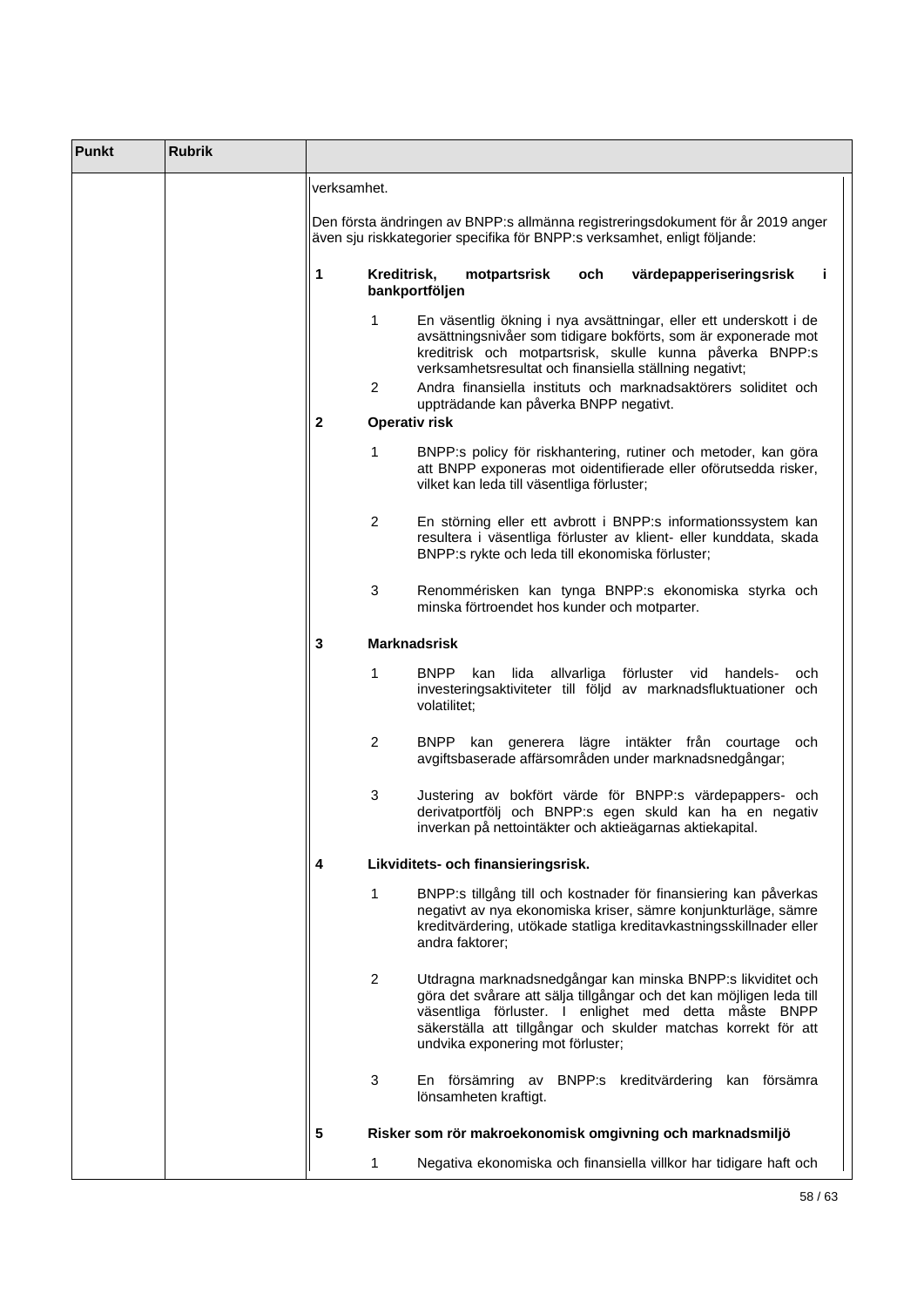| <b>Punkt</b> | <b>Rubrik</b> |                |                                                                                                                                                                                                                                                                |
|--------------|---------------|----------------|----------------------------------------------------------------------------------------------------------------------------------------------------------------------------------------------------------------------------------------------------------------|
|              |               |                | kan i framtiden ha en inverkan på BNPP och de marknader där<br>företaget verkar;                                                                                                                                                                               |
|              |               | $\overline{2}$ | Påtagliga räntekursförändringar kan påverka BNPP:s intäkter<br>eller lönsamhet negativt. De utdragna lågräntemiljöerna medför<br>inneboende systemrisker som kan påver BNPP:s intäkter och<br>lönsamhet och att lämna en sådan miljö medför också risker;      |
|              |               | 3              | Mot bakgrund av BNPP globala verksamhet kan företaget vara<br>sårbart för risk i vissa länder där man verkar och kan vara<br>sårbart för vissa politiska, makroekonomiska och finansiella<br>förändringar i de länder och regioner där företaget är verksamt.  |
|              |               | 6              | Myndighetsrisker                                                                                                                                                                                                                                               |
|              |               | $\mathbf{1}$   | Lagar och bestämmelser som antagits under senare år, särskilt<br>som svar på den globala finanskrisen, samt nya lagförslag, kan<br>väsentligen påverka BNPP och den finansiella och ekonomiska<br>miljö i vilken BNPP bedriver sin verksamhet;                 |
|              |               | $\overline{2}$ | BNPP kan drabbas av betydande böter och andra administrativa<br>och straffbara påföljder för bristande efterlevnad av tillämpliga<br>lagar och förordningar, och kan även medföra förluster vid<br>relaterad (eller orelaterad) rättstvist med privata parter; |
|              |               | 3              | BNPP kan erfara en ogynnsam förändring av omständigheter,<br>som gör att företaget blir föremål för ett tvistlösningsförfarande:<br>värdepappersinnehavare i BNPP kan lida förluster på grund av<br>detta.                                                     |
|              |               | $\overline{7}$ | Risker som rör BNPP:s tillväxt i den rådande omgivningen                                                                                                                                                                                                       |
|              |               | 1              | BNPP:s underlåtenhet att genomföra sin strategiska plan eller<br>att uppnå de offentliggjorda finansiella målen kan påverka<br>värdepapperens handelskurs;                                                                                                     |
|              |               | $\overline{2}$ | BNPP kan få svårigheter att integrera förvärvade företag och<br>kan vara oförmögen att dra nytta av de fördelar som förväntas<br>av dess förvärv;                                                                                                              |
|              |               | 3              | BNPP:s aktuella miljö kan påverkas av en stark konkurrens<br>bland bank- och icke-banksaktörer, vilket kan påverka BNPP:s<br>intäkter och lönsamhet negativt;                                                                                                  |
|              |               | 4              | BNPP kan drabbas av affärsstörningar och förluster på grund<br>risker med klimatförändringar som till exempel övergångsrisker,<br>fysiska risker eller ansvarsrisker;                                                                                          |
|              |               | 5              | Förändringar av vissa innehav i kredit- eller finansinstitut kan<br>påverka BNPP:s ekonomiska ställning.                                                                                                                                                       |
|              |               | Emittenter     |                                                                                                                                                                                                                                                                |
|              |               | koncernen.     | De huvudsakliga risker som beskrivits ovan för BNPP utgör även de huvudsakliga<br>riskerna för BNPP B.V., antingen som en enskild enhet eller som ett företag i BNPP-                                                                                          |
|              |               | Beroenderisk   |                                                                                                                                                                                                                                                                |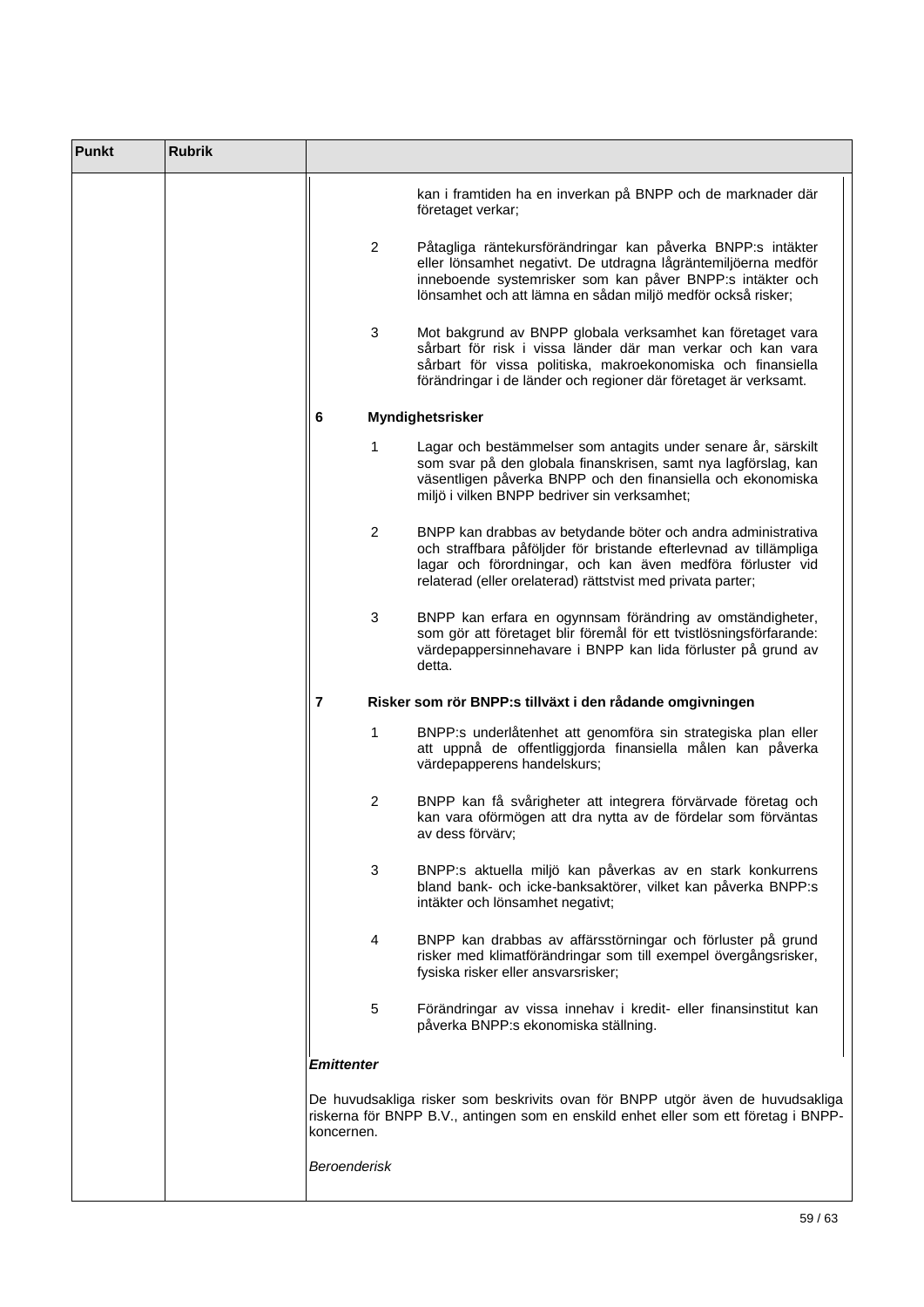| <b>Punkt</b> | <b>Rubrik</b>                                   |                                                                                                                                                                                                                                                                                                                                                                                                                                                                                                                                                                                                                                                                                                                               |
|--------------|-------------------------------------------------|-------------------------------------------------------------------------------------------------------------------------------------------------------------------------------------------------------------------------------------------------------------------------------------------------------------------------------------------------------------------------------------------------------------------------------------------------------------------------------------------------------------------------------------------------------------------------------------------------------------------------------------------------------------------------------------------------------------------------------|
|              |                                                 | BNPP B.V. är ett operationellt bolag. Tillgångarna i BNPP B.V. består av åtaganden<br>för andra BNPP-koncernbolag. Förmågan hos BNPP B.V. att uppfylla egna åtaganden<br>kommer att bero på förmågan hos andra BNPP-koncernbolag att uppfylla sina<br>åtaganden. När det gäller de värdepapper som emitteras, beror förmågan hos BNPP<br>B.V. att uppfylla sina åtaganden för sådana värdepapper på inkomna betalningar<br>enligt vissa hedgingavtal som ingås med andra BNPP-koncernbolag. Följaktligen<br>kommer innehavare av BNPP B.V.-värdepapper, enligt bestämmelserna i<br>borgensförbindelse utgiven av BNPP, att exponeras mot förmågan hos BNP-<br>koncernbolag att uppfylla sina åtaganden i sådana hedgingavtal. |
|              |                                                 | <b>Marknadsrisk</b>                                                                                                                                                                                                                                                                                                                                                                                                                                                                                                                                                                                                                                                                                                           |
|              |                                                 | BNPP B.V. utsätter sig för en exponering mot marknadsrisker som uppstår från<br>innehav i ränte-, växelkurs-, råvaru- och aktieprodukter, av vilka alla är exponerade<br>mot allmänna och specifika marknadsrörelser. Dessa risker säkras emellertid av<br>options- och swappavtal och därför dämpas dessa risker i princip.                                                                                                                                                                                                                                                                                                                                                                                                  |
|              |                                                 | <b>Kreditrisk</b>                                                                                                                                                                                                                                                                                                                                                                                                                                                                                                                                                                                                                                                                                                             |
|              |                                                 | BNPP B.V. har en betydande koncentration av kreditrisker då alla OTC-kontrakt har<br>förvärvats från moderbolaget och andra BNPP-koncernbolag. Vid beaktande av målet<br>för och verksamheten hos BNPP B.V. och det faktumet att moderbolaget står under<br>uppsikt av Europeiska centralbanken och Autorité de Contrôle Prudentiel et de<br>Résolution bedömer ledningen dessa risker som acceptabla. Den långsiktiga<br>skuldsättningen med prioriterade fordringar för BNP Paribas värderas till (A+) av<br>Standard & Poor's och till (Aa3) av Moody's.                                                                                                                                                                   |
|              |                                                 | Likviditetsrisk                                                                                                                                                                                                                                                                                                                                                                                                                                                                                                                                                                                                                                                                                                               |
|              |                                                 | BNPP B.V. har en betydande riskexponering mot likviditet. För att dämpa denna<br>exponering, har BNPP B.V. ingått nettningsavtal med moderbolaget och andra BNPP-<br>koncernbolag.                                                                                                                                                                                                                                                                                                                                                                                                                                                                                                                                            |
| D.3          | Huvud-sakliga risker<br>avseende<br>Värdepapper | Utöver de risker (inklusive risken för obestånd) som kan påverka Emittentens förmåga<br>att uppfylla sina åtaganden för värdepapperen eller borgensmannens förmåga att<br>uppfylla sina åtaganden enligt borgensförbindelsen, finns det vissa faktorer som är<br>väsentliga vid en bedömning av de risker som är förknippade med värdepapper som<br>emitterats i enlighet med detta grundprospekt, däribland:                                                                                                                                                                                                                                                                                                                 |
|              |                                                 | Marknadsrisker                                                                                                                                                                                                                                                                                                                                                                                                                                                                                                                                                                                                                                                                                                                |
|              |                                                 | - värdepapperen (andra än de säkerställda värdepapperen) är icke säkerställda<br>obligationer;                                                                                                                                                                                                                                                                                                                                                                                                                                                                                                                                                                                                                                |
|              |                                                 | - värdepapper med hävstång har en högre risknivå och närhelst det föreligger förluster<br>på sådana värdepapper kan de förlusterna bli högre än förluster på ett liknande<br>värdepapper som inte har hävstång;                                                                                                                                                                                                                                                                                                                                                                                                                                                                                                               |
|              |                                                 | - exponering mot den underliggande referensen kommer i många fall att uppnås<br>genom att ingå säkringsavtal och, när det gäller värdepapper knutna till en<br>underliggande referens, exponeras potentiella investerar mot avkastningen på dessa<br>säkringsavtal och händelser som kan påverka säkringsavtalen och följaktligen att<br>någon av dessa händelser inträffar, vilket kan påverka värdet på värdepapperen,                                                                                                                                                                                                                                                                                                      |
|              |                                                 | - exponering mot Underliggande Referens kan i många fall åstadkommas genom att<br>aktuell Emittent ingår ett hedgingupplägg och, i förhållande till Värdepapper kopplade<br>till en Underliggande Referens är potentiella investerare exponerade mot resultatet av<br>dessa hedgingupplägg samt händelser som kan komma att påverka hedgingupplägg                                                                                                                                                                                                                                                                                                                                                                            |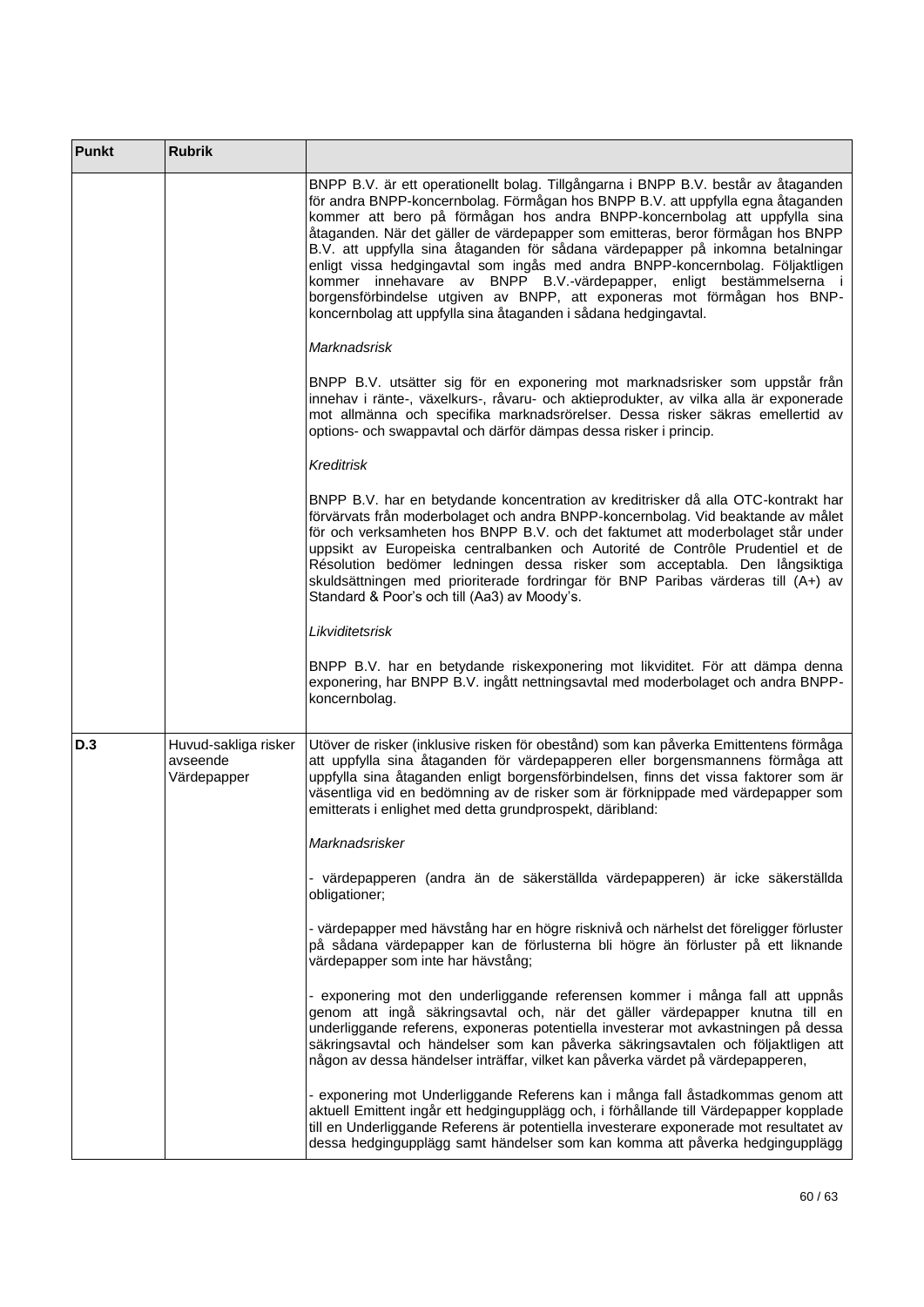| <b>Punkt</b> | <b>Rubrik</b> |                                                                                                                                                                                                                                                                                                                                                                                                                                                                                                                                                                                                                                     |
|--------------|---------------|-------------------------------------------------------------------------------------------------------------------------------------------------------------------------------------------------------------------------------------------------------------------------------------------------------------------------------------------------------------------------------------------------------------------------------------------------------------------------------------------------------------------------------------------------------------------------------------------------------------------------------------|
|              |               | och sålunda kan uppkomsten av sådana händelser påverka Värdepapprenas värde,                                                                                                                                                                                                                                                                                                                                                                                                                                                                                                                                                        |
|              |               | Innehavarrisker                                                                                                                                                                                                                                                                                                                                                                                                                                                                                                                                                                                                                     |
|              |               | - möten som rör bestämmelser för innehavare kan tillåta fastställda majoriteter att fatta<br>bindande beslut för alla innehavare,                                                                                                                                                                                                                                                                                                                                                                                                                                                                                                   |
|              |               | - under särskilda omständigheter kan innehavarna förlora hela värdet på sina<br>investeringar,                                                                                                                                                                                                                                                                                                                                                                                                                                                                                                                                      |
|              |               | Risk med Emittent och borgensman                                                                                                                                                                                                                                                                                                                                                                                                                                                                                                                                                                                                    |
|              |               | - en sänkt värdering som i förekommande fall medges utestående skuldebrev från<br>Emittenten eller borgensmannen (om det är tillämpligt) av ett kreditvärderingsinstitut<br>kan leda till ett minskat handelsvärde på värdepapperen,                                                                                                                                                                                                                                                                                                                                                                                                |
|              |               | - vissa intressekonflikter kan uppstå (se punkt E.4 nedan).                                                                                                                                                                                                                                                                                                                                                                                                                                                                                                                                                                         |
|              |               | Rättsliga risker                                                                                                                                                                                                                                                                                                                                                                                                                                                                                                                                                                                                                    |
|              |               | - förekomsten av ytterligare en störningshändelse eller potentiella ytterligare<br>störningshändelser kan komma att leda till en justering av värdepapperen, tidig<br>inlösen eller kan leda till att det belopp som ska betalas vid planerad inlösen är<br>annorlunda än det belopp som förväntas betalas vid planerad inlösen och följaktligen<br>kan uppkomsten av ytterligare en störningshändelse och/eller potentiella ytterligare<br>störningshändelse få en negativ inverkan på värdepapperens värde eller likviditet,                                                                                                      |
|              |               | - kostnader och beskattning kan betalas för värdepapperen,                                                                                                                                                                                                                                                                                                                                                                                                                                                                                                                                                                          |
|              |               | - värdepapperen kan lösas in i händelse av olaglighet eller ogenomförbarhet och en<br>sådan inlösen kan leda till att en investerare inte kan göra någon vinst på en<br>investering i värdepapperen,                                                                                                                                                                                                                                                                                                                                                                                                                                |
|              |               | - ett rättsbeslut eller en ändring av administrativ praxis eller en ändring av engelsk<br>eller fransk lag, efter omständigheterna, efter datumet för grundprospektet kan<br>påverka värdet på berörda värdepapper negativt,                                                                                                                                                                                                                                                                                                                                                                                                        |
|              |               | Vid början av erbjudandeperioden kommer den gearing räntesatsen, FR-<br>räntesatsen, och AER-exitkursen vara okända men de Slutliga Villkoren kommer<br>specificera ett indikativt intervall. Potentiella investerare är tvungna att grunda sitt<br>beslut att köpa Värdepapper med beaktande av detta indikativa intervall innan de<br>notifieras om den faktiska gearing räntesatsen, FR-räntesatsen, och AER-exitkursen<br>som kommer att gälla för Värdepapperna. Notifiering om den faktiska satsen, nivån<br>eller procenten, såsom tillämpligt, kommer att publiceras på samma sätt som de<br>Slutliga Villkoren publiceras. |
|              |               | Sekundära marknadsrisker                                                                                                                                                                                                                                                                                                                                                                                                                                                                                                                                                                                                            |
|              |               | - det enda sättet på vilket en innehavare kan realisera värde från värdepapperet före<br>inlösendatumet är att sälja det till den då gällande marknadskursen på en tillgänglig<br>sekundärmarknad och att det då kanske inte finns någon sekundärmarknad för<br>värdepapperen (vilket kan innebära att en investerare måste lösa in eller vänta till<br>inlösen av värdepapperen för att realisera ett större värde än handelsvärdet)                                                                                                                                                                                               |
|              |               | - BNP Paribas Arbitrage S.N.C. skyldigt att agera som marketmaker. Under vissa<br>omständigheter kommer BNP Paribas Arbitrage S.N.C. att sträva efter att upprätthålla<br>en andrahandsmarknad under Värdepapprens hela löptid enligt de normala<br>marknadsvillkor och kommer att lämna anbud och offertpriser. Marginalen mellan<br>anbud och offertpriser kan förändras under Värdepapprens löptid. Under vissa<br>perioder kan det emellertid vara svårt, opraktiskt eller omöjligt för BNP Paribas<br>Arbitrage S.N.C. att lämna anbud eller offertpriser och under dessa perioder kan det                                     |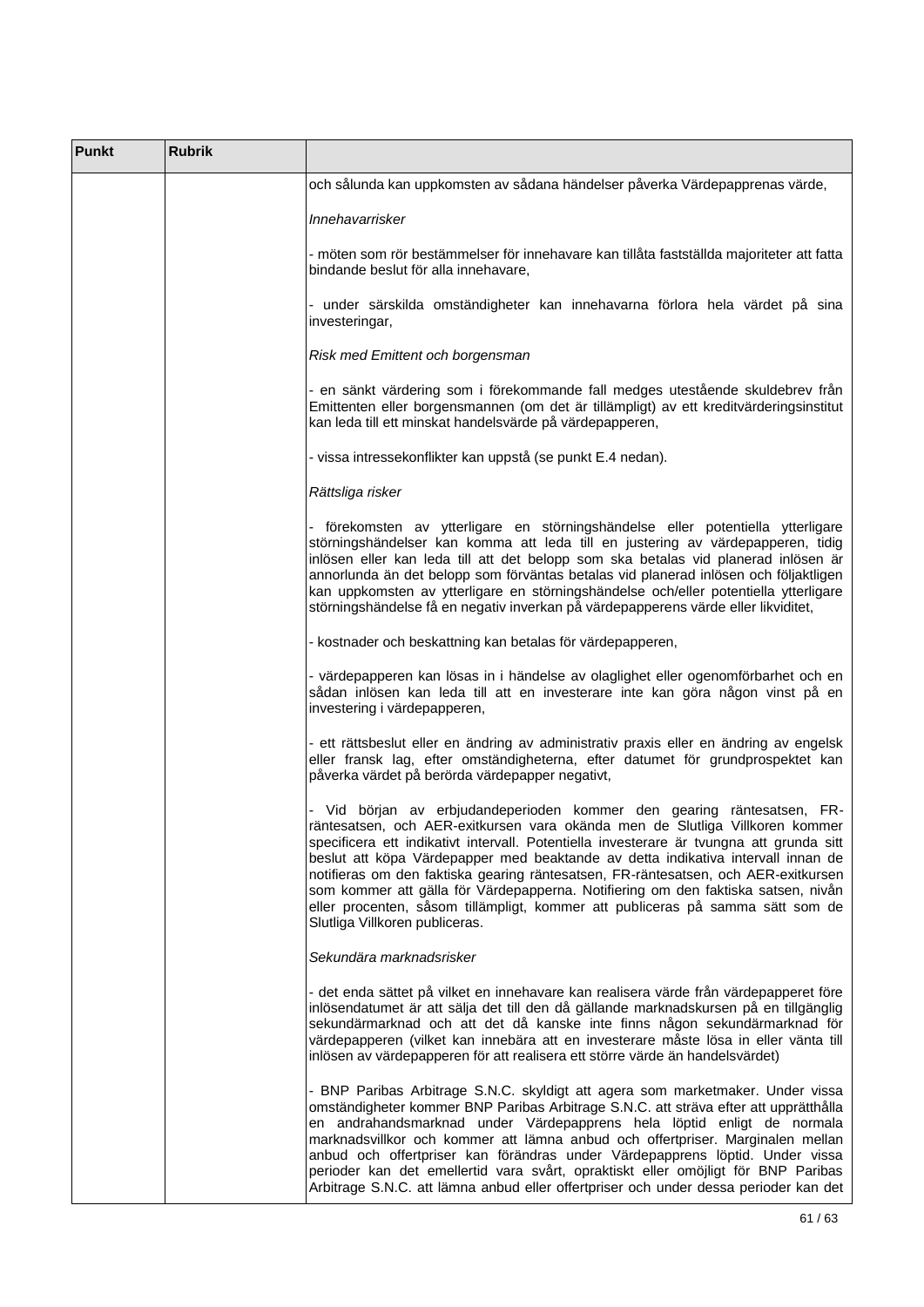| <b>Punkt</b> | <b>Rubrik</b> |                                                                                                                                                                                                                                                                                                                                                                                                                                                                                                                                                                                                                                                                                                                             |
|--------------|---------------|-----------------------------------------------------------------------------------------------------------------------------------------------------------------------------------------------------------------------------------------------------------------------------------------------------------------------------------------------------------------------------------------------------------------------------------------------------------------------------------------------------------------------------------------------------------------------------------------------------------------------------------------------------------------------------------------------------------------------------|
|              |               | också vara svårt, opraktiskt eller omöjligt att köpa eller sälja dessa Värdepapper. Det<br>kan exempelvis bero på ogynnsamma marknadsvillkor, instabila priser eller stora<br>kurssvängningar, att en stor marknad stängs eller begränsas eller vid tekniska<br>problem som avbrott eller störningar i IT-system eller nätverk.                                                                                                                                                                                                                                                                                                                                                                                             |
|              |               | Risker som rör underliggande referens(er)                                                                                                                                                                                                                                                                                                                                                                                                                                                                                                                                                                                                                                                                                   |
|              |               | Det finns även specifika risker förknippade med Värdepapper kopplade till en<br>Underliggande Referens (inkluderande Hybridvärdepapper) och en investering i<br>sådana Värdepapper medför väsentliga risker som inte är förknippade med en<br>investering i konventionella skuldsedlar. Riskfaktorer i förhållande till Värdepapper<br>kopplade till en Underliggande Referens inkluderar: exponering mot ett eller flera<br>index, justeringshändelser och marknadsstörningar eller misslyckande till öppet<br>utbyte, som kan komma att ha en negativ inverkan på Värdepapprenas värde och<br>likviditet, och att Emittenten inte kommer att lämna information efter emissionen<br>avseende den Underliggande Referensen. |
|              |               | Risker som rör underliggande referens(er)                                                                                                                                                                                                                                                                                                                                                                                                                                                                                                                                                                                                                                                                                   |
|              |               | när det gäller indexvärdepapper, exponering mot en<br>eller flera index,<br>justeringshändelser och en marknadsstörning eller ett misslyckat byte vilket kan<br>inverka negativt på värdepapperens värde och likviditet                                                                                                                                                                                                                                                                                                                                                                                                                                                                                                     |
|              |               | Risker som rör specifika produkttyper                                                                                                                                                                                                                                                                                                                                                                                                                                                                                                                                                                                                                                                                                       |
|              |               | Följande risker är förbundna med SPS-produkter                                                                                                                                                                                                                                                                                                                                                                                                                                                                                                                                                                                                                                                                              |
|              |               | Produkter som löses in automatiskt                                                                                                                                                                                                                                                                                                                                                                                                                                                                                                                                                                                                                                                                                          |
|              |               | Investerare kan exponeras mot en partiell eller fullständig förlust av sin investering.<br>Avkastningen på värdepapperen beror på avkastningen på den eller de underliggande<br>referenserna och om egenskaper som knock-in eller knock-out tillämpas. Produkter<br>som löses in automatiskt omfattar mekanismer för automatisk tidig inlösen. Beroende<br>på tillämpningsformeln kan investerarna, om en automatisk tidig inlösenhändelse<br>inträffar, exponeras mot en partiell förlust av sin investering.                                                                                                                                                                                                              |
| D.6          | Risk-varning  | Se Punkt D.3 ovan.                                                                                                                                                                                                                                                                                                                                                                                                                                                                                                                                                                                                                                                                                                          |
|              |               | För det fall Emittenten blir insolvent eller i övrigt inte kan eller vill återbetala<br>Värdepapprena när dessa förfaller till betalning, kan en investerare komma att förlora<br>hela eller delar av investeringen i Värdepapprena.                                                                                                                                                                                                                                                                                                                                                                                                                                                                                        |
|              |               | Om Garanten inte kan eller vill infria sina åtaganden enligt Garantiåtagandet när<br>dessa ska infrias, kan en investerare komma att förlora hela eller delar av<br>investeringen i Värdepapprena.                                                                                                                                                                                                                                                                                                                                                                                                                                                                                                                          |
|              |               | Investerare kan även komma att förlora hela eller delar av investeringen i<br>Värdepapprena till följd av villkoren för dessa Värdepapper.                                                                                                                                                                                                                                                                                                                                                                                                                                                                                                                                                                                  |